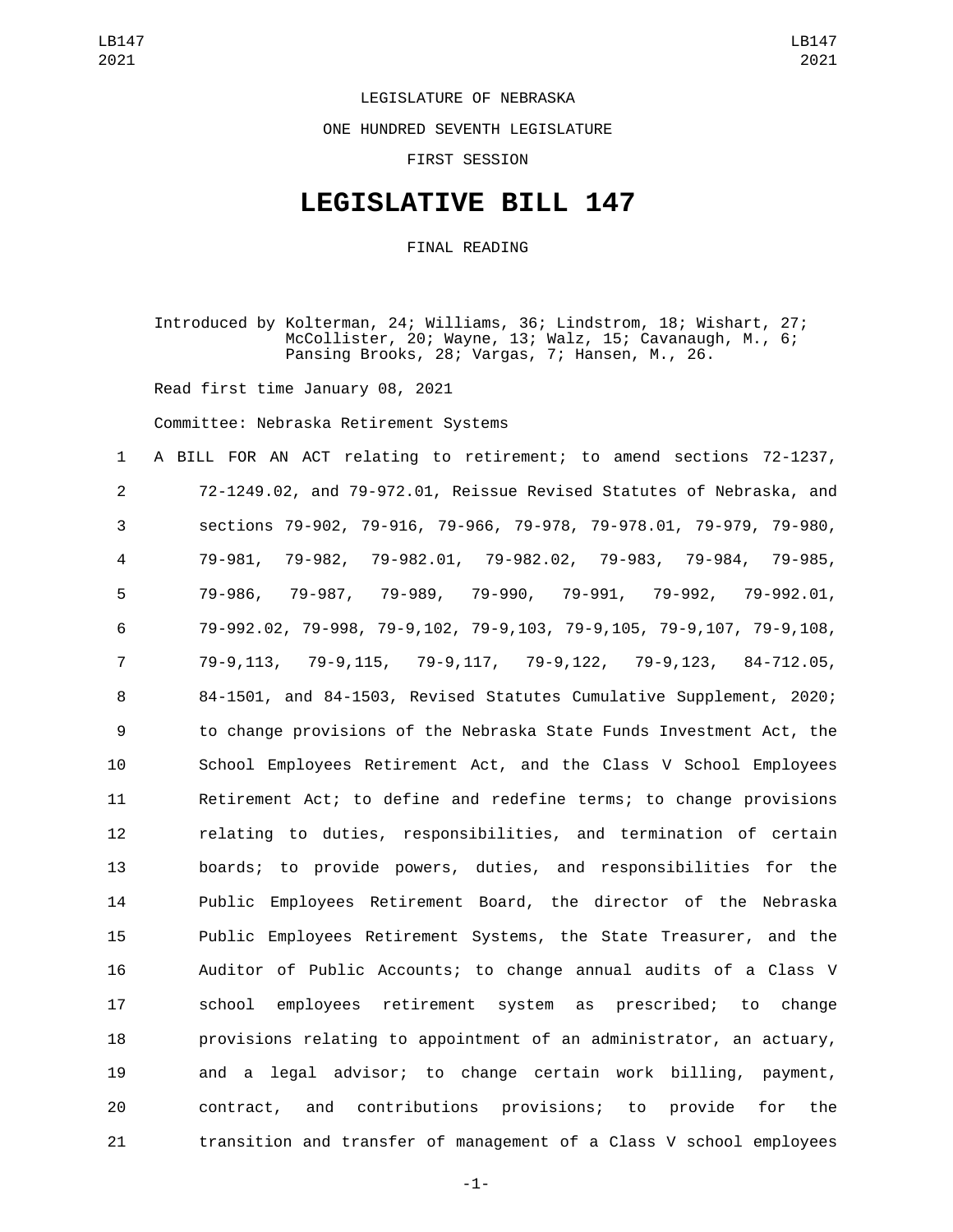| LB147<br>2021  | LB147<br>2021                                                        |
|----------------|----------------------------------------------------------------------|
| 1              | retirement system as prescribed; to provide for indemnity and        |
| $\overline{2}$ | liability; to change provisions relating to the use and operation of |
| 3              | the Class V School Employees Retirement Fund; to create the Class V  |
| $\overline{4}$ | School Expense Fund; to provide for a late fee; to change provisions |
| 5              | relating to the Class V School Employees Retirement System           |
| 6              | Management Work Plan Fund; to change provisions relating to public   |
| $\overline{7}$ | records and membership and terms on the Public Employees Retirement  |
| 8              | Board; to eliminate obsolete provisions; to harmonize provisions; to |
| 9              | provide inseverability; to repeal the original sections; and to      |
| 10             | declare an emergency.                                                |

Be it enacted by the people of the State of Nebraska,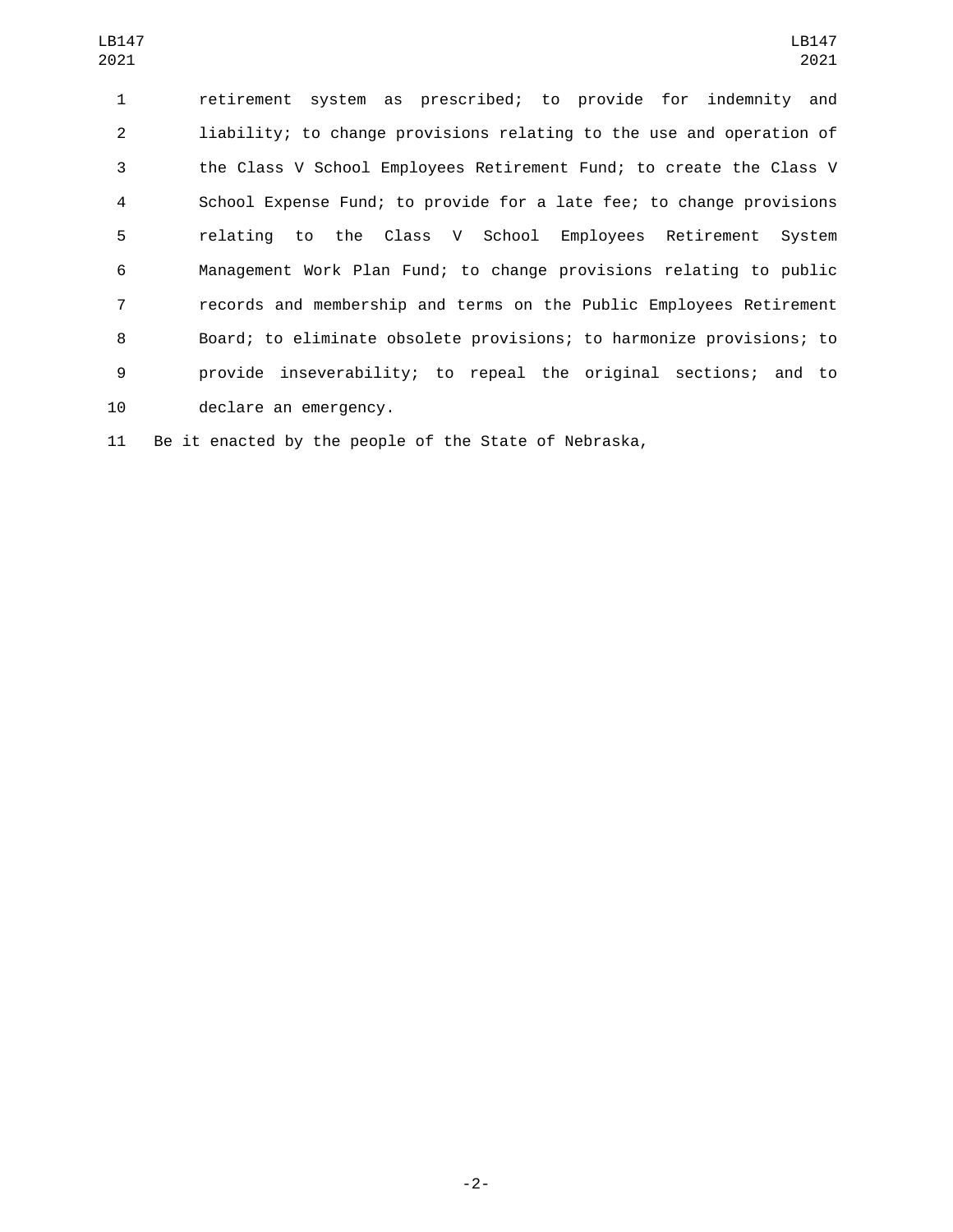Section 1. Section 72-1237, Reissue Revised Statutes of Nebraska, is 2 amended to read:

 72-1237 (1)(a) The Nebraska Investment Council is created. For purposes of the Nebraska State Funds Investment Act, council means the Nebraska Investment Council. The council shall consist of five members, appointed by the Governor with the approval of the Legislature. The State Treasurer, the director of the Nebraska Public Employees Retirement Systems, and except as provided in subdivision (1)(b) of this section, beginning January 1, 2017, the administrator of each retirement system provided for under the Class V School Employees Retirement Act shall serve as nonvoting, ex officio members. One of the appointed members 12 shall be designated chairperson by the Governor.

 (b) Beginning September 1, 2024, the director of the Nebraska Public Employees Retirement Systems shall also represent each retirement system provided for under the Class V School Employees Retirement Act.

 (2) Each of the appointed members of the council shall serve for a term of five years that begins on January 1 and may be removed by the Governor for cause after notice and an opportunity to be heard. A member may serve until his or her successor's appointment is effective. A member may be reappointed. A successor shall be appointed in the same manner as provided for the members first appointed, and in case of a vacancy caused by death, resignation, or otherwise, the Governor shall appoint a qualified person to fill the vacancy for the unexpired term.

 (3) No member of the council shall be personally liable, except in cases of willful dishonesty, gross negligence, or intentional violation of law, for actions relating to his or her duties as a member of the 27 council.

 Sec. 2. Section 72-1249.02, Reissue Revised Statutes of Nebraska, is 29 amended to read:

 72-1249.02 The State Investment Officer's Cash Fund is created. A pro rata share of the budget appropriated for the council shall be

-3-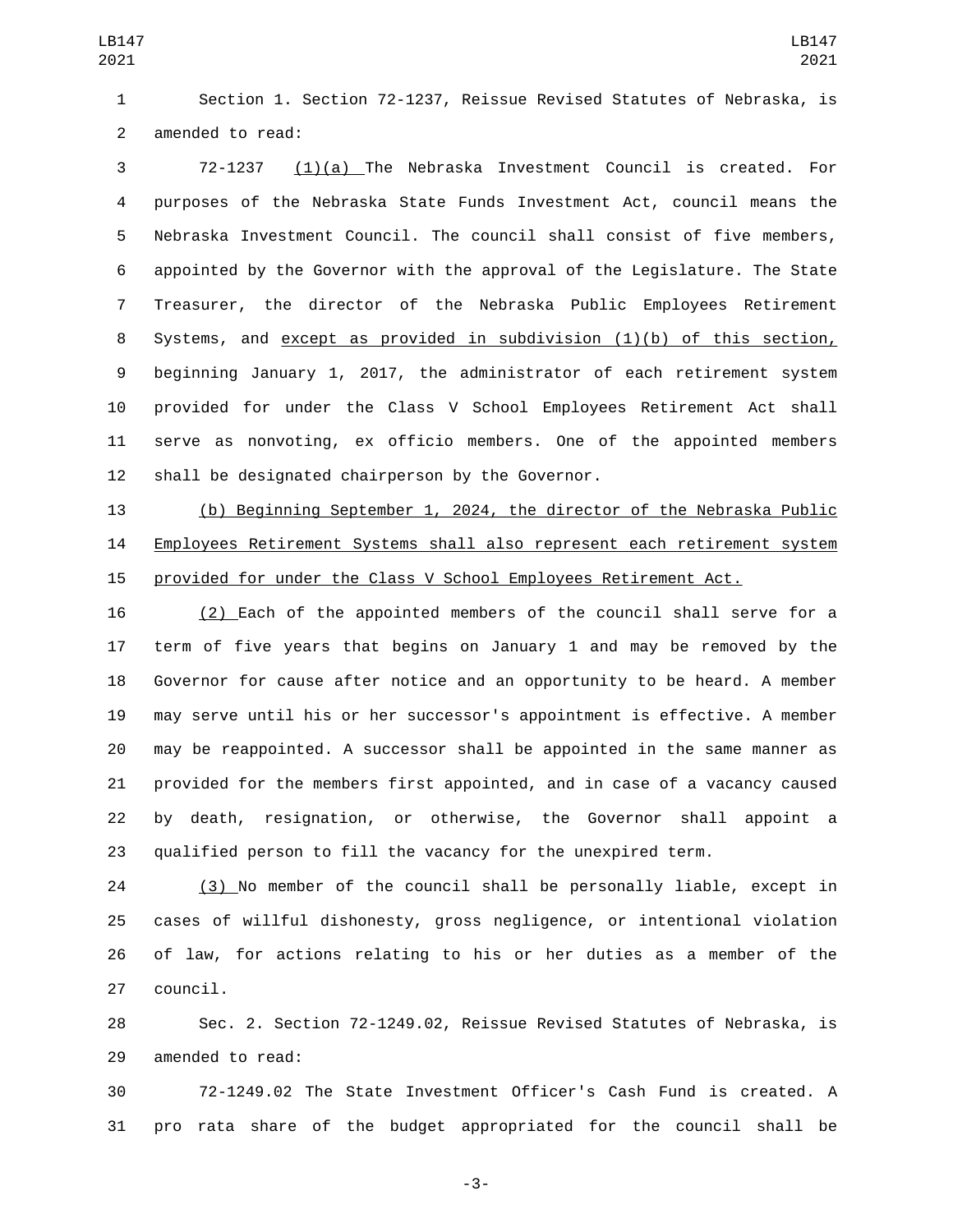charged to the income of each fund managed, and such charges shall be transferred to the State Investment Officer's Cash Fund. The allocation of charges may be made by any method determined to be reasonably related to actual costs incurred by the council. Approval of the agencies and boards administering these funds shall not be required.

 It is the intent of this section to have funds managed by the state investment officer pay a pro rata share of the investment management expense when this is not prohibited by statute or the constitution.

 Management, custodial, and service costs which are a direct expense of state funds may be paid from the income of such funds when this is not prohibited by statute or the Constitution of Nebraska. For purposes of this section, management, custodial, and service costs shall include, but not be limited to, investment counsel fees for managing assets, real estate mortgage loan service fees, real estate management fees, and custody fees for fund securities. All such fees shall be approved by the 16 council and the state investment officer.

 Beginning on March 31, 2016, a pro rata share of the budget appropriated for the council shall be charged to the income of the Class V School Employees Retirement Fund, and such charges shall be transferred to the State Investment Officer's Cash Fund. The allocation of charges among a retirement system provided for under the Class V School Employees Retirement Act and the other funds managed by the council may be made by any method determined to be reasonably related to actual costs incurred 24 by the council. Approval of the board of education, the board of trustees, or the retirement board, as defined in section 79-978 and as 26 the board of trustees provided for in section 79-980, shall not be 27 required.

 Sec. 3. Section 79-902, Revised Statutes Cumulative Supplement, 29 2020, is amended to read:

 79-902 For purposes of the School Employees Retirement Act, unless 31 the context otherwise requires:

-4-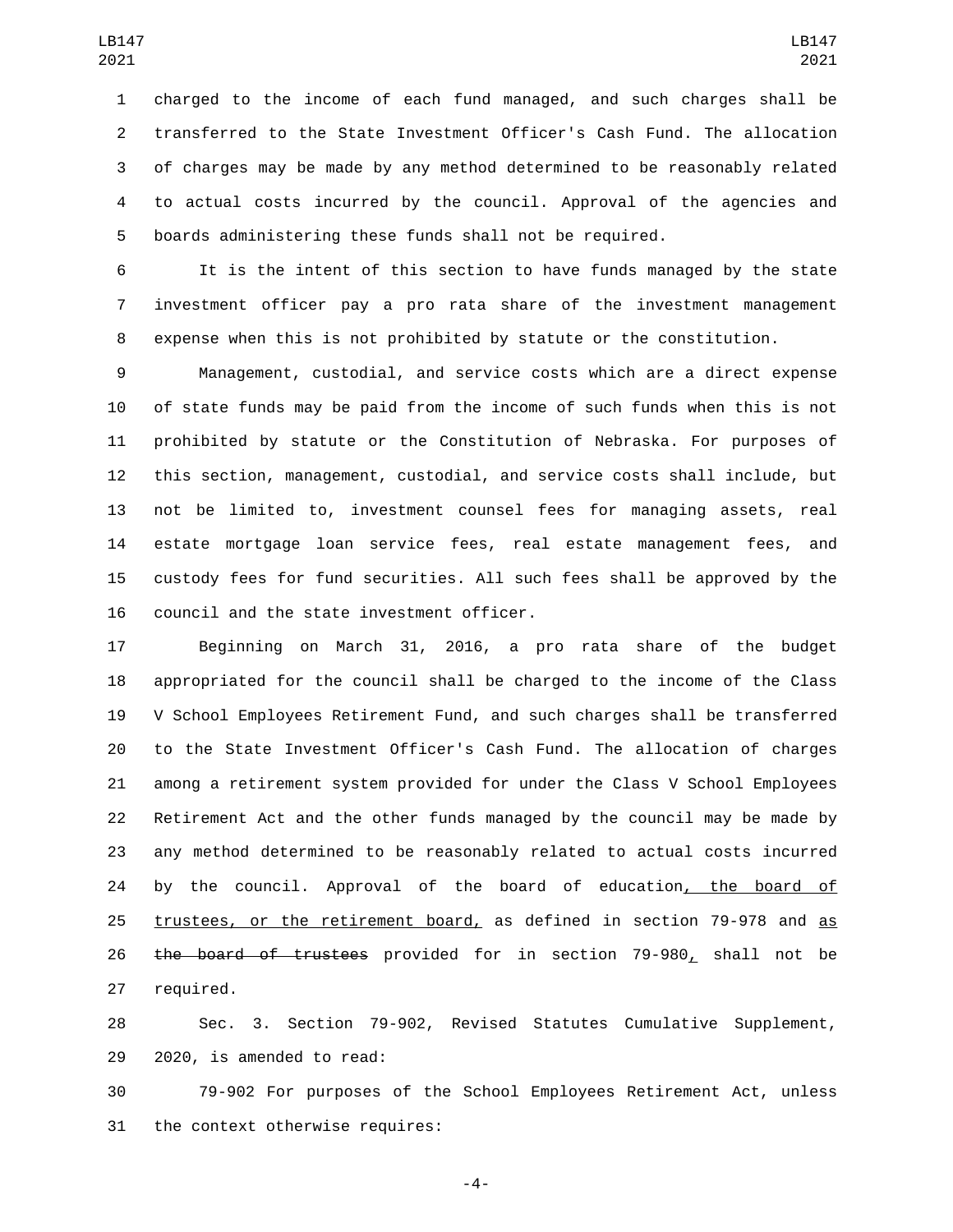(1) Accumulated contributions means the sum of all amounts deducted from the compensation of a member and credited to his or her individual account in the School Retirement Fund together with regular interest thereon, compounded monthly, quarterly, semiannually, or annually;

 (2)(a) Actuarial equivalent means the equality in value of the aggregate amounts expected to be received under different forms of 7 payment.

 (b) For a school employee hired before July 1, 2017, the determinations shall be based on the 1994 Group Annuity Mortality Table reflecting sex-distinct factors blended using twenty-five percent of the male table and seventy-five percent of the female table. An interest rate of eight percent per annum shall be reflected in making these determinations except when a lump-sum settlement is made to an estate.

 (c) For a school employee hired on or after July 1, 2017, or rehired on or after July 1, 2017, after termination of employment and being paid a retirement benefit or taking a refund of contributions, the determinations shall be based on a unisex mortality table and an interest rate specified by the board. Both the mortality table and the interest rate shall be recommended by the actuary and approved by the retirement board following an actuarial experience study, a benefit adequacy study, or a plan valuation. The mortality table, interest rate, and actuarial factors in effect on the school employee's retirement date will be used to calculate actuarial equivalency of any retirement benefit. Such interest rate may be, but is not required to be, equal to the assumed 25 rate.

 (d) If the lump-sum settlement is made to an estate, the interest rate will be determined by the AAA-rated segment of the Bloomberg Barclays Long U.S. Corporate Bond Index as of the prior June 30, rounded to the next lower quarter percent. If the AAA-rated segment of the Bloomberg Barclays Long U.S. Corporate Bond Index is discontinued or replaced, a substitute index shall be selected by the board which shall

-5-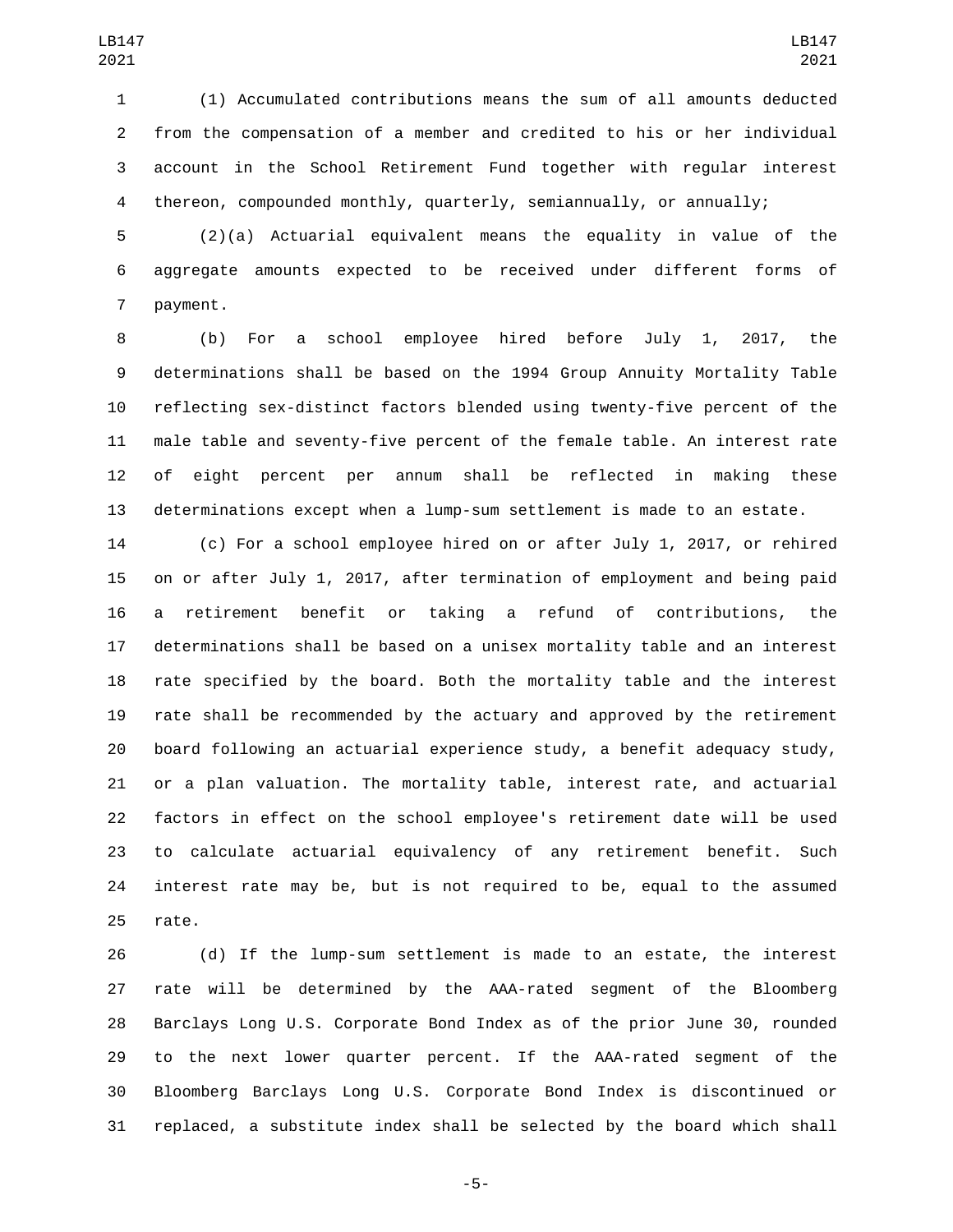1 be a reasonably representative index;

 (3) Beneficiary means any person in receipt of a school retirement 3 allowance or other benefit provided by the act;

 (4)(a) Compensation means gross wages or salaries payable to the member for personal services performed during the plan year and includes (i) overtime pay, (ii) member retirement contributions, (iii) retroactive salary payments paid pursuant to court order, arbitration, or litigation and grievance settlements, and (iv) amounts contributed by the member to plans under sections 125, 403(b), and 457 of the Internal Revenue Code as defined in section 49-801.01 or any other section of the code which 11 defers or excludes such amounts from income.

 (b) Compensation does not include (i) fraudulently obtained amounts as determined by the retirement board, (ii) amounts for accrued unused sick leave or accrued unused vacation leave converted to cash payments, (iii) insurance premiums converted into cash payments, (iv) reimbursement for expenses incurred, (v) fringe benefits, (vi) per diems paid as expenses, (vii) bonuses for services not actually rendered, (viii) early retirement inducements, (ix) cash awards, (x) severance pay, or (xi) employer contributions made for the purposes of separation payments made 20 at retirement.

 (c) Compensation in excess of the limitations set forth in section 401(a)(17) of the Internal Revenue Code as defined in section 49-801.01 shall be disregarded. For an employee who was a member of the retirement system before the first plan year beginning after December 31, 1995, the limitation on compensation shall not be less than the amount which was allowed to be taken into account under the retirement system as in effect 27 on July 1, 1993;

 (5) County school official means (a) until July 1, 2000, the county superintendent or district superintendent and any person serving in his or her office who is required by law to have a teacher's certificate and (b) on or after July 1, 2000, the county superintendent, county school

-6-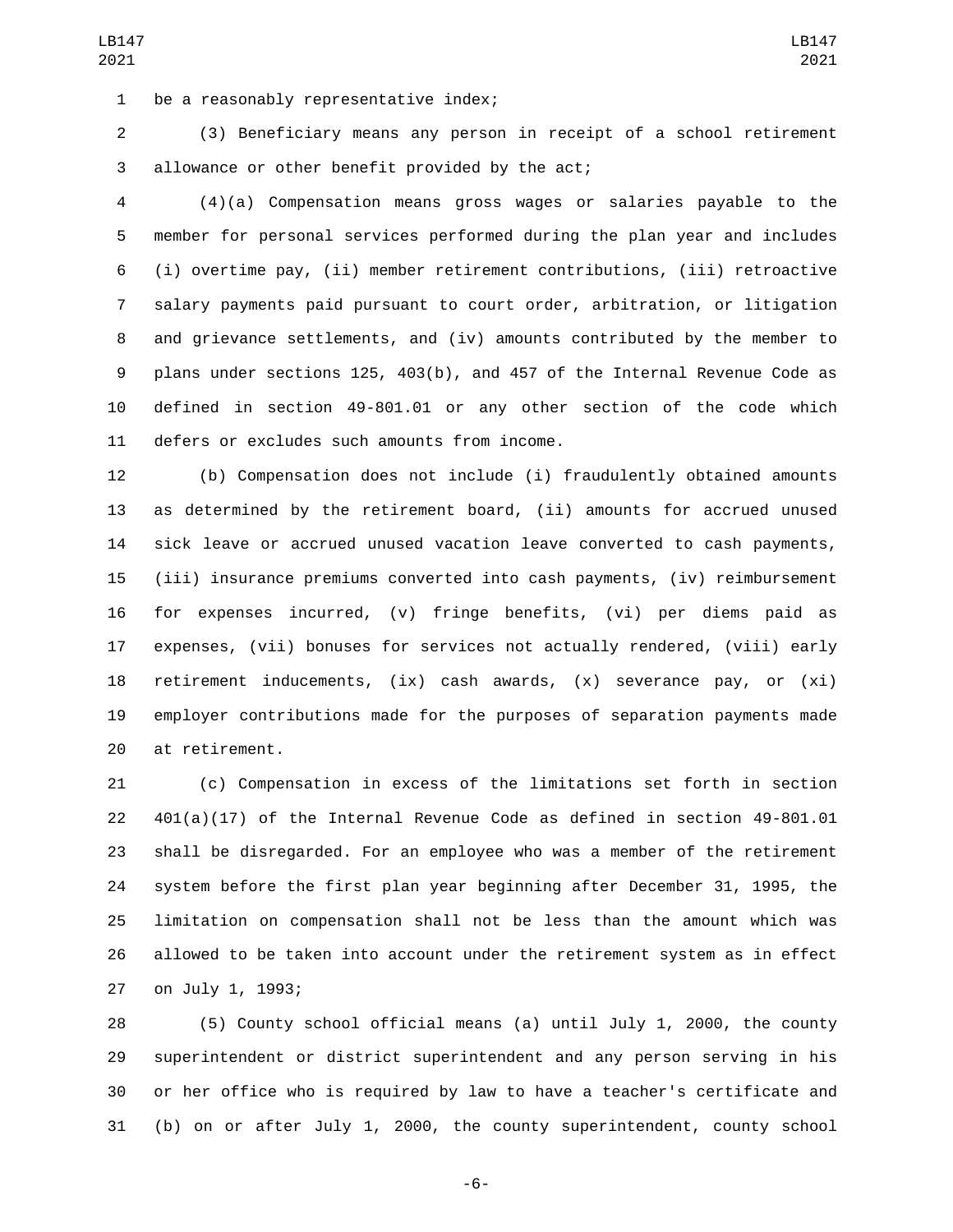administrator, or district superintendent and any person serving in his or her office who is required by law to have a teacher's certificate;

 (6)(a) Creditable service means prior service for which credit is granted under sections 79-926 to 79-929, service credit purchased under sections 79-933.03 to 79-933.06 and 79-933.08, and all service rendered while a contributing member of the retirement system; and

 (b) Creditable service includes working days, sick days, vacation days, holidays, and any other leave days for which the employee is paid regular wages as part of the employee's agreement with the employer. Creditable service does not include lump-sum payments to the employee upon termination or retirement in lieu of accrued benefits for such days, eligibility and vesting credit, service years for which member contributions are withdrawn and not repaid by the member, service rendered for which the retirement board determines that the member was paid less in compensation than the minimum wage as provided in the Wage and Hour Act, service which the board determines was rendered with the intent to defraud the retirement system, or service provided to an employer in a retirement system established pursuant to the Class V 19 School Employees Retirement Act;

 (7) Current benefit means the initial benefit increased by all adjustments made pursuant to the School Employees Retirement Act;

 (8) Disability means an inability to engage in any substantially gainful activity by reason of any medically determinable physical or mental impairment which was initially diagnosed or became disabling while the member was an active participant in the plan and which can be expected to result in death or be of a long-continued and indefinite 27 duration;

 (9) Disability retirement allowance means the annuity paid to a person upon retirement for disability under section 79-952;

 (10) Disability retirement date means the first day of the month following the date upon which a member's request for disability

-7-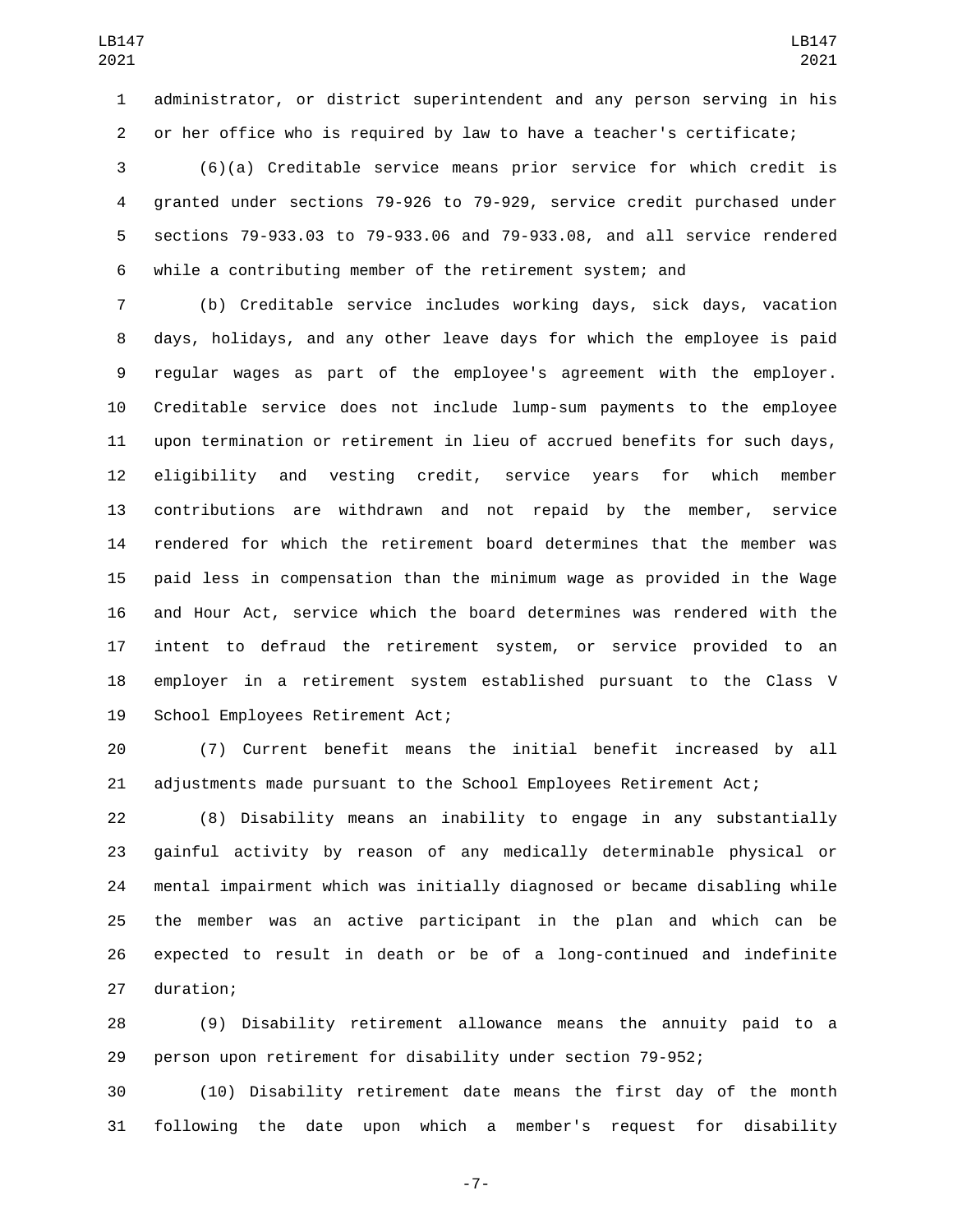retirement is received on a retirement application provided by the retirement system if the member has terminated employment in the school system and has complied with sections 79-951 to 79-954 as such sections 4 refer to disability retirement;

(11) Early retirement inducement means, but is not limited to:

 (a) A benefit, bonus, or payment to a member in exchange for an agreement by the member to terminate from employment;

 (b) A benefit, bonus, or payment paid to a member in addition to the 9 member's retirement benefit;

 (c) Lump-sum or installment cash payments, except payments for 11 accrued unused leave converted to cash payments;

 (d) An additional salary or wage component of any kind that is being paid as an incentive to leave employment and not for personal services performed for which creditable service is granted;

 (e) Partial or full employer payment of a member's health, dental, life, or long-term disability insurance benefits or cash in lieu of such insurance benefits that extend beyond the member's termination of employment and contract of employment dates. This subdivision does not apply to any period during which the member is contributing to the retirement system and being awarded creditable service; and

 (f) Any other form of separation payments made by an employer to a member at termination, including, but not limited to, purchasing retirement annuity contracts for the member pursuant to section 79-514, depositing money for the member in an account established under section 403(b) of the Internal Revenue Code except for payments for accrued unused leave, or purchasing service credit for the member pursuant to section 79-933.08;27

 (12) Eligibility and vesting credit means credit for years, or a fraction of a year, of participation in a Nebraska government plan for purposes of determining eligibility for benefits under the School Employees Retirement Act. Such credit shall not be included as years of

-8-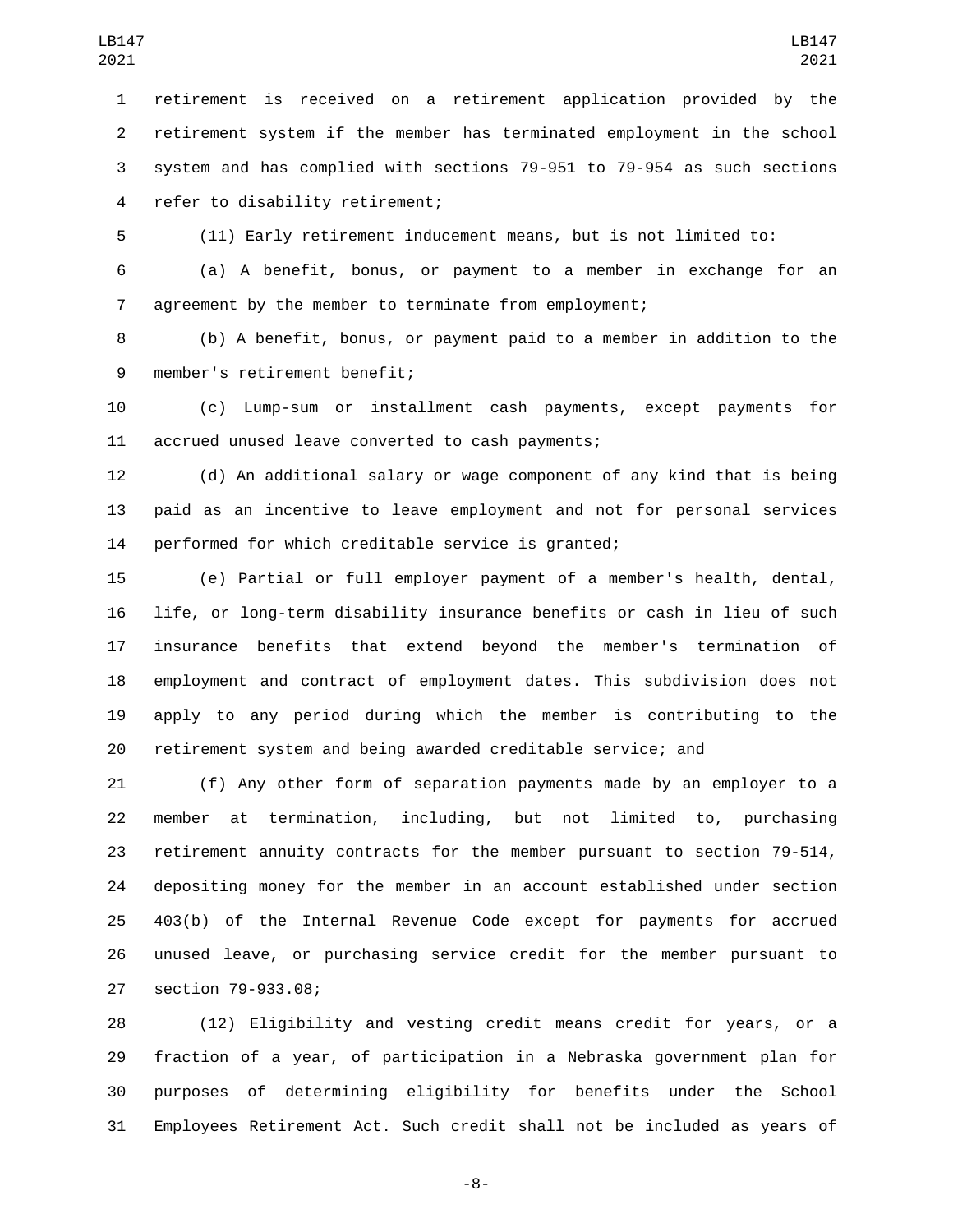creditable service in the benefit calculation;1

 (13) Emeritus member means a person (a) who has entered retirement under the provisions of the act, including those persons who have retired since July 1, 1945, under any other regularly established retirement or pension system as contemplated by section 79-916, (b) who has thereafter been reemployed in any capacity by a public school, a Class V school district, or a school under the control and management of the Board of Trustees of the Nebraska State Colleges, the Board of Regents of the University of Nebraska, or a community college board of governors or has become a state school official or county school official subsequent to such retirement, and (c) who has applied to the board for emeritus membership in the retirement system. The school district or agency shall certify to the retirement board on forms prescribed by the retirement board that the annuitant was reemployed, rendered a service, and was paid 15 by the district or agency for such services;

 (14) Employer means the State of Nebraska or any subdivision thereof or agency of the state or subdivision authorized by law to hire school 18 employees or to pay their compensation;

19 (15)(a) Final average compensation means:

(i) Except as provided in subdivision (ii) of this subdivision:

 (A) The sum of the member's total compensation during the three twelve-month periods of service as a school employee in which such compensation was the greatest divided by thirty-six; or

 (B) If a member has such compensation for less than thirty-six months, the sum of the member's total compensation in all months divided by the total number of months of his or her creditable service therefor; 27 and

 (ii) For an employee who became a member on or after July 1, 2013: (A) The sum of the member's total compensation during the five twelve-month periods of service as a school employee in which such compensation was the greatest divided by sixty; or

-9-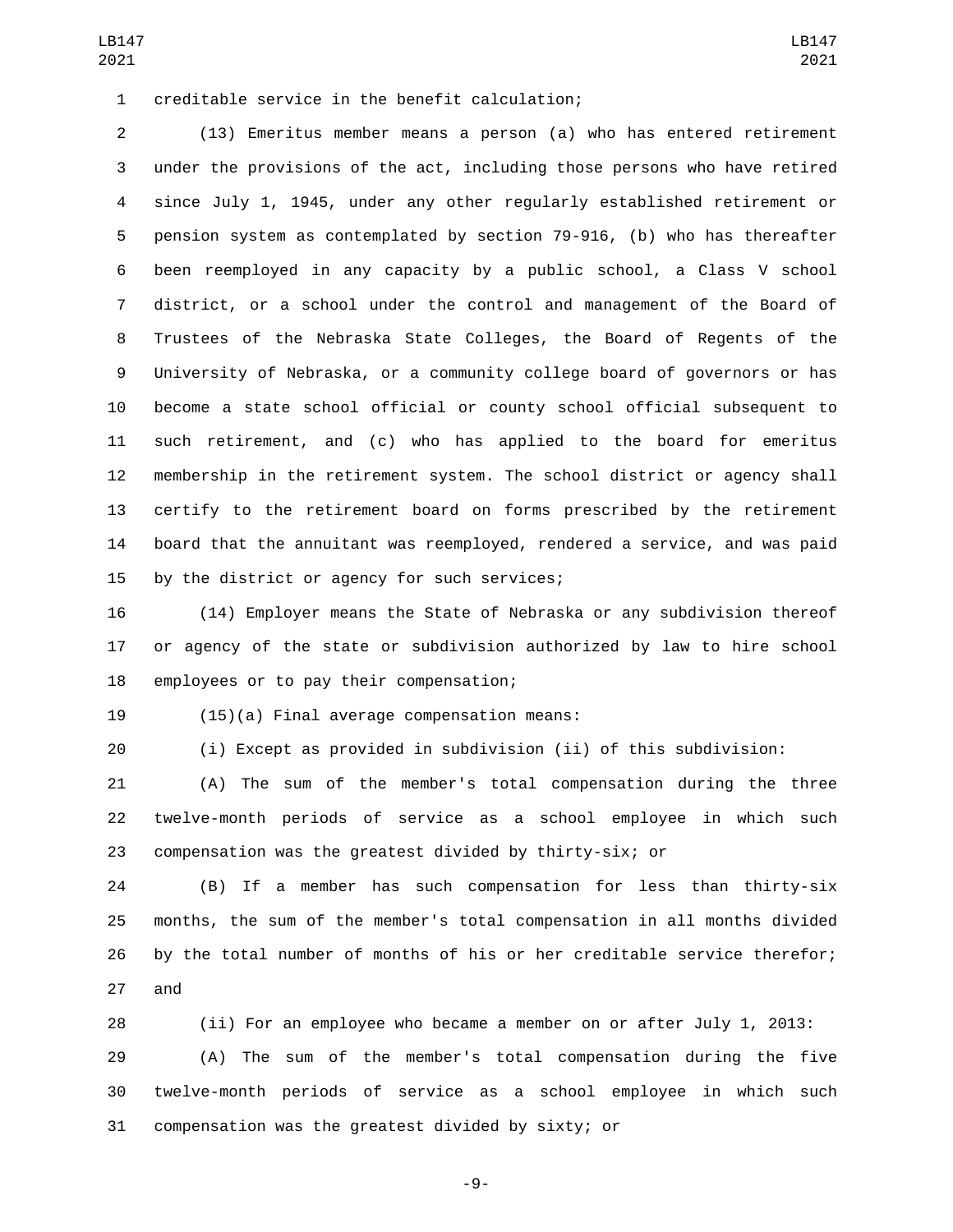(B) If a member has such compensation for less than sixty months, the sum of the member's total compensation in all months divided by the total number of months of his or her creditable service therefor.

 (b) Payments under the Retirement Incentive Plan pursuant to section 79-855 and Staff Development Assistance pursuant to section 79-856 shall not be included in the determination of final average compensation;

 (16) Fiscal year means any year beginning July 1 and ending June 30 8 next following;

 (17) Hire date or date of hire means the first day of compensated 10 service subject to retirement contributions;

 (18) Initial benefit means the retirement benefit calculated at the 12 time of retirement;

 (19) Member means any person who has an account in the School 14 Retirement Fund;

 (20) Participation means qualifying for and making required deposits to the retirement system during the course of a plan year;

 (21) Plan year means the twelve-month period beginning on July 1 and 18 ending on June 30 of the following year;

 (22) Prior service means service rendered as a school employee in the public schools of the State of Nebraska prior to July 1, 1945;

 (23) Public school means any and all schools offering instruction in elementary or high school grades, as defined in section 79-101, which schools are supported by public funds and are wholly under the control and management of the State of Nebraska or any subdivision thereof, including (a) schools or other entities established, maintained, and controlled by the school boards of local school districts, except Class V school districts, (b) any educational service unit, and (c) any other educational institution wholly supported by public funds, except schools under the control and management of the Board of Trustees of the Nebraska State Colleges, the Board of Regents of the University of Nebraska, or the community college boards of governors for any community college

-10-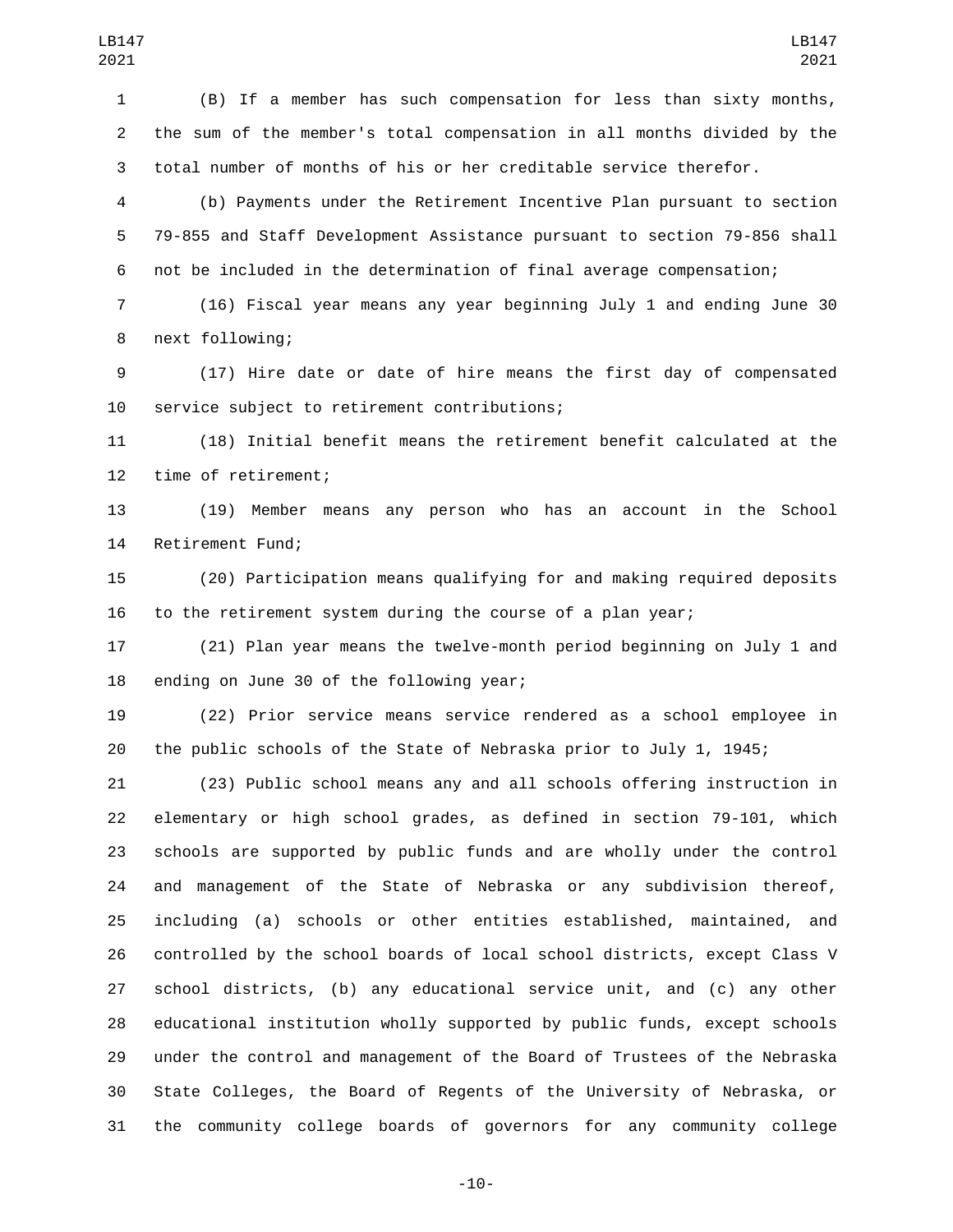1 areas;

 (24) Regular employee means an employee hired by a public school or under contract in a regular full-time or part-time position who works a full-time or part-time schedule on an ongoing basis for twenty or more hours per week. An employee hired as described in this subdivision to provide service for less than twenty hours per week but who provides service for an average of twenty hours or more per week in each calendar month of any three calendar months of a plan year shall, beginning with the next full payroll period, commence contributions and shall be deemed a regular employee for all future employment with the same employer;

 (25) Regular interest means interest fixed at a rate equal to the daily treasury yield curve for one-year treasury securities, as published by the Secretary of the Treasury of the United States, that applies on July 1 of each year, which may be credited monthly, quarterly, semiannually, or annually as the board may direct;

 (26) Relinquished creditable service means, with respect to a member who has withdrawn his or her accumulated contributions under section 79-955, the total amount of creditable service which such member has given up as a result of his or her election not to remain a member of the 20 retirement system;

 (27) Required beginning date means, for purposes of the deferral of distributions, April 1 of the year following the calendar year in which a 23 member has:

 (a)(i) Terminated employment with all employers participating in the plan; and

 (ii)(A) Attained at least seventy and one-half years of age for a member who attained seventy and one-half years of age on or before 28 December 31, 2019; or

 (B) Attained at least seventy-two years of age for a member who attained seventy and one-half years of age on or after January 1, 2020; or

-11-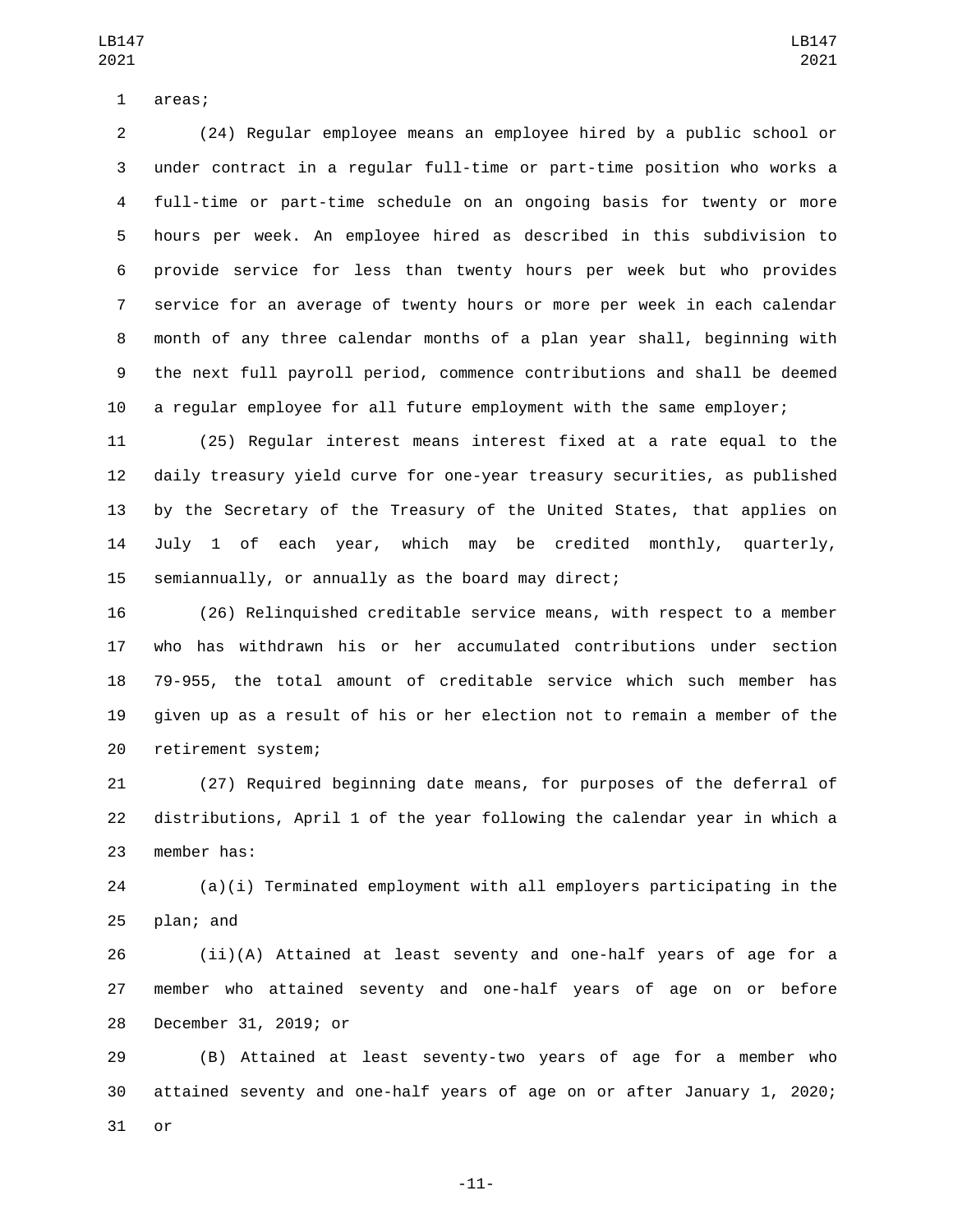plan; and

 (ii) Otherwise reached the date specified by section 401(a)(9) of the Internal Revenue Code and the regulations issued thereunder;

 (28) Required deposit means the deduction from a member's compensation as provided for in section 79-958 which shall be deposited 7 in the School Retirement Fund;

 (29) Retirement means qualifying for and accepting a school or disability retirement allowance granted under the School Employees 10 Retirement Act;

 (30) Retirement application means the form approved and provided by the retirement system for acceptance of a member's request for either 13 regular or disability retirement;

 (31) Retirement board or board means the Public Employees Retirement 15 Board;

 (32) Retirement date means (a) if the member has terminated employment, the first day of the month following the date upon which a member's request for retirement is received on a retirement application provided by the retirement system or (b) if the member has filed a retirement application but has not yet terminated employment, the first day of the month following the date on which the member terminates employment. An application may be filed no more than one hundred twenty days prior to the effective date of the member's initial benefit;

 (33) Retirement system means the School Employees Retirement System 25 of the State of Nebraska;

 (34) Savings annuity means payments for life, made in equal monthly payments, derived from the accumulated contributions of a member;

 (35) School employee means a contributing member who earns service credit pursuant to section 79-927. For purposes of this section, contributing member means the following persons who receive compensation from a public school: (a) Regular employees; (b) regular employees having

-12-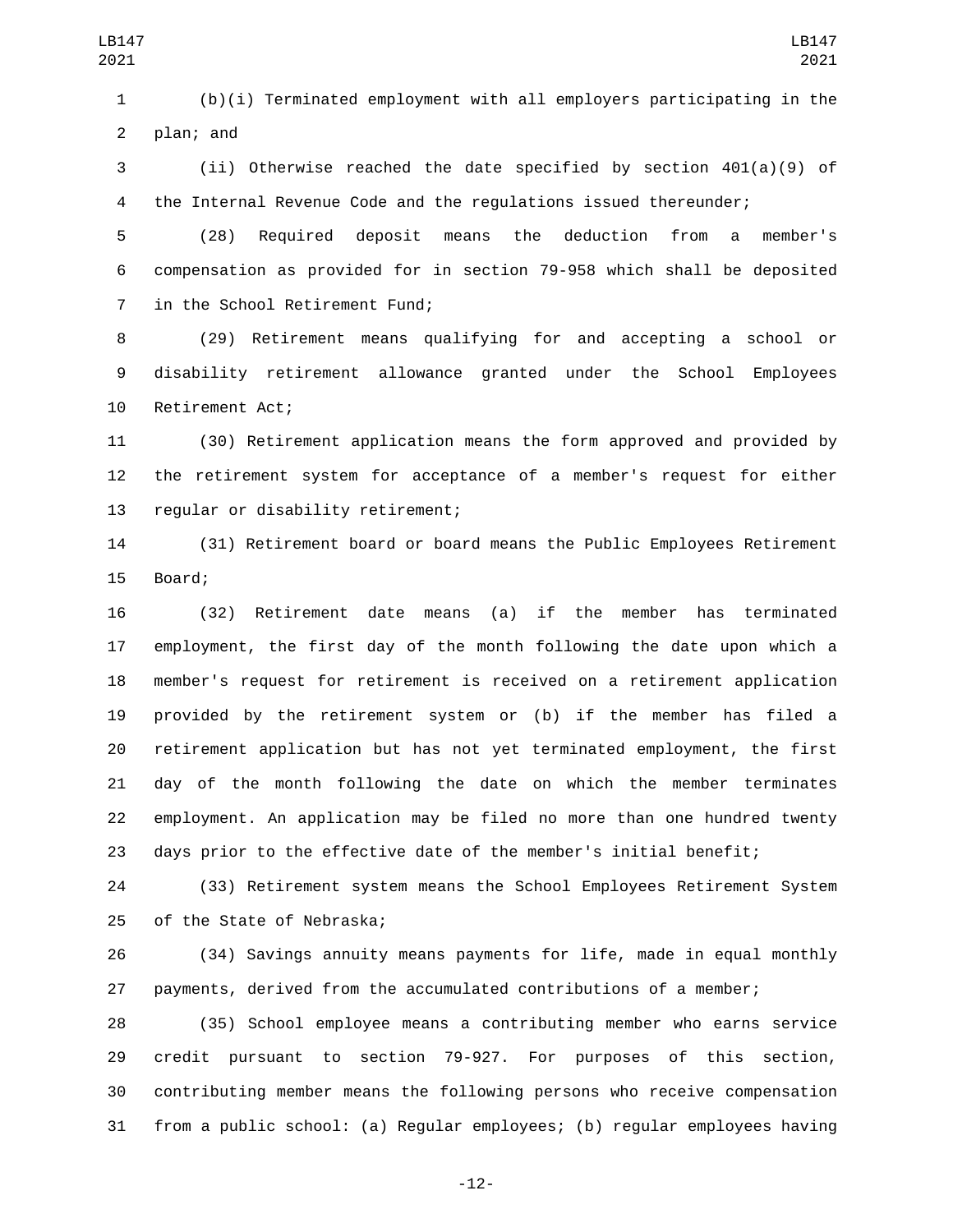retired pursuant to the School Employees Retirement Act who subsequently provide compensated service on a regular basis in any capacity; and (c) regular employees hired by a public school on an ongoing basis to assume the duties of other regular employees who are temporarily absent. Substitute employees, temporary employees, and employees who have not attained the age of eighteen years shall not be considered school 7 employees;

 (36) School year means one fiscal year which includes not less than one thousand instructional hours or, in the case of service in the State of Nebraska prior to July 1, 1945, not less than seventy-five percent of 11 the then legal school year;

 (37) School retirement allowance means the total of the savings annuity and the service annuity or formula annuity paid a person who has retired under sections 79-931 to 79-935. The monthly payments shall be payable at the end of each calendar month during the life of a retired member. The first payment shall include all amounts accrued since the effective date of the award of annuity. The last payment shall be at the end of the calendar month in which such member dies or in accordance with 19 the payment option chosen by the member;

 (38) Service means employment as a school employee and shall not be deemed interrupted by (a) termination at the end of the school year of the contract of employment of an employee in a public school if the employee enters into a contract of employment in any public school, except a school in a Class V school district, for the following school year, (b) temporary or seasonal suspension of service that does not terminate the employee's employment, (c) leave of absence authorized by the employer for a period not exceeding twelve months, (d) leave of absence because of disability, or (e) military service when properly authorized by the retirement board. Service does not include any period of disability for which disability retirement benefits are received under 31 sections 79-951 to 79-953;

-13-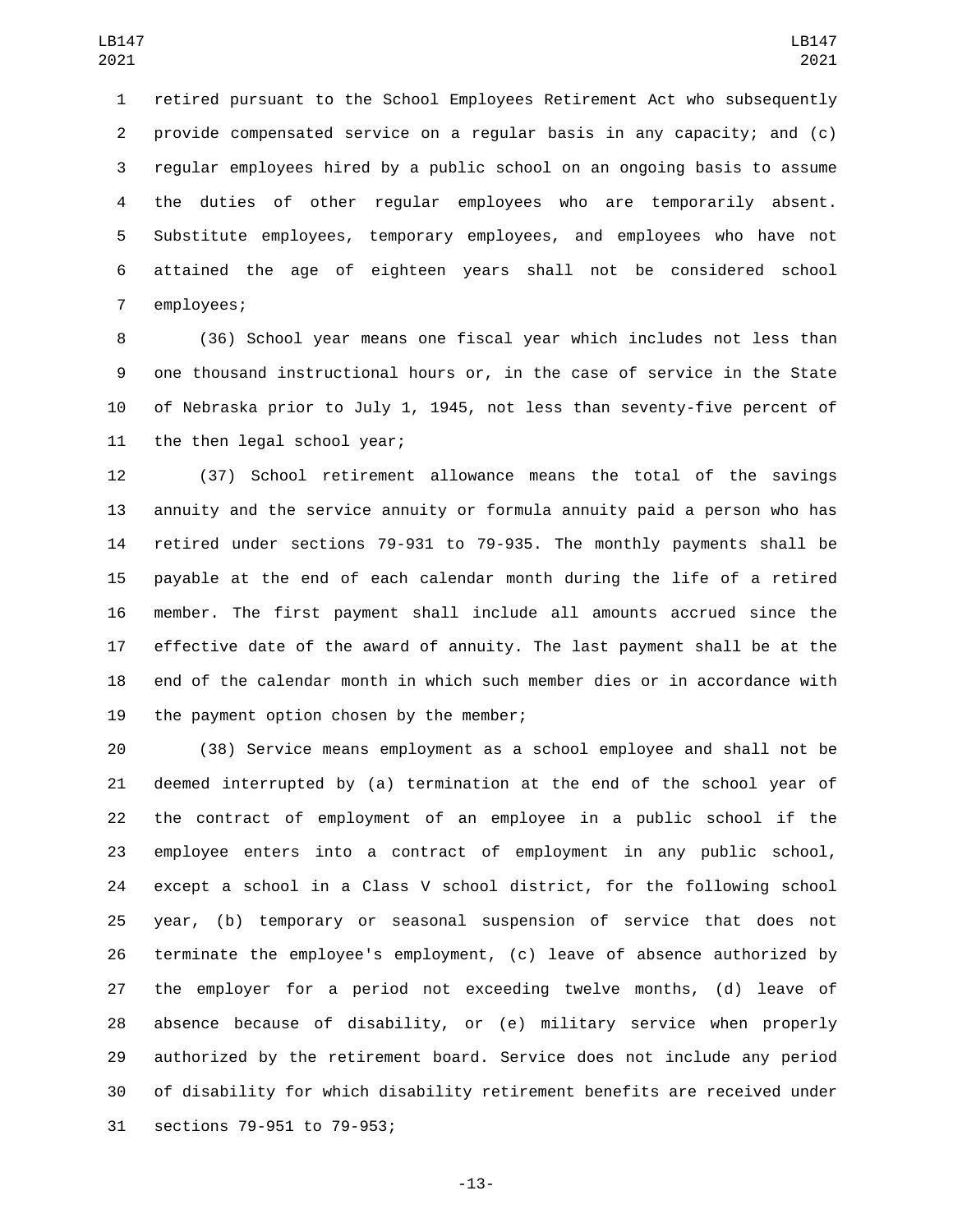(39) Service annuity means payments for life, made in equal monthly installments, derived from appropriations made by the State of Nebraska 3 to the retirement system;

 (40) State deposit means the deposit by the state in the retirement 5 system on behalf of any member;

 (41) State school official means the Commissioner of Education and his or her professional staff who are required by law or by the State Department of Education to hold a certificate as such term is defined in 9 section 79-807;

 (42) Substitute employee means a person hired by a public school as a temporary employee to assume the duties of regular employees due to a temporary absence of any regular employees. Substitute employee does not mean a person hired as a regular employee on an ongoing basis to assume the duties of other regular employees who are temporarily absent;

 (43) Surviving spouse means (a) the spouse married to the member on the date of the member's death or (b) the spouse or former spouse of the member if survivorship rights are provided under a qualified domestic relations order filed with the board pursuant to the Spousal Pension Rights Act. The spouse or former spouse shall supersede the spouse married to the member on the date of the member's death as provided under a qualified domestic relations order. If the benefits payable to the spouse or former spouse under a qualified domestic relations order are less than the value of benefits entitled to the surviving spouse, the spouse married to the member on the date of the member's death shall be the surviving spouse for the balance of the benefits;

 (44) Temporary employee means an employee hired by a public school who is not a regular employee and who is hired to provide service for a limited period of time to accomplish a specific purpose or task. When such specific purpose or task is complete, the employment of such temporary employee shall terminate and in no case shall the temporary 31 employment period exceed one year in duration;

-14-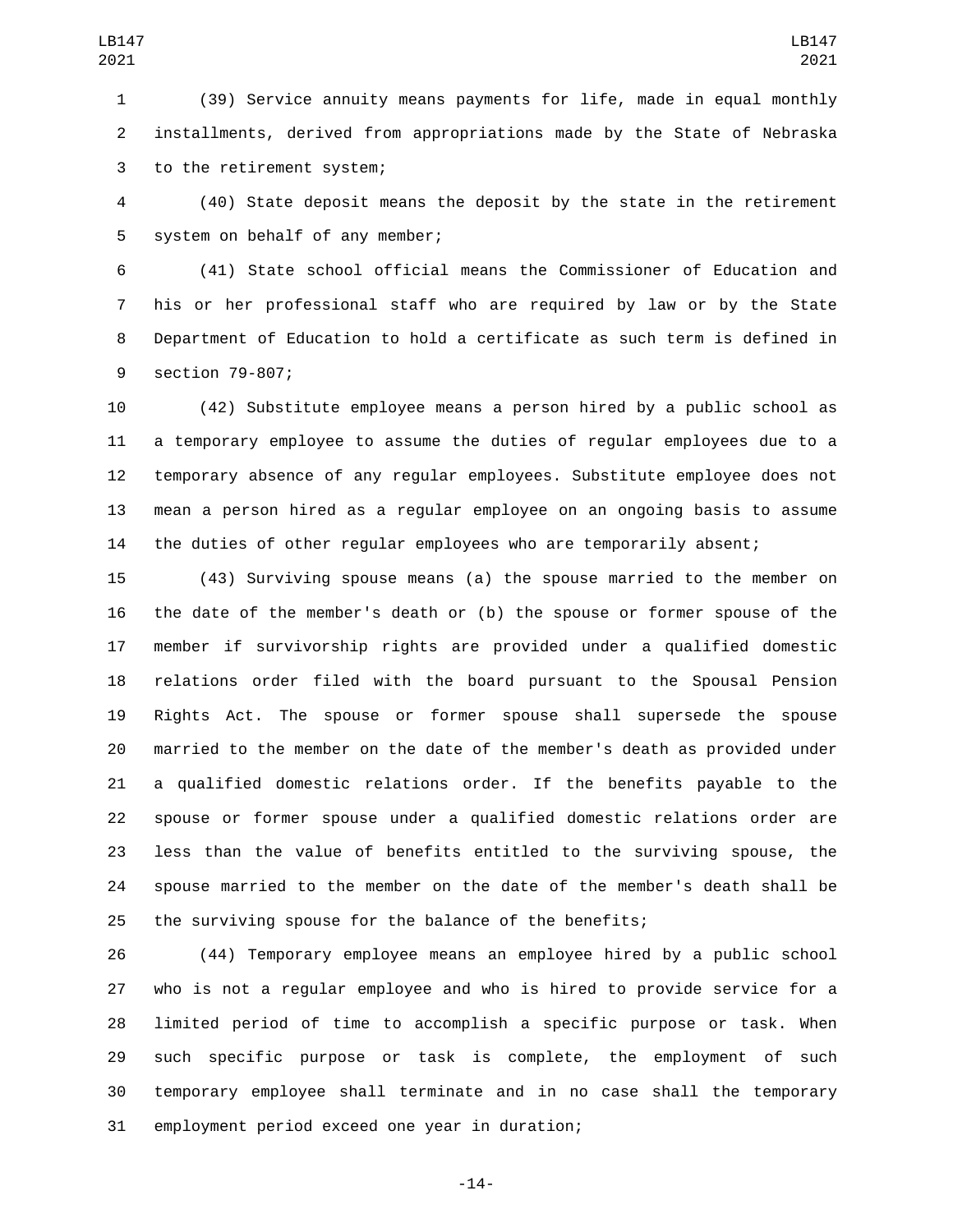(45)(a) Termination of employment occurs on the date on which the member experiences a bona fide separation from service of employment with the member's employer, the date of which separation is determined by the 4 end of the member's contractual agreement or, if there is no contract or only partial fulfillment of a contract, by the employer.

 (b) A member shall not be deemed to have terminated employment if the member subsequently provides service to any employer participating in the retirement system provided for in the School Employees Retirement Act within one hundred eighty days after ceasing employment unless such 10 service is:

 (i) Bona fide unpaid voluntary service or substitute service, provided on an intermittent basis. For purposes of this subdivision, (A) intermittent basis means service provided on a day-to-day basis that is not greater than eight days of service during a calendar month and (B) day of service means any length of substitute service or unpaid voluntary 16 service provided during a single calendar day; or

(ii) As provided in subsection (2) of section 79-920.

 (c) A member shall not be deemed to have terminated employment if the board determines based on facts and circumstances (i) that a claimed termination was not a bona fide separation from service with the employer or (ii) that a member was compensated for a full contractual period when the member terminated prior to the end date of the contract.

 (d) Nothing in this subdivision precludes an employer from adopting a policy which limits or denies employees who have terminated employment from providing voluntary or substitute service within one hundred eighty 26 days after termination; and

 (45) Termination of employment occurs on the date on which the member experiences a bona fide separation from service of employment with the member's employer, the date of which separation is determined by the end of the member's contractual agreement or, if there is no contract or only partial fulfillment of a contract, by the employer.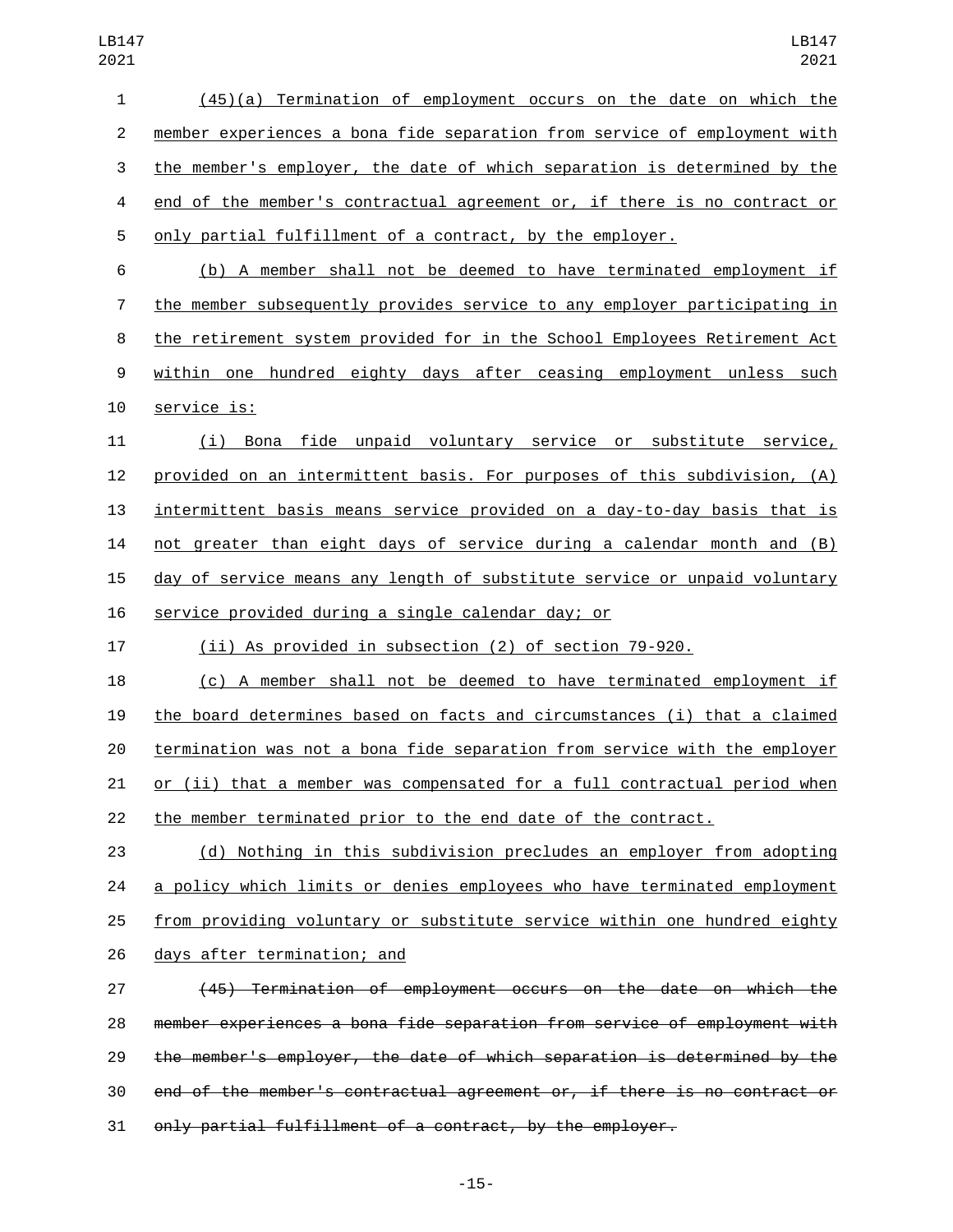A member shall not be deemed to have terminated employment if the member subsequently provides service to any employer participating in the retirement system provided for in the School Employees Retirement Act within one hundred eighty days after ceasing employment unless such 5 service:

 (a) Is bona fide unpaid voluntary service or substitute service, provided on an intermittent basis; or7

(b) Is as provided in subsection (2) of section 79-920.

 Nothing in this subdivision precludes an employer from adopting a policy which limits or denies employees who have terminated employment from providing voluntary or substitute service within one hundred eighty 12 days after termination.

 A member shall not be deemed to have terminated employment if the board determines that a claimed termination was not a bona fide separation from service with the employer or that a member was compensated for a full contractual period when the member terminated 17 prior to the end date of the contract; and

 (46) Voluntary service or volunteer means providing bona fide unpaid 19 service to any employer.

 Sec. 4. Section 79-916, Revised Statutes Cumulative Supplement, 21 2020, is amended to read:

 79-916 (1)(a) On July 1, 2004, the board shall transfer from the School Retirement Fund to the Service Annuity Fund an amount equal to the funded ratio of the retirement system which is equal to the market value of the retirement system assets divided by the actuarial accrued liability of the retirement system, times the actuarial accrued liability of the service annuity, as determined pursuant to section 79-966.01, of the employees who are members of the retirement system established pursuant to the Class V School Employees Retirement Act. Beginning July 1, 2013, such actuarial accrued liability shall be determined for each employee on a level percentage of salary basis. On or before July 1 of

-16-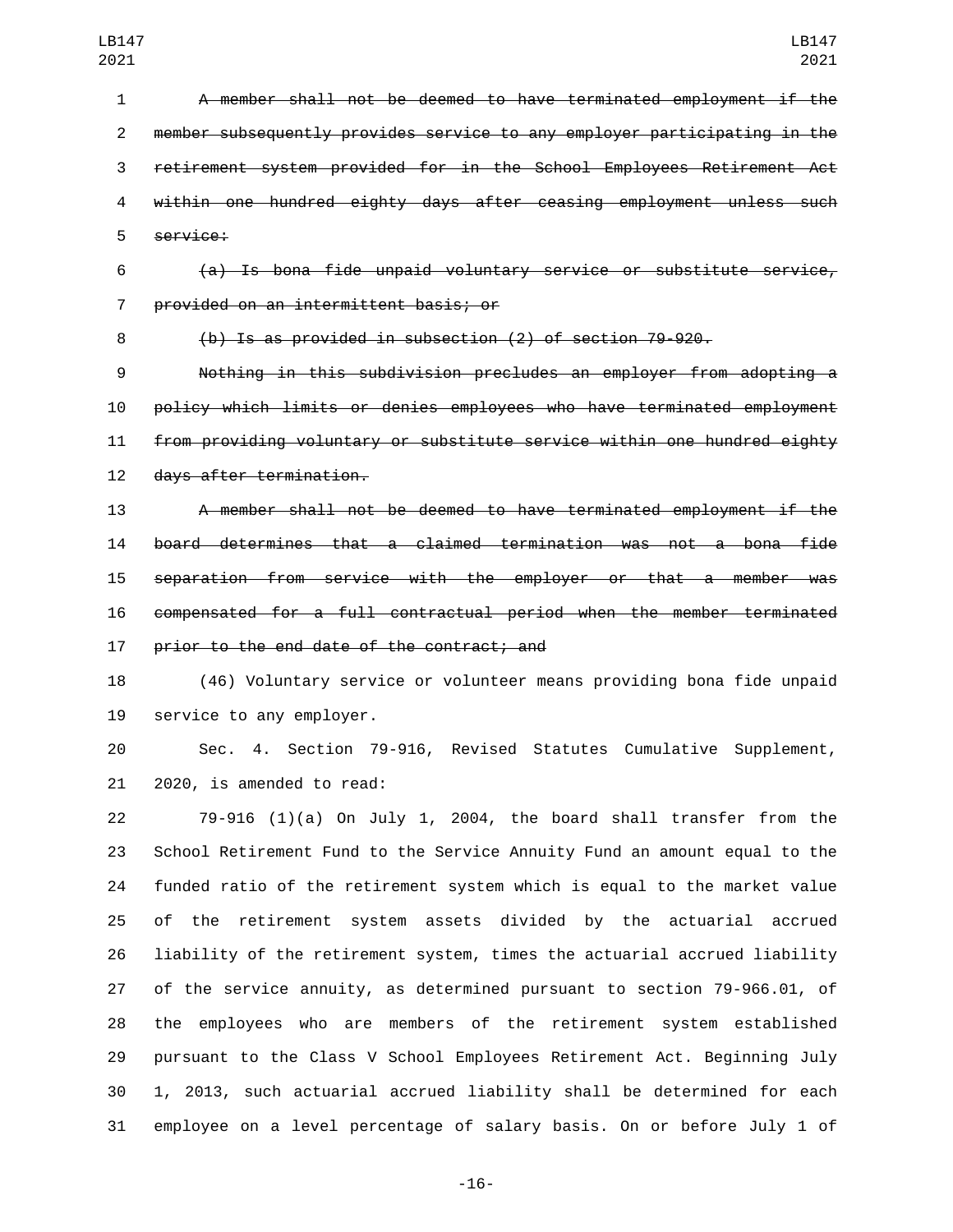each fiscal year, the state shall transfer deposit into the Service Annuity Fund such amounts as may be necessary to pay the normal cost and amortize the unfunded actuarial accrued liability of the service annuity, as determined pursuant to section 79-966.01, as of the end of the previous fiscal year of the employees who are members of the retirement system established pursuant to the Class V School Employees Retirement Act. Based on the fiscal year of the retirement system established pursuant to the Class V School Employees Retirement Act, the administrator of such system shall provide all membership information needed for the actuary engaged by the retirement board to determine the normal cost and the amortization payment of the unfunded actuarial accrued liability, as determined pursuant to section 79-966.01, to be paid by the state to the Service Annuity Fund each fiscal year as 14 required by this subdivision.

 (b) At the time of retirement of any employee who is a member of the retirement system established pursuant to the Class V School Employees Retirement Act and who was hired prior to July 1, 2016, the retirement board shall, upon receipt of a certification of the administrator of such retirement system of the name, identification number, date of birth, retirement date, last date of employment, type of retirement, and number of years of service credited to such eligible employee at the date of 22 retirement, transfer to such retirement system from the Service Annuity Fund to the Class V school district for transfer to the retirement system 24 the actuarial accrued liability of the service annuity to be paid to the Class V school district by the state for transfer to the eligible employee for the years of service thus certified as provided for members of the School Employees Retirement System of the State of Nebraska under sections 79-933 and 79-952. Such transfer of the actuarial accrued 29 liability to the Class V school district for transfer to the retirement system established pursuant to the Class V School Employees Retirement Act shall be in lieu of the payment of the service annuity to which the

-17-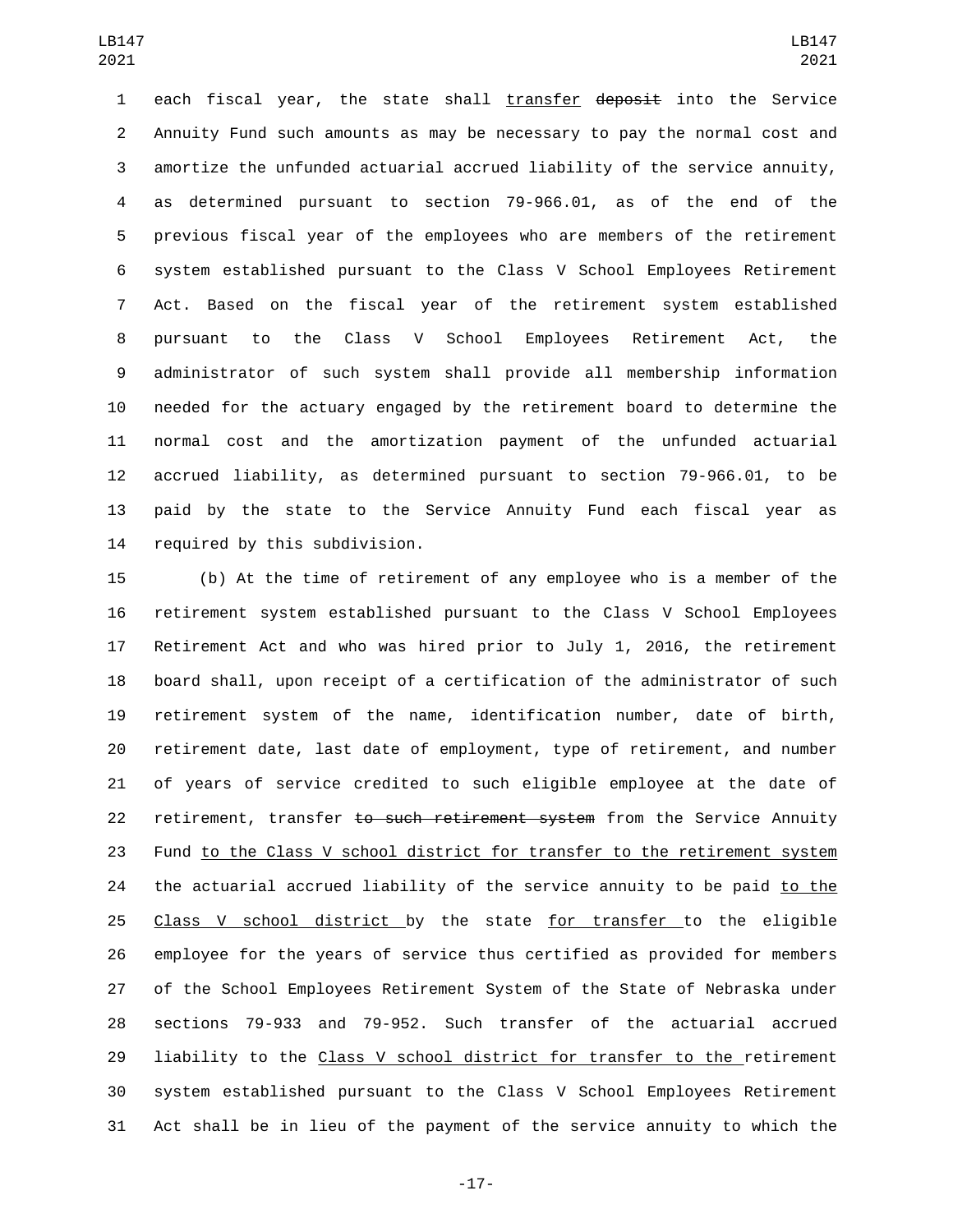1 employee would be entitled.

 (c) The Service Annuity Fund is created. The fund shall consist of the amounts paid by the state and transferred from the School Retirement Fund to the Class V school district for transfer to the retirement system pursuant to this section to pay the service annuity to the Class V school 6 district for transfer to be paid by the state to employees who are members of the retirement system established pursuant to the Class V School Employees Retirement Act. Any money in the Service Annuity Fund available for investment shall be invested by the state investment officer pursuant to the Nebraska Capital Expansion Act and the Nebraska 11 State Funds Investment Act.

 (2) In addition to the transfer of the actuarial accrued liability 13 of the service annuity pursuant to subsection  $(1)$  of this section  $t\mathbf{o}$  be 14 paid by the state, the state shall also transfer to the funds of the Class V school district for transfer to the district's retirement system an amount determined by multiplying the compensation of all members of such retirement system by the percent specified in subsection (2) of section 79-966 for determining the amount of the state's payment to the School Retirement Fund plus the amount determined under subdivision (1) (b) of section 79-966. The transfer shall be made annually on or before 21 July 1 of each fiscal year.

 Sec. 5. Section 79-966, Revised Statutes Cumulative Supplement, 23 2020, is amended to read:

 79-966 (1)(a) On the basis of all data in the possession of the retirement board, including such mortality and other tables as are recommended by the actuary engaged by the retirement board and adopted by the retirement board, the retirement board shall annually, on or before July 1, determine the state deposit to be made by the state in the School Retirement Fund for that fiscal year. The amount of such state deposit shall be determined pursuant to section 79-966.01. The retirement board shall thereupon certify the amount of such state deposit, and on the

-18-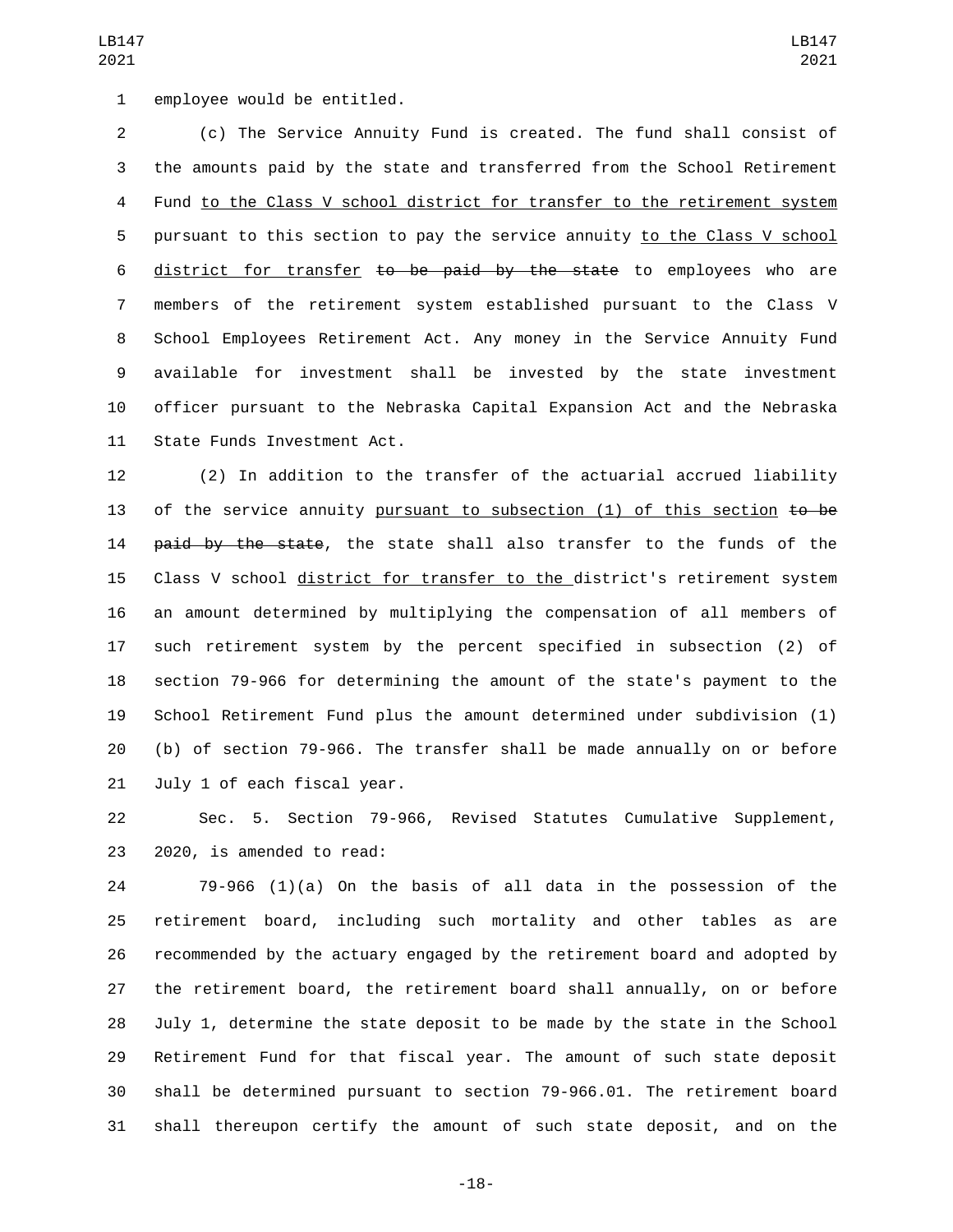warrant of the Director of Administrative Services, the State Treasurer shall, as of July 1 of such year, transfer from funds appropriated by the state for that purpose to the School Retirement Fund the amount of such 4 state deposit.

 (b) Beginning July 1, 2016, the contingent state transfer deposit described in this subsection shall be calculated as a percent of compensation of all members of the retirement system. For any year in which a deposit is made to the School Retirement Fund under this subsection, if the actuary for a retirement system provided for under the Class V School Employees Retirement Act determines that the actuarially required contribution rate, for the fiscal year of the retirement system that begins before the state deposit, exceeds the rate of all contributions required pursuant to the Class V School Employees Retirement Act, using the thirty-year amortization period specified in section 79-966.01, the Class V district school board may request a public hearing of the Appropriations Committee of the Legislature to ask the state to transfer to the Class V school district for transfer to the funds of the retirement system provided for under the Class V School Employees Retirement Act an amount determined by multiplying the compensation of all members of such retirement system by the lesser of 21 the percent of compensation transferred deposited into the School Retirement Fund under this subsection or the percent of compensation of the members of the retirement system provided for under the Class V School Employees Retirement Act needed to meet the actuarially required contribution rate for such system, using the thirty-year amortization period specified in section 79-966.01. Any additional amount of transfer so calculated, recommended by the Appropriations Committee of the Legislature, and approved by the Legislature, shall be added to the two percent specified in subsection (2) of this section for the amount required by subsection (2) of section 79-916 to be transferred to the Class V school district, which shall transfer such amount to the funds of

-19-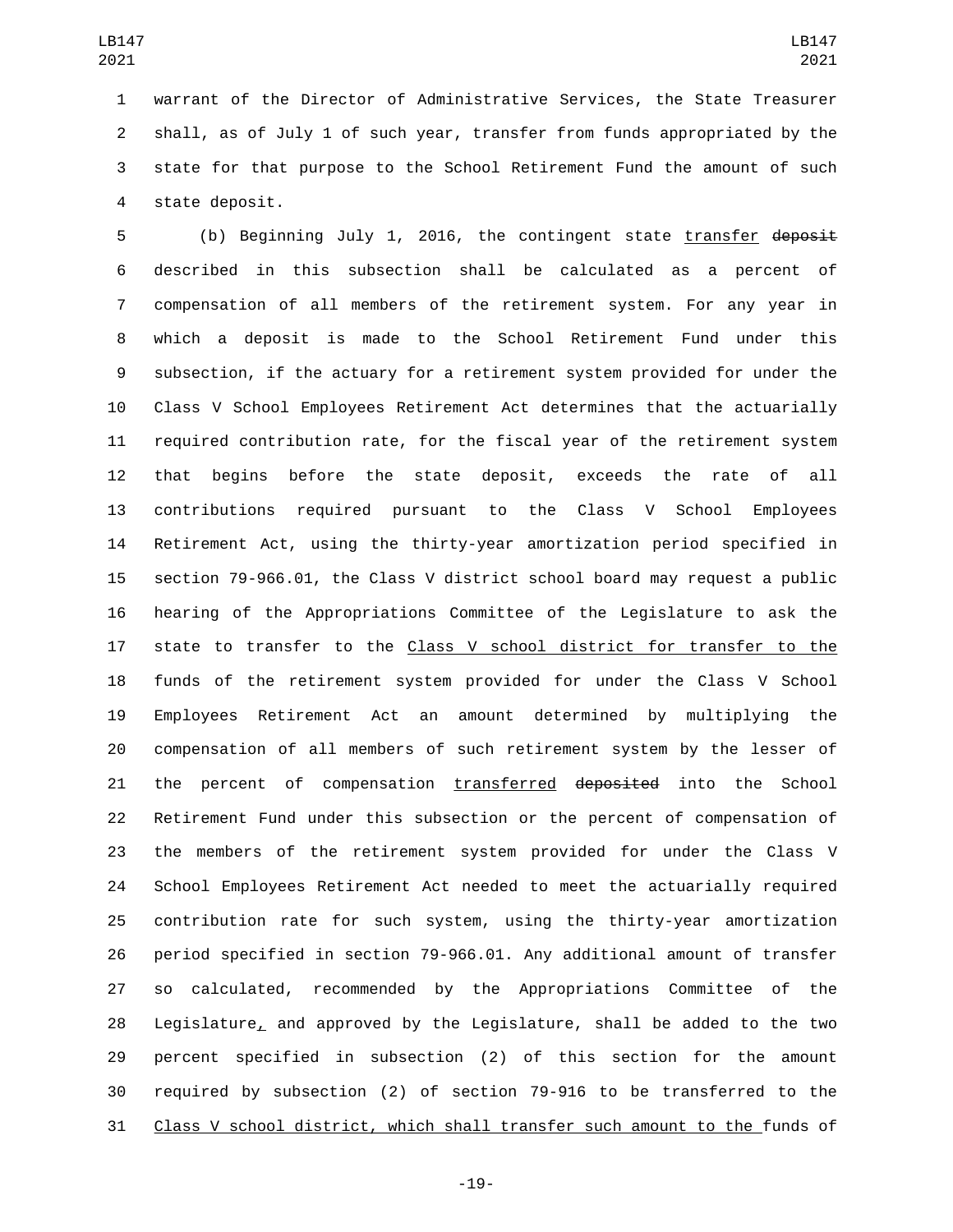the retirement system provided for under the Class V School Employees 2 Retirement Act.

 (2) For each fiscal year beginning July 1, 2014, in addition to the 4 state transfers deposits required by subsections (1) and (3) of this 5 section, the state shall transfer into deposit in the School Retirement Fund an amount equal to two percent of the compensation of all members of 7 the retirement system.

8 (3) In addition to the state deposits and transfers required by subsections (1) and (2) of this section, beginning on July 1, 2005, and each fiscal year thereafter for employees who become members prior to 11 July 1, 2016, the state shall transfer into deposit in the Service Annuity Fund such amounts as may be necessary to pay the normal cost and amortize the unfunded actuarial accrued liability of the service annuity benefit established pursuant to sections 79-933 and 79-952 as accrued through the end of the previous fiscal year of the school employees who are members of the retirement system established pursuant to the Class V 17 School Employees Retirement Act.

 Sec. 6. Section 79-972.01, Reissue Revised Statutes of Nebraska, is 19 amended to read:

 79-972.01 The School Retirement Fund is created. The required 21 deposits of an the employer, the state, and the employees shall be credited to the fund and all savings annuities, service annuities, and formula annuities shall be paid from the fund as provided in the School Employees Retirement Act. Subfunds may be established as necessary. Any unexpended balance existing on June 30, 2002, in the School Employers Deposit Account, the Service Annuity Account, the School Employees Savings Account, the Annuity Reserve Account, and the School Employees Retirement System Reserve Fund shall be transferred to the School 29 Retirement Fund.

 Sec. 7. Section 79-978, Revised Statutes Cumulative Supplement, 31 2020, is amended to read:

-20-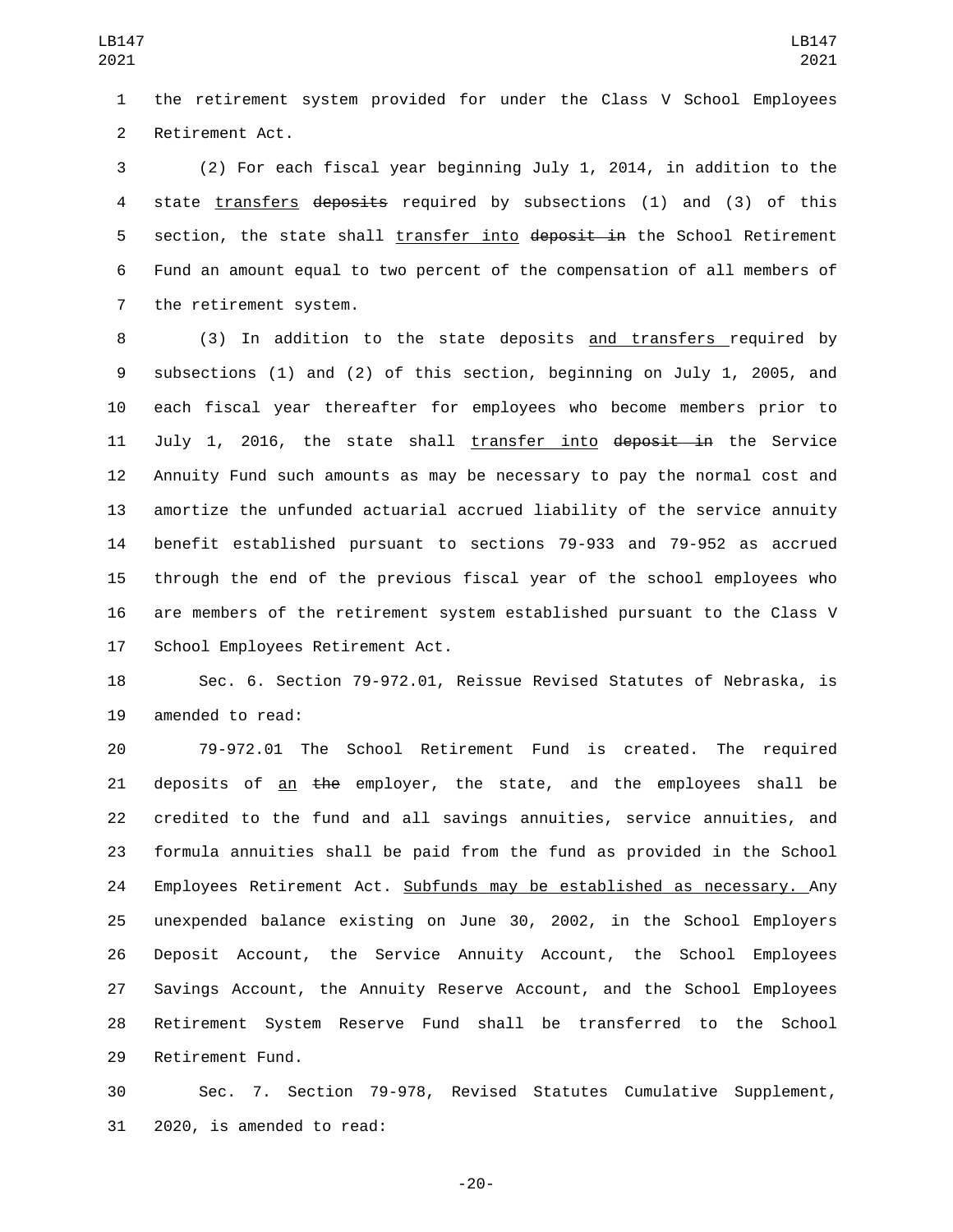79-978 For purposes of the Class V School Employees Retirement Act, 2 unless the context otherwise requires:

 (1) Accumulated contributions means the sum of amounts contributed by a member of the system together with regular interest credited 5 thereon;

 (2) Actuarial equivalent means the equality in value of the retirement allowance for early retirement or the retirement allowance for an optional form of annuity, or both, with the normal form of the annuity to be paid, as determined by the application of the appropriate actuarial table, except that use of such actuarial tables shall not effect a reduction in benefits accrued prior to September 1, 1985, as determined by the actuarial tables in use prior to such date;

13 (3) Actuarial tables means:

 (a) For determining the actuarial equivalent of any annuities other 15 than joint and survivorship annuities:

 (i) For members hired before July 1, 2018, a unisex mortality table using twenty-five percent of the male mortality and seventy-five percent of the female mortality from the 1994 Group Annuity Mortality Table with a One Year Setback and using an interest rate of eight percent compounded annually; and

 (ii) For members hired on or after July 1, 2018, or rehired on or after July 1, 2018, after termination of employment and being paid a retirement benefit, the determinations shall be based on a unisex 24 mortality table and an interest rate specified by (A) the board until 25 September 1, 2024, or (B) the retirement board beginning on September  $1<sub>L</sub>$ 26 2024 of trustees. Both the mortality table and the interest rate shall be 27 recommended by the actuary retained pursuant to section 79-984 by the board of trustees and approved by the board of trustees following an actuarial experience study, a benefit adequacy study, or a plan valuation. The mortality table, interest rate, and actuarial factors in effect on the member's retirement date shall be used to calculate the

-21-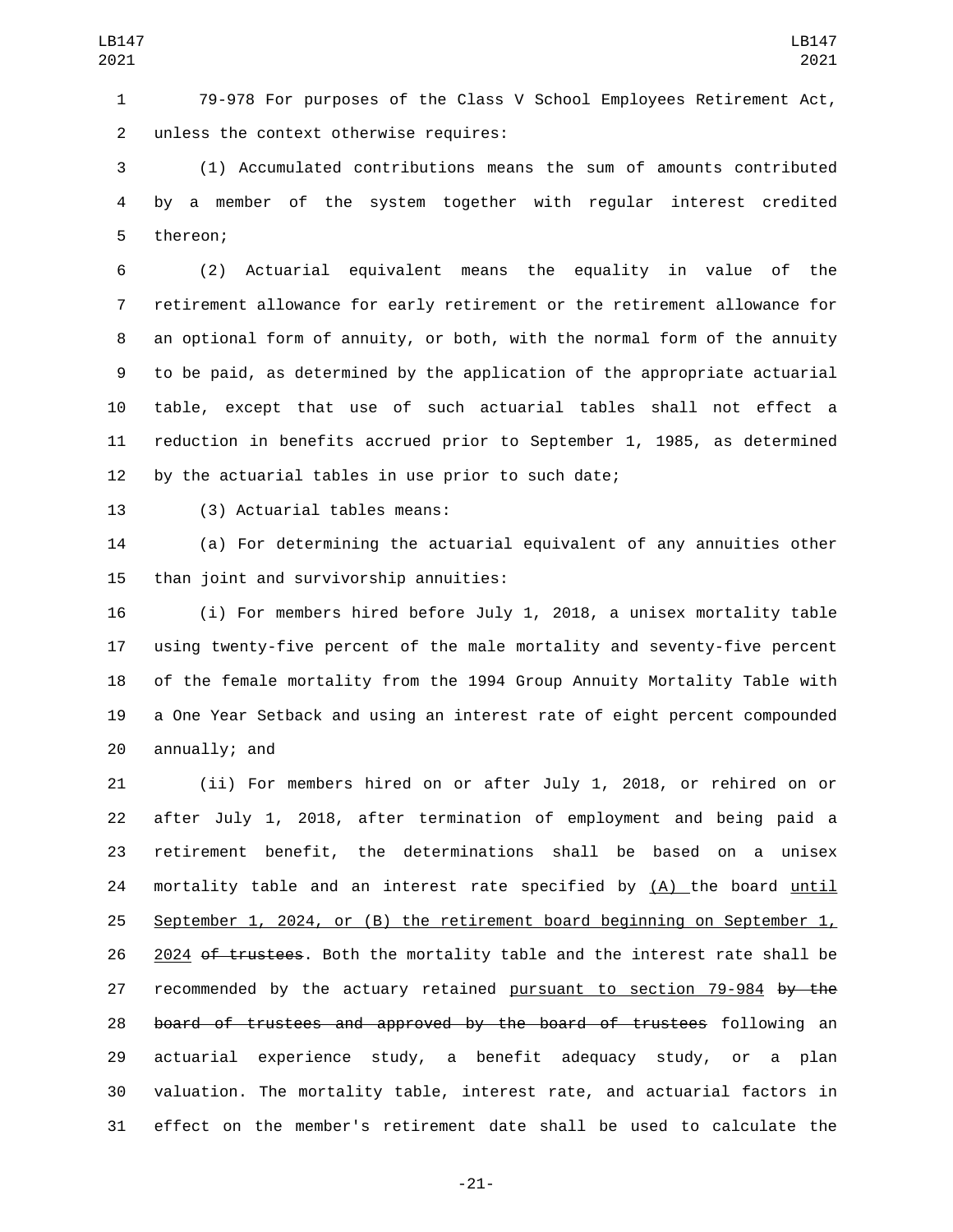actuarial equivalency of any retirement benefit. Such interest rate may be, but is not required to be, equal to the assumed rate; and

3 (b) For joint and survivorship annuities:

 (i) For members hired before July 1, 2018, a unisex retiree mortality table using sixty-five percent of the male mortality and thirty-five percent of the female mortality from the 1994 Group Annuity Mortality Table with a One Year Setback and using an interest rate of eight percent compounded annually and a unisex joint annuitant mortality table using thirty-five percent of the male mortality and sixty-five percent of the female mortality from the 1994 Group Annuity Mortality Table with a One Year Setback and using an interest rate of eight percent 12 compounded annually; and

 (ii) For members hired on or after July 1, 2018, or rehired on or after July 1, 2018, after termination of employment and being paid a retirement benefit, the determinations shall be based on a unisex mortality table and an interest rate specified by (A) the board until September 1, 2024, or (B) the retirement board beginning on September 1, 18 2024 of trustees. Both the mortality table and the interest rate shall be recommended by the actuary retained pursuant to section 79-984 by the board of trustees and approved by the board of trustees following an actuarial experience study, a benefit adequacy study, or a plan valuation. The mortality table, interest rate, and actuarial factors in effect on the member's retirement date shall be used to calculate the actuarial equivalency of any retirement benefit. Such interest rate may be, but is not required to be, equal to the assumed rate;

 (4) Administrator of the retirement system or administrator means (a) until September 1, 2024, the person administering the retirement 28 system who is appointed by the board or (b) beginning on September  $1<sub>L</sub>$  2024, the director appointed by the retirement board pursuant to section 30 84-1503;

(5) (4) Annuitant means any member receiving an allowance;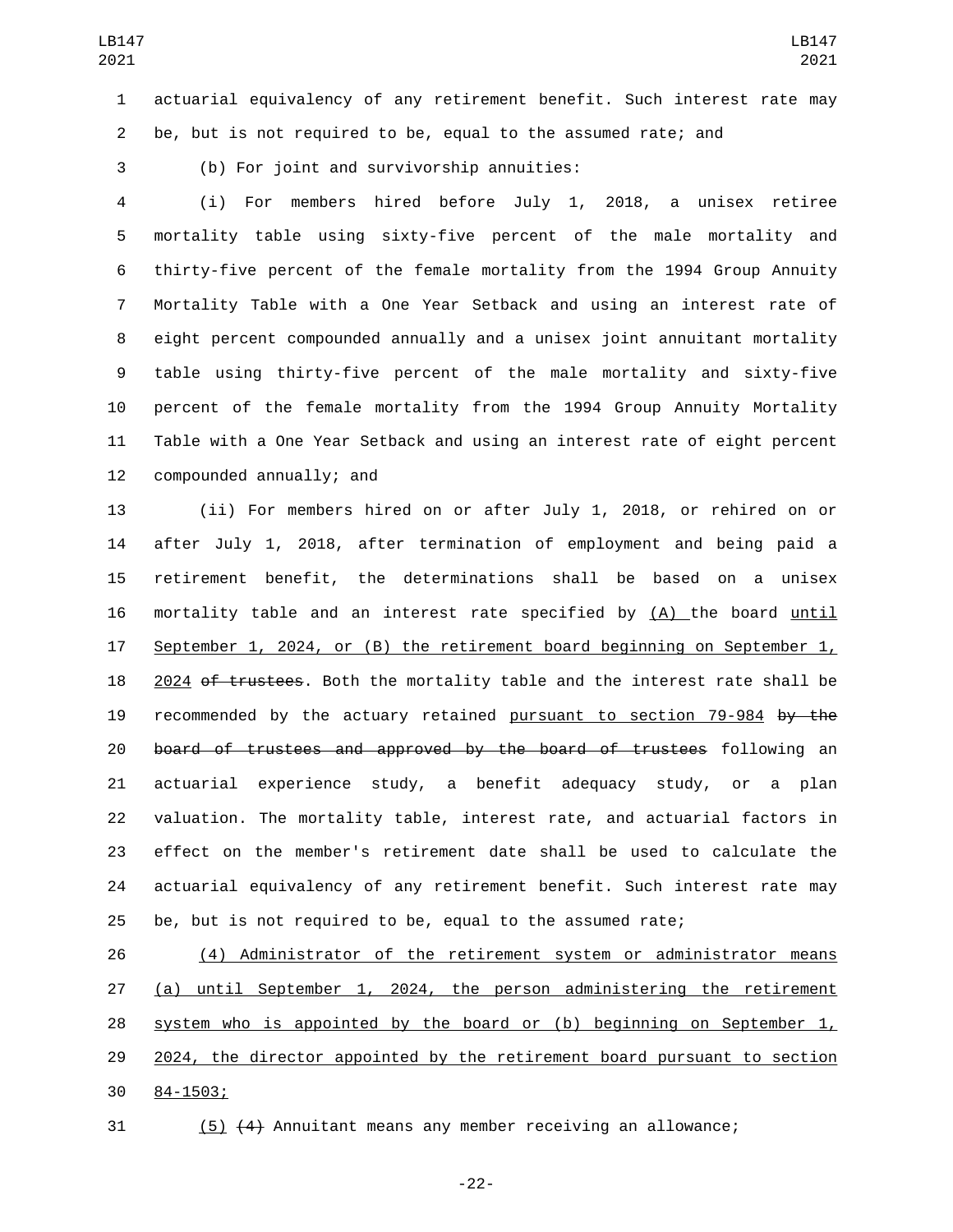(6) (5) Annuity means annual payments, for both prior service and membership service, for life as provided in the Class V School Employees 3 Retirement Act;

 (7) (6) Audit year means the period beginning January 1 in any year 5 and ending on December 31 of that same year, which is except for the initial audit year which will begin September 1, 2016, and end on December 31, 2016. Beginning September 1, 2016, the audit year will be the period of time used in the preparation of (a) the annual actuarial analysis and valuation and (b) a financial audit of the investments of the retirement system, including the investments of the retirement 11 system;

 (8) (7) Beneficiary means any person entitled to receive or receiving a benefit by reason of the death of a member;

 (9) Board means the board of trustees until July 1, 2021, and the board of education beginning July 1, 2021, and until September 1, 2024;

 (10) (8) Board of education means the board or boards of education 17 of a  $the$  school district or districts;

18 (11) Board of trustees means:

 (a) Until September 1, 2024, the entity established pursuant to 20 section 79-980; and

 (b) Beginning September 1, 2024, the board of education shall be deemed to be the successor in interest for all liability associated with the actions or inactions of the entity identified under subdivision (11) (a) of this section and as specified in the Class V School Employees 25 Retirement Act;

26 (12)(a)  $\left(9\right)\left(4\right)$  Compensation means gross wages or salaries payable to the member during a fiscal year and includes (i) overtime pay, (ii) member contributions to the retirement system that are picked up under section 414(h) of the Internal Revenue Code, as defined in section 49-801.01, (iii) retroactive salary payments paid pursuant to court order, arbitration, or litigation and grievance settlements, and (iv)

-23-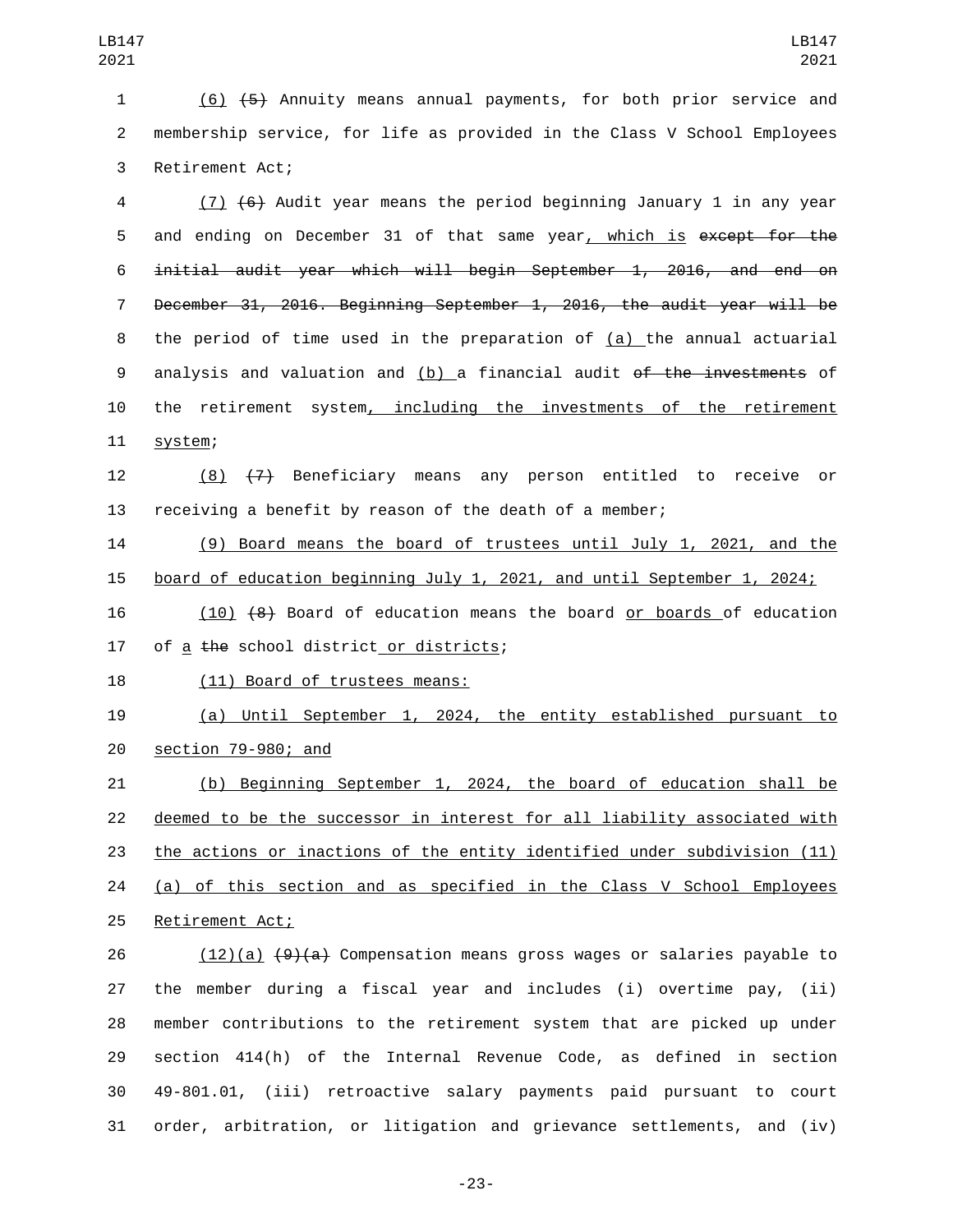amounts contributed by the member to plans under sections 125, 403(b), and 457 of the Internal Revenue Code, as defined in section 49-801.01, or any other section of the code which defers or excludes such amounts from 4 income.

 (b) Compensation does not include (i) fraudulently obtained amounts as determined by the board, (ii) amounts for accrued unused sick leave or accrued unused vacation leave converted to cash payments, (iii) insurance premiums converted into cash payments, (iv) reimbursement for expenses incurred, (v) fringe benefits, (vi) per diems paid as expenses, (vii) bonuses for services not actually rendered, (viii) early retirement inducements, (ix) cash awards, (x) severance pay, or (xi) employer contributions made for the purposes of separation payments made at 13 retirement and early retirement inducements.

 (c) Compensation in excess of the limitations set forth in section 401(a)(17) of the Internal Revenue Code, as defined in section 49-801.01, 16 shall be disregarded;

17 (13) (10) Council means the Nebraska Investment Council created and 18 acting pursuant to section 72-1237;

 (14) (11) Creditable service means the sum of the membership service and the prior service, measured in one-tenth-year increments;

 (15) (12) Early retirement date means, for members hired prior to July 1, 2016, who have attained age fifty-five, that month and year selected by a member having at least ten years of creditable service which includes a minimum of five years of membership service. Early retirement date means, for members hired on or after July 1, 2016, that month and year selected by a member having at least five years of creditable service and who has attained age sixty;

28 (16) (13) Early retirement inducement means, but is not limited to: 29 (a) A benefit, bonus, or payment to a member by an employer in exchange for an agreement by the member to retire with a reduced 31 retirement benefit;

-24-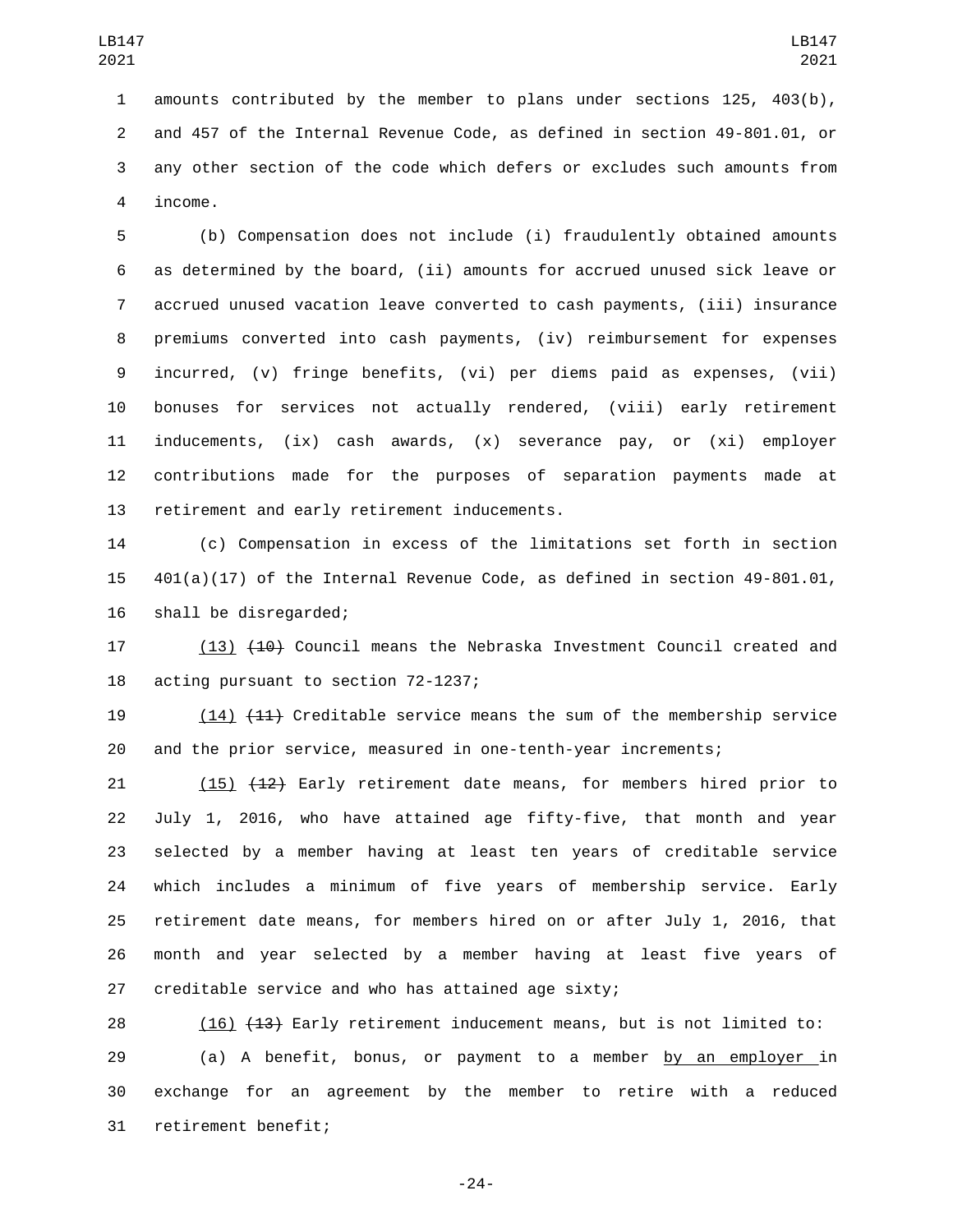(b) A benefit, bonus, or payment paid to a member by an employer in 2 addition to the member's retirement benefit;

 (c) Lump-sum or installment cash payments by an employer, except payments for accrued unused leave converted to cash payments;

 (d) An additional salary or wage component of any kind that is being paid by an employer as an incentive to leave employment and not for personal services performed for which creditable service is granted;

 (e) Partial or full employer payment of a member's health, dental, life, or long-term disability insurance benefits or cash in lieu of such insurance benefits that extend beyond the member's termination of employment and contract of employment dates. This subdivision does not apply to any period during which the member is contributing to the retirement system and being awarded creditable service; and

 (f) Any other form of separation payments made by an employer to a member at termination, including, but not limited to, purchasing retirement contracts for the member pursuant to section 79-514, or depositing money for the member in an account established under section 403(b) of the Internal Revenue Code except for payments for accrued 19 unused leave;

 (17) (14) Employee means the following enumerated persons receiving compensation from the school district: (a) Teachers, other than substitutes, employed on a written contract basis; (b) administrators employed on a written contract, agreement, or document basis; and (c) regular employees Regular teachers and administrators employed on a written contract basis; and (b) regular employees, not included in 26 subdivision  $(14)(a)$  of this section, hired upon a full-time basis, which basis shall contemplate a workweek of not less than thirty hours;

 (18) (15) Employer means a school district participating in a retirement system established pursuant to the Class V School Employees 30 Retirement Act;

(19) (16) Fiscal year means the period beginning September 1 in any

-25-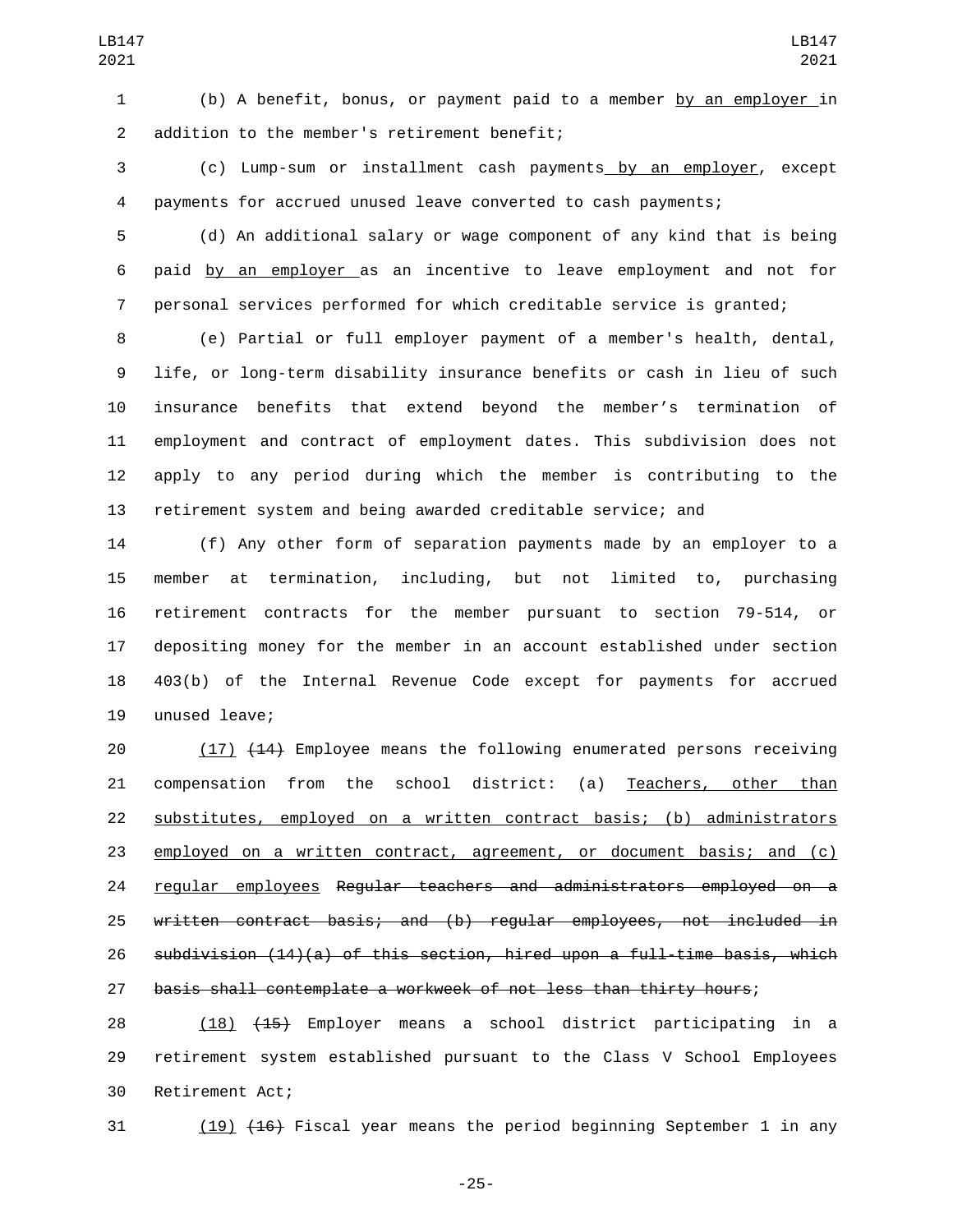year and ending on August 31 of the next succeeding year;

 (20) (17) Hire date or date of hire means the first day of compensated service subject to retirement contributions;

 (21) (18) Interest means, for the purchase of service credit, the purchase of prior service credit, restored refunds, and delayed payments, the investment return assumption used in the most recent actuarial 7 valuation;

8 (22) <del>(19)</del> Member means any employee included in the membership of the retirement system or any former employee who has made contributions 10 to the system and has not received a refund;

 (23) (20) Membership service means service on or after September 1, 1951, as an employee of the school district and a member of the system for which compensation is paid by the school district. Credit for more than one year of membership service shall not be allowed for service rendered in any fiscal year. Beginning September 1, 2005, a member shall be credited with a year of membership service for each fiscal year in which the member performs one thousand or more hours of compensated service as an employee of the school district. For an employee who becomes a member prior to July 1, 2018, an hour of compensated service shall include any hour for which the member is compensated by the school district during periods when no service is performed due to vacation or approved leave. For an employee who becomes a member on or after July 1, 2018, an hour of compensated service shall include any hour for which the member is compensated by the school district during periods when no service is performed due to used accrued sick days, used accrued vacation days, federal and state holidays, and jury duty leave for which the 27 member is paid full compensation by an the employer. If a member performs less than one thousand hours of compensated service during a fiscal year, one-tenth of a year of membership service shall be credited for each one hundred hours of compensated service by the member in such fiscal year. In determining a member's total membership service, all periods of

-26-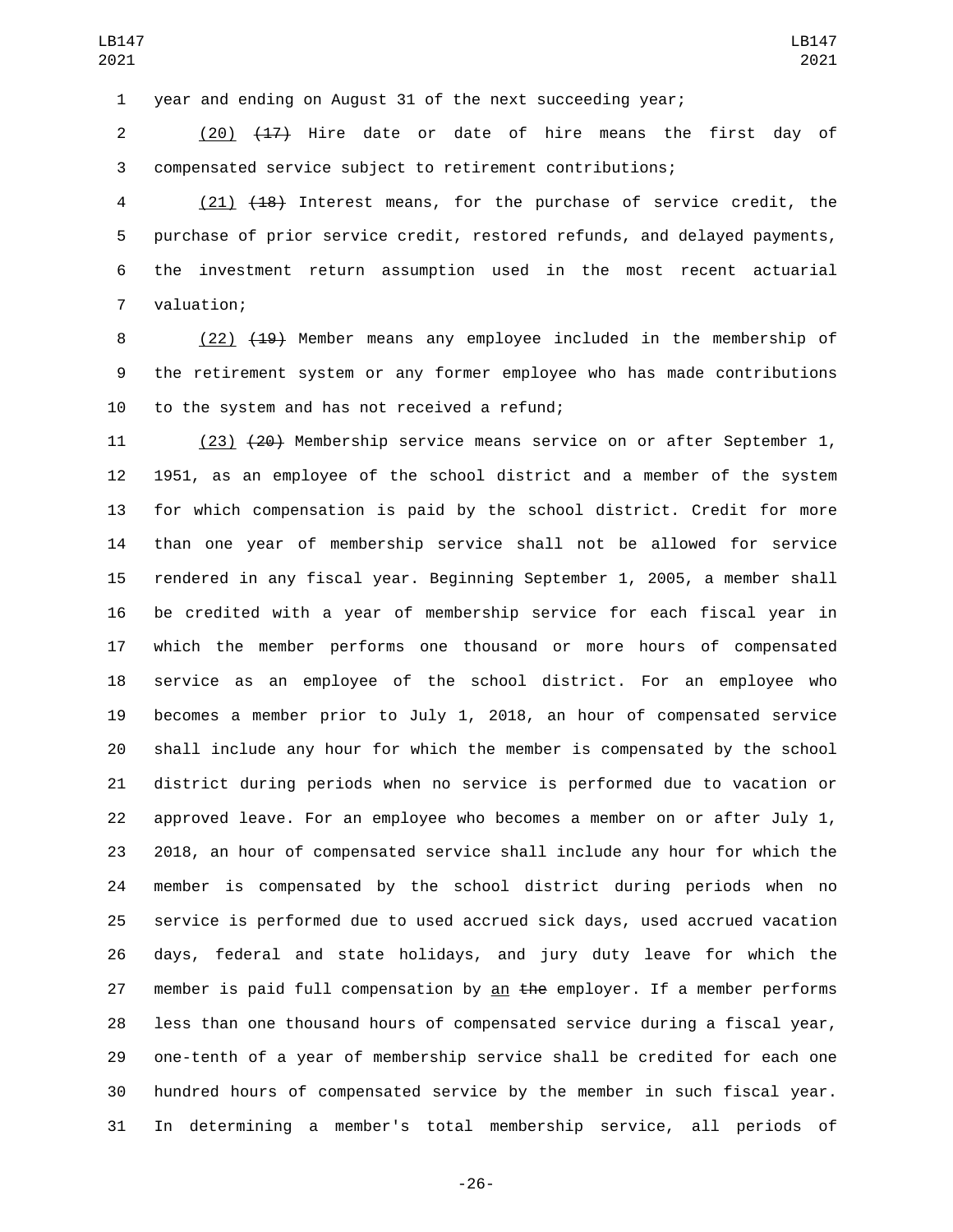membership service, including fractional years of membership service in one-tenth-year increments, shall be aggregated;2

 (24) (21) Military service means service in the uniformed services as defined in 38 U.S.C. 4301 et seq., as such provision existed on March 5 27, 1997;

6 (25)  $\{22\}$  Normal retirement date means the end of the month during which the member attains age sixty-five and has completed at least five 8 years of membership service;

 (26) Participation means qualifying for and making required deposits to the retirement system during the course of a fiscal year;

11 (27) (23) Primary beneficiary means the person or persons entitled to receive or receiving a benefit by reason of the death of a member;

 (28) (24) Prior service means service rendered prior to September 1, 1951, for which credit is allowed under section 79-999, service rendered by retired employees receiving benefits under preexisting systems, and service for which credit is allowed under sections 79-990, 79-991, 17 79-994, 79-995, and 79-997;

 (29)(a) Regular employee means a person hired on a full-time basis, which basis shall contemplate a work week of not less than thirty hours, and who is not (i) a teacher employed on a written contract basis or (ii) an administrator employed on a written contract, agreement, or document 22 basis.

 (b) Effective September 1, 2021, a person hired by an employer or under contract to provide service for less than thirty hours per week but who provides service for an average of thirty hours or more per week in each calendar month of any three calendar months of a fiscal year shall, beginning with the next full payroll period, commence contributions and 28 shall be deemed a regular employee;

 (30) (25) Regular interest means interest (a) on the total contributions of the member prior to the close of the last preceding 31 fiscal year, (b) compounded annually, and  $(c)(i)$  beginning September 1,

-27-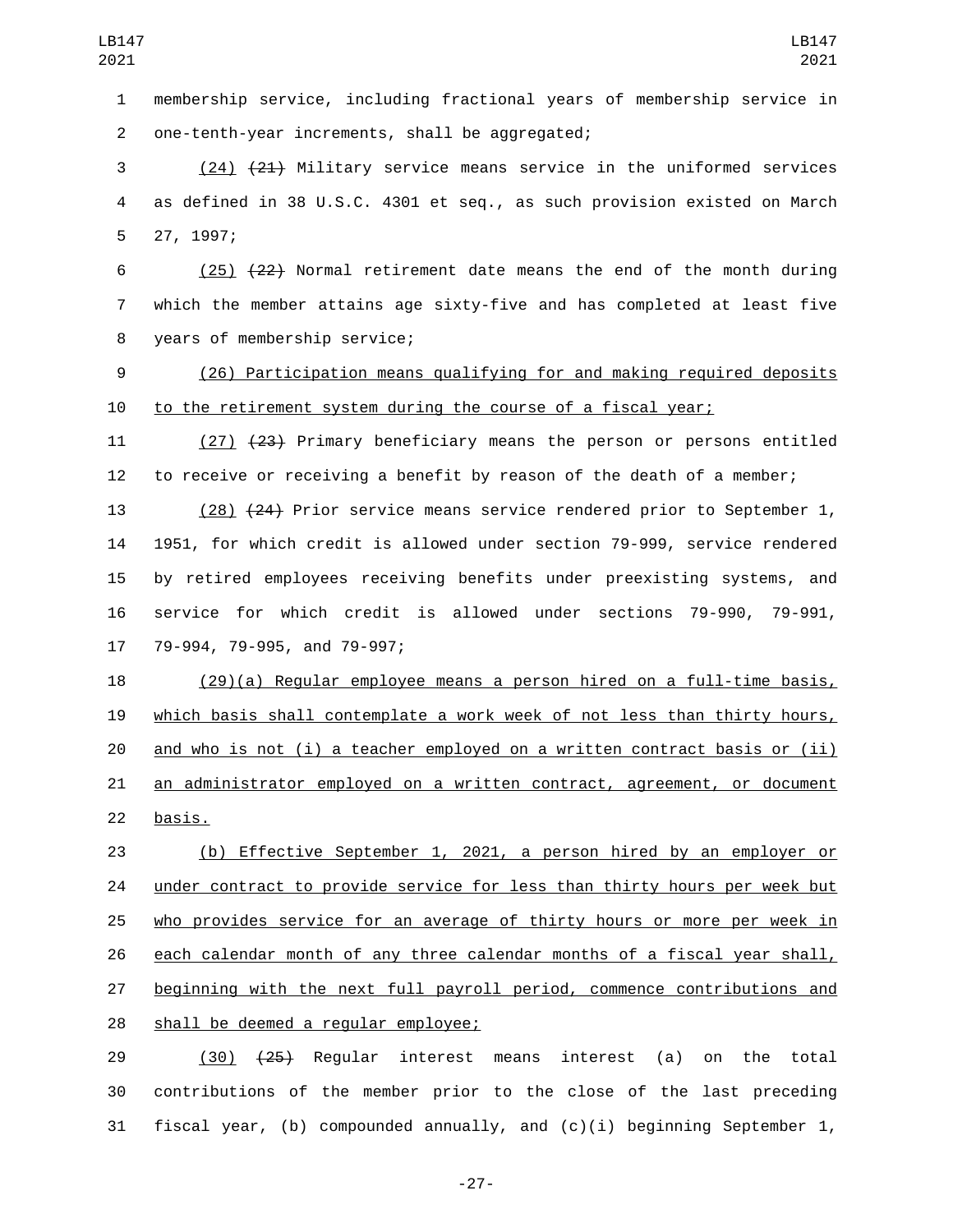2016, at a rate equal to the daily treasury yield curve for one-year treasury securities, as published by the Secretary of the Treasury of the United States, that applies on September 1 of each year and (ii) prior to September 1, 2016, at rates to be determined annually by the board, which shall have the sole, absolute, and final discretionary authority to make such determination, except that the rate for any given year in no event shall exceed the actual percentage of net earnings of the system during 8 the last preceding fiscal year;

 (31) (26) Retirement allowance means the total annual retirement benefit payable to a member for service or disability;

 (32) Retirement application means beginning on and after September 1, 2024, the form approved and provided by the retirement system for acceptance of a member's request for either regular or disability 14 retirement;

 (33) Retirement board means the Public Employees Retirement Board 16 created and acting pursuant to section 84-1501;

 (34) (27) Retirement date means the date of retirement of a member for service or disability as fixed by (a) the board for retirements occurring prior to September 1, 2024, or (b) the retirement board for 20 retirements occurring on or after September 1, 2024 o<del>f trustees described</del> in section 79-980;

 (35) (28) Retirement system or system means the School Employees' Retirement System of (corporate name of the school district as described 24 in section 79-405) as provided for by the act;

25 (36) (29) Secondary beneficiary means the person or persons entitled to receive or receiving a benefit by reason of the death of all primary beneficiaries prior to the death of the member. If no primary beneficiary survives the member, secondary beneficiaries shall be treated in the same 29 manner as primary beneficiaries;

 (37) School district means an employer participating in a retirement system established pursuant to the Class V School Employees Retirement

-28-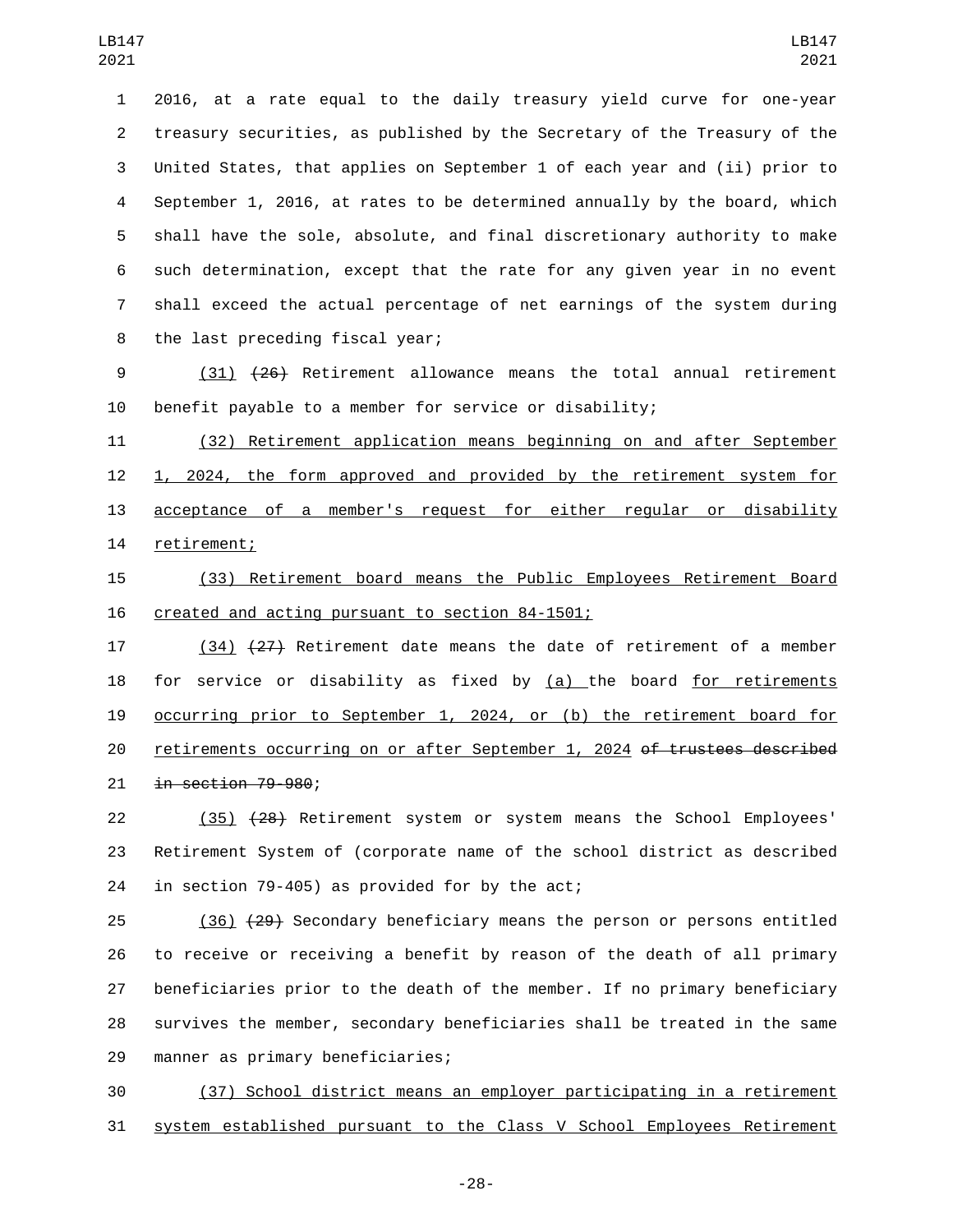1 Act;

 (38) (30) Solvency means the rate of all contributions required pursuant to the Class V School Employees Retirement Act is equal to or greater than the actuarially required contribution rate as annotated in the most recent valuation report prepared by the actuary retained for the retirement system by the board of trustees as provided in section 79-984;

7 (39) (31) State investment officer means the person state investment 8 officer appointed by the council pursuant to section 72-1240 and acting pursuant to the Nebraska State Funds Investment Act;

 (40) (32) Substitute employee means a person hired by an employer as a temporary employee to assume the duties of an employee due to a temporary absence of any employee. Substitute employee does not mean a person hired as an employee on an ongoing basis to assume the duties of 14 other employees who are temporarily absent;

 (41)(a) Termination of employment occurs on the date on which the member experiences a bona fide separation from service of employment with the member's employer, the date of which separation is determined by the end of the member's contractual agreement or, if there is no contract or only partial fulfillment of a contract, by an employer. A member shall not be deemed to have terminated employment if the member subsequently provides service to an employer within one hundred eighty days after 22 ceasing employment unless such service is:

(i) Bona fide unpaid voluntary service;23

 (ii) Substitute service provided on an intermittent basis. For purposes of this subdivision, (A) intermittent basis means service provided on a day-to-day basis that is not greater than eight days of service during a calendar month and (B) day of service means any length of substitute service provided during a single calendar day; or

 (iii) Temporary service following a bona fide separation of service of not less than thirty calendar days and which is provided to accomplish a specific purpose or task for a limited period not to exceed one year.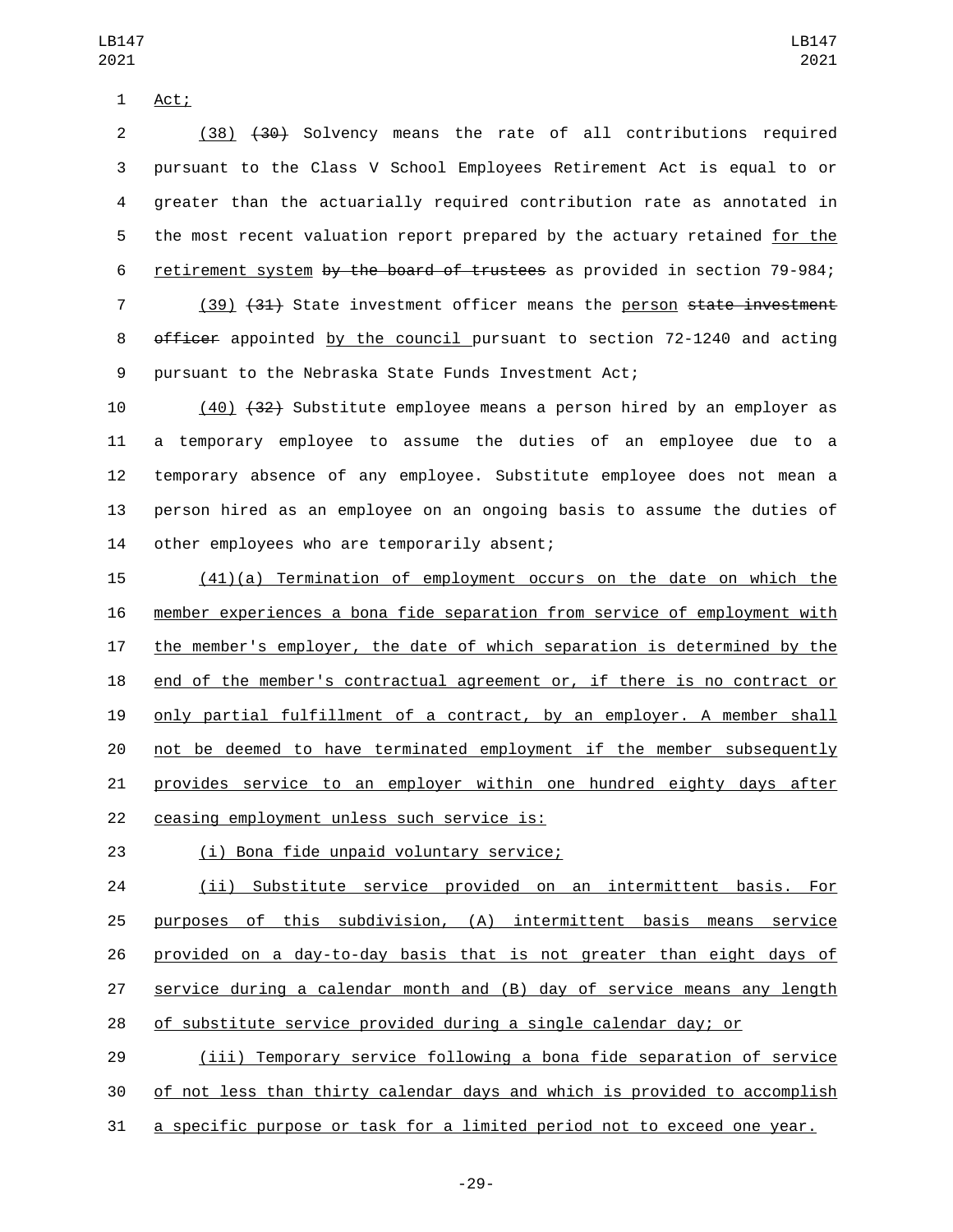(b) A member shall not be deemed to have terminated employment if the board determines that, based on the facts and circumstances, (i) a claimed termination was not a bona fide separation from service with the employer or (ii) a member was compensated for a full contractual period when the member terminated prior to the end date of the member's employment as determined by the member's contract or labor agreement.

 (c) Nothing in this subdivision precludes an employer from adopting a policy which limits or denies employees who have terminated employment from providing voluntary or substitute service within one hundred eighty 10 days after termination;

 (42) (33) Temporary employee means a person hired by an employer who is not an employee and who is hired to provide service for a limited period of time to accomplish a specific purpose or task. When such specific purpose or task is complete, the employment of such temporary employee shall terminate and in no case shall the temporary employment 16 period exceed one year in duration;

 (43) Transfer of management means the transition and transfer of the general management, administration, and operation of the retirement system from the board of trustees, board of education, and school district to the retirement board as described in the Class V School Employees Retirement Act. Transfer of management does not include:

 (a) Transfer of the school district's funding obligations described in the Class V School Employees Retirement Act or assumption of financial 24 liability for such funding obligations by (i) the State of Nebraska, (ii) the retirement board, (iii) the Nebraska Public Employees Retirement Systems, (iv) any other state entity with duties related to administration of the retirement system, or (v) the council for its investment duties regarding the assets of the retirement system; or

 (b) Merger or consolidation of any Class V school employees retirement system established under the Class V School Employees Retirement Act with the School Employees Retirement System of the State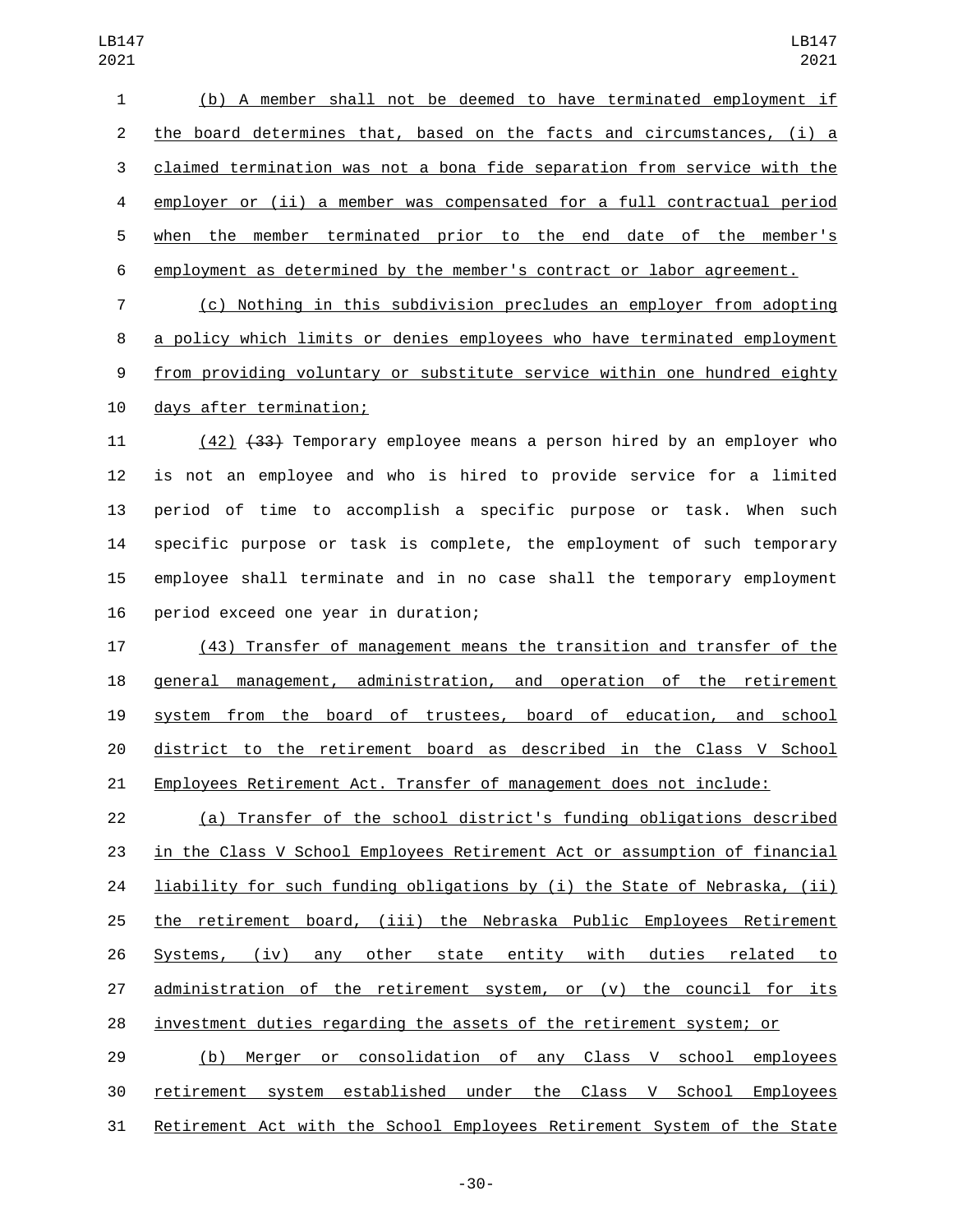of Nebraska or any other retirement system administered by the retirement 2 board;

 (44) (34) Trustee means a trustee provided for in section 79-980; 4 and

 (45) (35) Voluntary service or volunteer means providing bona fide unpaid service to an employer.6

 Sec. 8. Section 79-978.01, Revised Statutes Cumulative Supplement, 8 2020, is amended to read:

 79-978.01 Sections 79-978 to 79-9,123 and sections 16, 17, 23, 37, 38, 39, and 43 of this act shall be known and may be cited as the Class V 11 School Employees Retirement Act.

 Sec. 9. Section 79-979, Revised Statutes Cumulative Supplement, 13 2020, is amended to read:

 79-979 (1) Prior to September 13, 1997, in each Class V school district in the State of Nebraska there is hereby established a separate 16 retirement system for all regular employees of such school district. Such system shall be for the purpose of providing retirement benefits for all 18 regular employees of the school district as provided in the Class V School Employees Retirement Act. The system shall be known as School Employees' Retirement System of (corporate name of the school district as described in section 79-405). All of its business shall be transacted, all of its funds shall be invested, and all of its cash and securities and other property shall be held in trust on behalf of the retirement system for the purposes set forth in the act. Such funds shall be kept separate from all other funds of the school district and shall be used 26 for no other purpose.

 (2) Except as provided in subsection (3) of this section, if any new Class V school districts are formed after September 13, 1997, such new Class V school district shall elect to become or remain a part of the retirement system established pursuant to the School Employees Retirement 31 Act.

-31-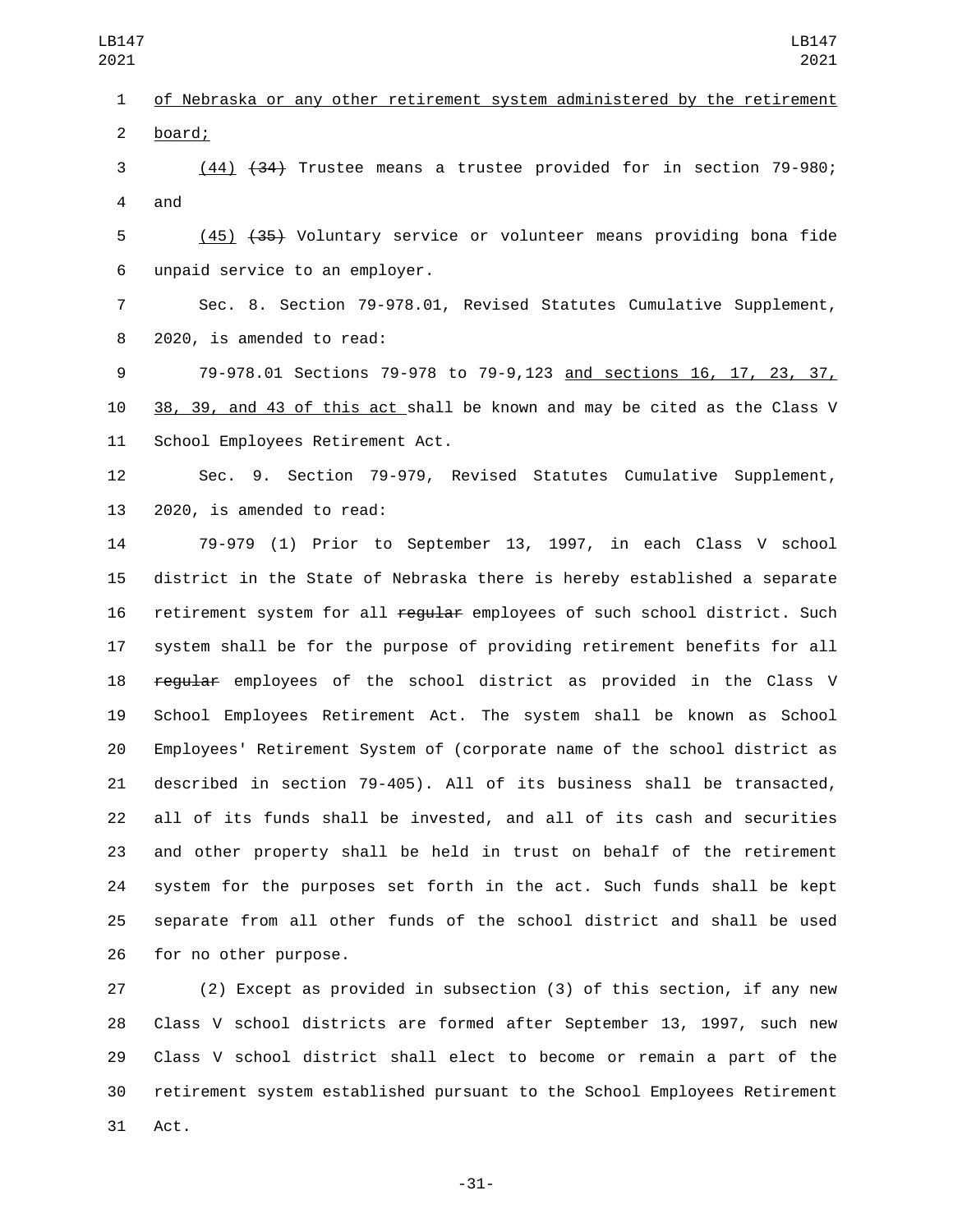(3) Any new Class V school districts formed pursuant to the Learning Community Reorganization Act shall continue to participate in the retirement system established pursuant to the Class V School Employees Retirement Act if such new Class V school district was formed at least in part by territory that had been in a Class V school district that participated in the retirement system established pursuant to the Class V 7 School Employees Retirement Act.

 Sec. 10. Section 79-980, Revised Statutes Cumulative Supplement, 9 2020, is amended to read:

10 79-980 (1) Until July 1, 2021:

 (a) At any time that the retirement system consists of only one Class V school district, the general administration of the retirement 13 system is hereby vested in the board of trustees;  $\overline{z}$ 

 (b) Beginning July 1, 2016, the board of trustees shall consist of 15 the following individuals: (i)  $\{a\}$  Two members of the retirement system who are certificated staff elected by the members of the retirement 17 system who are certificated staff;  $(i)$   $(i)$   $(i)$  one member of the retirement system who is classified staff elected by the members of the retirement 19 system who are classified staff;  $(iii)$   $(e)$  one member of the retirement system who is an annuitant elected by the members of the retirement 21 system who are annuitants; (iv)  $\{d\}$  the superintendent of schools or his 22 or her designee to serve as a voting, ex officio trustee; and  $(v)$   $\leftrightarrow$  two business persons approved by the board of education qualified in financial affairs who are not members of the retirement system. The business person trustees shall be recommended to four-year terms by the trustees who are not business persons, and the appointments shall be approved by the board of education. The elections of the trustees who are members of the retirement system shall be arranged for, managed, and conducted by the board of trustees and, after the initial terms as otherwise designated, shall be for terms of four years. One certificated staff trustee serving on July 1, 2016, will continue serving until an

-32-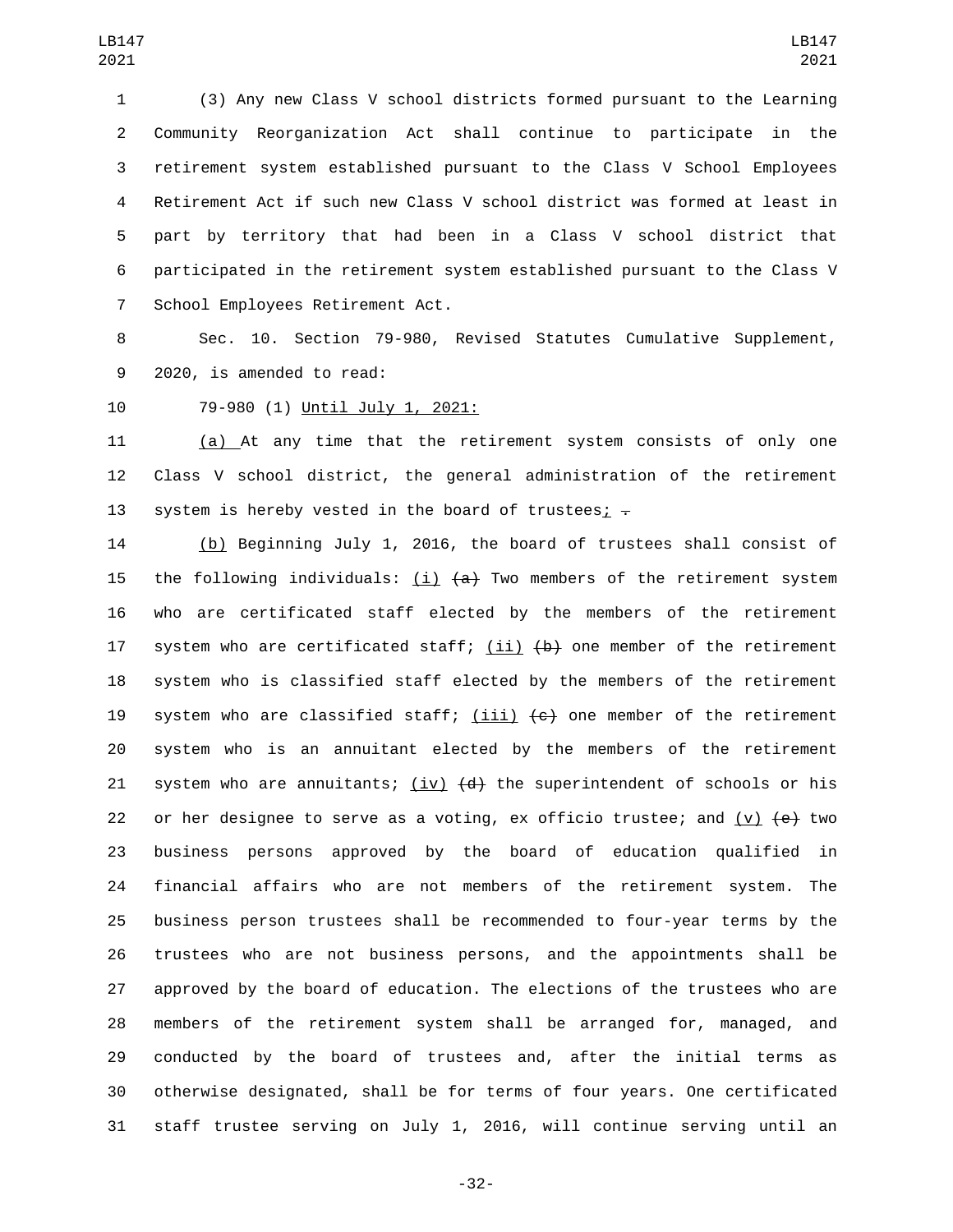elected certificated staff trustee will take position effective July 1, 2017; the second certificated staff trustee serving on July 1, 2016, will continue serving until a second elected certificated staff trustee will take position July 1, 2018; the classified staff trustee serving on July 1, 2016, will continue serving until an elected classified staff trustee will take position July 1, 2019; the annuitant member trustee serving on July 1, 2016, will continue serving until an elected annuitant member trustee will take position July 1, 2020; one business member trustee serving on July 1, 2016, will continue serving until a new term of office begins effective July 1, 2018; and the second business member trustee serving on July 1, 2016, will continue serving until a new term of office begins effective July 1, 2020. The terms of the elected trustees shall be fixed so that one member trustee election shall be held each year. The board of trustees shall appoint a qualified individual to fill any vacancy on the board of trustees for the remainder of the unexpired term. No vacancy or vacancies on the board of trustees shall impair the power of the remaining trustees to administer the retirement system pending the filling of such vacancy or vacancies. The trustees shall serve without compensation, but shall be reimbursed from the funds of the retirement system for expenses that they may incur through service on the board of trustees as provided in sections 81-1174 to 81-1177. A trustee shall serve until a successor qualifies, except that a trustee who is a member of the retirement system shall be disqualified as a trustee immediately 24 upon ceasing to be a member of the retirement system. The terms of all trustees under this subsection shall end on June 30, 2021. Each trustee shall be entitled to one vote on the board of trustees, and four trustees shall constitute a quorum for the transaction of any business. The board of trustees and the administrator of the retirement system shall administer the retirement system in compliance with the tax-qualification requirements applicable to government retirement plans under section 401(a) of the Internal Revenue Code, as defined in section 49-801.01,

-33-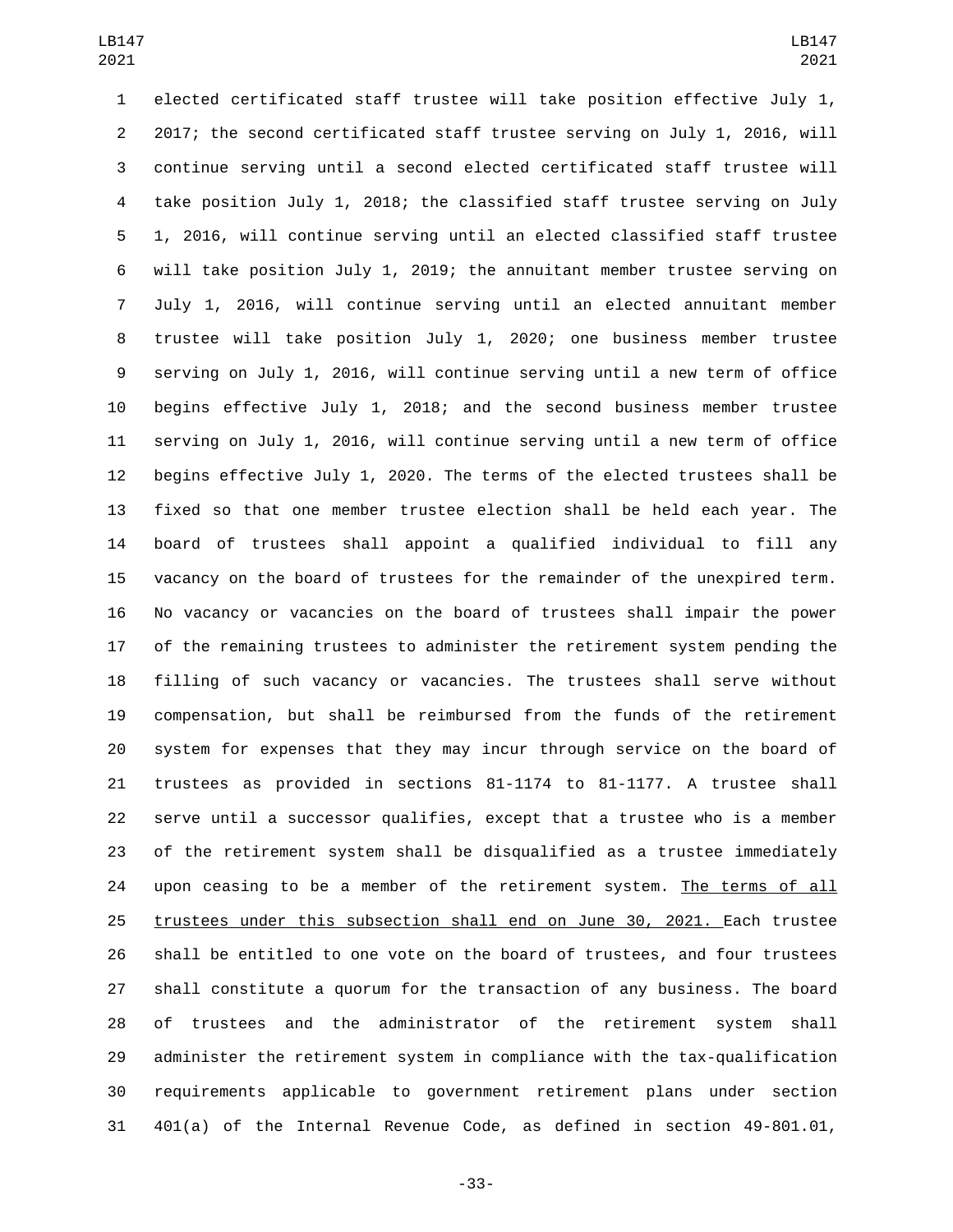including: Section 401(a)(9) of the Internal Revenue Code relating to the time and manner in which benefits are required to be distributed, including the incidental death benefit distribution requirement of section 401(a)(9)(G) of the Internal Revenue Code; section 401(a)(25) of the Internal Revenue Code relating to the specification of actuarial assumptions; section 401(a)(31) of the Internal Revenue Code relating to direct rollover distributions from eligible retirement plans; and section 401(a)(37) of the Internal Revenue Code relating to the death benefit of a member whose death occurs while performing qualified military service. No member of the board of education or board of trustees shall be personally liable, except in cases of willful dishonesty, gross negligence, or intentional violations of law, for actions relating to his 13 or her retirement system duties; and  $\overline{+}$ 

 (c) Beginning July 1, 2016, and until July 1, 2021, the board of education shall not have any duty or responsibility for the general administration of the retirement system, including the determination and calculation of the benefits of any member or beneficiary, except as may specifically be provided in the Class V School Employees Retirement Act.

(2) Beginning July 1, 2021, and until September 1, 2024:

 (a) At any time that the retirement system consists of only one Class V school district, the general administration of the retirement system is hereby vested in the board of education;

 (b)(i) The board of education, by a majority vote of all its 24 members, shall appoint seven trustees to serve as executive officers to administer the Class V School Employees Retirement Act. Such trustees shall consist of (A) the superintendent of the school district or his or her designee to serve as a voting, ex officio trustee, (B) two members of the retirement system, one of whom shall be a teacher, (C) two members of the board of education, and (D) two trustees who are business persons qualified in financial affairs and who are not members of the retirement system. Each trustee shall be entitled to one vote on the board of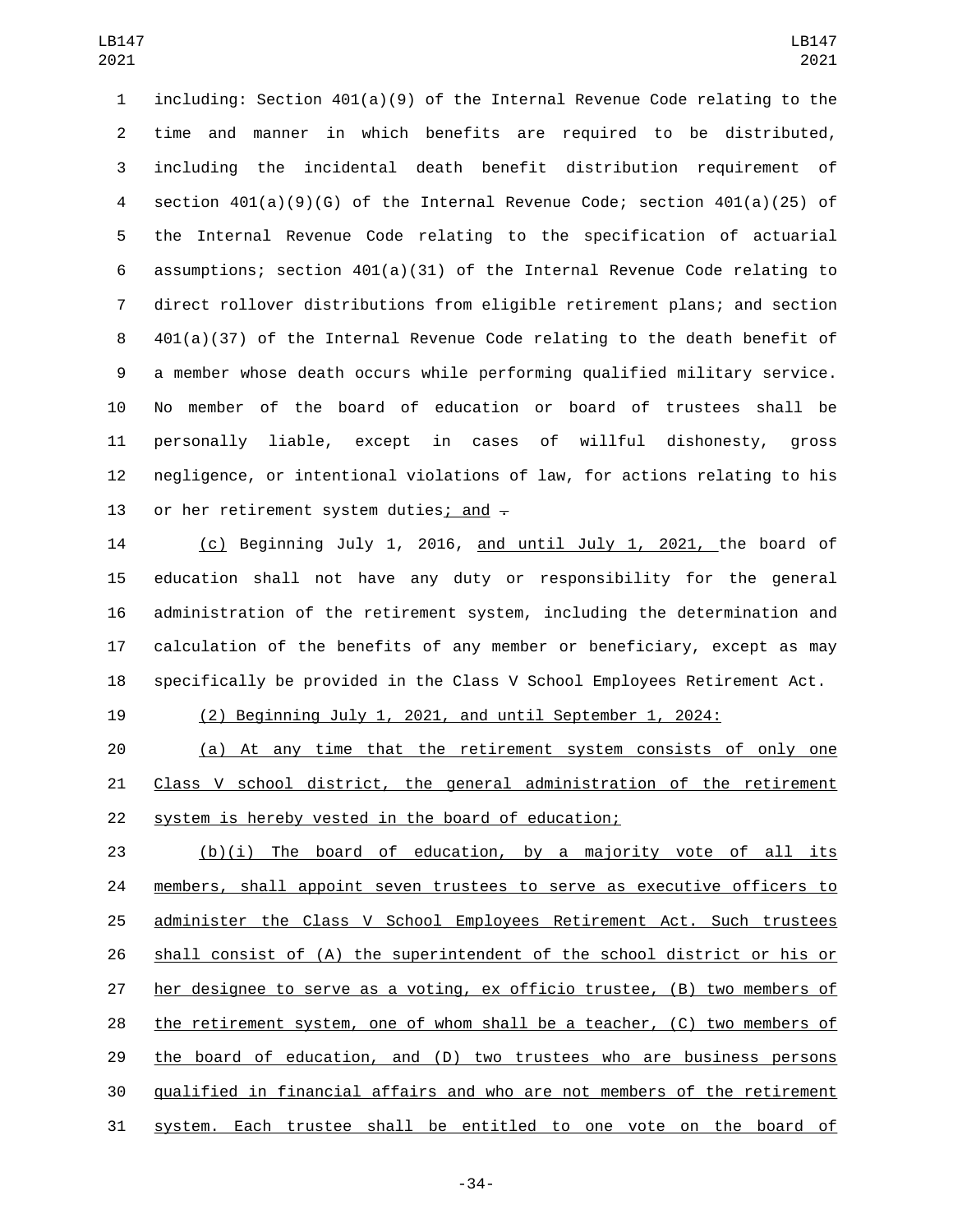trustees. The board of education shall take action within fifteen days of the effective date of this act to appoint the new members of the board of trustees as required in this section. The new members shall begin their 4 service on the board of trustees on July 1, 2021;

 (ii) Except for the initial appointments made immediately following the effective date of this act, the term of a trustee shall be one fiscal year except the terms of the two trustees who are not members of the board of education or the retirement system shall each be three fiscal years or until September 1, 2024, whichever is later. A trustee shall serve until a successor qualifies, except a trustee who is a member of the board of education shall be disqualified as a trustee immediately upon ceasing to be a member of the board of education. No vacancy on the board of trustees shall impair the power of the remaining trustees to administer the retirement system pending the filling of such vacancy; and (iii) The trustees shall serve without compensation, but shall be reimbursed from the funds of the retirement system for expenses that they may incur through service as trustees as provided in sections 81-1174 to 18 81-1177;

 (c) In addition to duties and responsibilities as otherwise described in the Class V School Employees Retirement Act, the board of trustees shall, as directed by the board of education, facilitate the transition and transfer of management and general administration of the retirement system effective September 1, 2024, to the retirement board;

24 (d) The board of trustees and the administrator of the retirement system, shall administer the retirement system in compliance with the tax-qualification requirements applicable to government retirement plans under section 401(a) of the Internal Revenue Code, as defined in section 49-801.01, including, but not limited to: Section 401(a)(9) of the Internal Revenue Code relating to the time and manner in which benefits are required to be distributed, including the incidental death benefit distribution requirement of section 401(a)(9)(G) of the Internal Revenue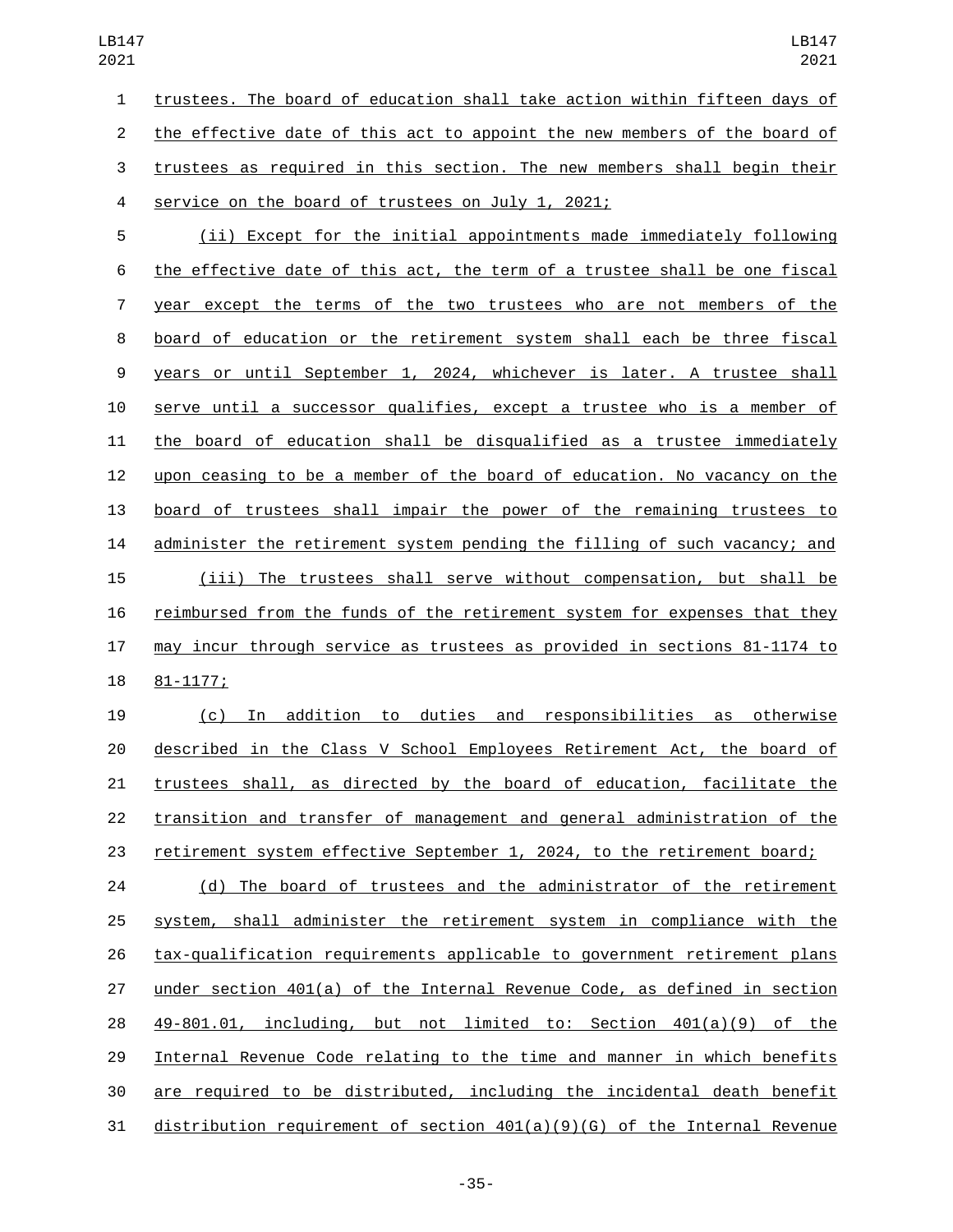Code; section 401(a)(25) of the Internal Revenue Code relating to the specification of actuarial assumptions; section 401(a)(31) of the Internal Revenue Code relating to direct rollover distributions from eligible retirement plans; and section 401(a)(37) of the Internal Revenue Code relating to the death benefit of a member whose death occurs while performing qualified military service; and6

 (e) No member of the board of education or board of trustees shall be personally liable, except in cases of willful dishonesty, gross negligence, or intentional violations of law, for actions relating to 10 such member's retirement system duties.

 (3)(a) Effective September 1, 2024, the board of trustees described in subsection (2) of this section shall terminate, the terms of the trustees shall end, and the retirement board shall assume administration of the retirement system. Administration by the retirement board does not include financial responsibility or liability of the funding obligation for the retirement system which remain with the school district as described in the Class V School Employees Retirement Act, nor does it include responsibility for investment of funds, which authority and responsibility shall be retained by the council and the state investment 20 officer.

 (b) On and after such date, the retirement board shall have the duties and authorities provided to the retirement board in section 84-1503 for the administration of the retirement system, and its administrative duties shall be performed by the Nebraska Public Employees Retirement Systems under the direction of the retirement board.

(4) Until July 1, 2021:26

27 (a)  $\{2\}$  At any time that the retirement system consists of more than one Class V school district, the general administration of the retirement 29 system is hereby vested in the board of trustees;  $\frac{1}{x}$ 

 (b) The board of trustees shall consist of the following 31 individuals:  $(i)$   $(a)$  Two members of the retirement system who are

-36-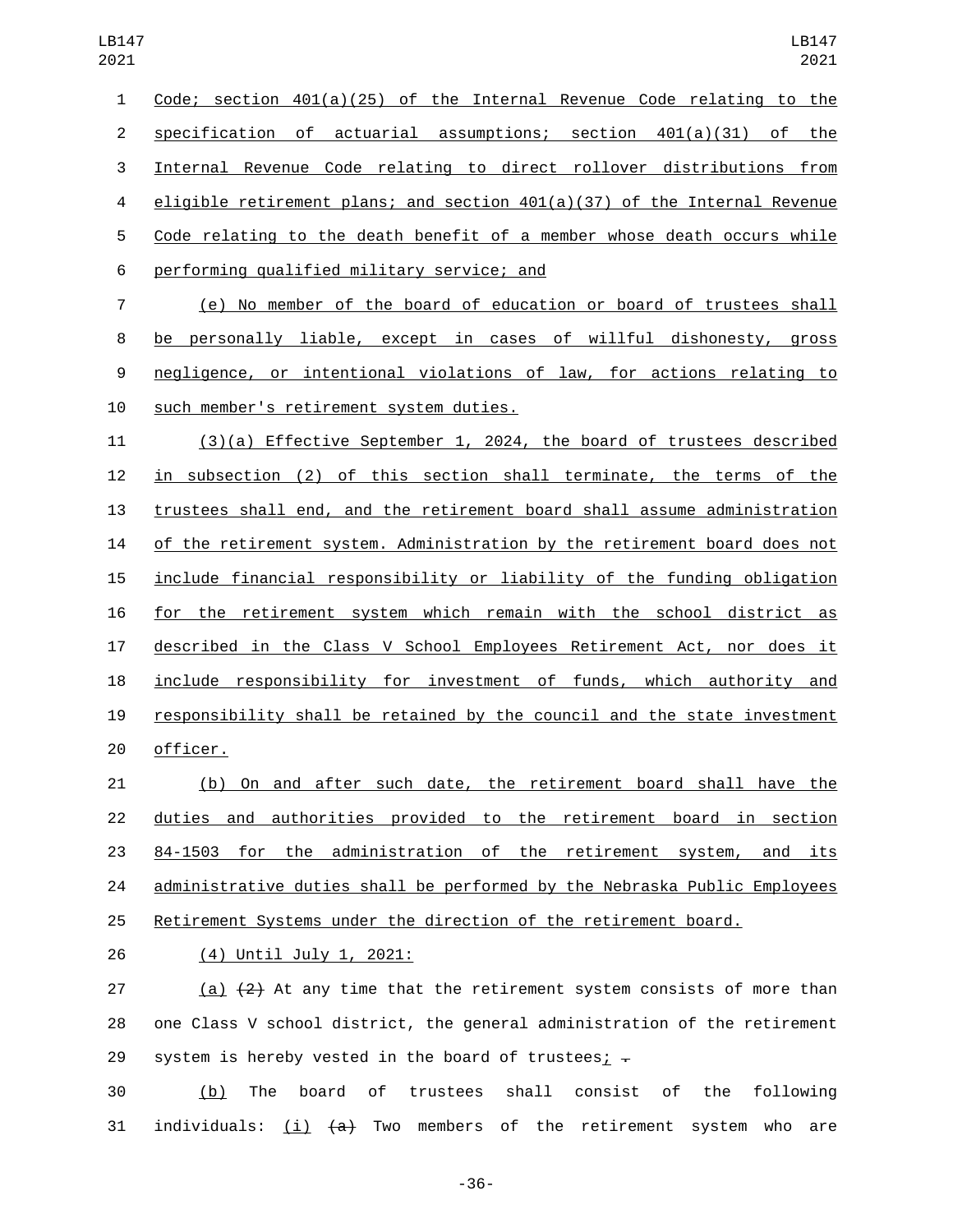certificated staff elected by the members of the retirement system who 2 are certificated staff; (ii)  $\{b\}$  one member of the retirement system who is classified staff elected by the members of the retirement system who 4 are classified staff; (iii)  $\left\lbrace e \right\rbrace$  one member of the retirement system who is an annuitant elected by the members of the retirement system who are 6 annuitants; (iv)  $\{d\}$  the superintendent of each of the school districts represented in the retirement system or his or her designee to serve as a 8 voting, ex officio trustee; and (v)  $\left\{\text{e}\right\}$  two business persons approved by the board of education qualified in financial affairs who are not members of the retirement system. The elections of the trustees who are members of the retirement system shall be arranged for, managed, and conducted by the board of trustees and, after the initial terms as otherwise designated, shall be for terms of four years. The business person trustees shall be recommended to four-year terms by the trustees who are not business persons, and the appointments shall be approved by the board of education. The board of trustees shall appoint a qualified individual to fill any vacancy on the board of trustees for the remainder of the unexpired term. No vacancy or vacancies on the board of trustees shall impair the power of the remaining trustees to administer the retirement system pending the filling of such vacancy or vacancies. The trustees shall serve without compensation, but shall be reimbursed from the funds of the retirement system for expenses that they may incur through service on the board of trustees as provided in sections 81-1174 to 81-1177. A trustee shall serve until a successor qualifies, except that a trustee who is a member of the retirement system shall be disqualified as a trustee immediately upon ceasing to be a member of the retirement system. The terms of all trustees under this subsection shall end on June 30, 2021. Each trustee shall be entitled to one vote on the board of trustees, and four trustees shall constitute a quorum for the transaction of any business. The board of trustees and the administrator of the retirement system shall administer the retirement system in compliance

-37-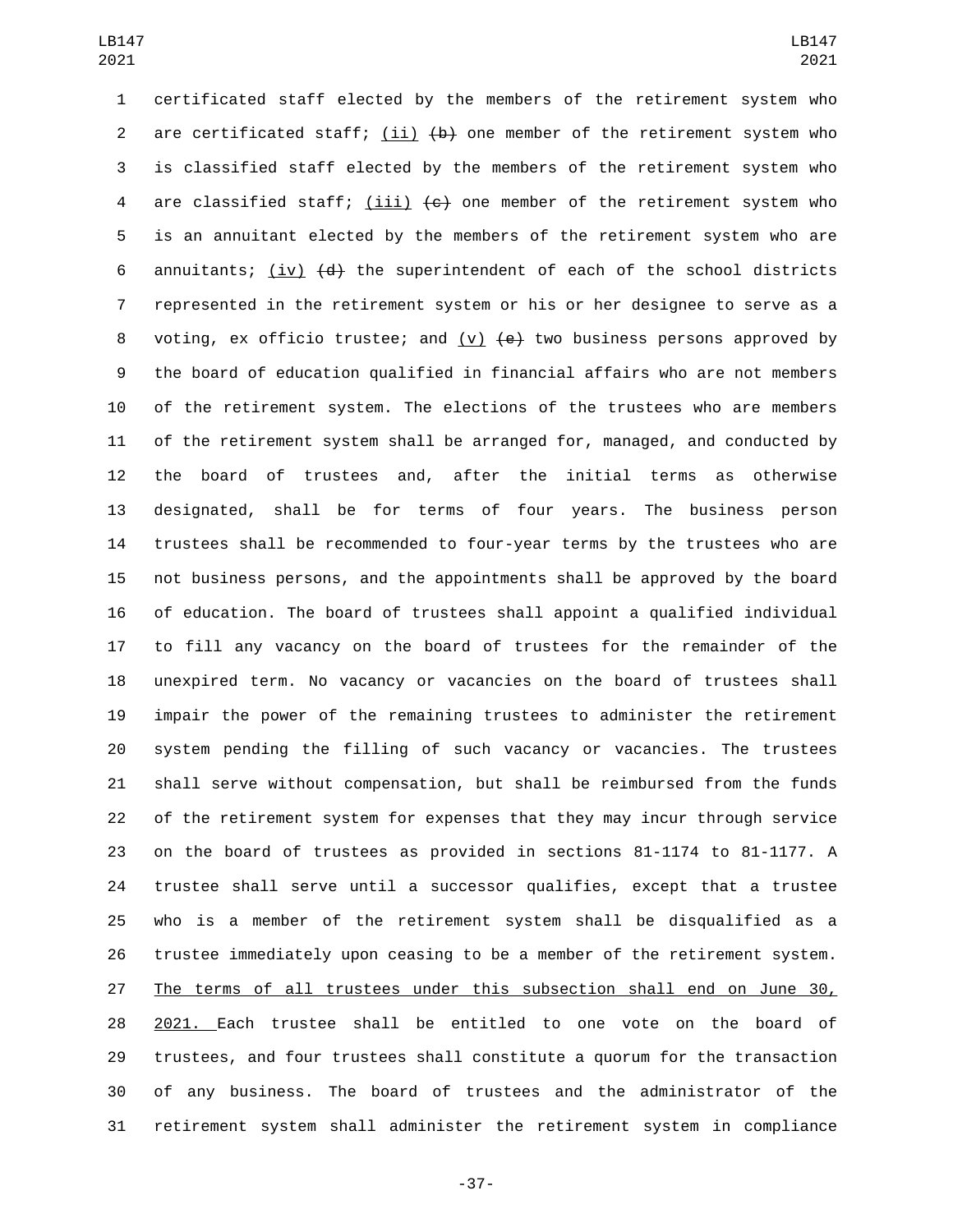with the tax-qualification requirements applicable to government retirement plans under section 401(a) of the Internal Revenue Code, as defined in section 49-801.01, including: Section 401(a)(9) of the Internal Revenue Code relating to the time and manner in which benefits are required to be distributed, including the incidental death benefit distribution requirement of section 401(a)(9)(G) of the Internal Revenue Code; section 401(a)(25) of the Internal Revenue Code relating to the specification of actuarial assumptions; section 401(a)(31) of the Internal Revenue Code relating to direct rollover distributions from eligible retirement plans; and section 401(a)(37) of the Internal Revenue Code relating to the death benefit of a member whose death occurs while performing qualified military service. No member of the board of education or board of trustees shall be personally liable, except in cases of willful dishonesty, gross negligence, or intentional violations of law, for actions relating to his or her retirement system duties; and  $\overline{ }$ 

 (c) The board of education shall not have any duty or responsibility for the general administration of the retirement system, including the determination and calculation of the benefits of any member or beneficiary, except as may specifically be provided in the Class V School 21 Employees Retirement Act.

(5) Beginning July 1, 2021, and until September 1, 2024:

 (a) At any time that the retirement system consists of more than one 24 Class V school district, the general administration of the retirement system is hereby vested in the board of education;

26 (b)(i) The board of education, by a majority vote of all its members, shall appoint seven trustees to serve as executive officers to administer the Class V School Employees Retirement Act. Such trustees shall consist of (A) the superintendent of such school district or his or her designee to serve as a voting, ex officio trustee, (B) two members of the retirement system, one of whom shall be a teacher, (C) two members of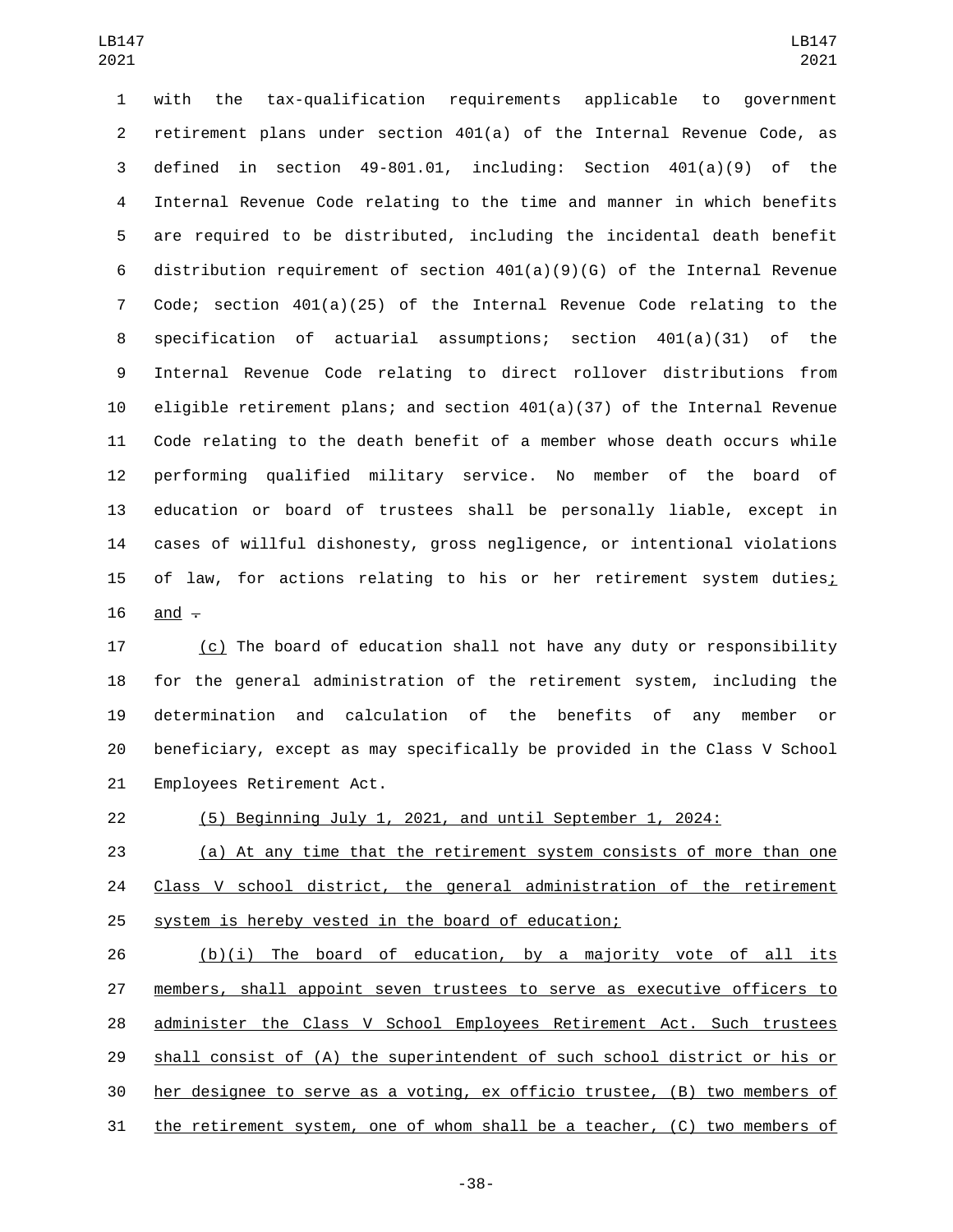the board of education, and (D) two trustees who are business persons qualified in financial affairs and who are not members of the retirement system. Each trustee shall be entitled to one vote on the board of trustees. The board of education shall take action within fifteen days of the effective date of this act to appoint the new members of the board of trustees as required in this section. The new members shall begin their 7 service on the board of trustees on July 1, 2021;

 (ii) Except for the initial appointments made immediately following the effective date of this act, the term of a trustee shall be one fiscal year except the terms of the two trustees who are not members of the board of education or the retirement system shall each be three fiscal years or until September 1, 2024, whichever is later. A trustee shall serve until a successor qualifies, except a trustee who is a member of the board of education shall be disqualified as a trustee immediately upon ceasing to be a member of the board of education. No vacancy on the board of trustees shall impair the power of the remaining trustees to administer the retirement system pending the filling of such vacancy; and (iii) The trustees shall serve without compensation, but shall be reimbursed from the funds of the retirement system for expenses that they may incur through service as trustees as provided in sections 81-1174 to 21 81-1177;

 (c) The board of education shall have the duty and responsibility for the general administration of the retirement system except as 24 specifically provided in the Class V School Employees Retirement Act;

 (d) In addition to duties and responsibilities as otherwise described in the Class V School Employees Retirement Act, the board of trustees shall, as directed by the board of education, facilitate the transition and transfer of management and general administration of the retirement system effective September 1, 2024, to the retirement board; (e) The board of trustees and the administrator of the retirement system, shall administer the retirement system in compliance with the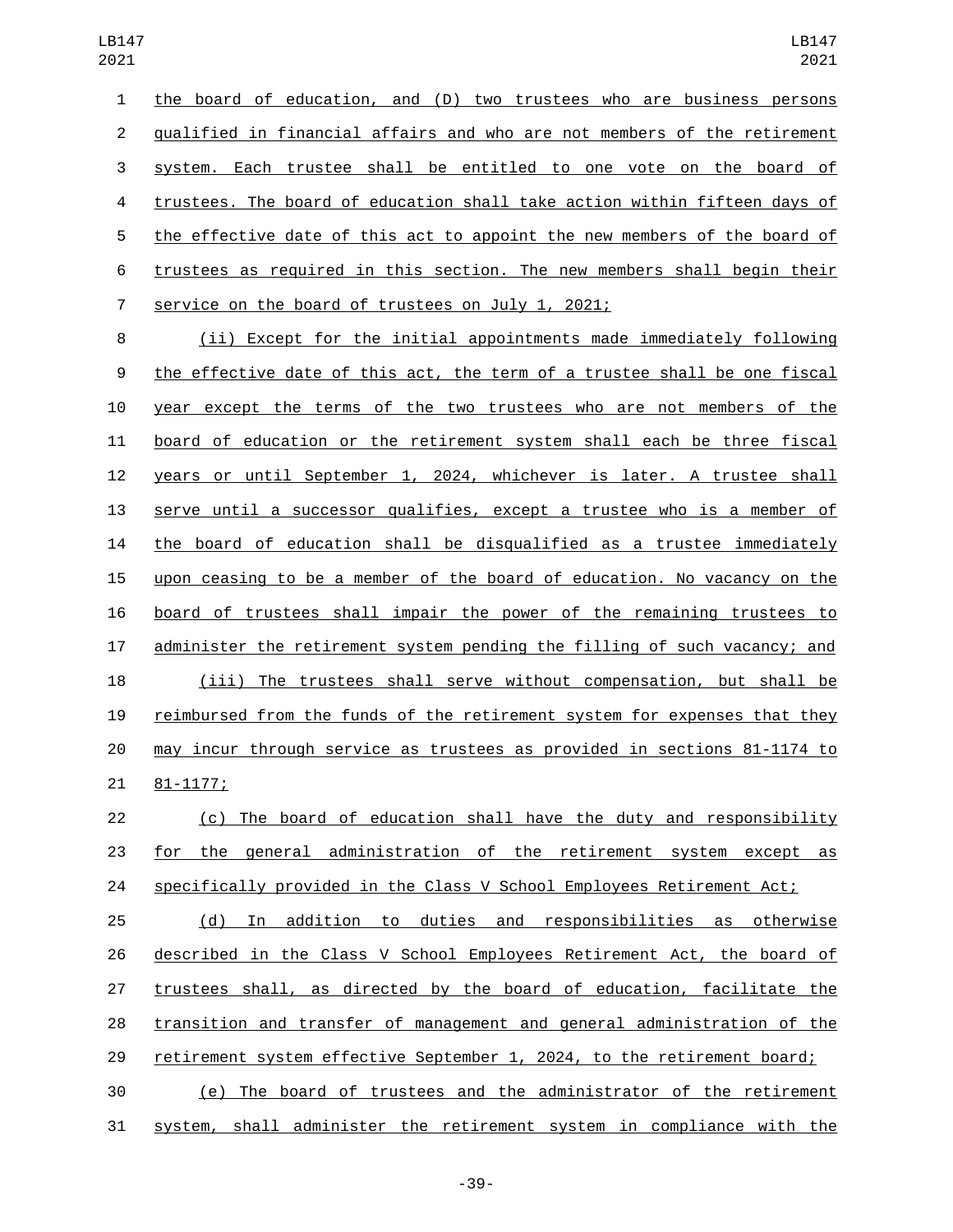tax-qualification requirements applicable to government retirement plans under section 401(a) of the Internal Revenue Code, as defined in section 49-801.01, including, but not limited to: Section 401(a)(9) of the Internal Revenue Code relating to the time and manner in which benefits are required to be distributed, including the incidental death benefit distribution requirement of section 401(a)(9)(G) of the Internal Revenue Code; section 401(a)(25) of the Internal Revenue Code relating to the specification of actuarial assumptions; section 401(a)(31) of the Internal Revenue Code relating to direct rollover distributions from eligible retirement plans; and section 401(a)(37) of the Internal Revenue Code relating to the death benefit of a member whose death occurs while 12 performing qualified military service; and 13 (f) No member of the board of education or board of trustees shall

 be personally liable, except in cases of willful dishonesty, gross negligence, or intentional violations of law, for actions relating to 16 such member's retirement system duties.

 (6)(a) Effective September 1, 2024, the board of trustees described in subsection (5) of this section shall terminate, the terms of the trustees shall end, and the retirement board shall assume administration of the retirement system. Administration by the retirement board does not include financial responsibility or liability of the funding obligation for the retirement system which remain with the school district as described in the Class V School Employees Retirement Act, nor does it include responsibility for investment of funds, which authority and responsibility shall be retained by the council and the state investment 26 officer.

 (b) On and after such date, the retirement board shall have the duties and authorities provided to the retirement board in section 84-1503 for the administration of the retirement system, and its administrative duties shall be performed by the Nebraska Public Employees Retirement Systems under the direction of the retirement board.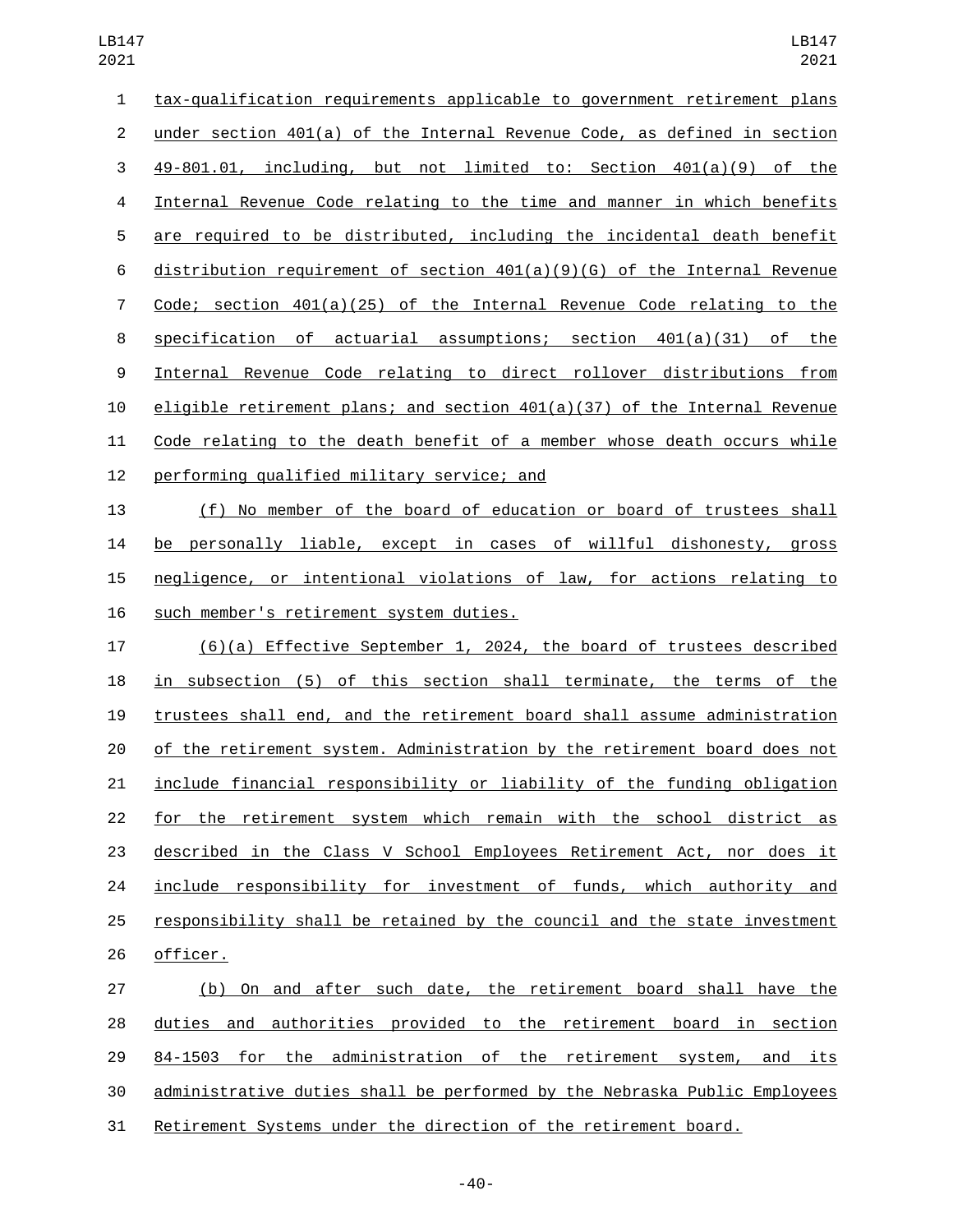Sec. 11. Section 79-981, Revised Statutes Cumulative Supplement, 2 2020, is amended to read:

3 79-981 (1) Until July 1, 2021:

 (a) The board of trustees shall from time to time establish rules and regulations for the administration of the retirement system and for the transaction of its business and shall appoint an administrator of the 7 retirement system;  $\div$ 

8 (b) The board of trustees may contract for such medical and other services as shall be required to transact the business of the retirement system;  $-$ 

 (c) Beginning on March 31, 2016, neither the board of education nor the board of trustees shall establish any further rules or regulations related to the investment of the assets of the retirement system without first consulting with the state investment officer. Beginning January 1, 2017, all rules and regulations adopted and promulgated under this section related to the investment of assets of the retirement system 17 terminate;  $\div$ 

 (d) Compensation for all persons employed by the board of trustees and all other expenses of the board of trustees necessary for the proper and efficient operation of the retirement system shall be paid in such 21 amounts as the board of trustees determines and approves; and <del>. Beginning</del> January 1, 2017, all expenses related to the investment of the assets of the retirement system shall be paid in such amounts as the state 24 investment officer determines and approves.

 (e) In addition to such duties and other duties arising out of the Class V School Employees Retirement Act not specifically reserved or assigned to others, the board of education shall maintain a separate account of each member's retirement account information as indicated in section 79-989, the record of which shall be available in a timely manner to the member and the board of trustees upon request. The board of trustees shall compile such data as may be necessary for the required

-41-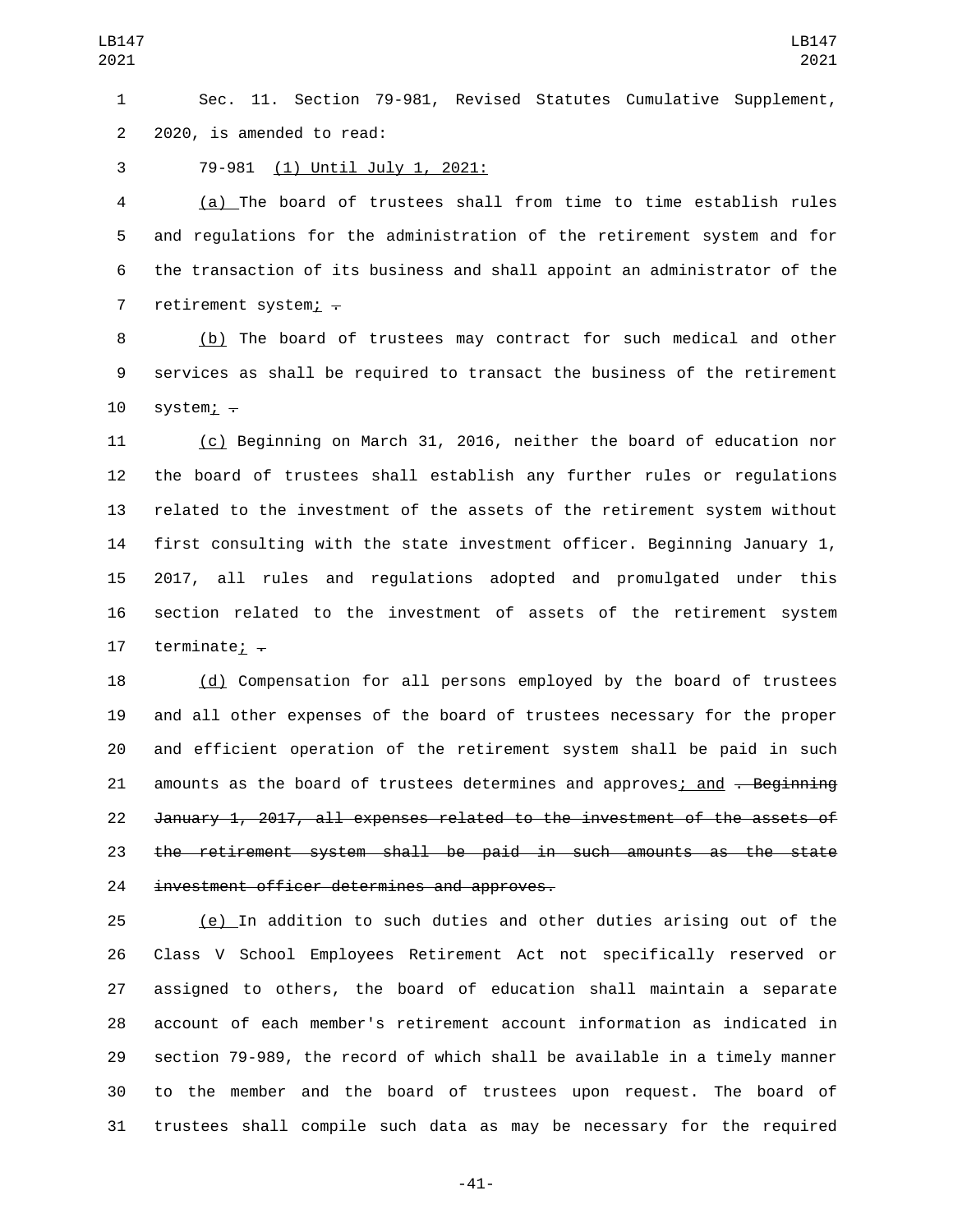actuarial valuation, consider and pass on all applications for annuities or other benefits and have examinations made when advisable of persons receiving disability benefits, and direct and determine all policies necessary in the administration of the act.4 (2) Beginning July 1, 2021, and until September 1, 2024: (a) The board of education shall:6 (i) Establish rules and regulations for the administration of the retirement system, transaction of its business, and to facilitate the transition and transfer of management and general administration of the retirement system effective September 1, 2024, to the retirement board; (ii) Direct the board of trustees to establish policies and rules and regulations for the transaction of its business and administration of the retirement system and to facilitate the transition and transfer of management and general administration of the retirement system effective 15 September 1, 2024, to the retirement board; and (iii) Appoint an administrator of the retirement system; (b) The board of education may contract for such medical and other services as shall be required to transact the business of the retirement 19 system; (c) Compensation for all persons employed by the board of education and all other expenses of the board of trustees necessary for the proper and efficient operation of the retirement system shall be paid in such amounts as the board of education determines and approves; and (d) In addition to such duties and other duties arising out of the Class V School Employees Retirement Act not specifically reserved or 26 assigned to others, the board of education shall: (i) Maintain a separate account of each member's contributions, the record of which shall be available to the member and the board of 29 trustees in a timely manner upon request; (ii) Compile such data as may be necessary for the required

31 actuarial valuation;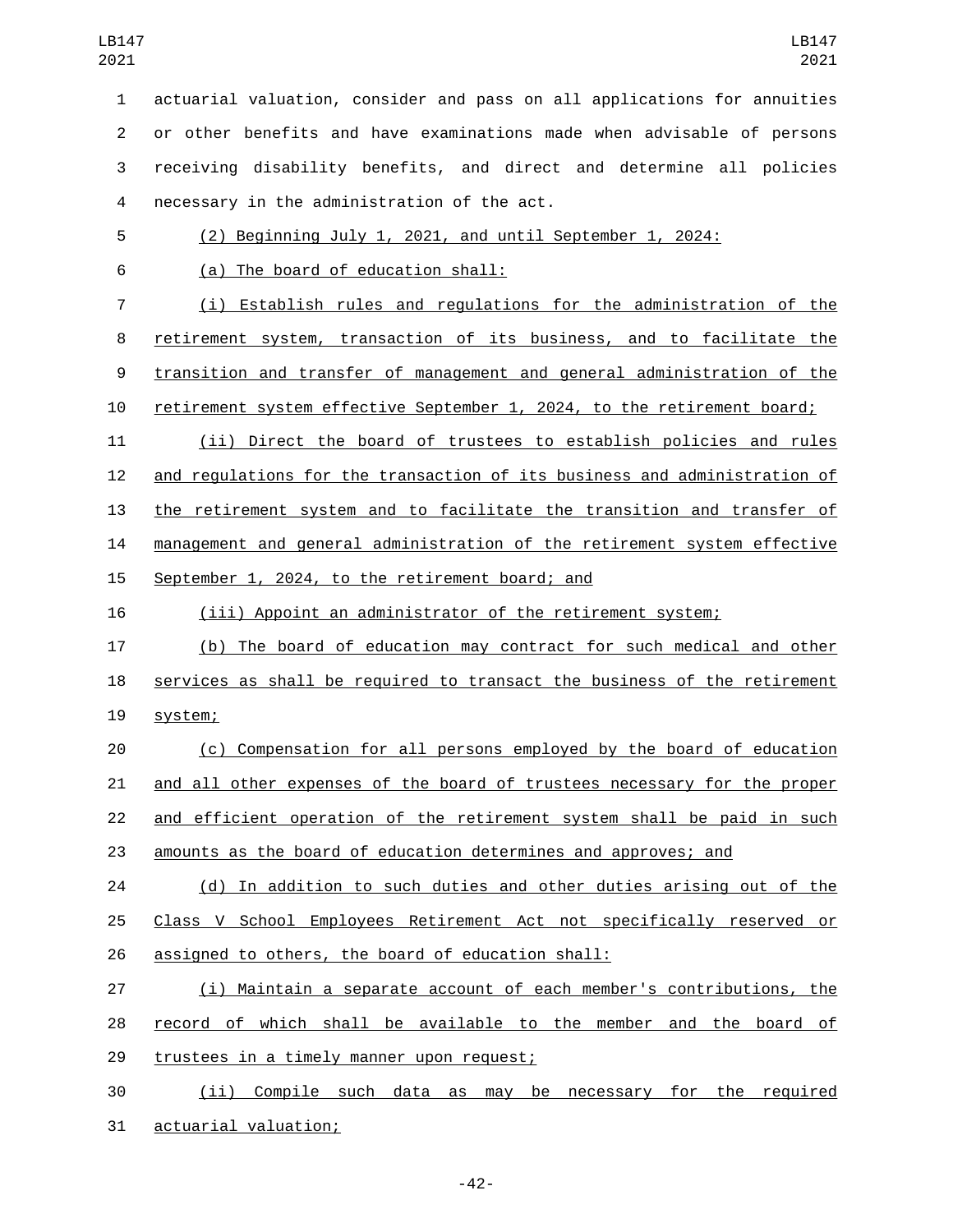| LB147<br>2021  | LB147<br>2021                                                                  |
|----------------|--------------------------------------------------------------------------------|
| 1              | (iii) Consider and pass on all applications for annuities or other             |
| $\overline{2}$ | benefits;                                                                      |
| 3              | Have examinations made when advisable of persons receiving<br>(iv)             |
| 4              | disability benefits; and                                                       |
| 5              | determine<br>all<br>policies<br>Direct<br>and<br>the<br>(v)<br>necessary<br>in |
| 6              | administration of the Class V School Employees Retirement Act.                 |
| $\overline{7}$ | (3) Beginning September 1, 2024, the retirement board shall:                   |
| 8              | Administer the retirement system pursuant to its duties<br>(a)<br>in           |
| 9              | section 84-1503 and the provisions of the Class V School Employees             |
| 10             | Retirement Act;                                                                |
| 11             | (b) Maintain a separate account of each member's retirement account            |
| 12             | information as indicated in section 79-989, which shall be available to        |
| 13             | the member;                                                                    |
| 14             | (c) Compile such data as may be necessary for the required actuarial           |
| 15             | valuation;                                                                     |
| 16             | (d) Consider and vote on all applications for annuities or other               |
| 17             | benefits;                                                                      |
| 18             | Have examinations made when advisable of<br>(e)<br>persons receiving           |
| 19             | disability benefits; and                                                       |
| 20             | (f) Direct and determine all policies and procedures necessary in              |
| 21             | the administration of the Class V School Employees Retirement Act.             |
| 22             | (4) All expenses on and after January 1, 2017, related to the                  |
| 23             | investment of the assets of the retirement system shall be paid in such        |
| 24             | <u>amounts as the state investment officer determines and approves.</u>        |
| 25             | Sec. 12. Section 79-982, Revised Statutes Cumulative Supplement,               |
| 26             | 2020, is amended to read:                                                      |
| 27             | 79-982 $(1)$ Until July 1, 2021, the The board of trustees shall $(a)$         |
| 28             | $(1)$ hold regular meetings annually and such special meetings at such         |
| 29             | times as may be deemed necessary, which meetings shall be open to the          |
| 30             | public, $(b)$ $(2)$ keep a record of all the proceedings of such meetings,     |
| 31             | $(c)$ $(3)$ prior to January 1, 2017, and subject to the approval of the       |

-43-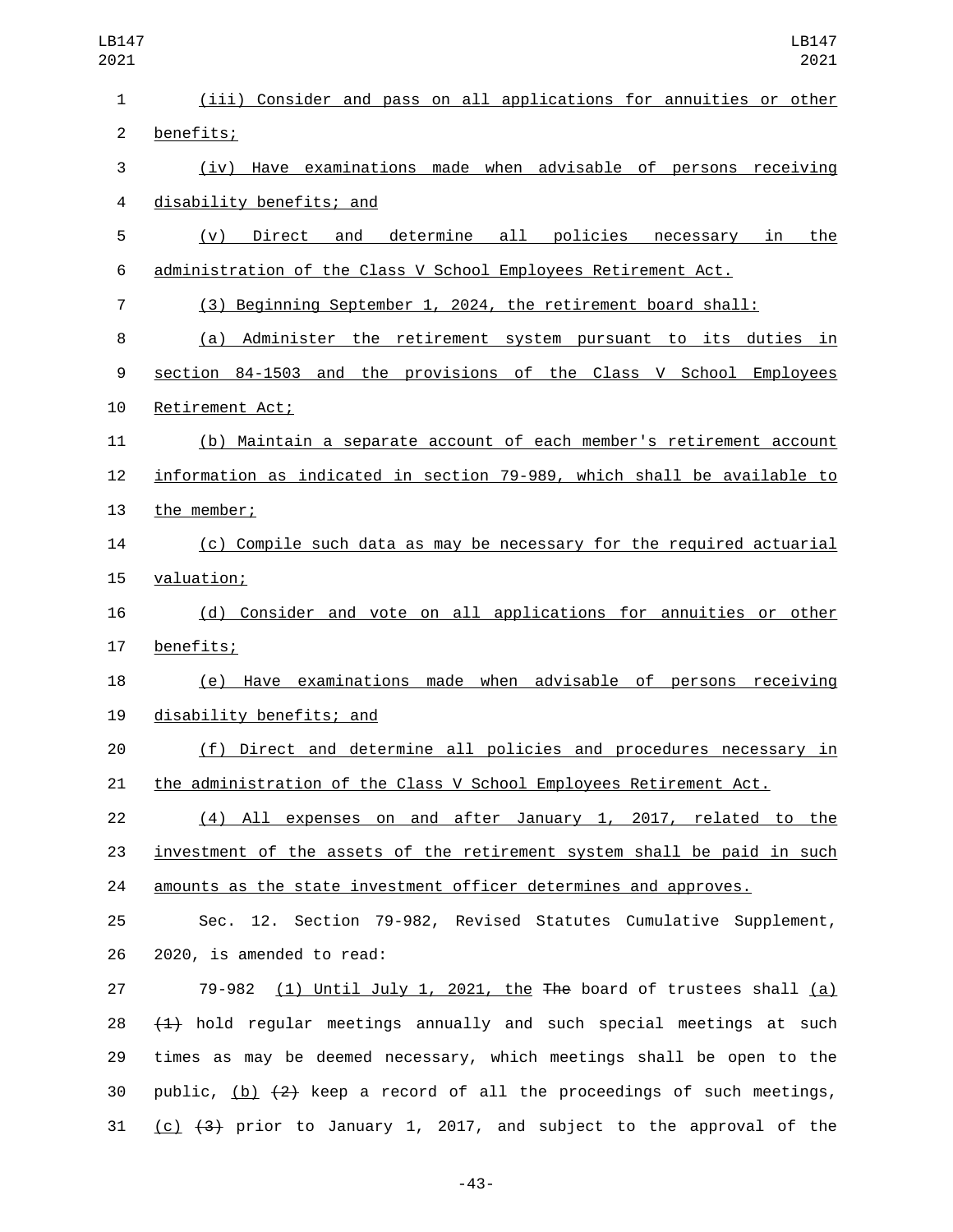board of education, invest all cash income not required for current payments in securities of the type provided in section 79-9,107 and so reinvest the proceeds from the sale or redemption of investments, and (d) (4) supervise the affairs of the retirement system related to the administration of benefits and approve any changes in the administration of the retirement system essential to the actuarial requirements of the 7 retirement system.

 (2) Beginning July 1, 2021, until September 1, 2024, the board of trustees, as directed by the board of education shall (a) hold regular meetings annually and such special meetings at such times as may be deemed necessary, which meetings shall be open to the public, (b) keep a record of all the proceedings of such meetings, (c) supervise the affairs of the retirement system related to the administration of benefits and 14 recommend to the board of education any changes in the administration of the retirement system essential to the actuarial requirements of the retirement system, and (d) facilitate the transition and transfer of management and general administration of the retirement system to the 18 retirement board effective September 1, 2024.

 (3) Effective September 1, 2024, the board of trustees shall not have any duty or responsibility for the general administration of the retirement system, and the board of trustees and the terms of the members 22 shall terminate.

 Sec. 13. Section 79-982.01, Revised Statutes Cumulative Supplement, 24 2020, is amended to read:

 79-982.01 (1) The members of the board of trustees shall have the responsibility for the administration of the retirement system pursuant 27 to section 79-982 until September 1, 2024.  $\tau$ 

 (2)(a) Until September 1, 2024, the board of trustees shall be deemed fiduciaries with respect to the administration of the retirement system, and shall be held to the standard of conduct of a fiduciary 31 specified in subdivision (b) subsection (2) of this subsection section.

-44-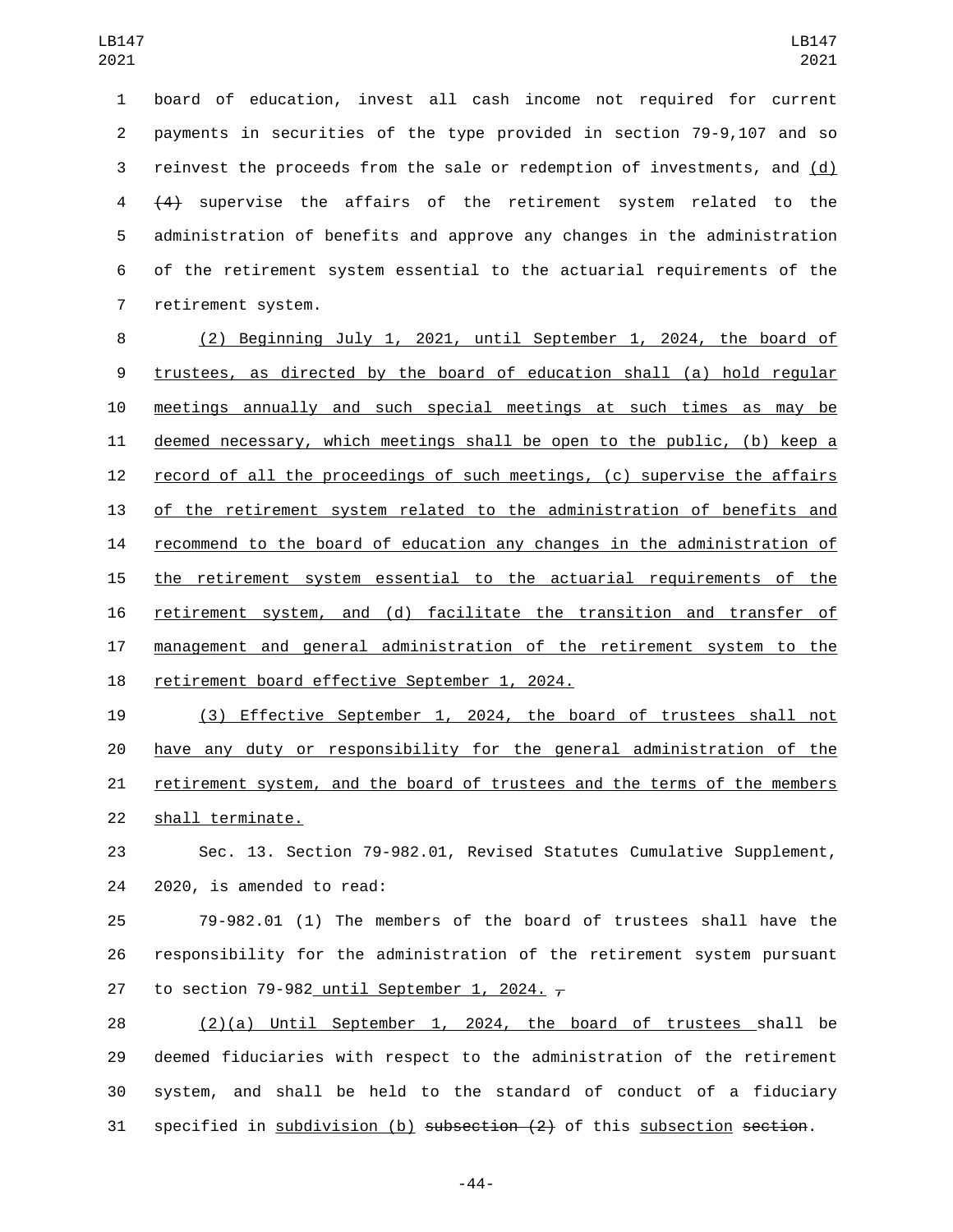(b) (2) As fiduciaries, the members of the board of trustees shall:

 (i) Discharge discharge their duties with respect to the retirement system solely in the interests of the members and beneficiaries of the retirement system for the exclusive purposes of providing benefits to members and members' beneficiaries and defraying reasonable expenses incurred within the limitations and according to the powers, duties, and purposes prescribed by law at the time such duties are discharged;

8 (ii) Not <del>. The members of the board of trustees shall not</del> have a duty in their official capacity to seek the enhancement of plan benefits through the legislative process if such benefits are not already 11 contained within the plan documents; and

 (iii) Act . The members of the board of trustees shall act with the care, skill, prudence, and diligence under the circumstances then prevailing that a prudent person acting in like capacity and familiar with such matters would use in the conduct of an enterprise of a like 16 character and with like aims.

 (3)(a) Beginning July 1, 2021, and until September 1, 2024, the 18 members of the board of education shall:

 (i) Have the responsibility for the administration of the retirement 20 system pursuant to section 79-982;

 (ii) Be deemed fiduciaries with respect to the administration of the 22 retirement system; and

 (iii) Be held to the standard of conduct of a fiduciary specified in **subdivision** (b) of this subsection.

(b) As fiduciaries, the members of the board of education shall:

 (i) Discharge their duties with respect to the retirement system solely in the interests of the members and beneficiaries of the retirement system for the exclusive purposes of providing benefits to members and members' beneficiaries and defraying reasonable expenses incurred within the limitations and according to the powers, duties, and purposes prescribed by law at the time such duties are discharged;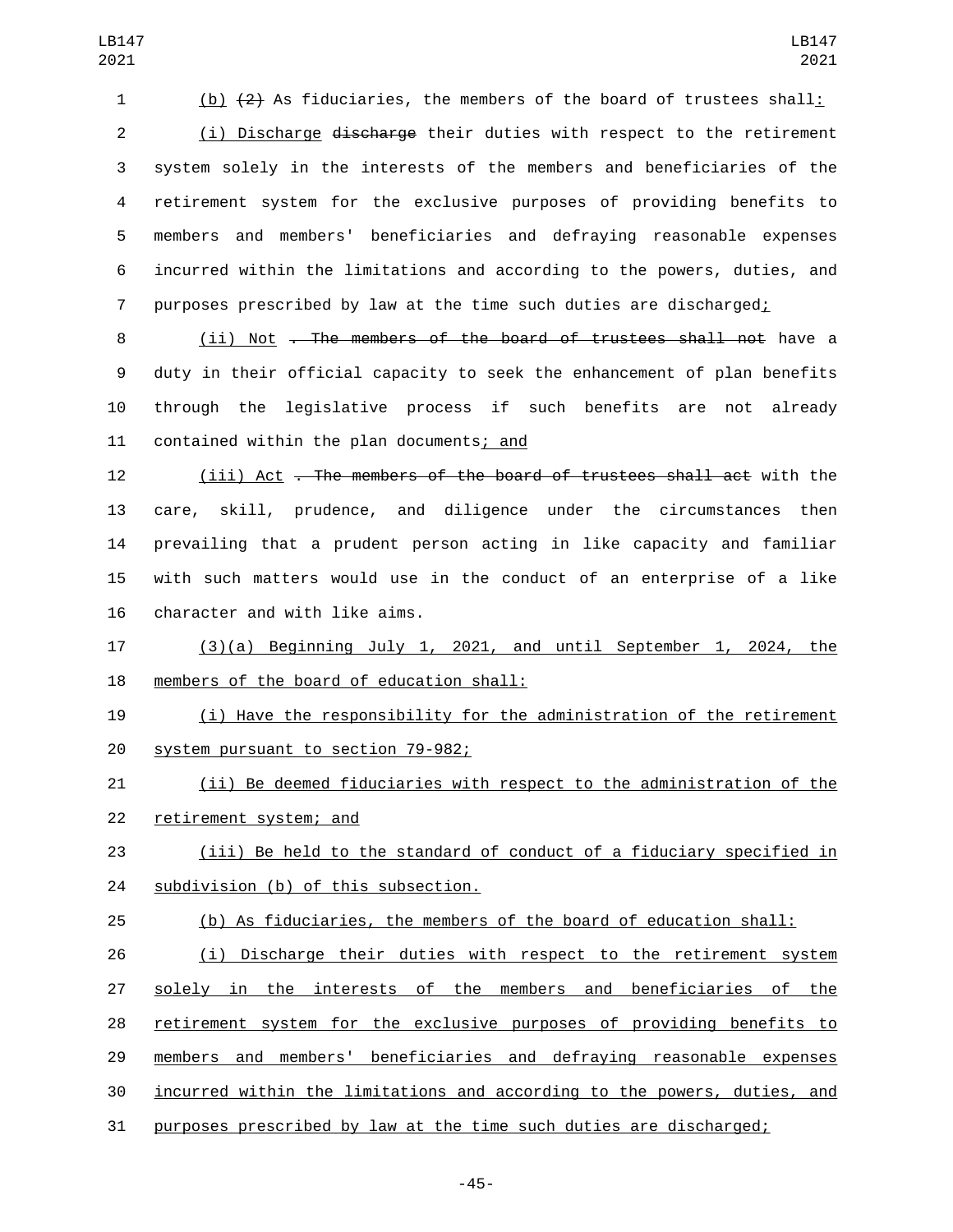(ii) Not have a duty in their official capacity to seek the enhancement of plan benefits through the legislative process if such benefits are not already contained within the plan documents; and

 (iii) Act with the care, skill, prudence, and diligence under the circumstances then prevailing that a prudent person acting in like capacity and familiar with such matters would use in the conduct of an 7 enterprise of a like character and with like aims.

 Sec. 14. Section 79-982.02, Revised Statutes Cumulative Supplement, 9 2020, is amended to read:

 79-982.02 (1)(a) (1) Beginning January 1, 2017, the board of trustees, and the board of education, and beginning September 1, 2024, the retirement board shall not have the duty or authority to invest the assets of the retirement system, and the council and the state investment officer shall have the duty and authority to invest such assets in accordance with the Nebraska State Funds Investment Act. Until September 16 1, 2024, the The board of trustees shall be responsible for administering the noninvestment affairs of the retirement system, including the payment of plan benefits and management of the actuarial requirements of the 19 retirement system.

 (b) Beginning September 1, 2024, the retirement board shall be responsible for administering the noninvestment affairs of the retirement system including the disbursement of plan benefits and management of the actuarial requirements of the retirement system. Administration does not 24 include financial responsibility or liability for the funding obligation for the retirement system which remain with the school district as described in the Class V School Employees Retirement Act.

 (2) On or before July 1, 2016, the board of trustees, or its designee, and the state investment officer shall enter into a plan for the transition of the investment authority from the board of trustees to the council. The plan shall include, but not be limited to, the following 31 items: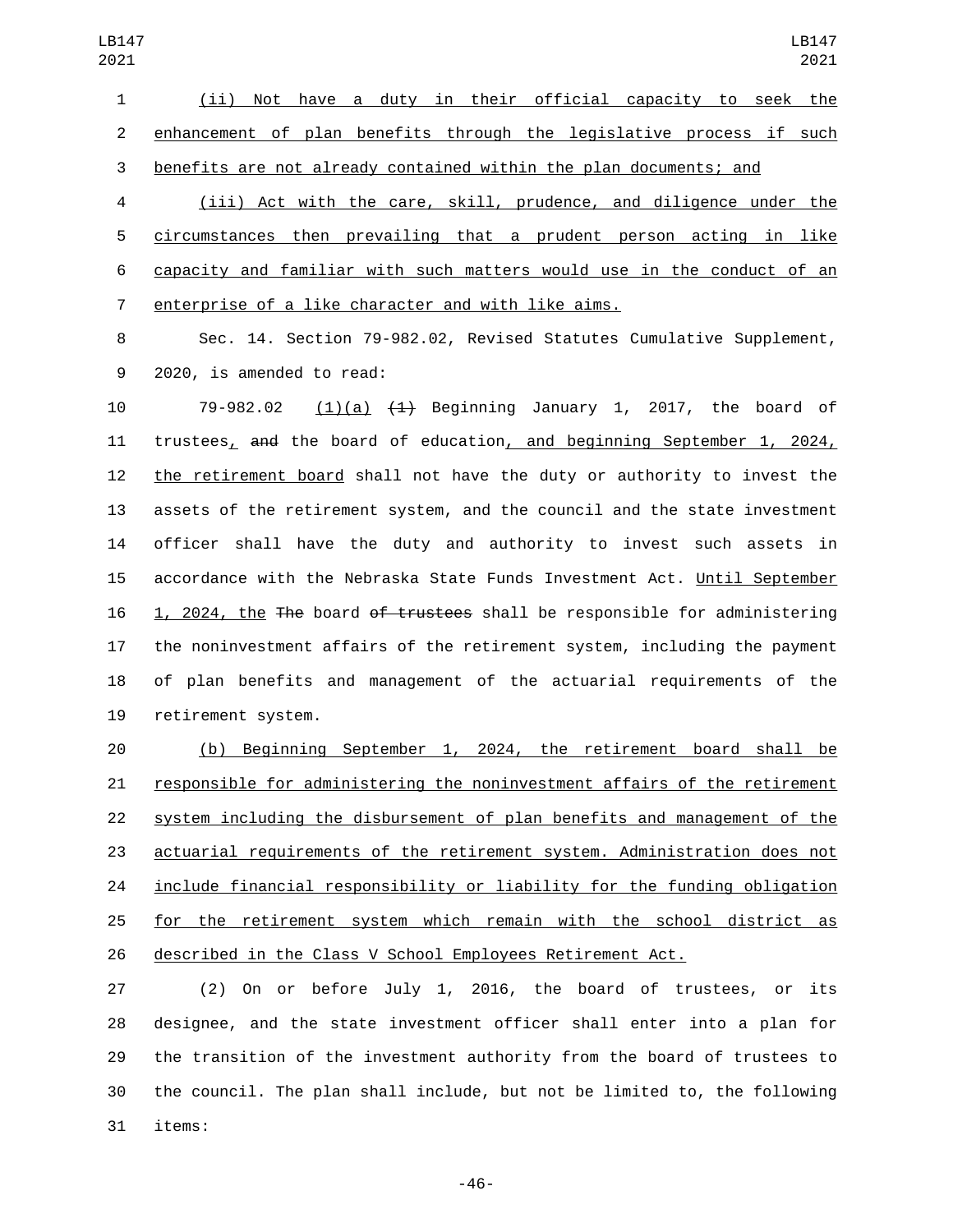(a) The board of trustees shall provide to the state investment officer by July 1, 2016, an accounting of the assets in the retirement system and a detailed description of the investments;

 (b) The board of trustees shall provide to the state investment officer by July 1, 2016, a list containing the name, mailing address, telephone number, and email address of all managers, advisers, and custodians who are providing services related to the assets of the 8 retirement system;

 (c) The board of trustees shall provide to the state investment officer by July 1, 2016, a copy of all agreements and instruments related to the investment, management, and custody of the assets;

 (d) The board of trustees shall assign investment authority and responsibility for investment-related agreements and instruments to the council by January 1, 2017, as determined by the state investment officer 15 in his or her sole discretion;

 (e) The board of trustees shall provide to the state investment officer by July 1, 2016, a copy of the most recent asset liability study, and in its sole discretion, the council may require the preparation of an 19 updated asset liability study;

 (f) The board of trustees shall provide to the state investment officer by July 1, 2016, a copy of the most recent actuarial valuation and audited certified annual financial report of the plan; and

 (g) The state investment officer and the board of trustees shall identify items that will need to be addressed prior to the transition of 25 investment authority on January 1, 2017.

 (3) All costs, fees, and expenses incurred after March 31, 2016, related to the transition of the investment authority on January 1, 2017, from the board of trustees and the board of education to the council and the state investment officer shall be paid from the assets of a retirement system provided for under the Class V School Employees Retirement Act and to the extent such costs, fees, and expenses are

-47-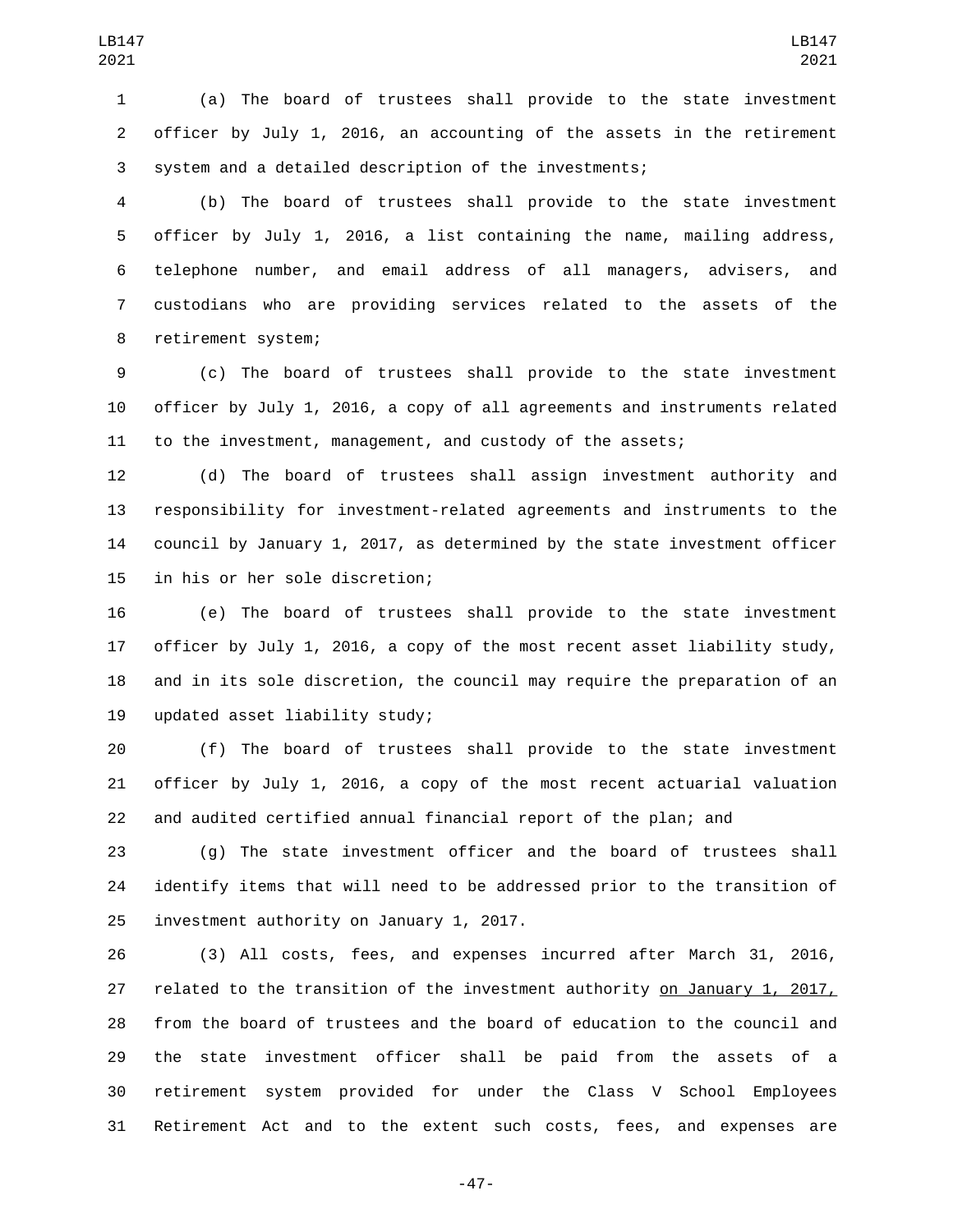incurred by the council or the state investment officer, they shall be paid in accordance with sections 72-1249 and 72-1249.02.

 (4) The state investment officer shall provide a quarterly report to the board until September 1, 2024, and beginning September 1, 2024, to 5 the retirement board of trustees regarding the assets of the retirement 6 system and related costs, fees, and expenses.

 Sec. 15. Section 79-983, Revised Statutes Cumulative Supplement, 8 2020, is amended to read:

 79-983 (1) Until July 1, 2021, the The administrator of the retirement system shall be appointed by the board of trustees and 11 approved by the board of education and . The administrator of the 12 retirement system shall serve at the pleasure of the board of trustees. Beginning July 1, 2021, the administrator of the retirement system shall be appointed by the board of education. The administrator shall hire, dismiss, and otherwise supervise the other staff of the retirement system as approved and directed by the board, shall keep the minutes and records of the retirement system, shall be the executive officer in charge of the administration of the detailed affairs of the retirement system, and 19 shall perform such other duties as may be assigned by the board-of trustees. The administrator and retirement system staff shall be employees of the Class V school district, with compensation and the benefits as available to school district employees determined by the 23 board of trustees. The retirement system shall reimburse the Class V school district for all employee costs of salary, employment taxes, and benefits provided to the administrator and retirement system staff. The administrator shall serve as a nonvoting, ex officio member of the council and shall not be deemed a fiduciary of the council.

 (2) Effective September 1, 2024, the position of the administrator 29 and all retirement system staff positions shall terminate. The administrator duties shall be assumed by the director appointed by the 31 retirement board pursuant to section 84-1503.

-48-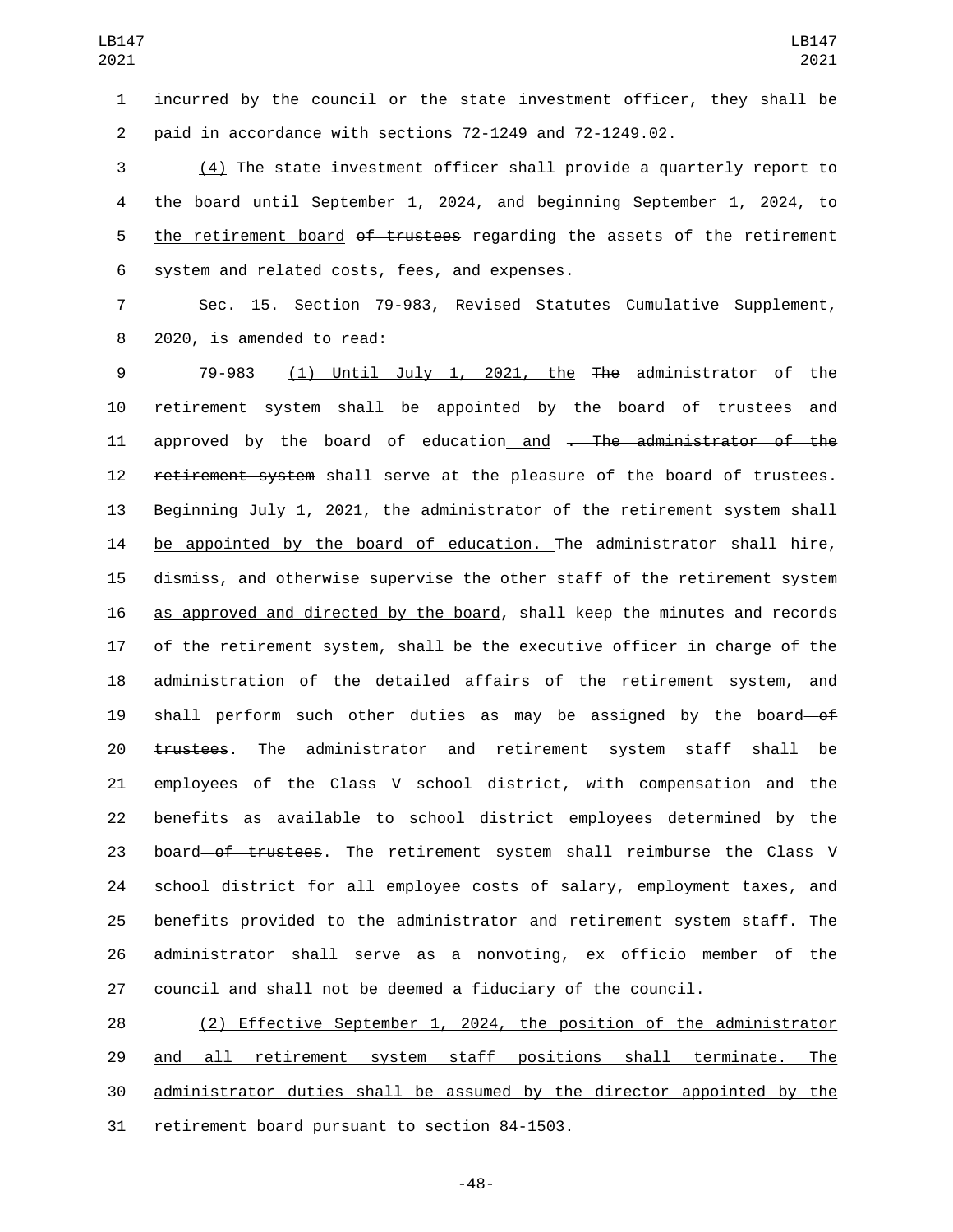| $1 \quad$   | Sec. 16. $(1)(a)$ The board of trustees or its designee, the school       |
|-------------|---------------------------------------------------------------------------|
|             | 2 district, the board of education or its designee, and the retirement    |
| $3^{\circ}$ | board shall enter into a plan for the transition and transfer of          |
|             | 4 management and general administration of the retirement system from the |
|             | 5 board of trustees, the school district, and board of education to the   |
|             | 6 retirement board.                                                       |

 (b) The plan shall be consistent with the applicable requirements and recommendations of the work plan submitted to the Clerk of the Legislature as required by section 79-9,121. The plan shall be completed no later than December 31, 2021, and shall also address additional duties, obligations, and examinations related to the transition and transfer of management of the retirement system to the retirement board as described in the Class V School Employees Retirement Act as amended by this legislative bill. A copy of the plan described in this section shall be filed with the Nebraska Retirement Systems Committee of the 16 Legislature and the Governor upon completion.

 (2) The board of trustees, the school district, and the board of education shall timely provide to the retirement board all records, documents, member and annuitant data, agreements, accounting and recordkeeping systems, information technology, and other information related to the administration of the retirement system as may be necessary or appropriate for the performance and completion of the work plan required by section 79-9,121, the plan described in subsection (1) of this section, and any other duties and obligations related to the transition and transfer of management and general administration of the retirement system requested by the director of the Nebraska Public 27 Employees Retirement Systems.

 (3)(a) All costs, fees, and expenses incurred by the retirement board on or after the effective date of this act until September 1, 2025, related to the transition and transfer of management and general administration of the retirement system to the retirement board shall be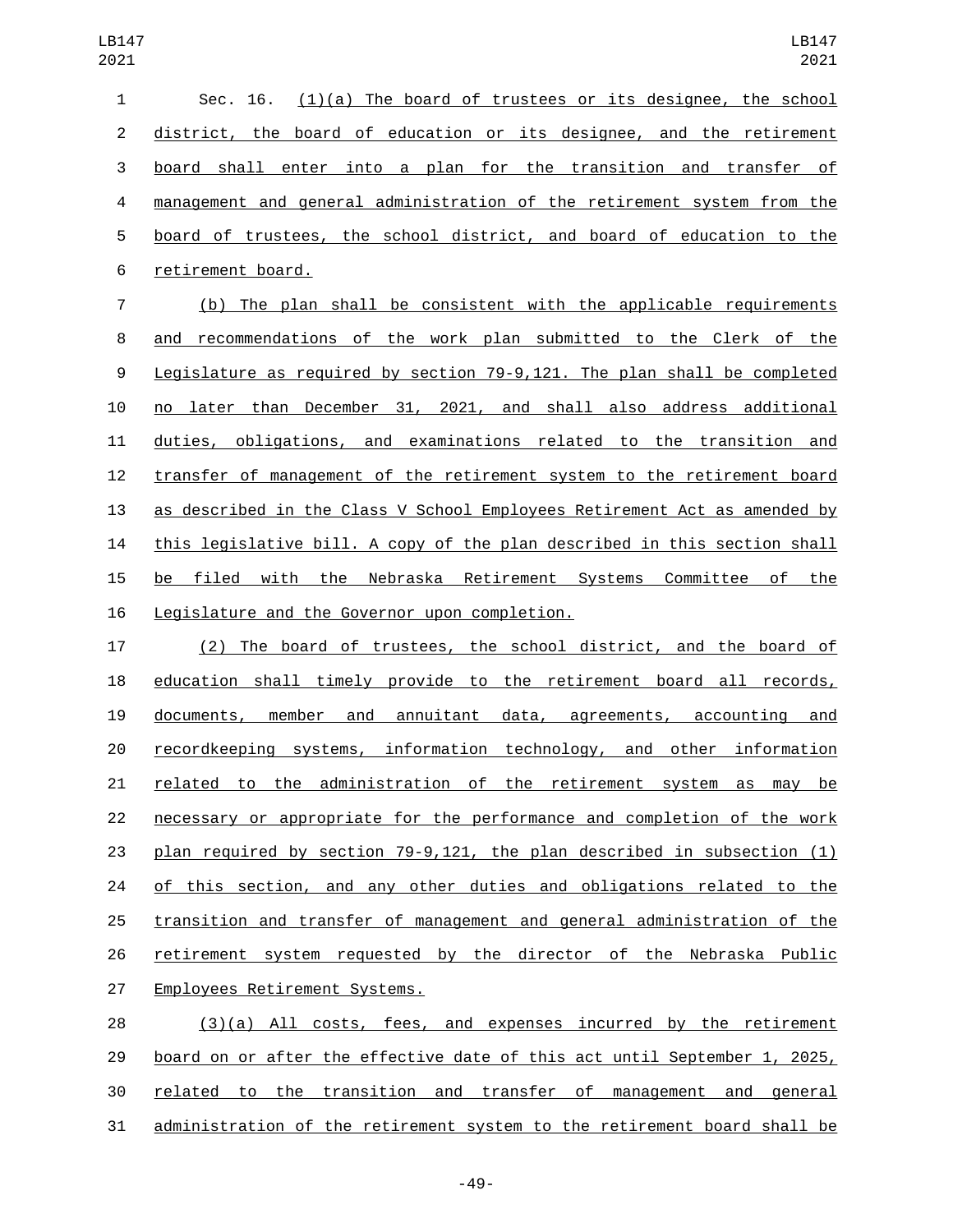1 paid by an employer of the retirement system.

 (b) The retirement board may bill an employer of the retirement system monthly for all services and expenses relating to the work performed as required in the Class V School Employees Retirement Act by the retirement board and the Nebraska Public Employees Retirement Systems staff, consultants, and contractors. An employer shall remit payment as provided in section 79-9,122 and within the time period and in the manner negotiated in the transition and transfer of management and administration plan entered into pursuant to this section.

 (4) No later than September 1, 2024, except for information technology stabilization work performed until September 1, 2025, the retirement board or its designee shall complete the applicable requirements and carry out recommendations consistent with the work plan and the plan entered into as described in subsection (1) of this section for the transition and transfer of management and general administration of the retirement system to the retirement board that was submitted to the Clerk of the Legislature as required by section 79-9,121. The retirement board is authorized to perform such tasks, enter into contracts for services, access and copy administrative and computer systems and records of the retirement system, and generally perform and take all other action it determines necessary or appropriate to transfer the management and general administration of the retirement system to the 23 retirement board.

 (5)(a) Beginning September 1, 2024, the school district and board of education shall not have any duty or authority for management, operation, or general administration of the retirement system except for reporting requirements and funding obligations as described in the Class V School 28 Employees Retirement Act.

 (b) On and after such date, the retirement board, acting through the director of the Nebraska Public Employees Retirement Systems, shall have the duty and authority for the management, operation, and general

-50-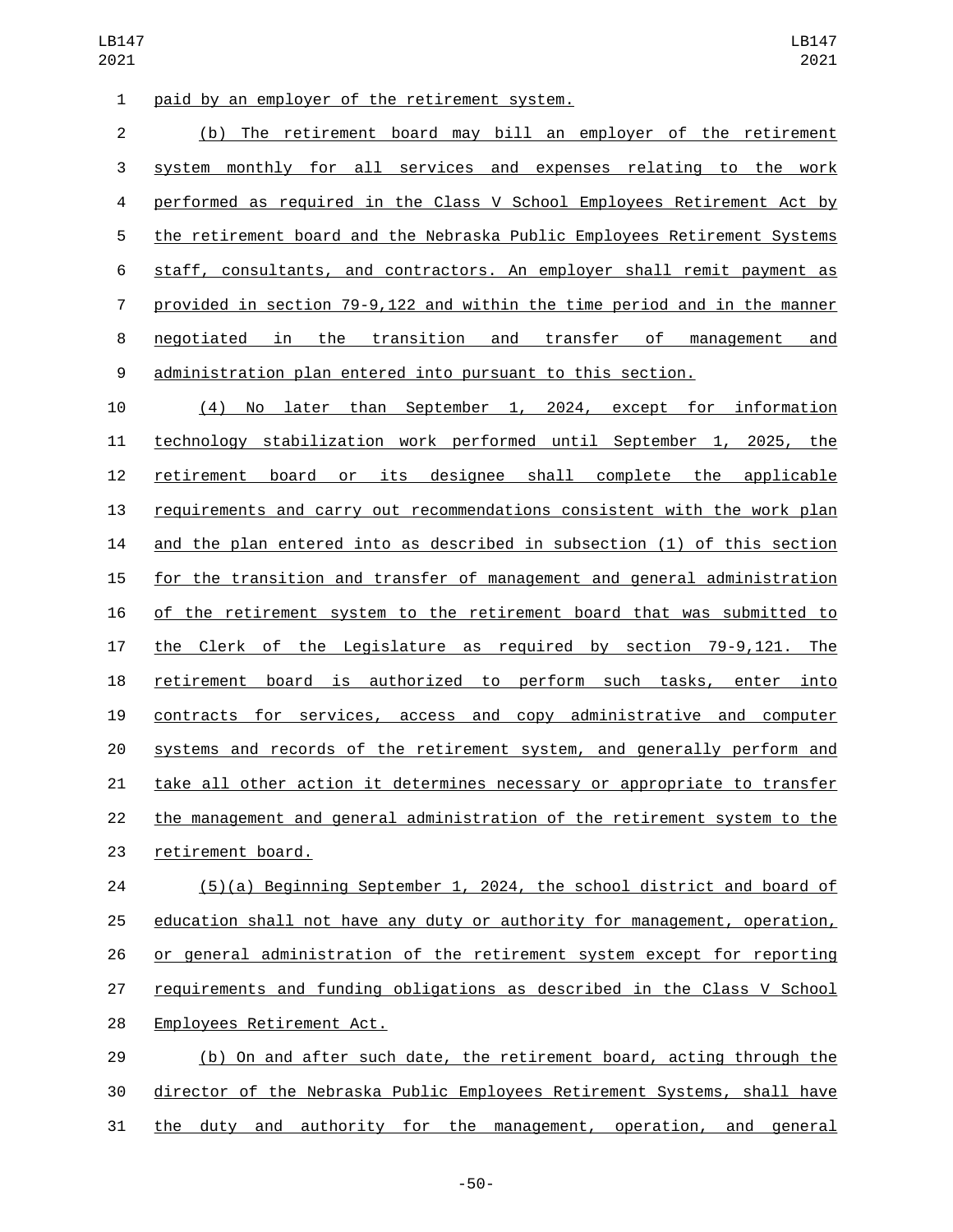administration of the retirement system. Such duty and authority of the retirement board and its officers, employees, or assigns does not include financial responsibility or liability for funding obligations of the retirement system which remain the responsibility of the school district as described in the Class V School Employees Retirement Act.

 Sec. 17. (1) Beginning September 1, 2024, the State of Nebraska, the retirement board, the Nebraska Public Employees Retirement Systems, and their respective officers, members, employees, and agents shall be indemnified and held harmless by the school district and board of education from any and all liabilities, claims, suits, losses, damages, and costs that arise from, or are reasonably related to, any conduct, decision, action, inaction, or omission of the board of trustees, the board of education, or the school district or any consequences arising thereof during the course of performing their respective duties and responsibilities for, or actions or services related to or in support of, the retirement system under the Class V School Employees Retirement Act 17 prior to September 1, 2024.

 (2) The school district of a retirement system described under the Class V School Employees Retirement Act shall remain at all times and in all circumstances solely liable for all funding obligations and 21 responsibilities as described in the act.

 (3) At no time and under no circumstances shall the State of Nebraska, the Nebraska Public Employees Retirement Systems, the retirement board, or any other state entity or its officers, employees, or assigns with duties related to the Class V school employees retirement system be liable for any funding obligations of any Class V school 27 employees retirement system.

 (4) The retirement board shall not be liable for any acts or omissions occurring prior to September 1, 2024, in the administration of the Class V School Employees Retirement Act and made at the direction of or by the board of trustees or its employees, the school district or its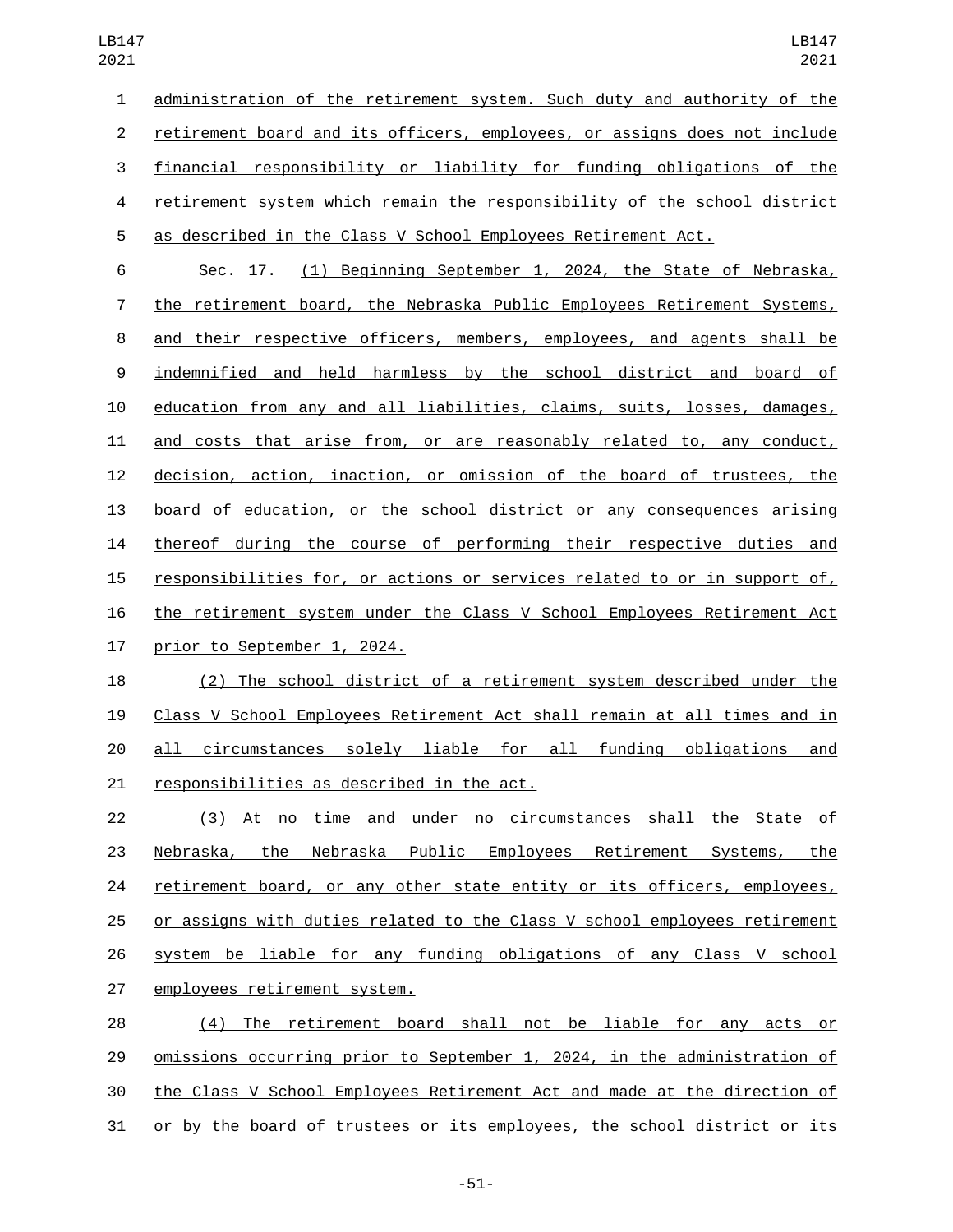1 employees, or the board of education.

 (5) A member of the board of education, the board of trustees, or the retirement board shall not be personally liable for any action related to such board member's retirement duties except in cases of willful dishonesty, gross negligence, or intentional violation of law. (6) Except as otherwise provided in this section, the school district shall not be liable for any act or omission in the administration of the Class V School Employees Retirement Act made at the direction of the retirement board or the administrator of the Nebraska Public Employees Retirement Systems or its employees on and after 11 September 1, 2024.

 Sec. 18. Section 79-984, Revised Statutes Cumulative Supplement, 13 2020, is amended to read:

 79-984 (1) Until July 1, 2021, the The board of trustees shall contract for the services of an actuary who shall be the technical advisor of the board of trustees on matters regarding the operation of the retirement system. The selection of the actuary shall be approved by 18 the board of education. The actuary shall (a)  $\{4\}$  make a general investigation of the operation of the retirement system annually, which investigation shall cover mortality, retirement, disability, employment, 21 turnover, interest, and earnable compensation, and  $(b)$   $(2)$  recommend tables to be used for all required actuarial calculations. The actuary shall perform such other duties as may be assigned by the board of 24 trustees.

 (2) Beginning July 1, 2021, and until September 1, 2024, the board of education shall contract for the services of an actuary who shall be the technical advisor of the board of education and the board of trustees on matters regarding the operation of the retirement system. The actuary 29 shall:

 (a) Make a general investigation of the operation of the retirement system annually, which investigation shall cover mortality, retirement,

-52-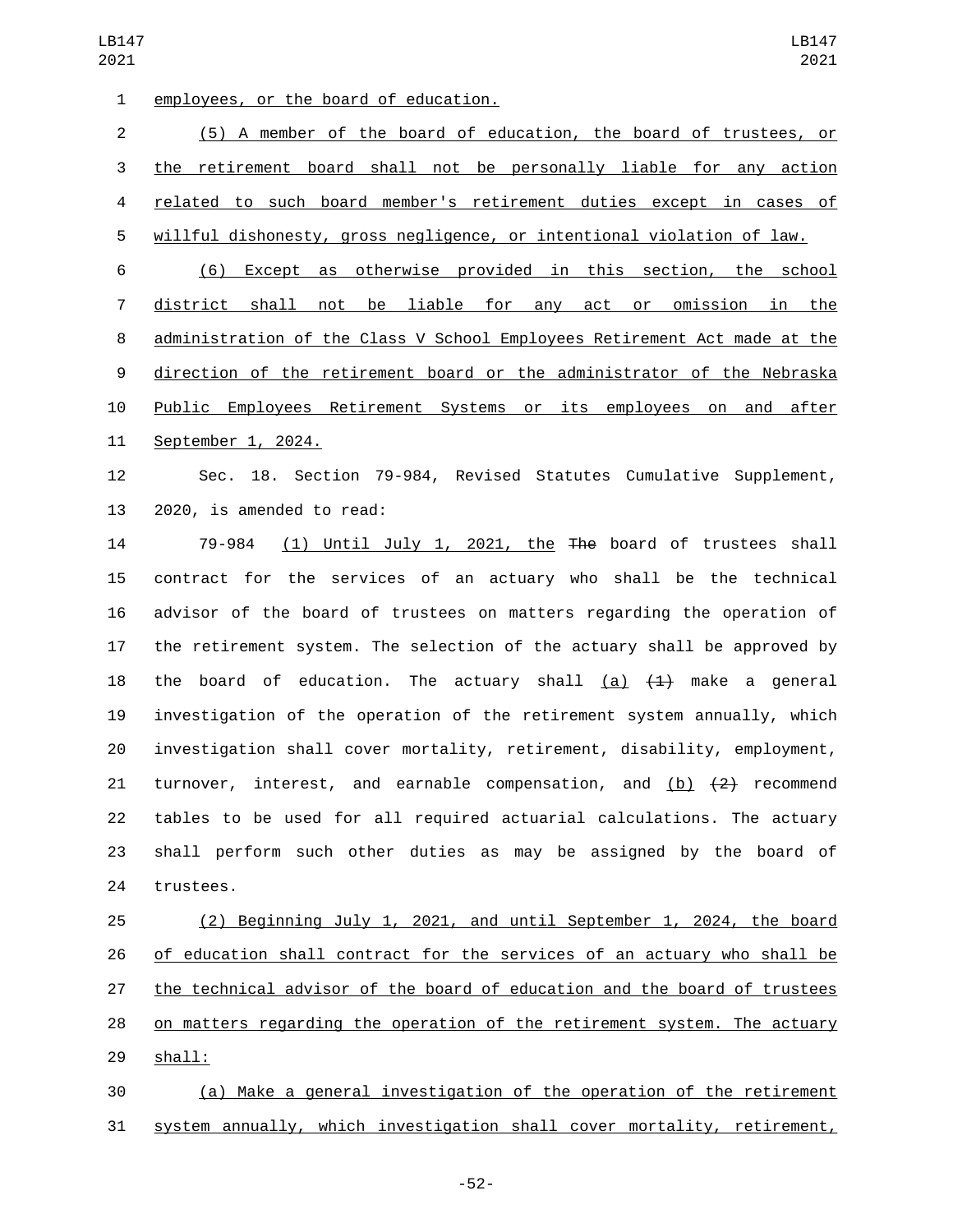disability, employment, turnover, interest, and earnable compensation; (b) Recommend tables to be used for all required actuarial 3 calculations; and (c) Perform such other duties as may be assigned by the board of 5 education. (3) Beginning September 1, 2024, the retirement board shall select and appoint the actuary for the retirement system pursuant to section 8 84-1503. Sec. 19. Section 79-985, Revised Statutes Cumulative Supplement, 10 2020, is amended to read: 79-985 The board of trustees may contract for the services of a legal advisor to the board of trustees until September 1, 2024. Beginning 13 September 1, 2024, the attorney hired by the retirement board pursuant to section 84-1503 shall also advise such board regarding the administration 15 of the retirement system. Sec. 20. Section 79-986, Revised Statutes Cumulative Supplement, 2020, is amended to read: 79-986 Prior to January 1, 2017, the school district, if there is only one Class V school district in the retirement system, or the Class V school district designated by the Class V Retirement System Board, if there is more than one Class V school district in the retirement system, shall act as the treasurer of the system and the official custodian of the cash and securities belonging to the retirement system, shall provide adequate safe deposit facilities for the preservation of such securities, and shall hold such cash and securities subject to the order of the board 26 of education or Class V Retirement System Board. (1) The Beginning January 1, 2017, the State Treasurer shall (a) act

 as treasurer of the retirement system and the official custodian of the 29 cash and securities belonging to such retirement the system,  $(b)$  shall provide adequate safe deposit facilities for the preservation of such 31 securities, and  $(c)$  shall hold such cash and securities subject to the

-53-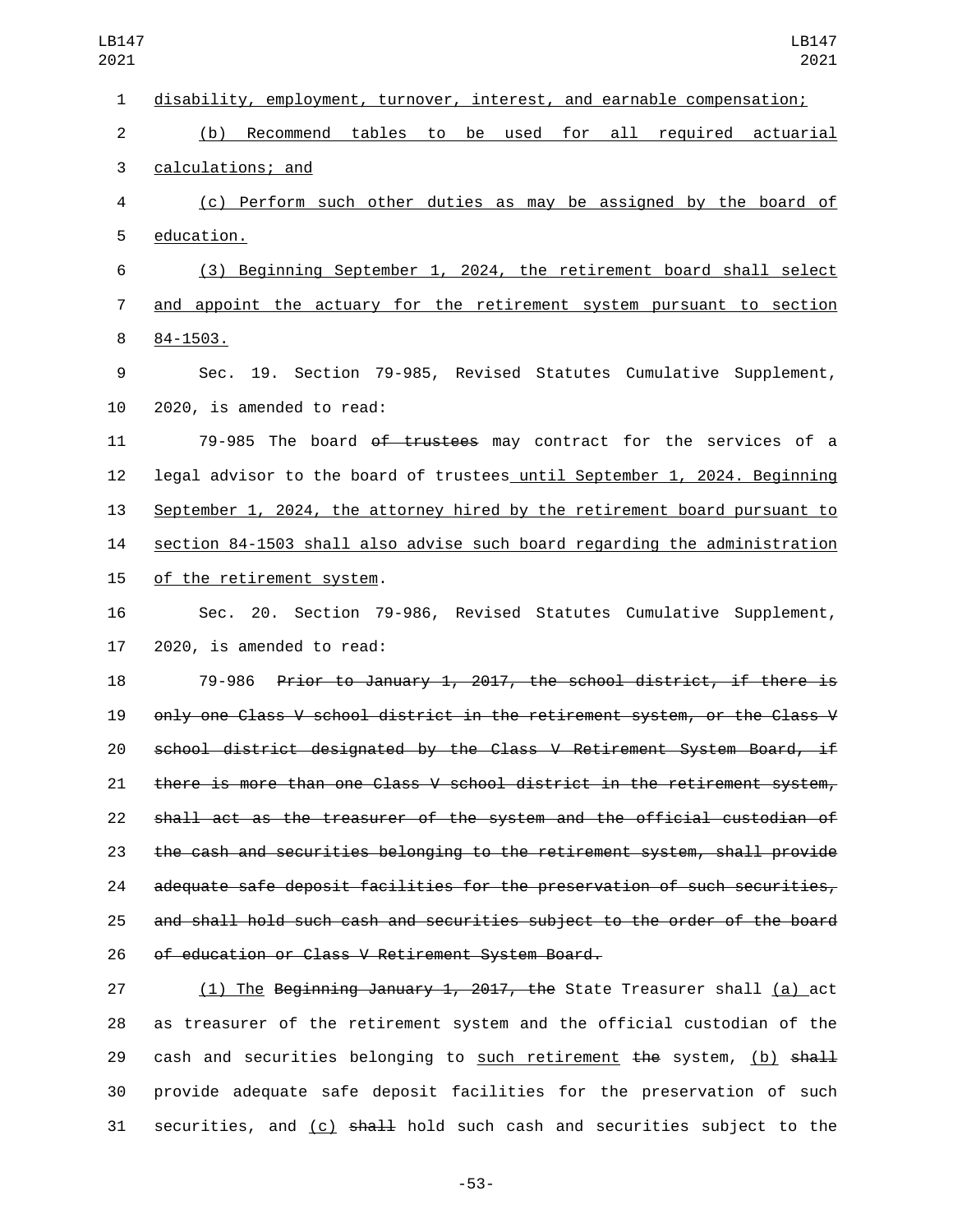(2) The school district and the Nebraska Public Employees Retirement Systems, as applicable, or designated school district shall receive all items of taxes or cash belonging to the retirement system as specified in 5 the Class V School Employees Retirement Act and shall deposit in banks approved by the board of education or Class V Retirement System Board 7 and, beginning January 1, 2017, banks approved by the State Treasurer, all such amounts in trust or custodial accounts. Notwithstanding any limitations elsewhere imposed by statute on the location of the retirement system's depository bank, such limitations shall not apply to the use of depository banks for the custody of the system's cash, 12 securities, and other investments.

 Prior to January 1, 2017, the school district or designated school district, as treasurer of the system, shall make payments for purposes specified in the Class V School Employees Retirement Act.

16 (3) The Beginning January 1, 2017, the State Treasurer as treasurer of the retirement system shall make payments to the school district upon request of the administrator of a retirement system provided for under the Class V School Employees Retirement Act and as directed by the Nebraska Public Employees Retirement Systems. The school district shall use payments received from the State Treasurer to make payments for 22 purposes specified in the Class V School Employees Retirement Act. $-\mathsf{A}\mathsf{H}$  banks and custodians which receive and hold securities and investments for the retirement system may hold and evidence such securities by book entry account rather than obtaining and retaining the original certificate, indenture, or governing instrument for such security.

 (4) Beginning September 1, 2024, the State Treasurer as treasurer of the retirement system shall disburse money from funds in his or her custody belonging to the retirement system for the purposes specified in the Class V School Employees Retirement Act. The State Treasurer, along with the Director of Administrative Services, shall make such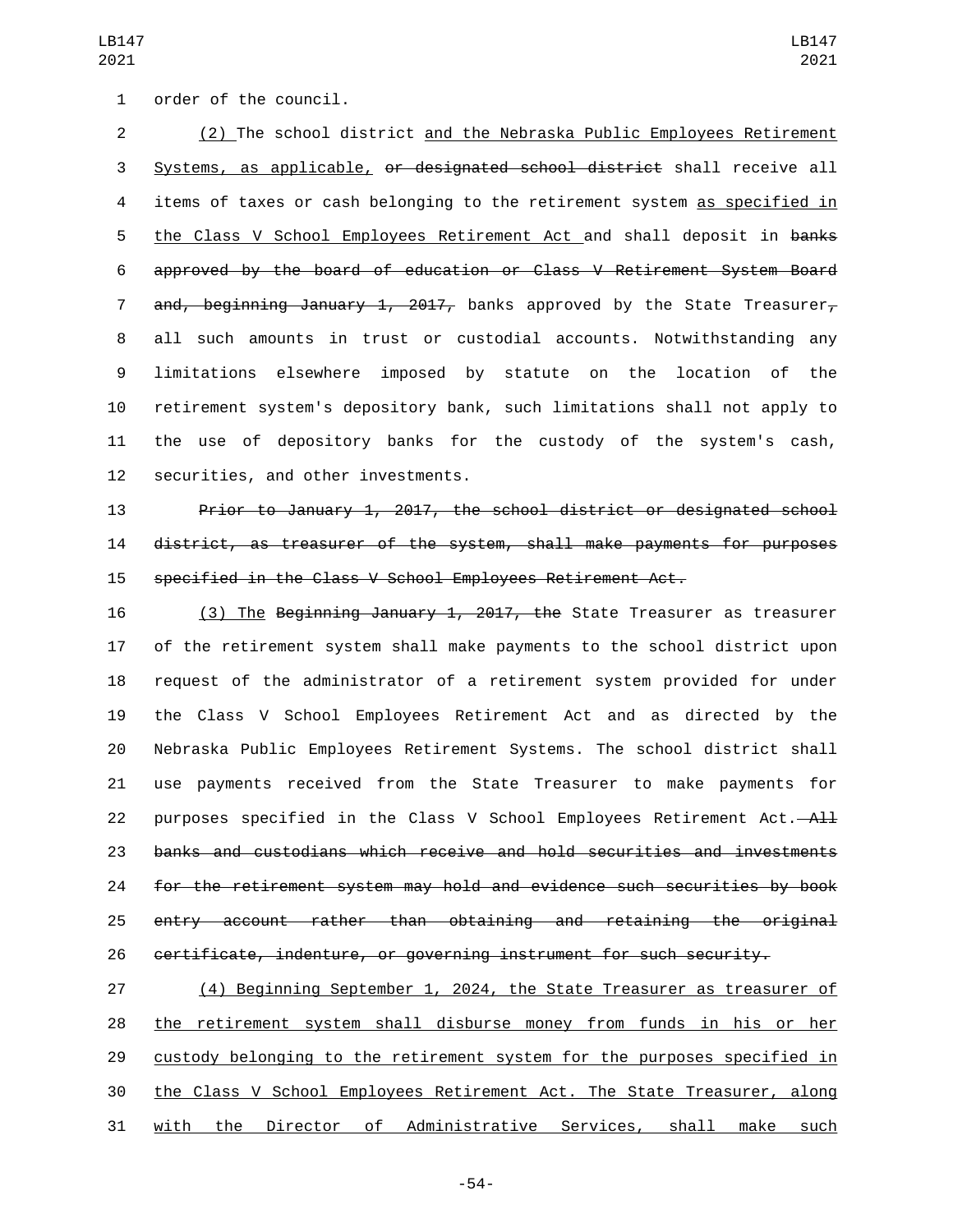disbursements upon vouchers signed by a person authorized by the 2 retirement board. (5) All banks and custodians which receive and hold securities and investments for the retirement system may hold and evidence such securities by book entry account rather than obtaining and retaining the original certificate, indenture, or governing instrument for such 7 security. Sec. 21. Section 79-987, Revised Statutes Cumulative Supplement, 9 2020, is amended to read: 79-987 (1)(a) Until January 1, 2022, an annual audit of the affairs of the retirement system shall be conducted in each fiscal year. At the option of the board of trustees, such audit may be conducted by a 13 certified public accountant or the Auditor of Public Accounts  $(1)$  An annual audit of the affairs of the retirement system shall be conducted in each fiscal year. At the option of the board of trustees, such audit may be conducted by a certified public accountant or the Auditor of Public Accounts. The costs of such audit shall be paid from funds of the retirement system. A copy of such audit shall be filed with the Auditor 19 of Public Accounts. (b) Beginning January 1, 2022, and each January 1 through January 1, 2024, it shall be the duty of the Auditor of Public Accounts to make an annual audit of the immediately preceding audit year of the condition of

 the retirement system. The auditor shall report such audit no later than July 1, 2022, and on each July 1 through July 1, 2024, and shall 25 electronically submit the audit report to the board of trustees, the board of education, the retirement board, the Nebraska Retirement Systems Committee of the Legislature, and the Clerk of the Legislature. The cost of each such annual audit shall be charged to the retirement system. At the request of the Nebraska Retirement Systems Committee of the Legislature, the Auditor of Public Accounts, or the auditor's designee, shall present the audit report to the committee at a public hearing.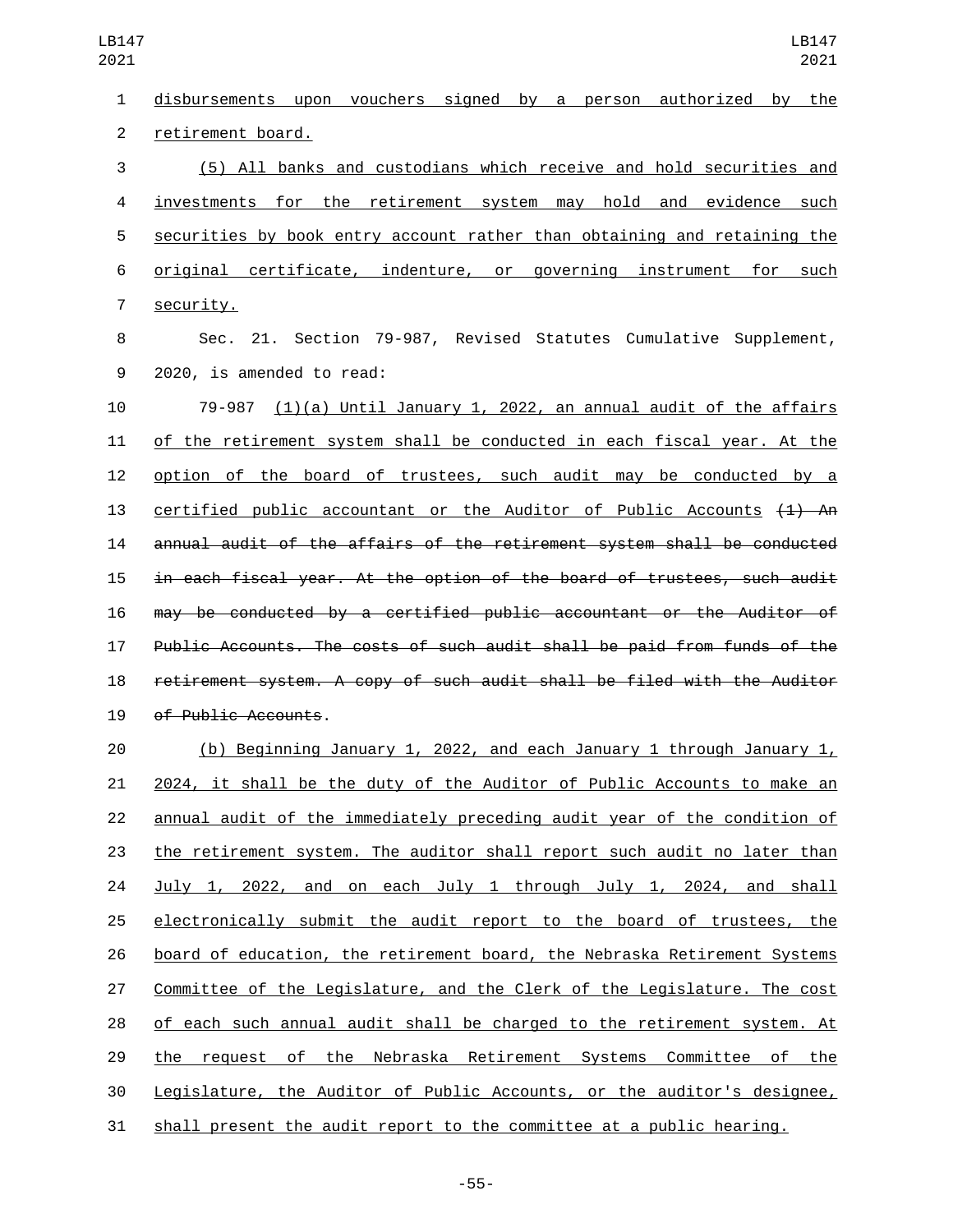(c) Following transfer of management of the retirement system to the Public Employees Retirement Board on September 1, 2024, the Auditor of Public Accounts shall make an annual audit of the retirement system beginning January 1, 2025, and electronically submit an annual report to the Clerk of the Legislature of its condition. Expenses of the audits shall be paid from the Class V School Expense Fund.

 (2) Each audit year an annual financial audit of the investments of the retirement system shall be conducted. At the option of the council, such audit may be conducted by a certified public accountant or the Auditor of Public Accounts. The costs of such audit shall be paid from funds of the retirement system. A copy of such audit shall be filed with the board of trustees and the Auditor of Public Accounts.

 (2)(a) (3) Beginning May 1, 2017, and until May 1, 2018, if such retirement plan is a defined benefit plan, the board of trustees shall cause to be prepared an annual report and the administrator shall file the same with the Public Employees Retirement Board and submit to the members of the Nebraska Retirement Systems Committee of the Legislature a copy of such report. Beginning May 1, 2018, and until July 1, 2021, the board of trustees shall cause to be prepared an annual report and the administrator shall file the same with the Auditor of Public Accounts and submit to the members of the Nebraska Retirement Systems Committee of the Legislature a copy of such report. The report submitted to the committee and the Auditor of Public Accounts shall be submitted electronically. The report shall consist of a full actuarial analysis of each such retirement plan established pursuant to section 79-979. The analysis shall be prepared by an independent private organization or public entity employing actuaries who are members of the American Academy of Actuaries and meet the academy's qualification standards to render a statement of actuarial opinion, and which organization or entity has demonstrated expertise to perform this type of analysis and is unrelated to any organization offering investment advice or which provides investment

-56-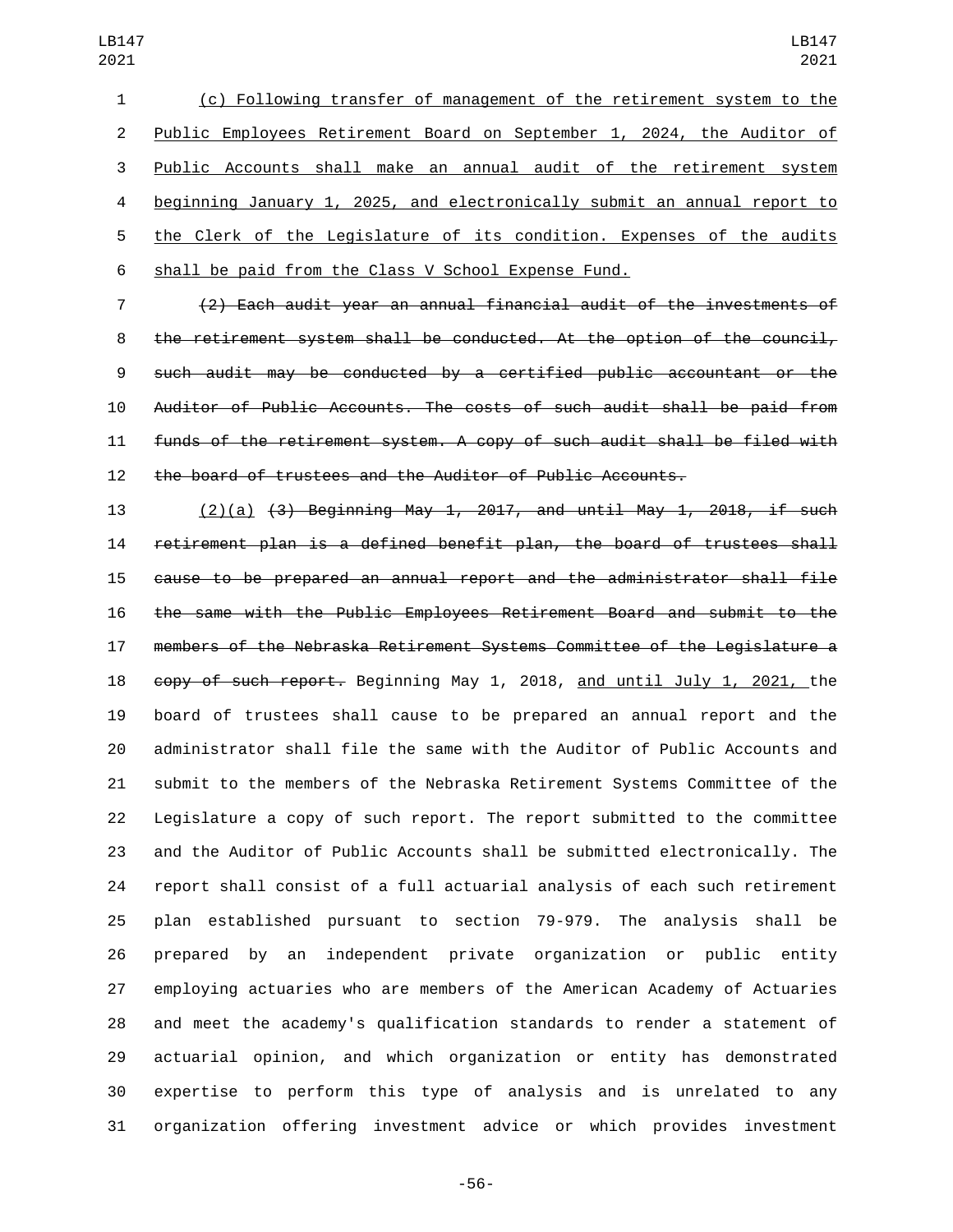management services to the retirement plan. The report shall be presented to the Nebraska Retirement Systems Committee of the Legislature at a 3 public hearing.

 (b) Beginning July 1, 2021, through July 1, 2024, the board shall file with the Auditor of Public Accounts an electronic copy of the annual actuarial investigation of the retirement system prepared pursuant to section 79-984 and submit electronically a copy of such investigation to the Nebraska Retirement Systems Committee of the Legislature.

 (3) Beginning July 1, 2021, each school district with a retirement system under the Class V School Employees Retirement Act shall comply with the reporting and filing requirements set forth in section 13-2402.

 Sec. 22. Section 79-989, Revised Statutes Cumulative Supplement, 13 2020, is amended to read:

 79-989 (1) The board of education shall have available records showing the name, address, title, social security number, beneficiary records, annual compensation, sex, date of birth, length of creditable and noncreditable service in hours, standard hours, and contract days, bargaining unit, and annual contributions of each employee entitled to membership in the retirement system and such other information as may be reasonably requested by the board of trustees until September 1, 2024, and by the retirement board beginning September 1, 2024, regarding such member as may be necessary for actuarial study and valuation and the administration of the retirement system. This information shall be 24 available in a timely manner to the board or retirement board, as 25 applicable, of trustees upon request.

26 (2) Beginning September 1, 2024:

 (a)(i) The administrator of the retirement system shall keep a complete record of all members with respect to name, current address, 29 age, contributions, and any other facts and information as may be necessary in the administration of the Class V School Employees Retirement Act. The information in the records shall be provided by an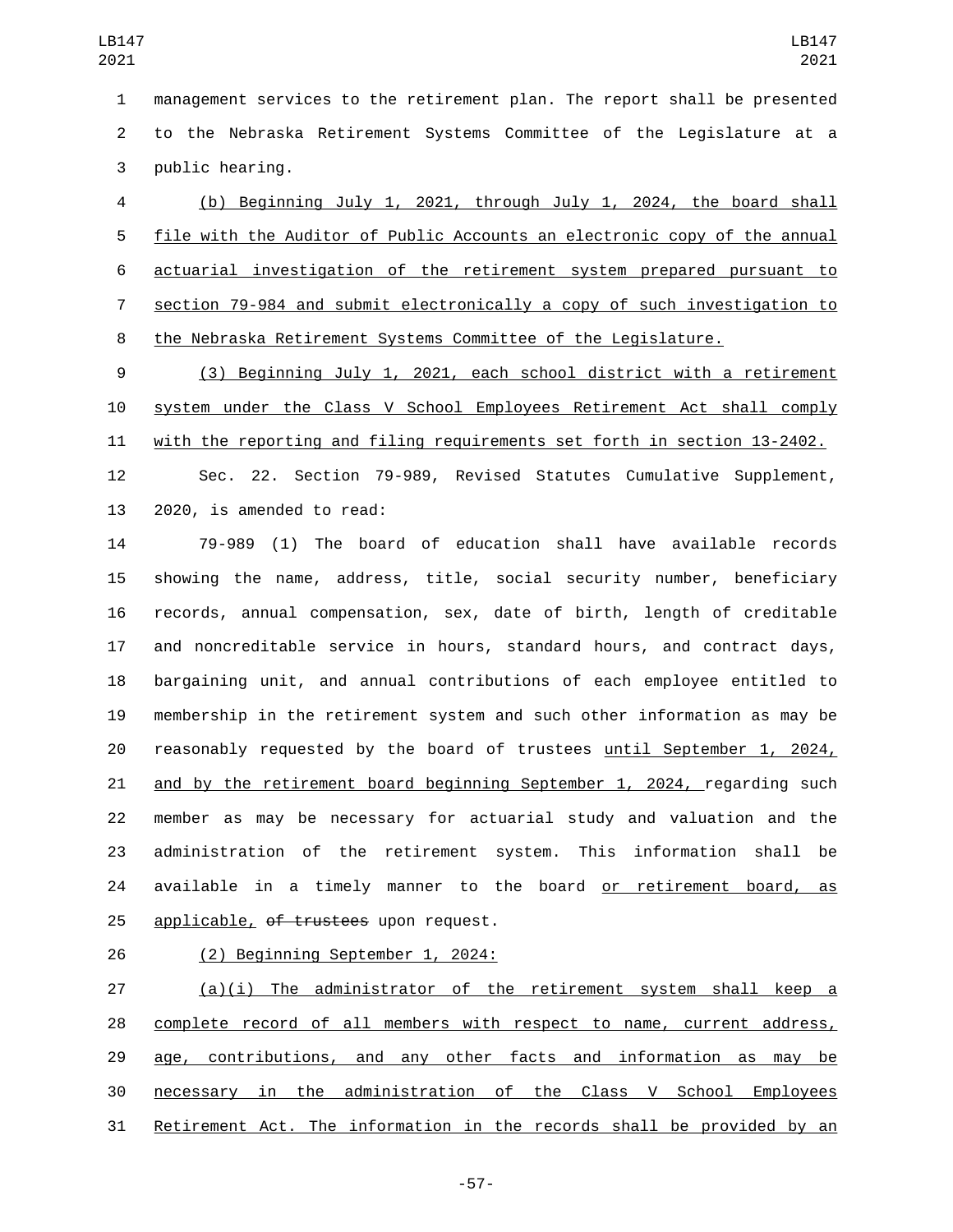employer in an accurate and verifiable form, as specified by the 2 administrator; and (ii) The administrator shall, from time to time, carry out testing procedures pursuant to section 84-1512 to verify the accuracy of such facts and information. For the purpose of obtaining such facts and information, the administrator shall have access to the records of an employer and the holder of the records shall comply with a request by the administrator for access by providing such facts and information to the administrator in a timely manner. A certified copy of a birth certificate or delayed birth certificate shall be prima facie evidence of the age of 11 the person named in the certificate; (b) An employer and every employee shall send to the director of the Nebraska Public Employees Retirement Systems, as specified in this section, upon request and in the manner required by the director, such information as he or she may require (i) for the identification of employees and (ii) for the determination of the membership of the retirement system and the obligations of an employer and employee to the 18 retirement system; and (c) The administrator shall develop and implement an employer education program using principles generally accepted by public employee retirement systems so an employer has the knowledge and information

necessary to prepare and file reports as the retirement board requires.

 $(3)$   $(2)$  The information maintained by the board of education and obtained from the board by the board of trustees or information obtained and maintained by the retirement board for the administration of the retirement system pursuant to this section shall not be considered public records subject to sections 84-712 to 84-712.09, except that the following information shall be considered public records: The member's name, the date the member's participation in the retirement system commenced, and the date the member's participation in the retirement 31 system ended, if applicable.

-58-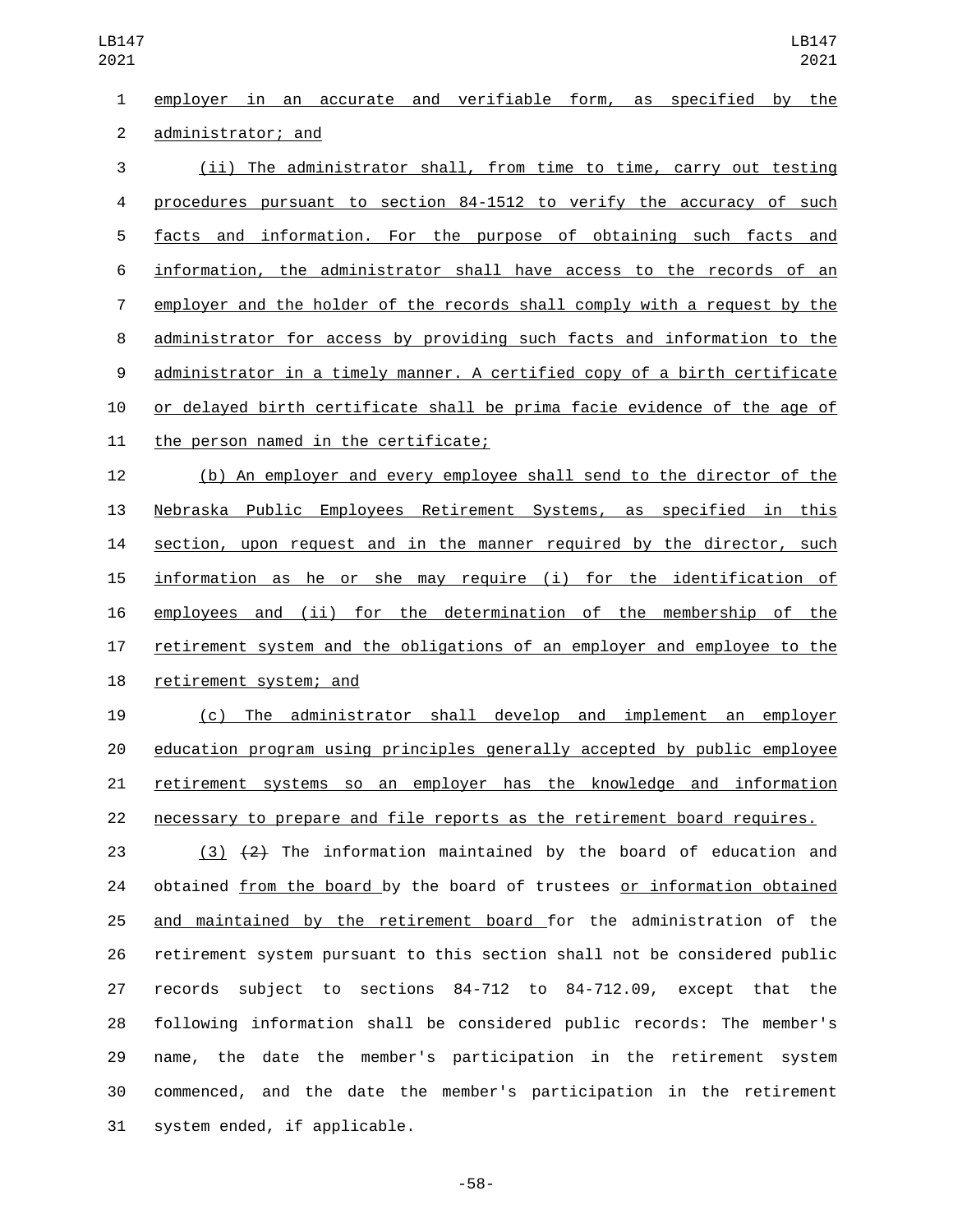Sec. 23. Beginning January 1, 2023, every contract of employment with an employee shall specify (1) the contractual period of employment, including the starting and ending dates of the contract, and (2) that it is subject to the provisions of the Class V School Employees Retirement 5 Act.

 Sec. 24. Section 79-990, Revised Statutes Cumulative Supplement, 7 2020, is amended to read:

 79-990 (1) Any member who is eligible for reemployment on or after December 12, 1994, pursuant to 38 U.S.C. 4301 et seq., as adopted under section 55-161, or who is eligible for reemployment under section 55-160 may pay to the retirement system after the date of his or her return from active military service, and within the period required by law, not to exceed five years, an amount equal to the sum of all deductions which would have been made from the salary which he or she would have received during the period of military service for which creditable service is desired. If such payment is made, the member shall be entitled to credit for membership service in determining his or her annuity for the period for which contributions have been made and the board of education shall be responsible for any funding necessary to provide for the benefit which is attributable to this increase in the member's creditable service. The 21 member's payments shall be paid as the board  $of$  trustees may direct until 22 September 1, 2024, and as the retirement board may direct beginning September 1, 2024, through direct payments to the retirement system or on an installment basis pursuant to a binding irrevocable payroll deduction authorization between the member and the school district. Creditable service may be purchased only in one-tenth-year increments, starting with 27 the most recent years' salary.

28 (2) Under such rules and requlations as the board of trustees may direct until September 1, 2024, and as the retirement board may direct beginning September 1, 2024 prescribe, any member who was away from his or her position while on a leave of absence from such position authorized

-59-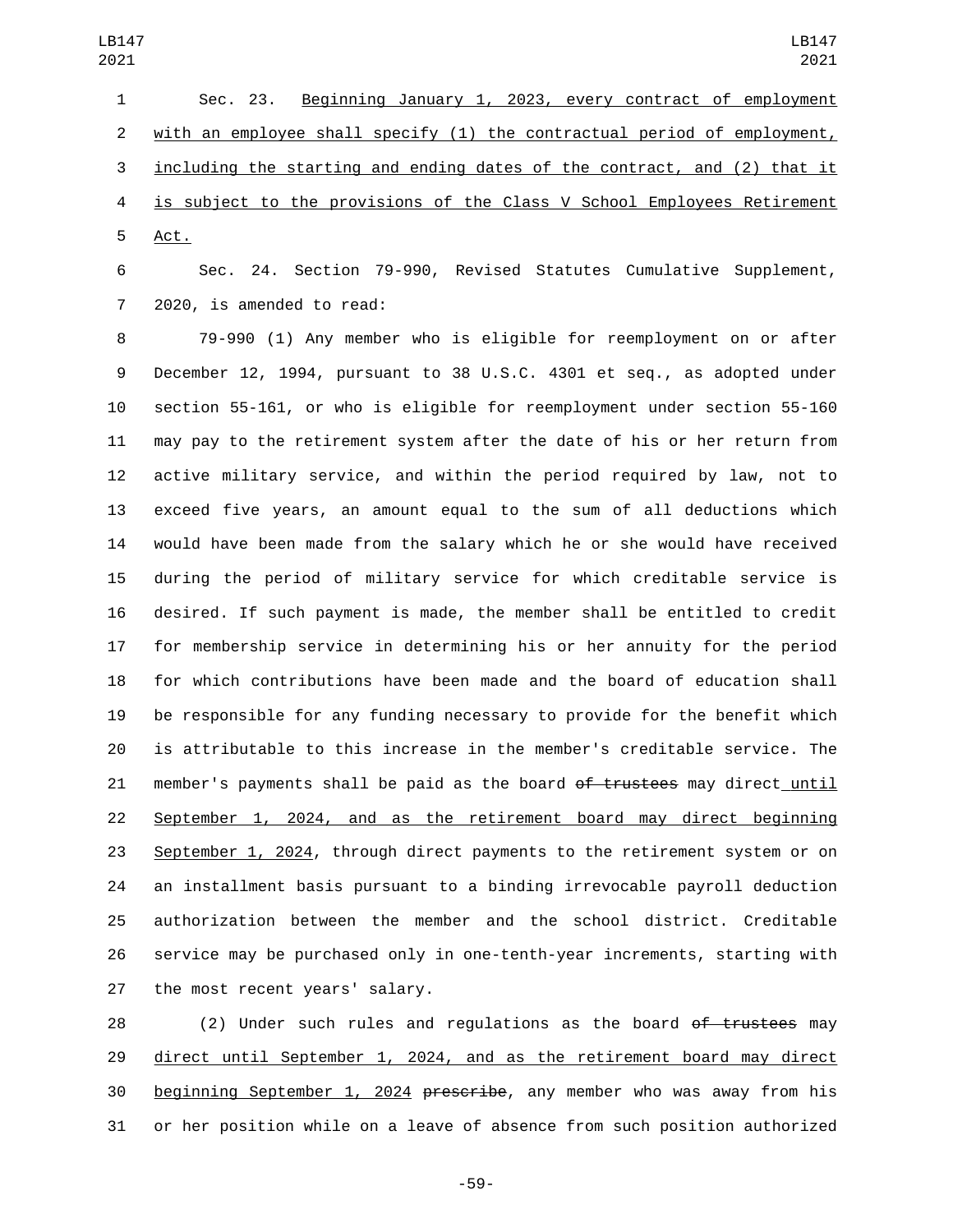by the board of education of the school district by which he or she was employed at the time of such leave of absence or pursuant to any contractual agreement entered into by such school district may receive credit for any or all time he or she was on leave of absence. Such time shall be included in creditable service when determining eligibility for death, disability, termination, and retirement benefits. The member who receives the credit shall earn benefits during the leave based on salary at the level received immediately prior to the leave of absence. Such credit shall be received if such member pays into the retirement system (a) an amount equal to the sum of the deductions from his or her salary for the portion of the leave for which creditable service is desired, (b) any contribution which the school district would have been required to make for the portion of the leave for which creditable service is desired had he or she continued to receive salary at the level received immediately prior to the leave of absence, and (c) interest on these combined payments from the date such deductions would have been made to the date of repayment determined by using the rate of interest for interest on such purchases of service credit. Such amounts shall be paid 19 as the board of trustees may direct until September 1, 2024, and as the retirement board may direct beginning September 1, 2024, through direct payments to the retirement system or on an installment basis pursuant to a binding irrevocable payroll deduction authorization between the member and the school district over a period not to exceed five years from the date of the termination of his or her leave of absence. Interest on any delayed payment shall be at the rate of interest for determining interest on delayed payments by members to the retirement system. Creditable service may be purchased only in one-tenth-year increments, starting with the most recent years' salary, and if payments are made on an installment basis, creditable service will be credited only as payment has been made to the retirement system to purchase each additional one-tenth-year increment. Leave of absence shall be construed to include, but not be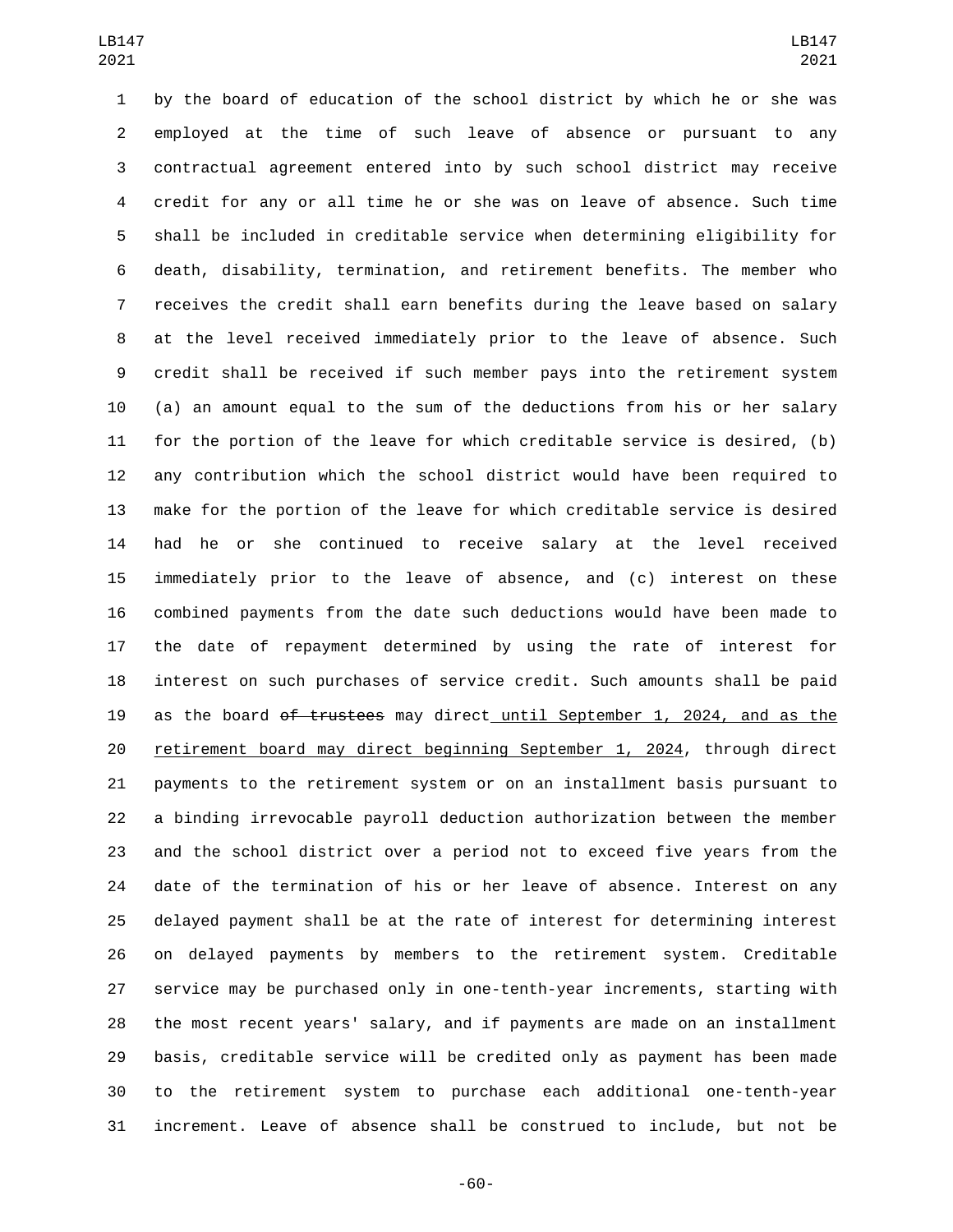limited to, sabbaticals, maternity leave, exchange teaching programs, full-time leave as an elected official of a professional association or collective-bargaining unit, or leave of absence to pursue further education or study. A leave of absence granted pursuant to this section shall not exceed four years in length, and in order to receive credit for the leave of absence, the member must have returned to employment with the school district within one year after termination of the leave of 8 absence.

 (3) Until one year after May 2, 2001, any member currently employed by the school district who resigned from full-time employment with the school district for maternity purposes prior to September 1, 1979, and was reemployed as a full-time employee by the school district before the end of the school year following the school year of such member's resignation may have such absence treated as though the absence was a leave of absence described in subsection (2) of this section. The period of such absence for maternity purposes shall be included in creditable service when determining the member's eligibility for death, disability, termination, and retirement benefits if the member submits satisfactory proof to the board of education that the prior resignation was for maternity purposes and the member complies with the payment provisions of subsection (2) of this section before the one-year anniversary of May 2, 2001.

 Sec. 25. Section 79-991, Revised Statutes Cumulative Supplement, 24 2020, is amended to read:

 79-991 (1) An employee who becomes a member without prior service credit may purchase prior service credit, not to exceed the lesser of ten years or the member's years of membership service, for the period of service the member was employed by a school district or by an educational service unit and which is not used in the calculation of any retirement or disability benefit having been paid, being paid, or payable in the future to such member under any defined benefit retirement system or

-61-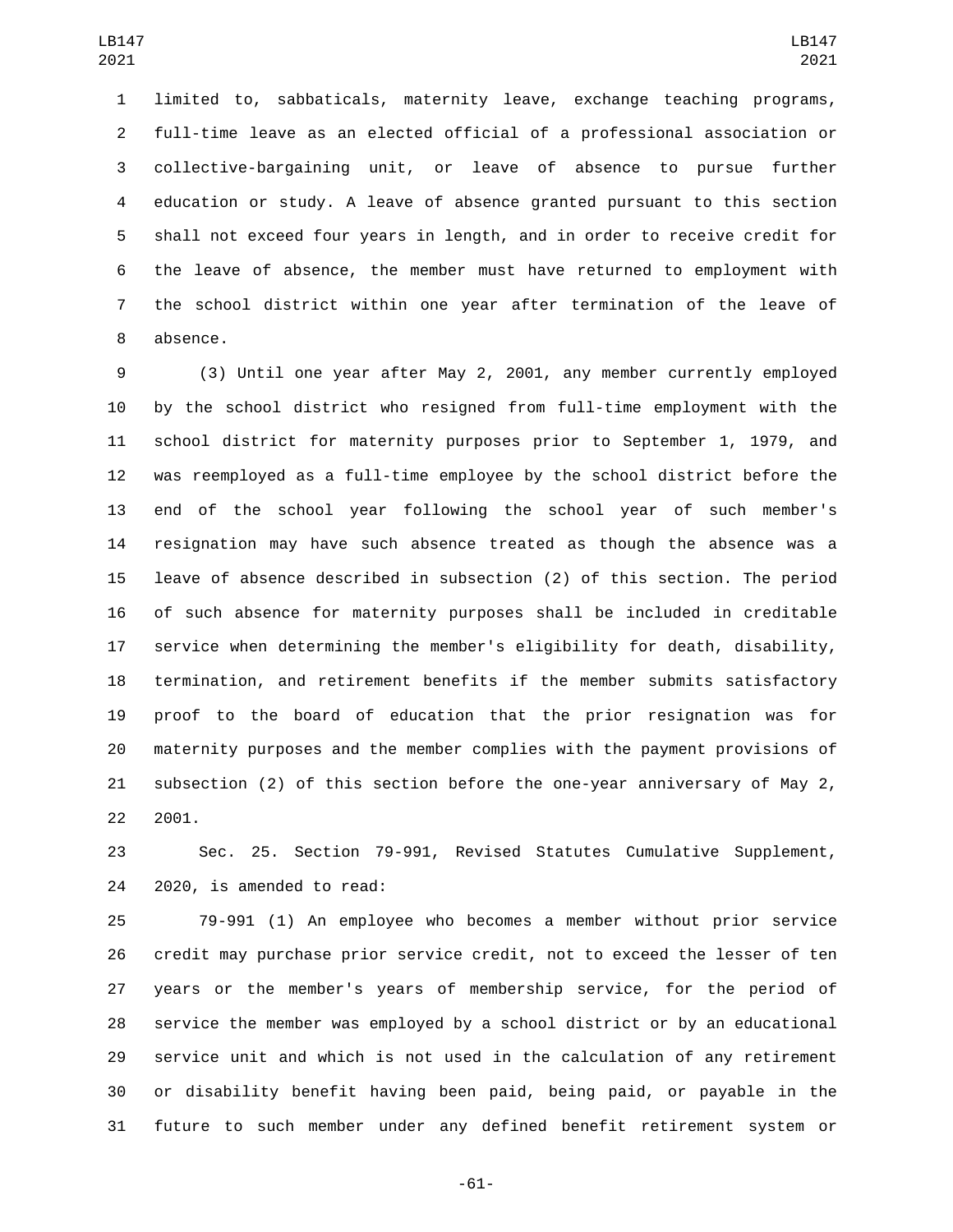program maintained by such other school district or educational service unit. The purchase of prior service credit shall be made in accordance 3 with and subject to the following requirements:

 (a) A member who desires to purchase prior service credit shall make written application to the administrator of the retirement system that includes all information and documentation determined by the administrator as necessary to verify the member's prior service and qualification to purchase the prior service credit. Such application shall include the member's written authorization for the administrator to request and receive from any of the member's former employers verification of the member's prior service, salary, and other information for determining the member's eligibility to purchase prior service credit. Before prior service credit may be purchased, the administrator shall have received verification of the member's salary in each year with the other school district or educational service unit and confirmation that the prior service to be purchased by the member is not also credited in the calculation of a retirement or disability benefit for such member under another defined benefit retirement system or program. The member's application to purchase prior service credit may be made at any time before the fifth anniversary of the member's membership in the retirement system or, if earlier, the member's termination of employment with the 22 school district;

 (b) The member shall pay to the retirement system the total amount he or she would have contributed to the retirement system had he or she been a member of the retirement system during the period for which prior service is being purchased, together with interest thereon as determined using the rate of interest for the purchase of prior service credit. Such payment shall be based on the most recent years' salary the member earned in another school district or educational service unit if the salary is verified by the other school district or educational service unit or, if not, the payment shall be based on the member's annual salary at the time

-62-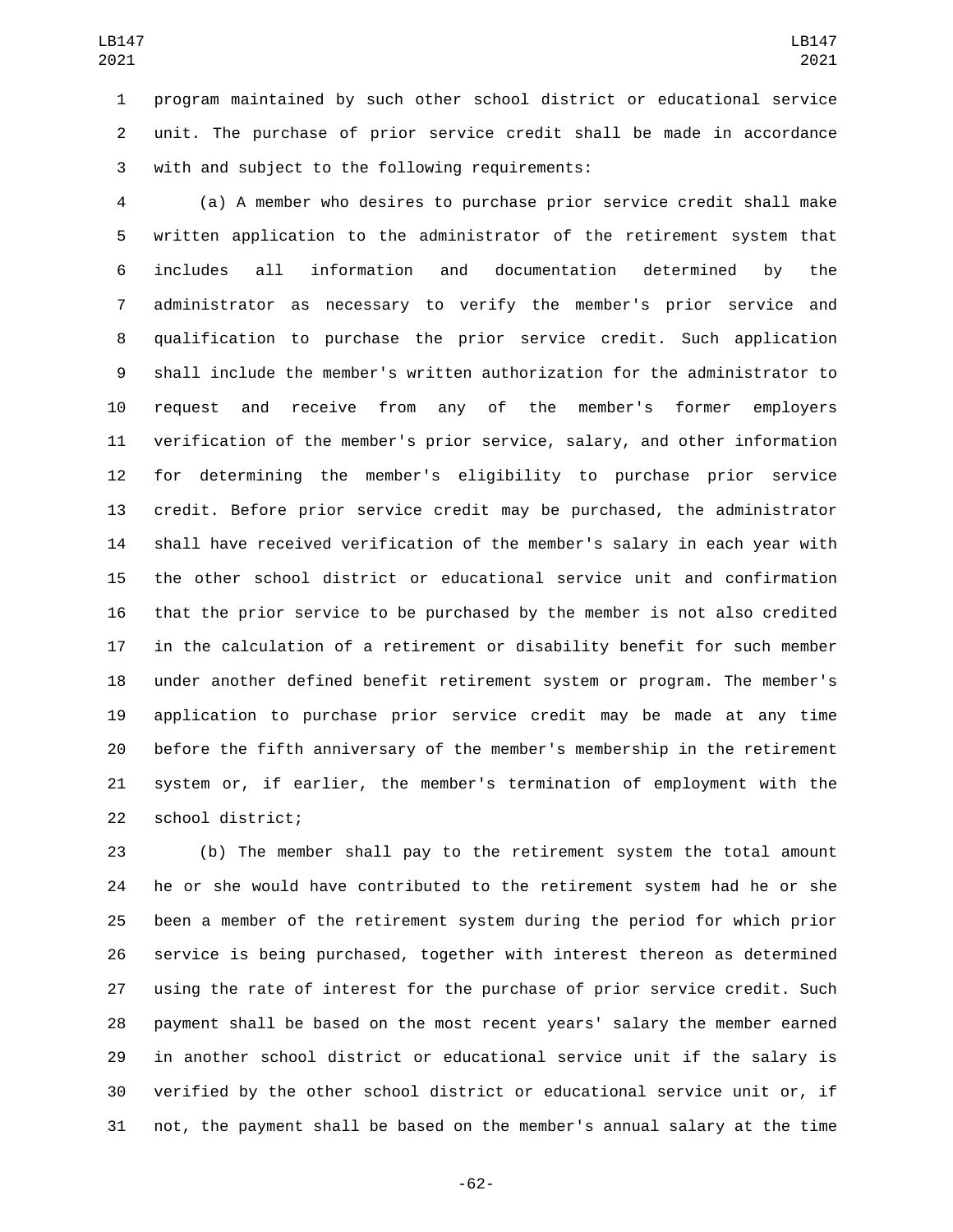1 he or she became a member;

 (c) Payments by the member for the purchase of the prior service 3 credit shall be paid as the board of trustees may direct until September 1, 2024, and as the retirement board may direct beginning September 1, 5 2024, through direct payments to the retirement system or on an installment basis pursuant to a binding irrevocable payroll deduction authorization between the member and the school district over a period not to exceed five years from the date of membership. Interest on delayed payments shall be at the rate of interest for determining interest on delayed payments by members to the retirement system. In the event the member terminates employment with the school district for any reason before full payment for the prior service has been made, the remaining installments shall be immediately due and payable to the retirement system. Prior service credit may be purchased only in one-tenth-year increments, and if payments are made on an installment basis, the prior service will be credited only as payment has been made to the retirement system. If the prior service to be purchased by the member exceeds the member's membership service at the time of application or any subsequent date, such excess prior service shall be credited to the member only as the member completes and is credited additional membership service, in one-tenth-year increments, notwithstanding the member's payment for such prior service credit. If the member retires or terminates employment before completing sufficient membership service to permit all of the excess prior service that has been purchased by the member to be credited to such member, the retirement system shall refund to the member, or to the member's beneficiary if the member's termination is due to his or her death, the payments that have been made to the retirement system for such uncredited prior service, together with regular interest on such refund; 29 and

 (d) The school district shall contribute to the retirement system an amount equal to the amount paid by each member for the purchase of prior

-63-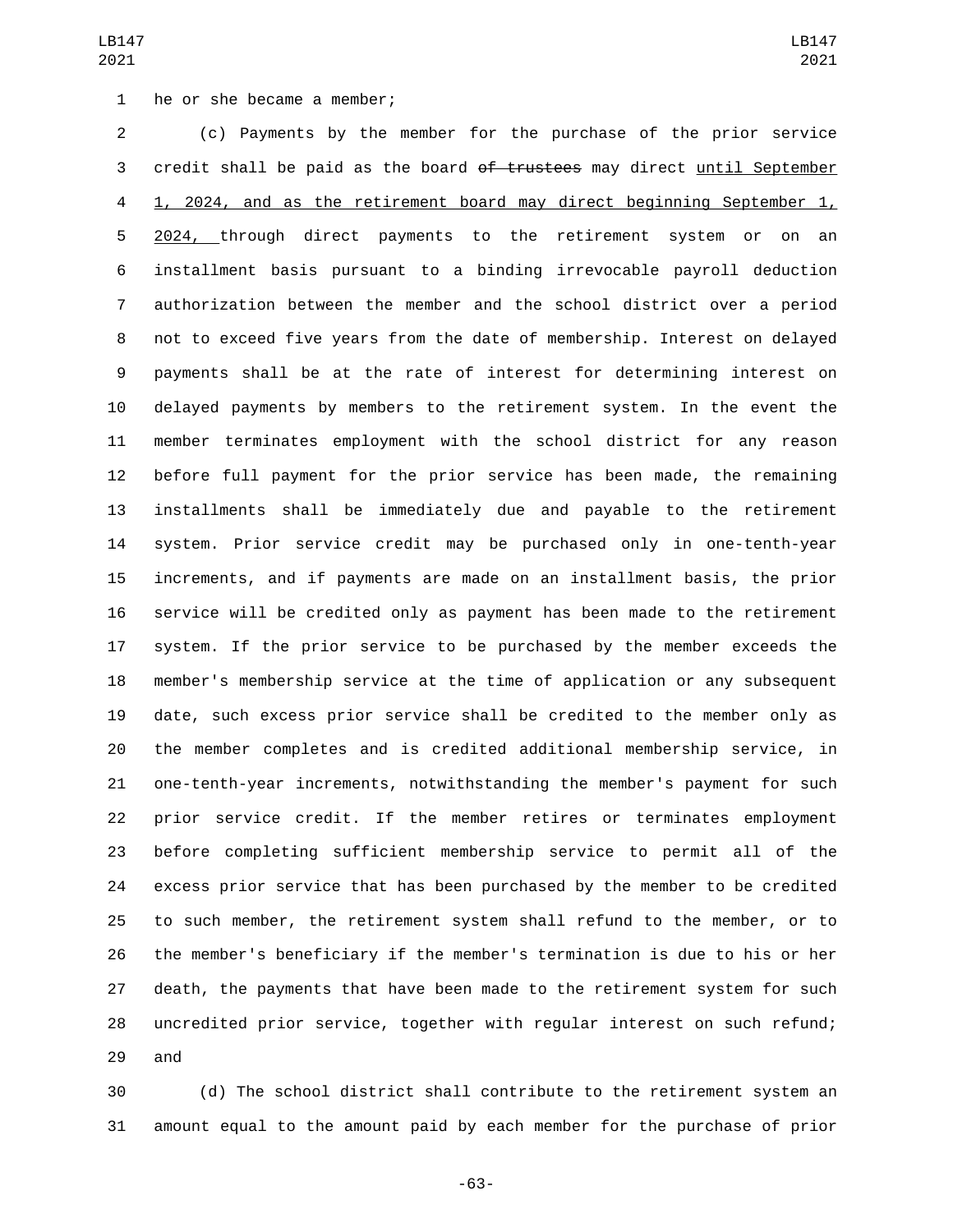service credit at the time such payments are made by such member.

 (2) Any employee who became a member before July 1, 2014, and who has five or more years of creditable service and any employee who became a member for the first time on or after July 1, 2014, and who has ten or more years of creditable service, excluding in either case years of prior service acquired pursuant to section 79-990, 79-994, 79-995, or 79-997, or subsection (1) of this section, may elect to purchase up to a total of five years of additional creditable service under the retirement system, and upon such purchase the member shall be given the same status as though he or she had been a member of the retirement system for such additional number of years, except as otherwise specifically provided in the Class V School Employees Retirement Act. Creditable service may be purchased only in one-tenth-year increments. The amount to be paid to the retirement system for such creditable service shall be equal to the actuarial cost to the retirement system of the increased benefits attributable to such additional creditable service as determined by the retirement system's actuary at the time of the purchase pursuant to actuarial assumptions and methods adopted by the board until September 1, 2024, and as adopted by the retirement board beginning September 1, 2024 20 of trustees for this purpose. The election to purchase additional creditable service may be made at any time before the member's termination of employment, and all payments for the purchase of such creditable service must be completed within five years after the election or before the member's termination or retirement, whichever event occurs 25 first. Payment shall be made as the board of trustees may direct until September 1, 2024, and as the retirement board may direct beginning 27 September 1, 2024, through a single payment to the retirement system, on an installment basis, including payments pursuant to a binding irrevocable payroll deduction authorization between the member and the school district, or by such other method approved by the board or the 31 retirement board, as applicable, of trustees and permitted by law. If

-64-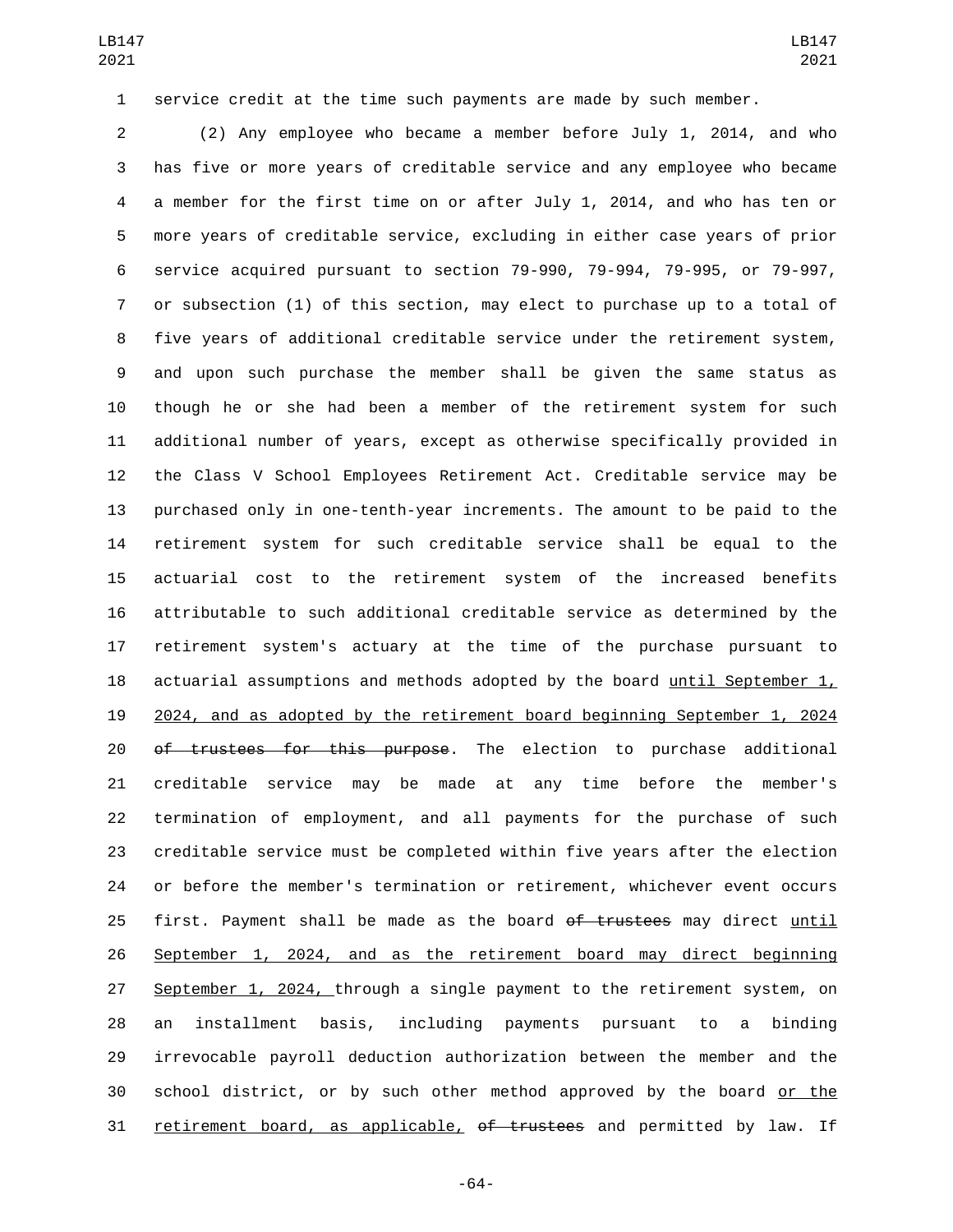payments are made on an installment basis, creditable service will be credited only as payment has been made to the retirement system to purchase each additional one-tenth-year increment. Interest shall be charged on installment payments at the rate of interest for determining interest on delayed payments by members to the retirement system.

 Sec. 26. Section 79-992, Revised Statutes Cumulative Supplement, 7 2020, is amended to read:

 79-992 (1) A member who has five years or more of creditable service, excluding years of prior service acquired pursuant to section 79-990, 79-991, 79-994, 79-995, or 79-997, and who terminates his or her employment may elect to leave his or her contributions in the retirement system, in which event he or she shall receive a retirement allowance at normal retirement age based on the annuity earned to the date of such termination of employment. Such member may elect to receive a retirement allowance at early retirement age if such member retires at an early retirement date. Such annuity shall be adjusted in accordance with section 79-9,100. Upon termination of employment, except on account of retirement, a member shall be entitled to receive refunds as follows: (a) An amount equal to the accumulated contributions to the retirement system by the member; and (b) any contributions made to a previously existing system which were refundable under the terms of that system. Any member receiving a refund of contributions shall thereby forfeit and relinquish all accrued rights in the retirement system including all accumulated creditable service, except that if any member who has withdrawn his or her contributions as provided in this section reenters the service of the district and again becomes a member of the retirement system, he or she may restore any or all money previously received by him or her as a refund, including the interest on the amount of the restored refund for the period of his or her absence from the district's service as determined using the interest rate for interest on such restored refunds, and he or she shall then again receive credit for that portion of service

-65-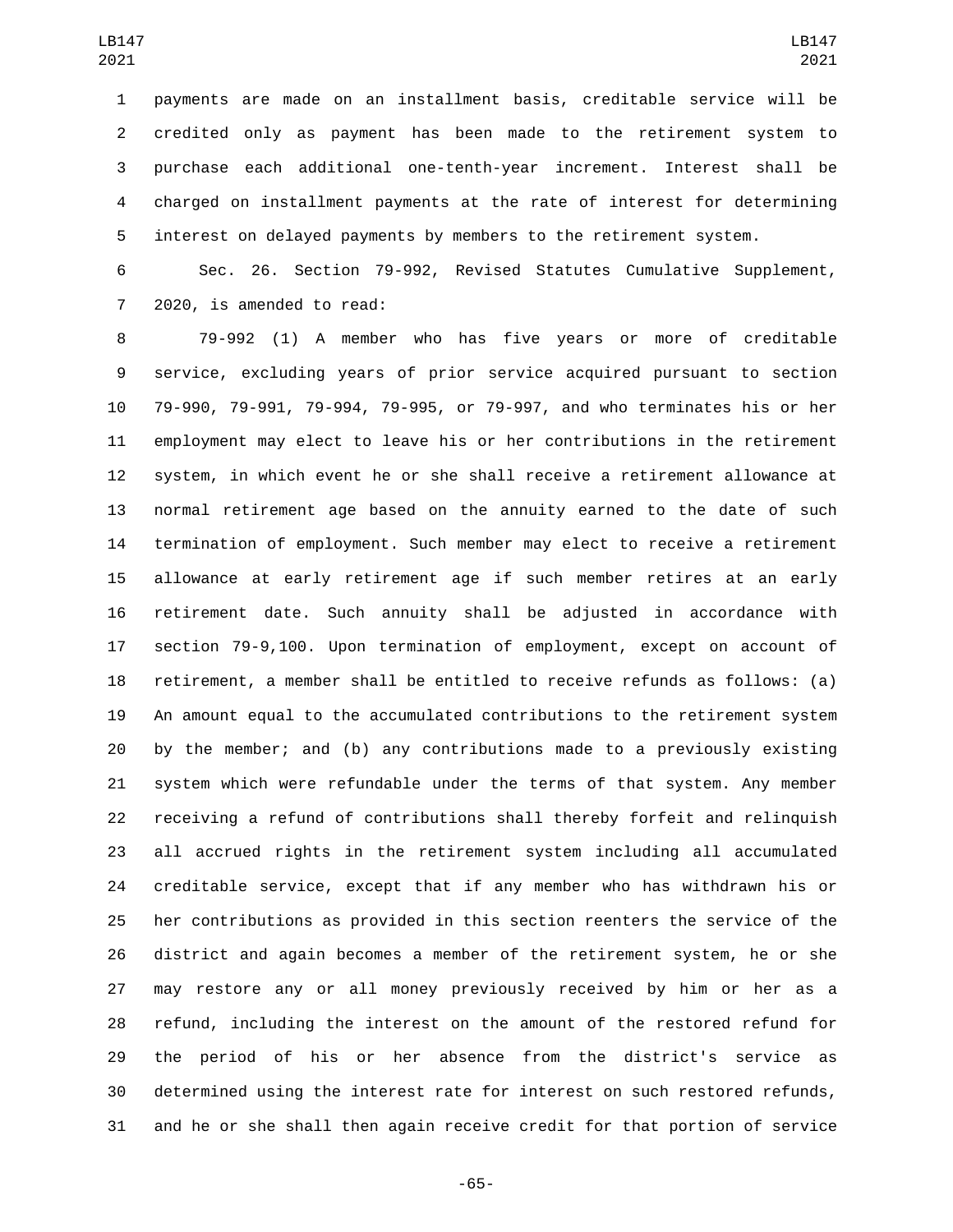which the restored money represents. Such restoration may be made as the board of trustees may direct until September 1, 2024, and as the retirement board may direct beginning September 1, 2024, through direct payments to the system or on an installment basis pursuant to a binding irrevocable payroll deduction authorized between the member and the school district over a period of not to exceed five years from the date of reemployment. Interest on delayed payments shall be at the rate of interest for determining interest on delayed payments by members to the retirement system. Creditable service may be purchased only in one-tenth-year increments, starting with the most recent years' salary.

(2) Except as provided in section  $79-992.01$ :

 (a) A retired member who returns to employment as an employee of the school district shall again participate in the retirement system as a new member and shall make contributions to the retirement system commencing upon reemployment. The retirement annuity of a retired member who returns to employment with the school district shall continue to be paid by the retirement system. A retired member who returns to employment as an employee of the school district shall receive creditable service only for service performed after his or her return to employment and in no event shall creditable service which accrues or the compensation paid to the member after such return to employment after retirement increase the amount of the member's original retirement annuity; and

 (b) Upon termination of employment of the reemployed member, the member shall receive in addition to the retirement annuity which commenced at the time of the previous retirement (i) if the member has accrued five years or more of creditable service after his or her return to employment, excluding years of prior service acquired pursuant to section 79-990, 79-991, 79-994, 79-995, or 79-997, a retirement annuity as provided in section 79-999 or 79-9,100, as applicable, calculated solely on the basis of creditable service and final average compensation accrued and earned after the member's return to employment after his or

-66-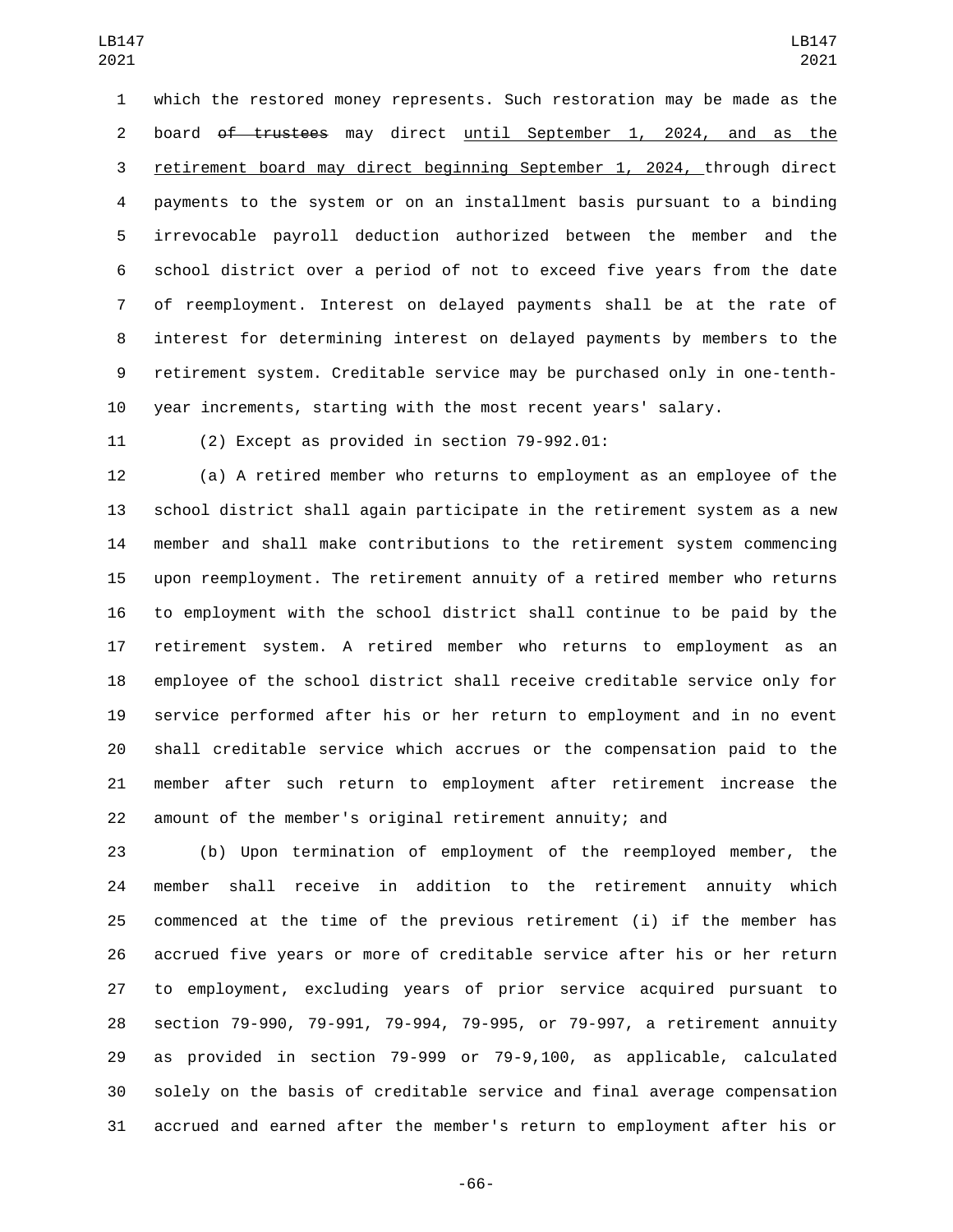her original retirement, and as adjusted to reflect any payment in other than the normal form or (ii) if the member has not accrued five years or more of creditable service after his or her return to employment, a refund equal to the member's accumulated contributions which were credited to the member after the member's return to employment. In no event shall the member's creditable service which accrued prior to a previous retirement be considered as part of the member's creditable service after his or her return to employment for any purpose of the 9 Class V School Employees Retirement Act.

 (3) In the event a member is entitled to receive a refund of contributions pursuant to subsection (1) or subdivision (2)(b)(ii) of this section in an amount greater than one thousand dollars, if the member does not elect to have the refund paid directly to himself or herself or transferred to an eligible retirement plan designated by the member as a direct rollover pursuant to section 79-998, then the refund of contributions shall be paid in a direct rollover to an individual retirement plan as designated by the board until September 1, 2024, and as designated by the retirement board beginning September 1, 2024 of trustees.

 Sec. 27. Section 79-992.01, Revised Statutes Cumulative Supplement, 21 2020, is amended to read:

 79-992.01 (1) An employer participating in a retirement system established pursuant to the Class V School Employees Retirement Act 24 shall:

25 (a)(i) Until September 1, 2024, notify (a) Notify the administrator and the board of trustees in writing of the date upon which a termination of employment has occurred and provide the administrator and the board of trustees with such information as the board of trustees deems necessary; 29 and

 (ii) Beginning September 1, 2024, notify the retirement board in writing of the date upon which a termination of employment has occurred

-67-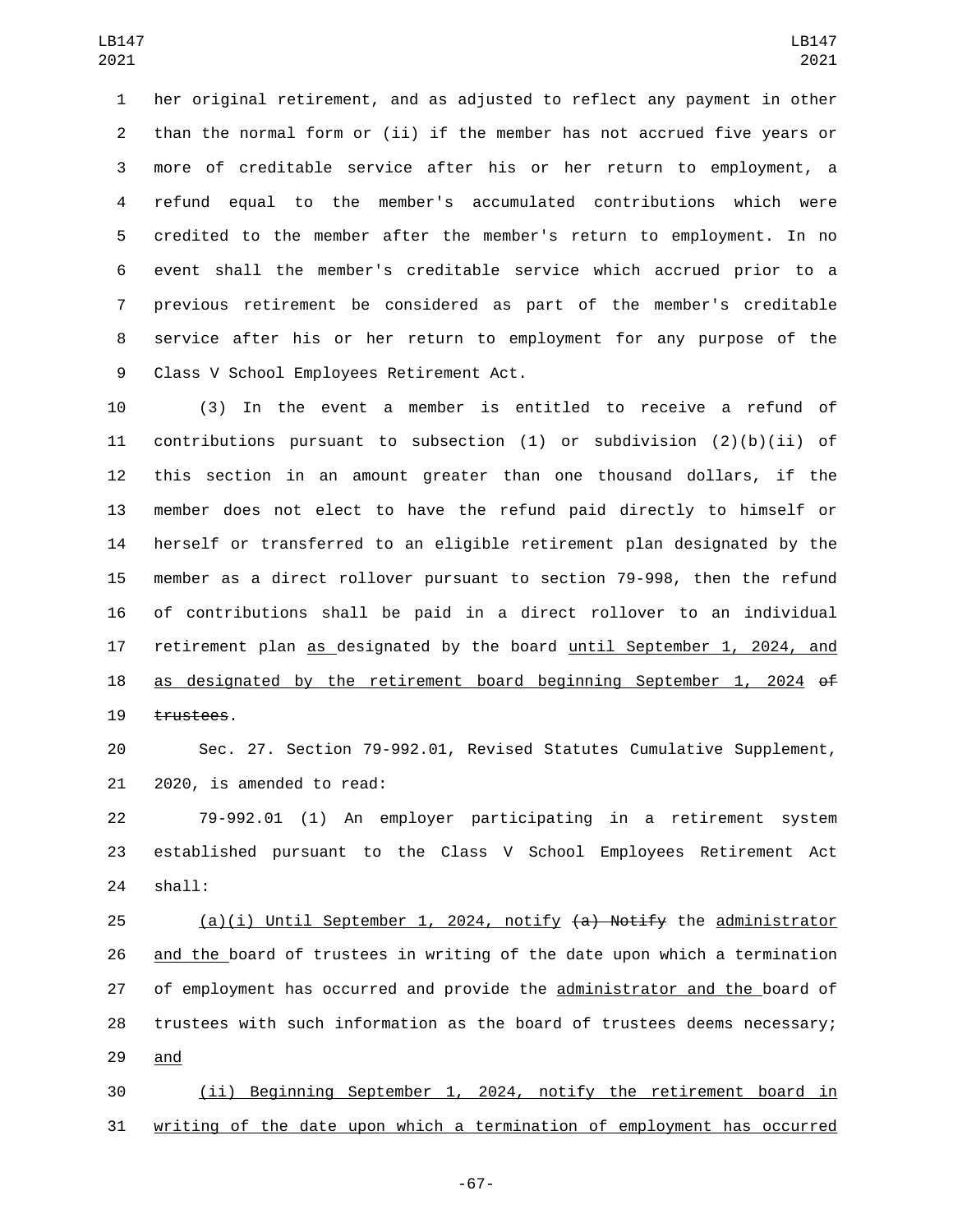and provide the administrator and the board with such information as the 2 administrator and the board deem necessary;

3 (b)(i) Until September 1, 2024, notify  $\{\mathbf{b}\}$  Notify the administrator 4 and the board of trustees in writing whether or not a member accepted and 5 received an early retirement inducement; and

 (ii) Beginning September 1, 2024, notify the retirement board in writing whether or not a member accepted and received an early retirement 8 inducement; and

 (c) Submit in writing with the notice of termination of employment and notice of receipt of an early retirement inducement a completed 11 certification by an the employer and member under penalty of prosecution pursuant to section 79-992.02 that, prior to the member's termination, there was no prearranged written or verbal agreement for the member to return to service in any capacity with the same employer.

 (2) The member shall submit (a) to the administrator and the board of trustees until September 1, 2024, and (b) to the retirement board 17 beginning September 1, 2024, of trustees upon the member's termination, under penalty of prosecution pursuant to section 79-992.02, completed certification on forms prescribed by the administrator and the board of trustees or the retirement board, as applicable, stating whether or not the member accepted and received an early retirement inducement from his 22 or her employer.

 (3) Until September 1, 2024, and except as provided in section 79-981, the The board of trustees, and, beginning September 1, 2024, the retirement board, may adopt and promulgate rules and regulations and prescribe forms as the board of trustees or the retirement board, as applicable, determines appropriate in order to carry out this section and 28 to ensure full disclosure and reporting by an the employer and member in order to minimize fraud and abuse and the filing of false or fraudulent 30 claim or benefit applications.

Sec. 28. Section 79-992.02, Revised Statutes Cumulative Supplement,

-68-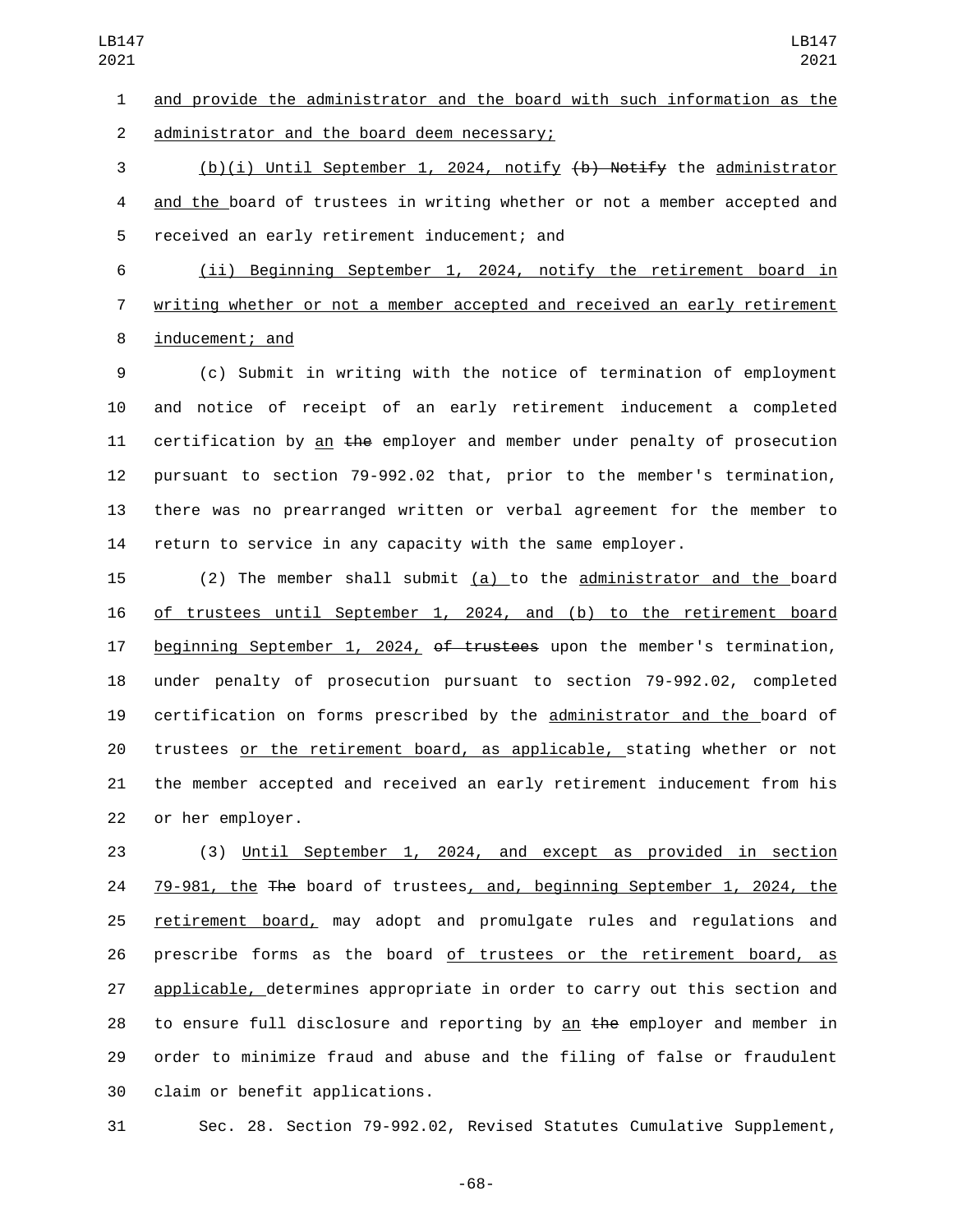1 2020, is amended to read:

 79-992.02 (1) Any person who, knowing it to be false or fraudulent, presents or causes to be presented a false or fraudulent claim or benefit application, any false or fraudulent proof in support of such a claim or benefit, or false or fraudulent information which would affect a future claim or benefit application to be paid under a retirement system for the purpose of defrauding or attempting to defraud the retirement system shall be guilty of a Class II misdemeanor. The (a) administrator and the board until September 1, 2024, and (b) retirement board beginning 10 September 1, 2024, of trustees shall deny any benefits that it determines are based on false or fraudulent information and shall have a cause of action against the member to recover any benefits already paid on the 13 basis of such information.

 (2) Any employee, member of a board of education, or agent of any employer who willfully fails or refuses to furnish to the (a) administrator and the board of trustees until September 1, 2024, and (b) 17 retirement board beginning September 1, 2024, upon its request and in the manner prescribed by it such information, data, or records, as may be necessary for carrying into effect the Class V School Employees Retirement Act, shall be guilty of a Class V misdemeanor.

 Sec. 29. Section 79-998, Revised Statutes Cumulative Supplement, 22 2020, is amended to read:

 79-998 (1) The retirement system may accept as payment for additional service credit that is purchased pursuant to sections 79-990 to 79-992 an eligible rollover distribution from or on behalf of the member who is making payments for such service credit if the eligible rollover distribution does not exceed the amount of payment required for the service credit being purchased by the member. The eligible rollover distribution may be contributed to the retirement system by the member or directly transferred from the plan that is making the eligible rollover distribution on behalf of the member. Contribution by a member pursuant

-69-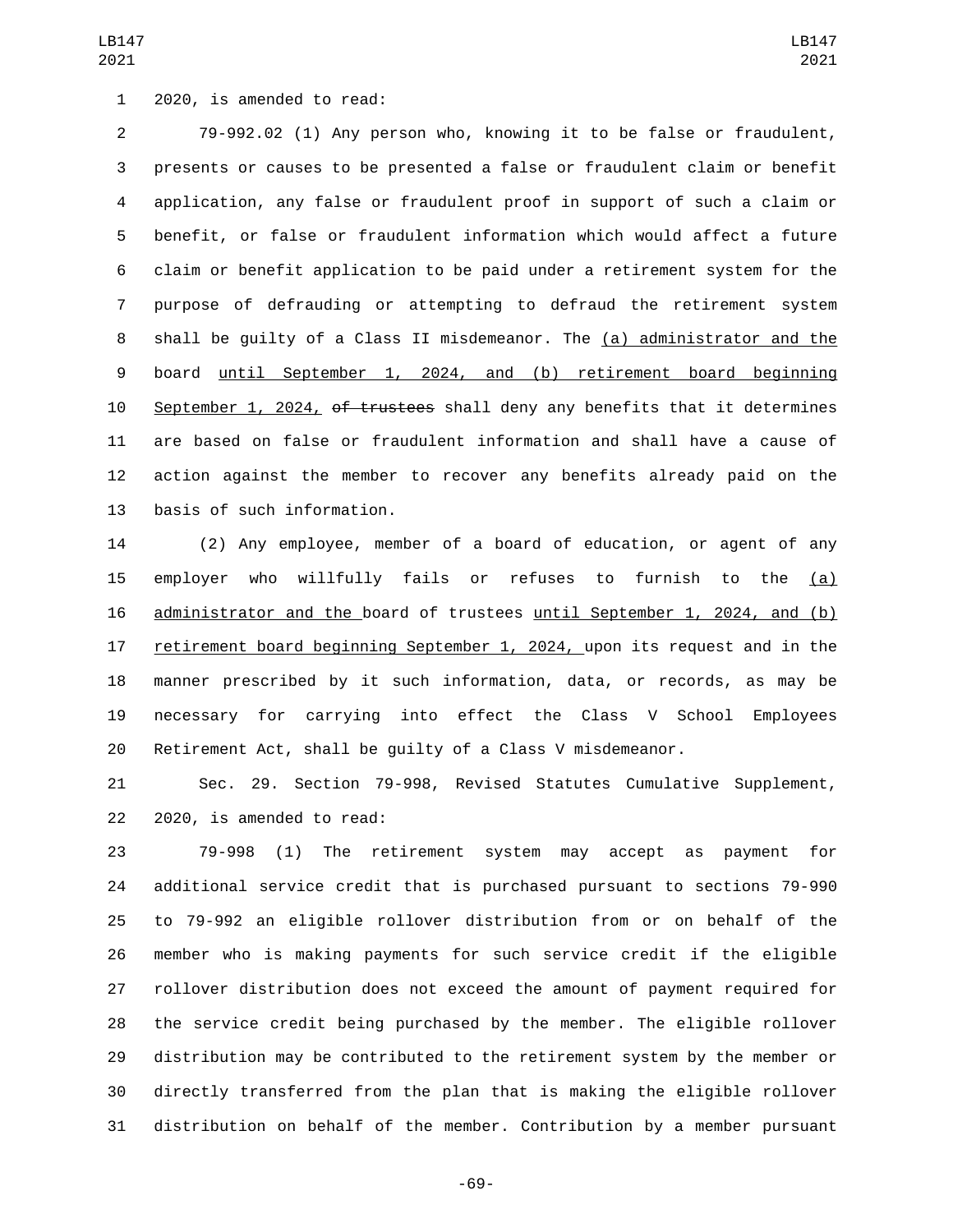to this section may only be made in the form of a cash contribution. For purposes of this section, an eligible rollover distribution means all or any portion of an amount that qualifies as an eligible rollover distribution under the Internal Revenue Code from:4

 (a) A plan of another employer which is qualified under section 401(a) or 403(a) of the Internal Revenue Code;

 (b) An annuity contract or custodial account described in section 403(b) of the Internal Revenue Code;8

 (c) An eligible deferred compensation plan under section 457(b) of the Internal Revenue Code which is maintained by a governmental employer described in section 457(e)(1)(A) of the Internal Revenue Code; or

 (d) An individual retirement account or annuity described in section 408(a) or section 408(b) of the Internal Revenue Code that is eligible to be rolled over to an employer plan under the Internal Revenue Code.

 (2) The retirement system may accept as payment for service credit that is purchased pursuant to sections 79-990 to 79-992 a direct trustee- to-trustee transfer from an eligible deferred compensation plan as described in section 457(e)(17) of the Internal Revenue Code on behalf of a member who is making payments for such service credit if the amount transferred from the eligible deferred compensation plan does not exceed the amount of payment required for the service credit being purchased and the purchase of such service credit qualifies as the purchase of permissive service credit by the member as defined in section 415(n)(3) 24 of the Internal Revenue Code.

 (3) Until September 1, 2024, the The board, and, beginning September 26 1, 2024, the retirement board, of trustees may establish rules, regulations, and limitations on the eligible rollover distributions and direct trustee-to-trustee transfers that may be accepted by the retirement system pursuant to this section, including restrictions on the type of assets that may be transferred to the retirement system.

(4) Cash and other properties contributed or transferred to the

-70-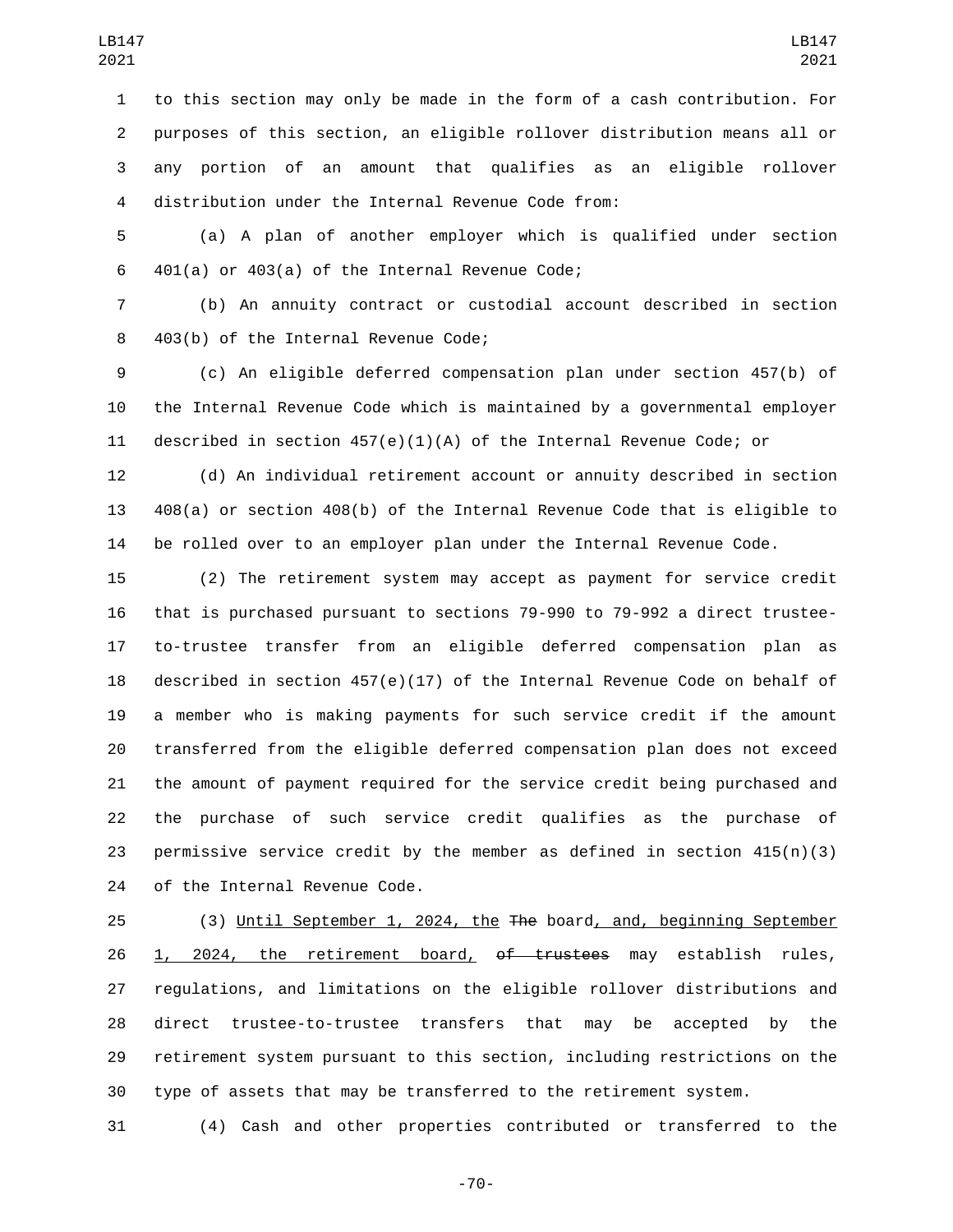retirement system pursuant to this section shall be deposited and held as a commingled asset of the retirement system and shall not be separately accounted for or invested for the member's benefit. Contributions or direct transfers made by or on behalf of any member pursuant to this section shall be treated as qualifying payments under sections 79-990 to 79-992 and as employee contributions for all other purposes of the Class V School Employees Retirement Act except in determining federal and state 8 tax treatment of distributions from the system.

 (5) The retirement system, the board of education, the board of trustees, the retirement board, and their respective members, officers, and employees shall have no responsibility or liability with respect to the federal and state income tax consequences of any contribution or transfer to the retirement system pursuant to this section. Until 14 September 1, 2024, and the board, and, beginning September 1, 2024, the retirement board, of trustees may require as a condition to the retirement system's acceptance of any rollover contribution or transfer satisfactory evidence that the proposed contribution or transfer is a qualifying rollover contribution or trustee-to-trustee transfer under the Internal Revenue Code and reasonable releases or indemnifications from the member against any and all liabilities which may in any way be 21 connected with such contribution or transfer.

 (6) Effective January 1, 1993, any member who is to receive an eligible rollover distribution, as defined in the Internal Revenue Code, from the retirement system may, in accordance with such rules, 25 requlations, and limitations as may be established by the board or the 26 retirement board, as applicable <del>of trustees</del>, elect to have such distribution made in the form of a direct transfer to a retirement plan eligible to receive such transfer under the provisions of the Internal Revenue Code. Any such election shall be made in the form and within the time periods established by the board or the retirement board, as 31 applicable of trustees.

-71-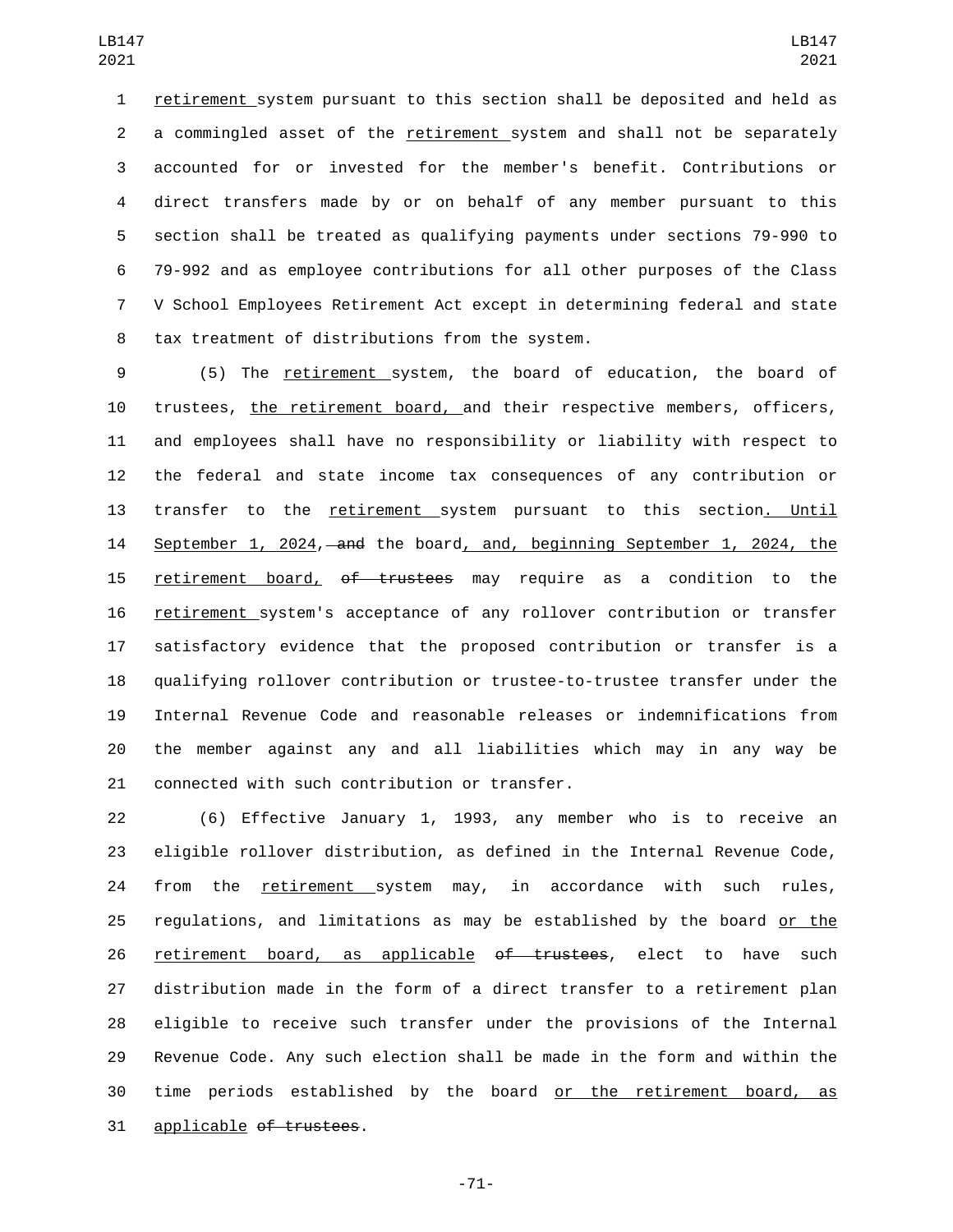(7) A member's surviving spouse or former spouse who is an alternate payee under a qualified domestic relations order and, on or after September 1, 2010, any designated beneficiary of a member who is not a surviving spouse or former spouse who is entitled to receive an eligible rollover distribution from the retirement system may, in accordance with such rules, regulations, and limitations as may be established by the 7 board or the retirement board, as applicable of trustees, elect to have such distribution made in the form of a direct transfer to a retirement plan eligible to receive such transfer under the provisions of the 10 Internal Revenue Code.

 (8) An eligible rollover distribution on behalf of a designated beneficiary of a member who is not a surviving spouse or former spouse of the member may be transferred to an individual retirement account or annuity described in section 408(a) or section 408(b) of the Internal Revenue Code that is established for the purpose of receiving the distribution on behalf of the designated beneficiary and that will be treated as an inherited individual retirement account or individual 18 retirement annuity described in section  $408(d)(3)(C)$  of the Internal 19 Revenue Code.

 (9) All distributions from the retirement system shall be subject to all withholdings required by federal or state tax laws.

 Sec. 30. Section 79-9,102, Revised Statutes Cumulative Supplement, 23 2020, is amended to read:

 79-9,102 (1) Notwithstanding any other provision of the Class V School Employees Retirement Act, no member or beneficiary of the retirement system shall receive in any calendar year an annuity or other benefit which would exceed the maximum benefit permitted under section 415 of the Internal Revenue Code, or any successor provision and the regulations issued thereunder, as they may be amended from time to time, and as adjusted as of January 1 of each calendar year to the dollar limitation as determined for such year by the Commissioner of Internal

-72-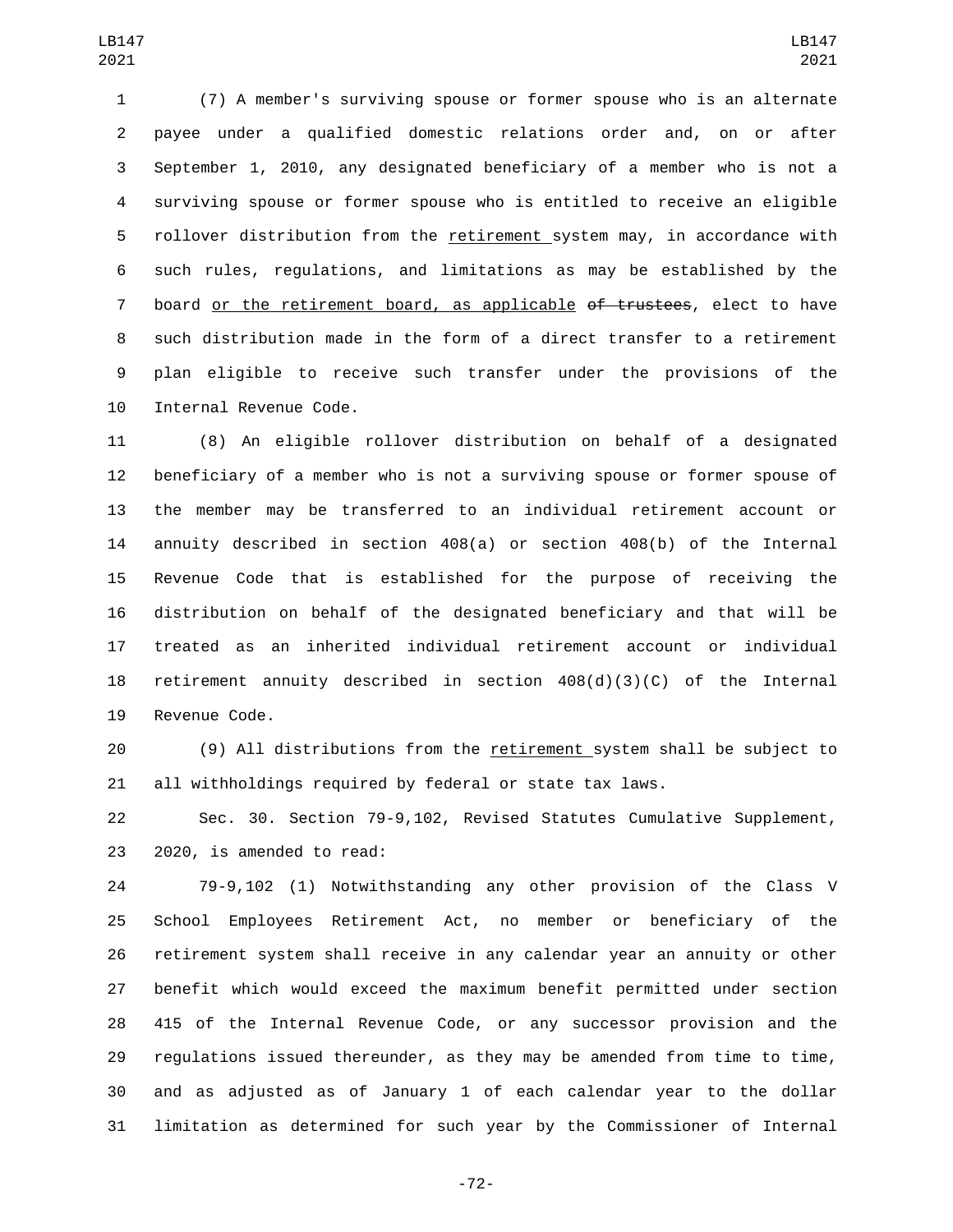Revenue pursuant to section 415(d) of the Internal Revenue Code to reflect cost-of-living adjustments, and the amount of benefit to be paid to any member or beneficiary by the retirement system shall be adjusted each calendar year, if necessary, to conform with the maximum benefit permitted under section 415 of the Internal Revenue Code. The cost-of- living adjustment to the maximum benefit permitted under section 415 of the Internal Revenue Code shall apply to determining the maximum benefit of a member who severed employment or commenced receiving benefits prior 9 to the effective date of the adjustment.

 (2) Any payments provided for by sections 79-990, 79-991, and 79-992 for the purchase or restoration of creditable service shall be subject to the limitations of section 415 of the Internal Revenue Code on annual 13 additions to the retirement system. Until September 1, 2024, and the 14 board, and, beginning September 1, 2024, the retirement board, of 15 trustees may suspend payments, alter installment periods, or, if such suspension or alteration is not possible, deny the purchase of all or a portion of the creditable service desired to be purchased, as necessary to comply with the requirements of section 415 of the Internal Revenue 19 Code.

 (3) This section is intended to meet and incorporate the requirements of section 415 of the Internal Revenue Code and regulations under that section that are applicable to governmental plans and shall be construed in accordance with section 415 of the Internal Revenue Code and the regulations issued thereunder and shall, by this reference, incorporate any subsequent changes made to such section as the same may 26 apply to the retirement system.

 Sec. 31. Section 79-9,103, Revised Statutes Cumulative Supplement, 28 2020, is amended to read:

 79-9,103 (1) Any annuity paid on or after September 1, 1983, to a member who retired prior to February 21, 1982, pursuant to the Class V School Employees Retirement Act, or to such member's beneficiary, or to a

-73-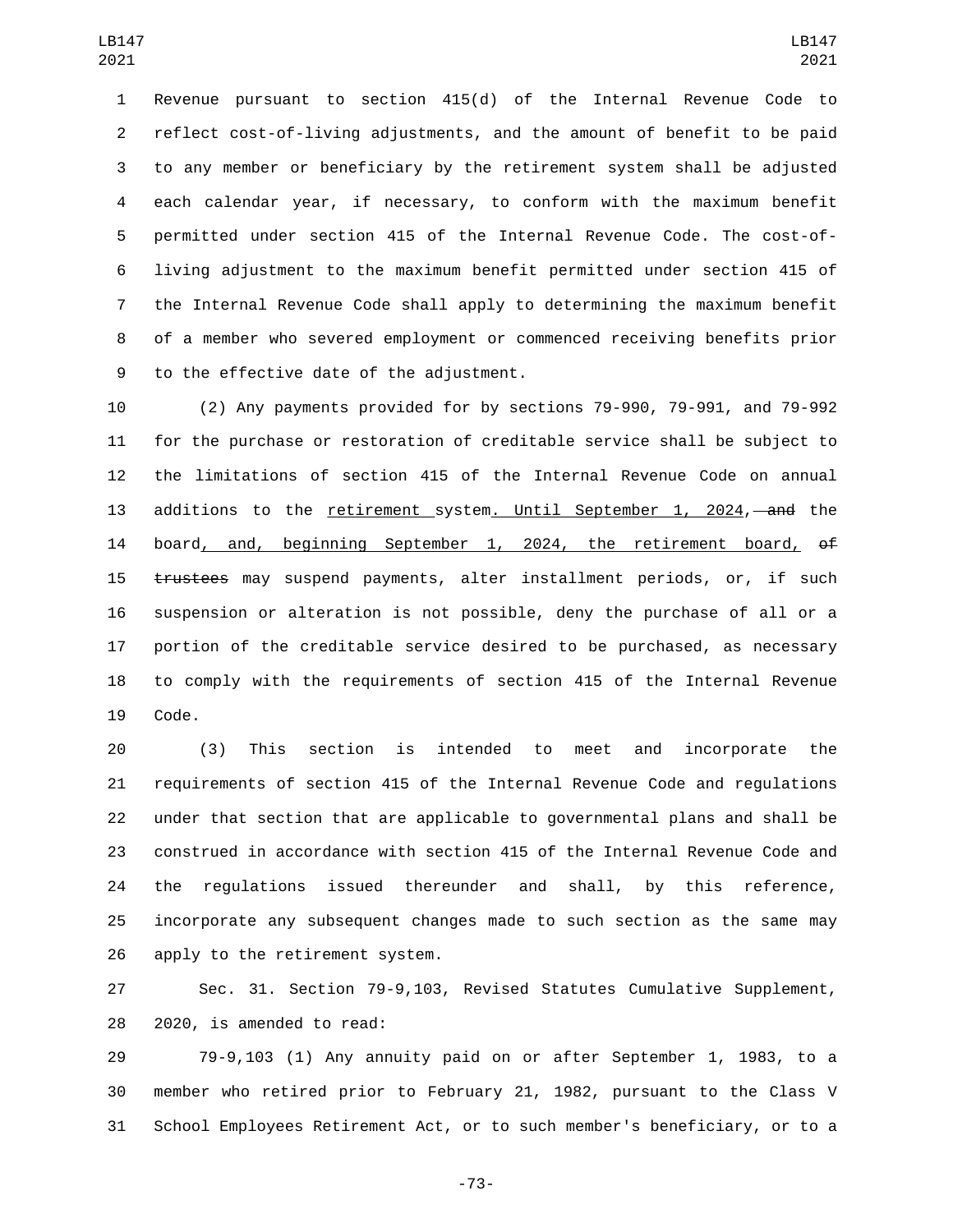person who retired under the provisions of the retirement system established by statute for employees of Class V school districts in effect prior to September 1, 1951, or to such person's beneficiary, shall be adjusted by the increase in the cost of living or wage levels between the effective date of retirement and June 30, 1983, except that such increase shall not exceed the sum of one dollar and fifty cents per month for each year of creditable service and one dollar per month for each completed year of retirement as measured from the effective date of retirement to June 30, 1983. No separate adjustment in such annuity shall be made as a result of the changes made in section 79-9,113 pursuant to Laws 1983, LB 488. If a joint and survivor annuity was elected, the increase shall be actuarially adjusted so that the joint and survivor annuity remains the actuarial equivalent of the life annuity otherwise 14 payable.

 (2) In addition to the cost-of-living adjustment provided in subsection (1) of this section, any annuity paid on or after September 1, 1986, pursuant to the act or pursuant to the provisions of the retirement system established by statute for employees of Class V school districts in effect prior to September 1, 1951, and on which the first payment was dated on or before September 1, 1985, shall be adjusted by the increase in the cost of living or wage levels between the effective date of retirement and June 30, 1986, except that such increase shall not exceed (a) three and one-half percent for annuities first paid on or after September 1, 1984, (b) seven percent for annuities first paid on or after September 1, 1983, but before September 1, 1984, or (c) ten and one-half 26 percent for all other annuities.

 (3) In addition to the cost-of-living adjustments provided in subsections (1) and (2) of this section, any annuity paid on or after September 1, 1989, pursuant to the act or pursuant to the provisions of the retirement system established by statute for employees of Class V school districts in effect prior to September 1, 1951, and on which the

-74-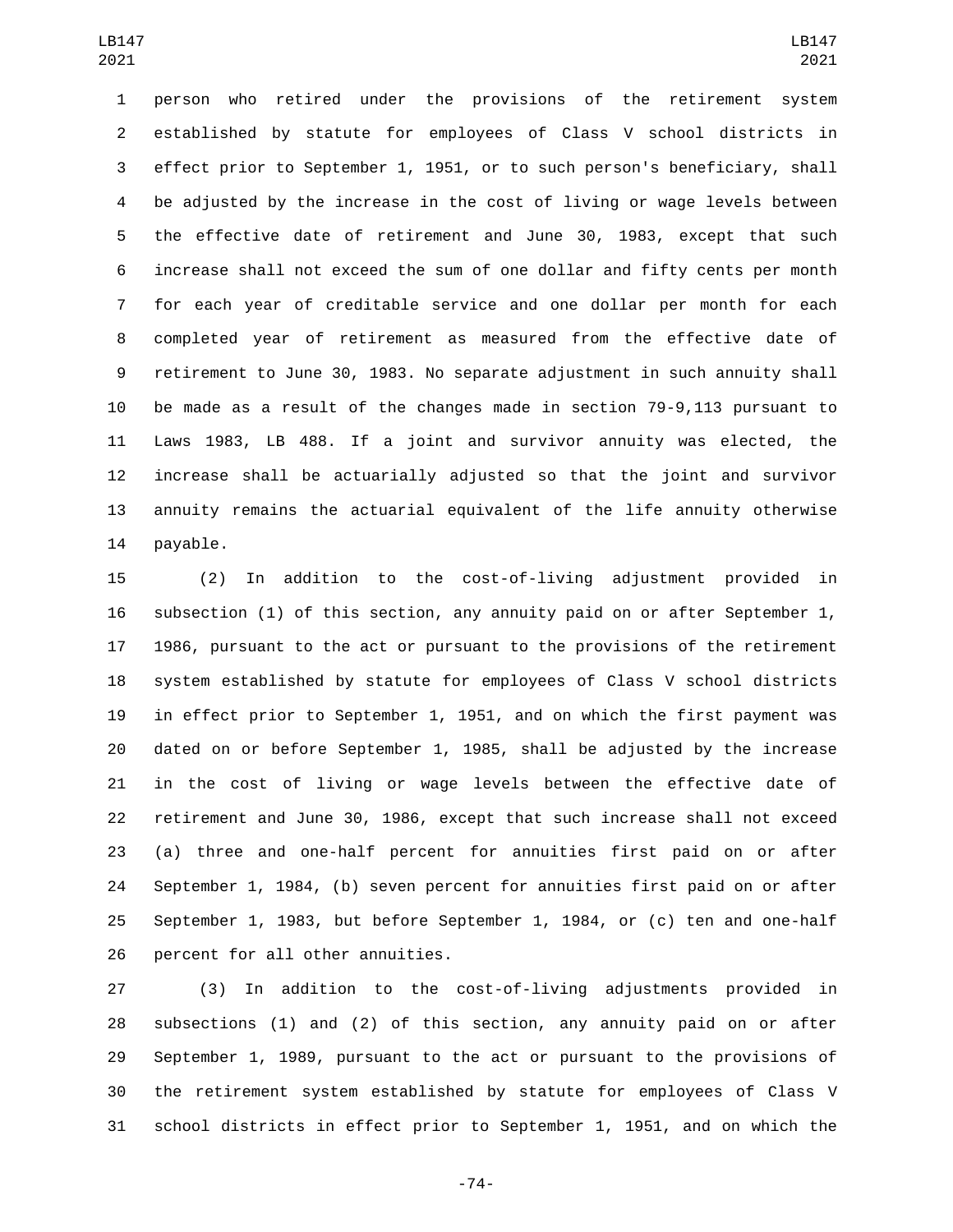first payment was dated on or before September 1, 1988, shall be adjusted by the increase in the cost of living or wage levels between the effective date of retirement and June 30, 1989, except that such increase shall not exceed (a) three percent for annuities first paid on or after September 1, 1987, (b) six percent for annuities first paid on or after September 1, 1986, but before September 1, 1987, or (c) nine percent for 7 all other annuities.

 (4) In addition to the cost-of-living adjustments provided in subsections (1), (2), and (3) of this section, any annuity paid on or after September 1, 1992, pursuant to the act or pursuant to the provisions of the retirement system established by statute for employees of Class V school districts in effect prior to September 1, 1951, and on which the first payment was dated on or before October 1, 1991, shall be adjusted by the increase in the cost of living or wage levels between the effective date of retirement and June 30, 1992, except that such increase shall not exceed (a) three percent for annuities first paid after October 1, 1990, (b) six percent for annuities first paid after October 1, 1989, but on or before October 1, 1990, or (c) nine percent for all other 19 annuities.

 (5) In addition to the cost-of-living adjustments provided in subsections (1), (2), (3), and (4) of this section, any annuity paid on or after September 1, 1995, pursuant to the act or pursuant to the provisions of the retirement system established by statute for employees of Class V school districts in effect prior to September 1, 1951, and on which the first payment was dated on or before October 1, 1994, shall be adjusted by the increase in the cost of living or wage levels between the effective date of retirement and June 30, 1995, except that such increase shall not exceed (a) three percent for annuities first paid after October 1, 1993, (b) six percent for annuities first paid after October 1, 1992, but on or before October 1, 1993, or (c) nine percent for all other 31 annuities.

-75-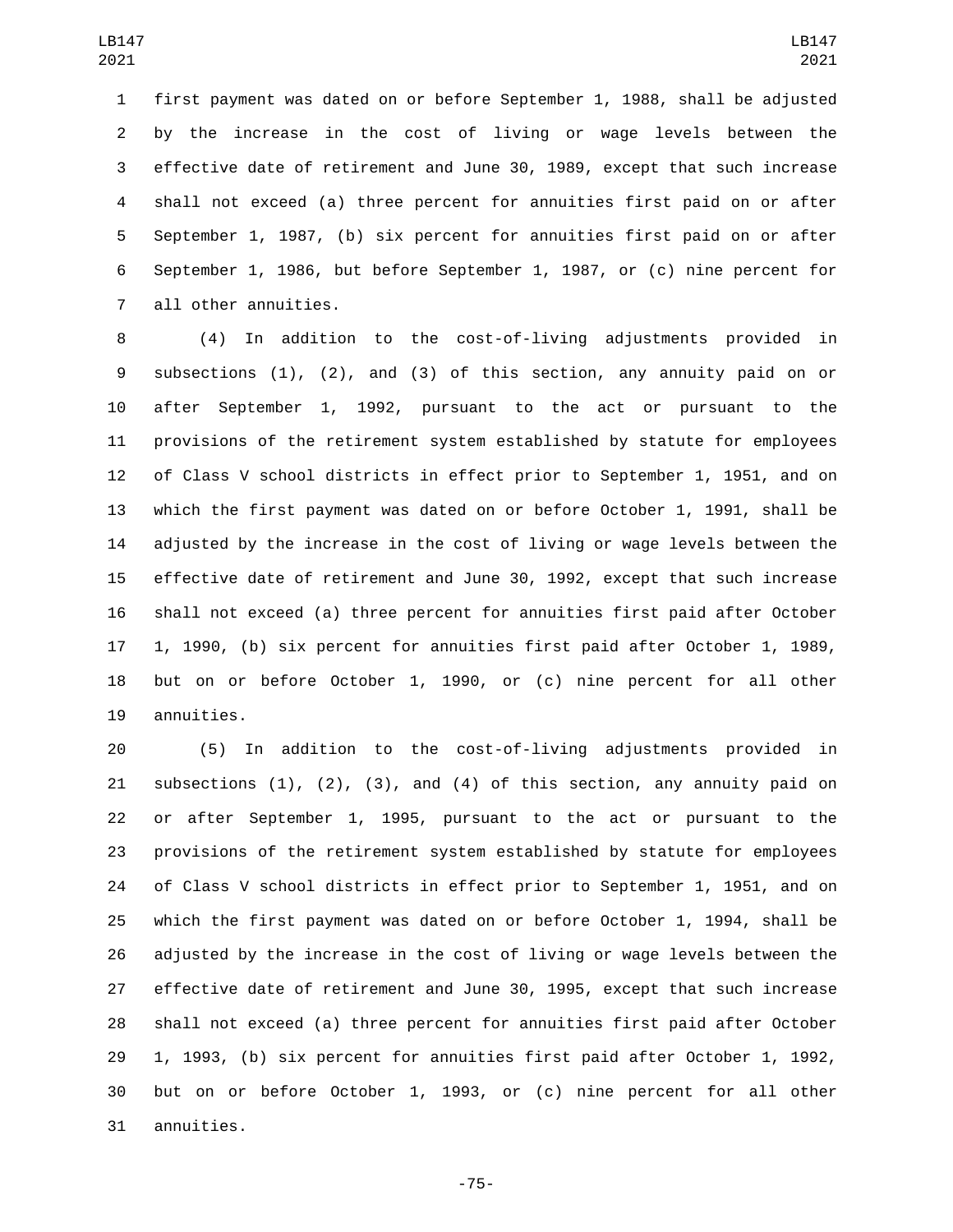(6) In addition to the cost-of-living adjustments provided in 2 subsections  $(1)$ ,  $(2)$ ,  $(3)$ ,  $(4)$ , and  $(5)$  of this section, any annuity paid pursuant to the act or pursuant to the provisions of the retirement system established by statute for employees of Class V school districts in effect prior to September 1, 1951, and on which the first payment was dated on or before October 1, 1994, shall be subject to adjustment to equal the greater of (a) the annuity payable to the member or beneficiary as adjusted, if applicable, under the provisions of subsection (1), (2), (3), (4), or (5) of this section or (b) ninety percent of the annuity which results when the original annuity that was paid to the member or beneficiary (before any cost-of-living adjustments under this section), is adjusted by the increase in the cost of living or wage levels between the commencement date of the annuity and June 30, 1995.

 (7) In addition to the cost-of-living adjustments provided in 15 subsections  $(1)$ ,  $(2)$ ,  $(3)$ ,  $(4)$ ,  $(5)$ , and  $(6)$  of this section, any annuity paid on or after September 1, 1998, pursuant to the act or pursuant to the provisions of the retirement system established by statute for employees of Class V school districts in effect prior to September 1, 1951, and on which the first payment was dated on or before October 3, 1997, shall be adjusted by the increase in the cost of living or wage levels between the effective date of retirement and June 30, 1998, except that such increase shall not exceed (a) three percent for annuities first paid after October 1, 1996, (b) six percent for annuities first paid after October 1, 1995, but on or before October 1, 1996, or (c) nine 25 percent for all other annuities.

 (8) Beginning January 1, 2000, and on January 1 of every year thereafter, for employees of Class V school districts who were members prior to July 1, 2013, a cost-of-living adjustment shall be made for any annuity being paid pursuant to the act, or pursuant to the provisions of the retirement system established by statute for employees of Class V school districts in effect prior to September 1, 1951, and on which the

-76-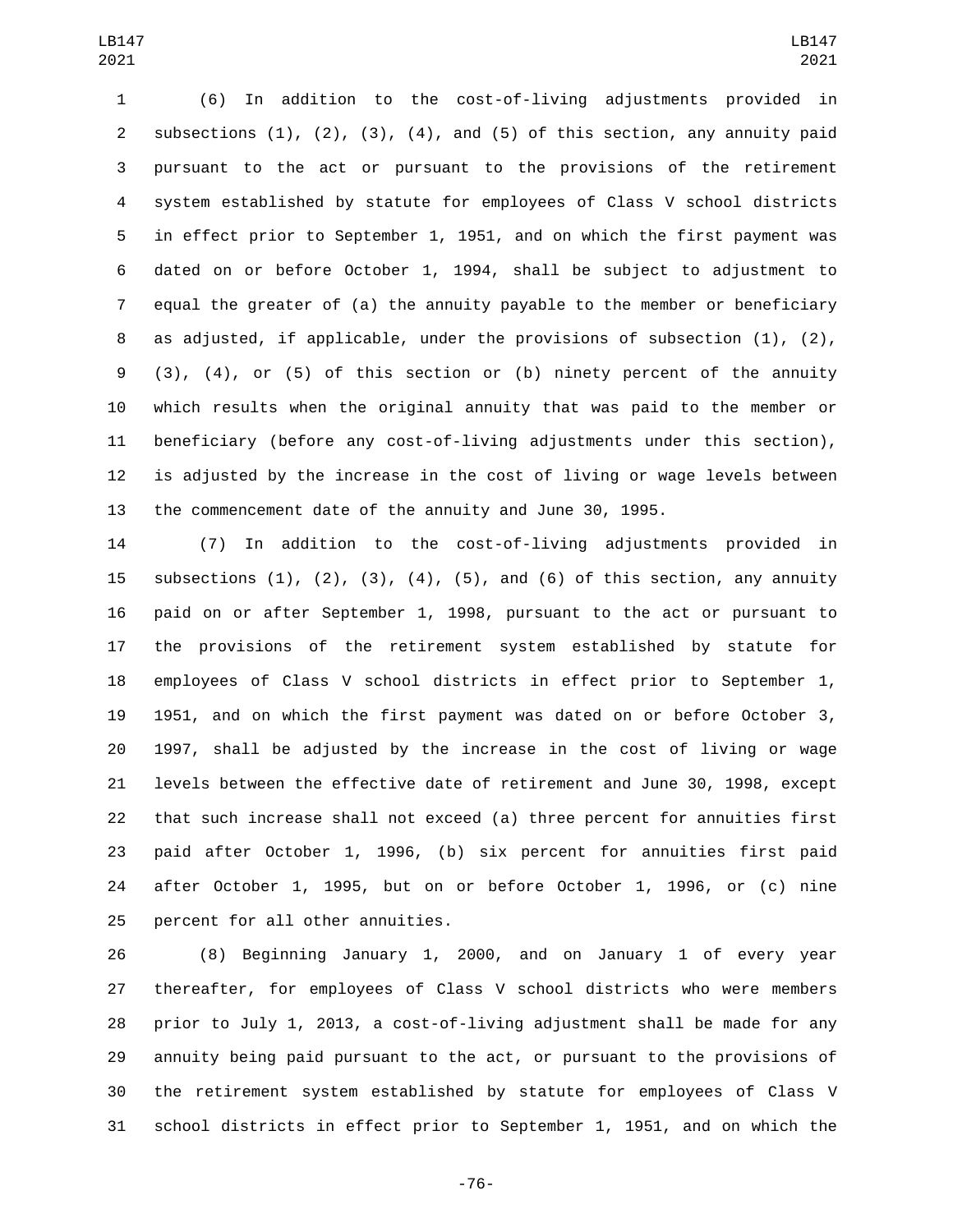first payment was dated on or before October 3 preceding such January 1 adjustment date. The cost-of-living adjustment for any such annuity shall be the lesser of (a) one and one-half percent or (b) the increase in the consumer price index from the date such annuity first became payable through the August 31 preceding the January 1 adjustment date as reduced by the aggregate cost-of-living adjustments previously made to the annuity pursuant to this section.7

 (9) Beginning January 1, 2014, and on January 1 of every year thereafter, for employees of Class V school districts who became members on or after July 1, 2013, a cost-of-living adjustment shall be made for any annuity being paid pursuant to the act and on which the first payment was dated on or before October 3 preceding such January 1 adjustment date. The cost-of-living adjustment for any such annuity shall be the lesser of (a) one percent or (b) the increase in the consumer price index from the date such annuity first became payable through the August 31 preceding the January 1 adjustment date as reduced by the aggregate cost- of-living adjustments previously made to the annuity pursuant to this 18 section.

 (10) Beginning September 1, 1999, the actuary shall make an annual valuation of the assets and liabilities of the system. If the annual valuation made by the actuary, as approved by the board of trustees, indicates that the system has sufficient actuarial surplus to provide for a cost-of-living adjustment in addition to the adjustment made pursuant to subsection (8) or (9) of this section, the board of trustees may, in its discretion, declare by resolution that each annuity being paid pursuant to the act, or pursuant to the provisions of the retirement system established by statute for employees of Class V school districts in effect prior to September 1, 1951, and on which the first payment was dated on or before October 3 of the year such resolution is adopted, shall be increased beginning as of the January 1 following the date of the board of trustees' resolution by such percentage as may be declared

-77-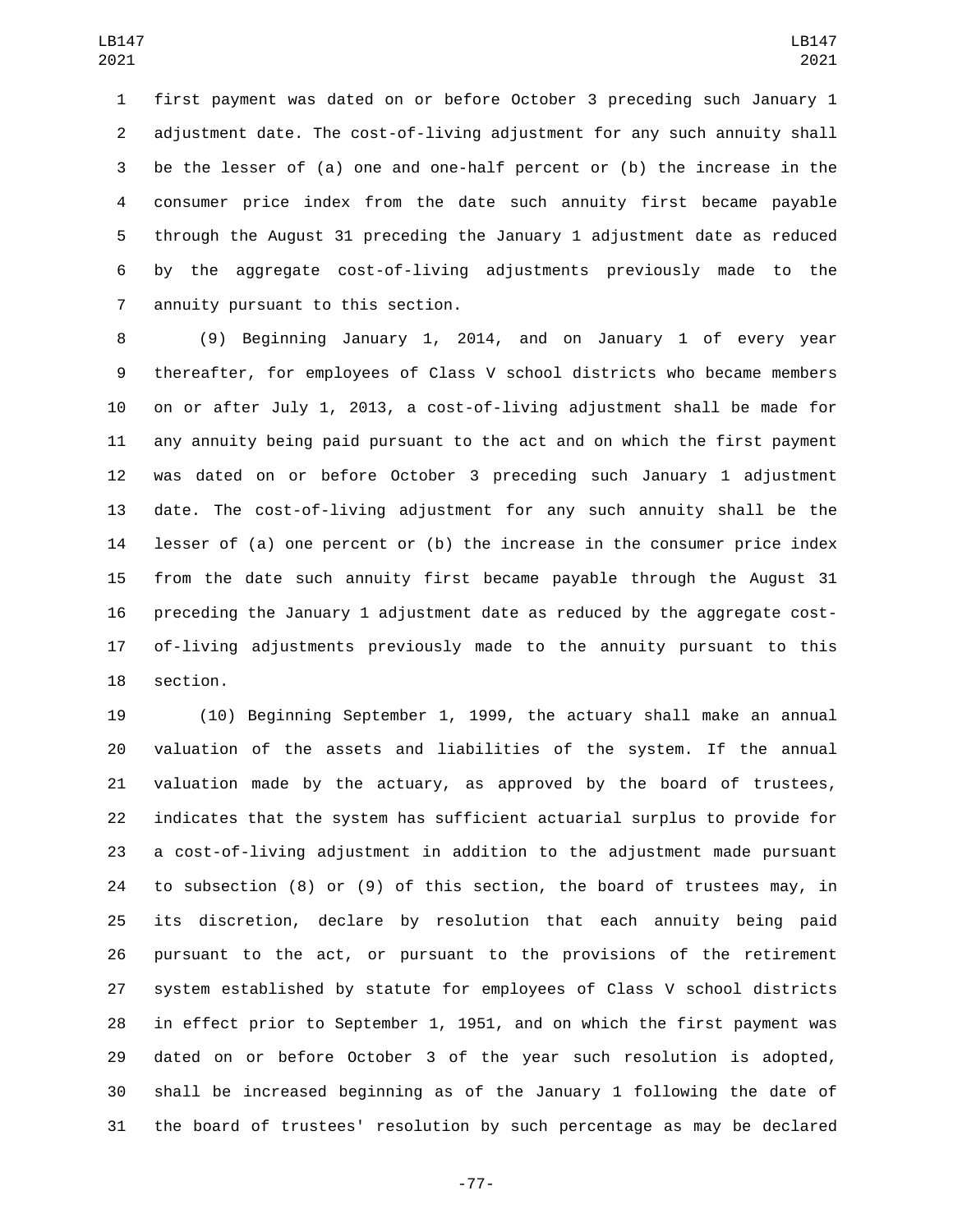by the board of trustees, except that such increase for any such annuity shall not exceed the increase in the consumer price index from the date such annuity first became payable through the applicable valuation date as reduced by the aggregate cost-of-living adjustments previously made to 5 the annuity pursuant to this section.

 (11) Except for the adjustments pursuant to subsection (13) of this section, the consumer price index to be used for determining any cost-of- living adjustment under this section shall be the Consumer Price Index - All Urban Consumers, as published by the Bureau of Labor Statistics of the United States Department of Labor. If this consumer price index is discontinued or replaced, a substitute index published by the United 12 States Department of Labor shall be selected by the board if before September 1, 2024, or by the retirement board if on or after September 1, 14 2024. Any substitute index selected of trustees, which shall be a reasonable representative measurement of the cost of living for retired employees. An annuity as increased by any cost-of-living adjustment made under this section shall be considered the base annuity amount for the purpose of future adjustments pursuant to this section. In no event shall any cost-of-living adjustment be deemed to affect or increase the amount of the base retirement annuity of a member as determined under section 21 79-999 or 79-9,100.

 (12) Any decision or determination by the board or retirement board, 23 as applicable, of trustees (a) to declare or not declare a cost-of-living adjustment, (b) as to whether the annual valuation indicates a sufficient actuarial surplus to provide for a cost-of-living adjustment, or (c) pursuant to the selection of a substitute index shall be made in the sole, absolute, and final discretion of the board or retirement board, as 28 applicable, of trustees and shall not be subject to challenge by any member or beneficiary. In no event shall the Legislature be constrained or limited in amending the system or increasing the benefits of members under the system, nor shall the board or retirement board, as applicable,

-78-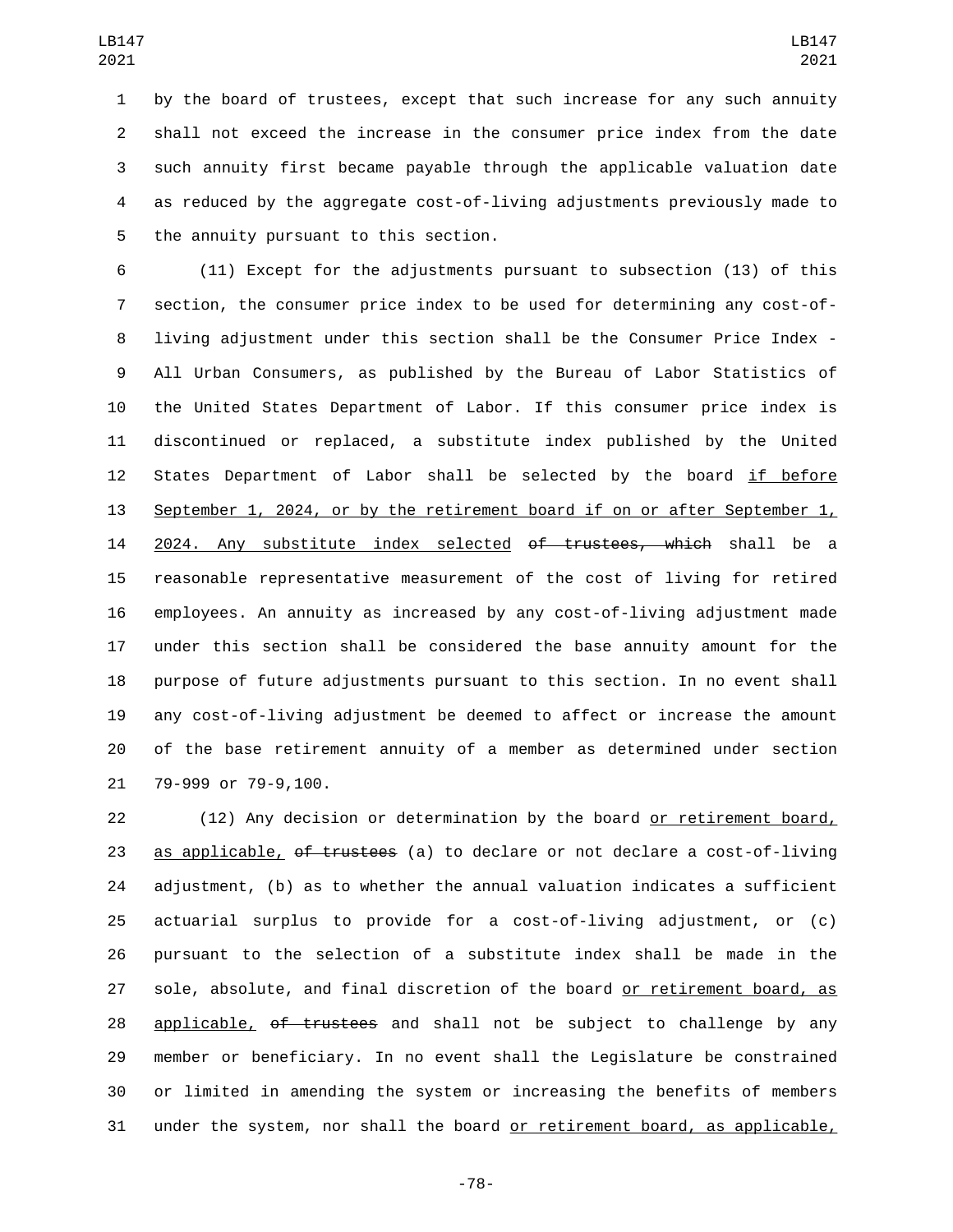1 of education or board of trustees be constrained from supporting any such change to the system, notwithstanding the effect of any such change upon the actuarial surplus of the system and the ability of the board or 4 retirement board, as applicable, of trustees to declare future cost-of-5 living adjustments.

 (13) The Legislature finds and declares that there exists in this state a pressing need to attract and retain qualified and dedicated public school employees and that one of the factors prospective public school employees consider when seeking or continuing public school employment is the retirement system and benefits the employment provides. The Legislature further finds that over the past decades, as reflected by the Medical Price Index published by the United States Department of Labor, the cost of medical care, including the cost of medications and insurance coverages, has increased at a rate in excess of that by which the Consumer Price Index - All Urban Consumers has increased. The Legislature further finds and declares that there accordingly exists a need to adjust the amount of retirement benefits paid to retired public school employees in order to assist them in meeting the increased cost of medical care. Therefor, in addition to the cost-of-living adjustments provided in subsections (1) through (12) of this section, commencing on October 3, 2001, and on October 3 of every year thereafter, a medical cost-of-living adjustment shall be paid to any annuitant who became a member prior to July 1, 2016, and has been paid an annuity from the retirement system for at least ten years through the October 3 adjustment date. The cost-of-living adjustment shall be paid in the form of a supplemental annuity providing monthly payments equal to the amount which results when (a) the fraction, not to exceed one, that results when the annuitant's years of creditable service at his or her retirement date is divided by twenty, is multiplied by (b) the product of ten dollars times the number of years, including attained one-half years, that such annuitant has received annuity payments from the retirement system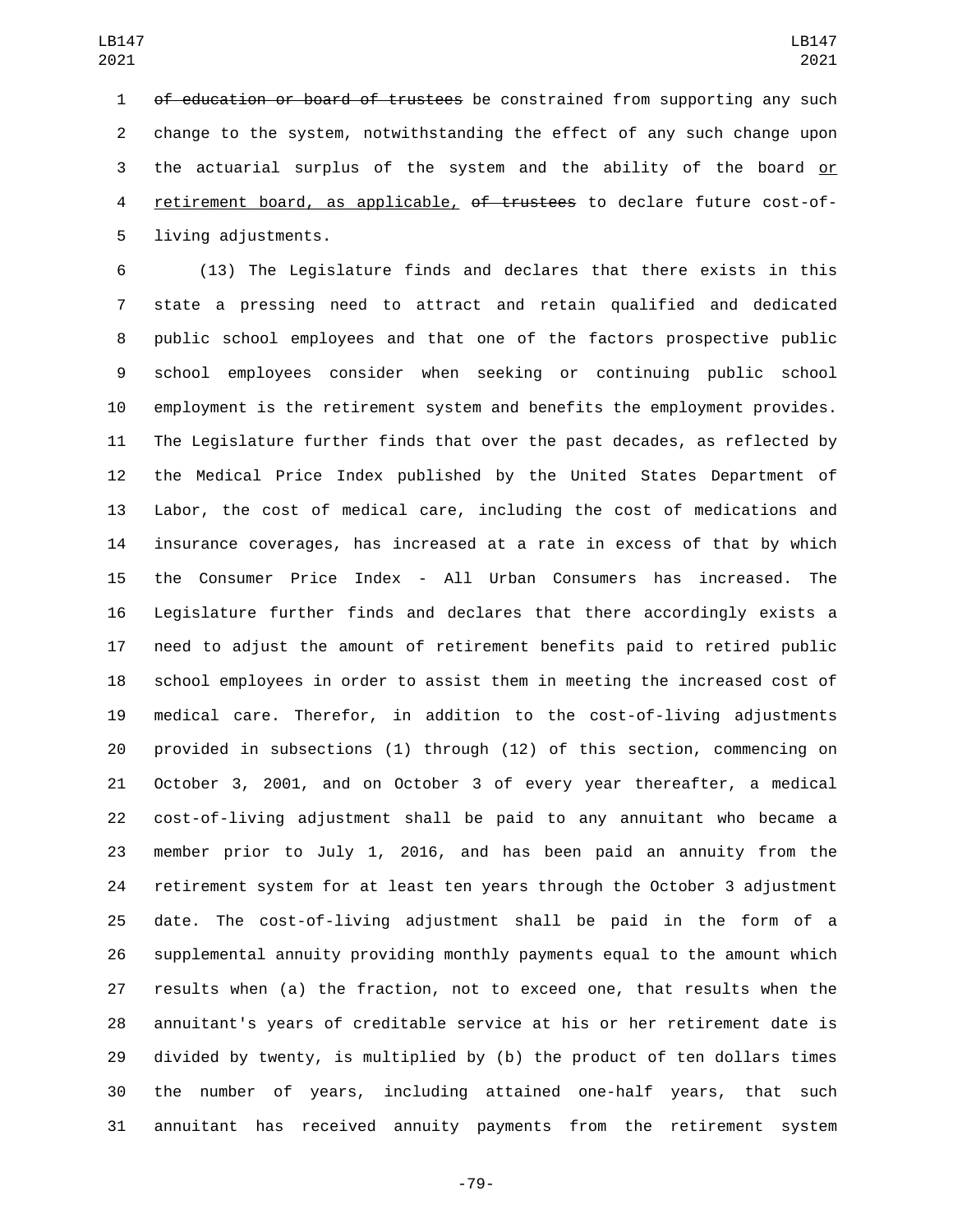through the October 3 adjustment date. The supplemental annuity being paid to an annuitant shall increase by ten dollars on October 3 of each subsequent year to reflect the additional year of annuity payments to the annuitant until the total amount of the supplemental annuity is two hundred fifty dollars. In no event shall the medical cost-of-living adjustment for any annuitant pursuant to this subsection result in the payment of a supplemental annuity exceeding two hundred fifty dollars per month. The supplemental annuity paid to an annuitant pursuant to this subsection shall cease at the death of the annuitant regardless of the form of retirement annuity being paid to the annuitant at the time of his 11 or her death.

 Sec. 32. Section 79-9,105, Revised Statutes Cumulative Supplement, 13 2020, is amended to read:

 79-9,105 (1) Any member with five or more years of creditable service, excluding years of prior service acquired pursuant to section 79-990, 79-991, 79-994, 79-995, or 79-997, who becomes totally disabled for further performance of duty on or after March 22, 2000, may be approved for deferred disability retirement by the board until September 1, 2024, and by the retirement board beginning September 1, 2024 of 20 trustees. In the case of such deferred disability retirement, the member, during the period specified in subsection (3) of this section, shall be credited with creditable service for each year or portion thereof, to be determined in accordance with policies of the board or retirement board, 24 as applicable, of trustees governing creditable service, that the member defers retirement, up to a maximum of thirty-five years of total creditable service, including creditable service accrued before the member became totally disabled. The member approved for deferred disability retirement may at any time of the member's choosing request the deferral to end and retirement annuity payments to begin. The retirement annuity of such member shall be based on the total number of years of the member's creditable service, including the years credited to

-80-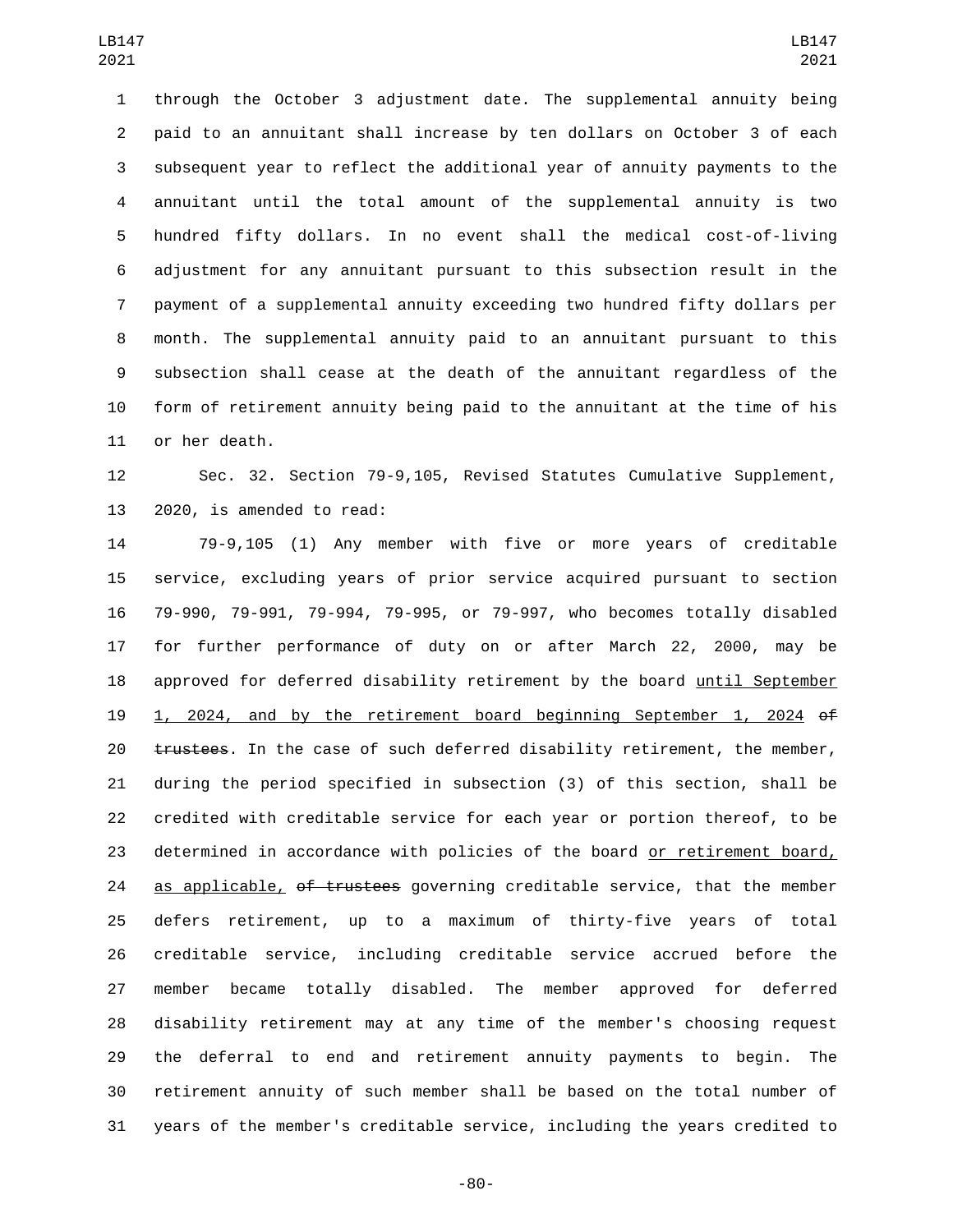the member during his or her total disability under this section, and the member's final average salary as of the date that the member became totally disabled and as adjusted from such date by a percentage equal to the cumulative percentage cost-of-living adjustments that were made or declared for annuities in pay status pursuant to section 79-9,103 after the date of the approval of the board or retirement board, as applicable, of trustees for deferred disability retirement and before the cessation of the accrual of additional creditable service pursuant to subsection (3) of this section. Except as provided in subsection (4) of this section, the retirement annuity so determined for the member shall be payable to the member without reduction due to any early commencement of benefits, except that the retirement annuity shall be reduced by the amount of any periodic payments to such employee as workers' compensation benefits. Additional creditable service acquired through deferred disability retirement shall apply to the service requirements specified in section 79-9,106. The board or retirement board, as applicable, of 17 trustees shall consider a member to be totally disabled when it has received an application by the member and a statement by at least two licensed and practicing physicians designated by the board or retirement 20 board, as applicable, of trustees certifying that the member is totally and presumably permanently disabled and unable to perform his or her 22 duties as a consequence thereof.

 (2) Notwithstanding the provisions of subsection (1) of this section, the payment of the retirement annuity of a member may not be deferred later than the member's required beginning date as defined in section 401(a)(9) of the Internal Revenue Code, as defined in section 49-801.01. If the payment of a disabled member's retirement annuity is required to commence before the member has elected to end his or her deferred disability retirement, the amount of benefit that would have accrued pursuant to subsection (1) of this section in the fiscal year of the member's required beginning date, and in each subsequent fiscal year

-81-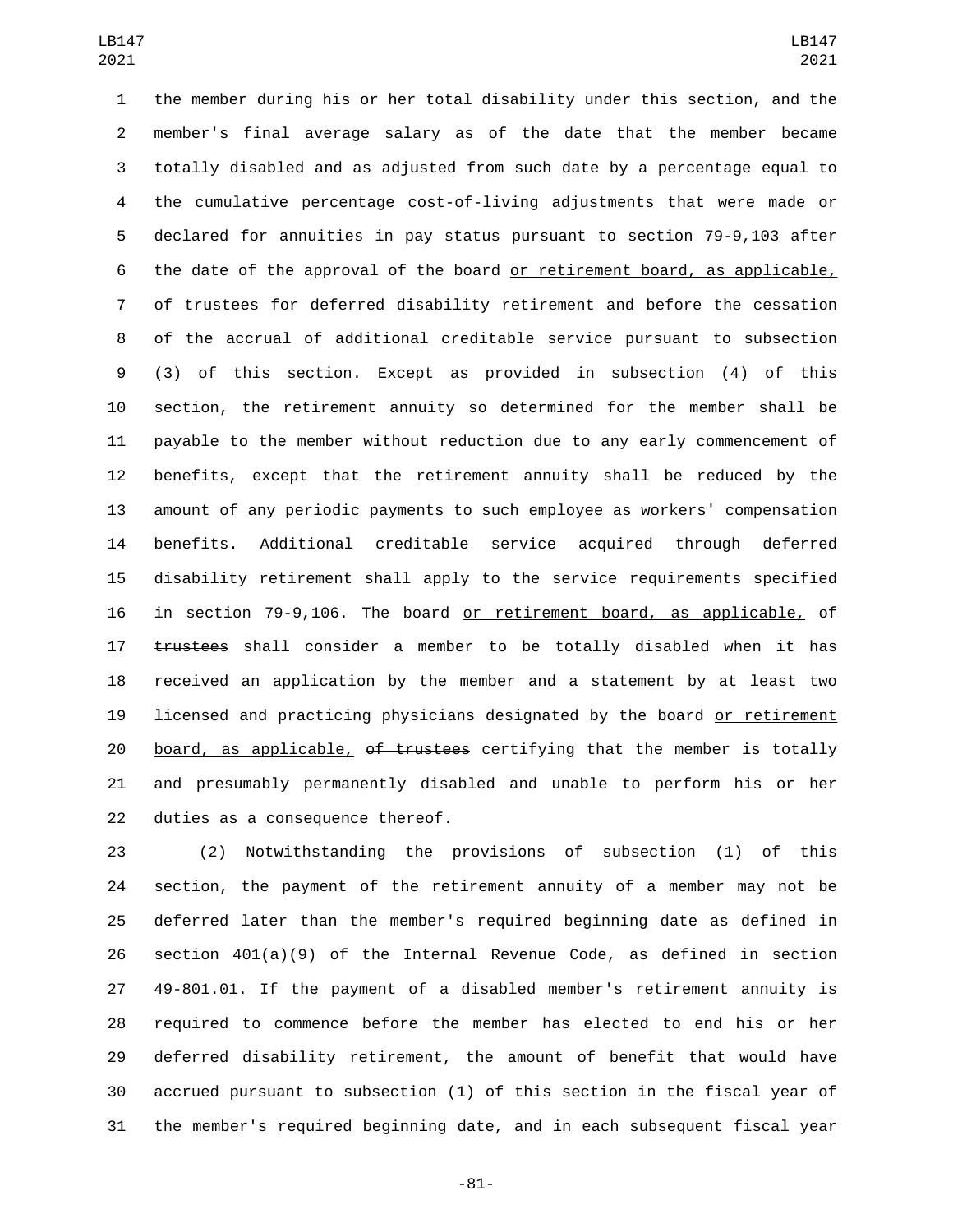through the year of the member's election to end the deferred disability retirement period, shall be reduced, but not below zero, by the actuarial equivalent of the payments which were paid to the member during each such fiscal year and after the member's required beginning date. The retirement annuity of any member that commences before the end of the member's deferred disability retirement shall be adjusted as of each September 1 pursuant to the requirements of this subsection.

 (3) The accrual of creditable service and any adjustment of final average salary provided in subsection (1) of this section shall begin from the first day of the month following the date of the first of the two examinations by which the member is determined by the board or the 12 retirement board, as applicable, of trustees to be totally disabled, shall continue only so long as the member does not receive any wages or compensation for services, and shall end at the earlier of (a) the time total disability ceases as determined by the board or the retirement board, as applicable, of trustees or (b) the date the member elects to end the deferred disability retirement and begin to receive his or her 18 retirement annuity. The board or the retirement board, as applicable,  $\theta$ f 19 trustees may require periodic proof of disability but not more frequently 20 than semiannually.

 (4)(a) For an employee hired prior to July 1, 2018, the payment of any retirement annuity to a disabled member, which begins to be paid under this section (i) before the member's sixty-second birthday or (ii) at a time before the sum of the member's attained age and creditable 25 service is eighty-five or more, shall be suspended if the board or the 26 retirement board, as applicable, of trustees determines at any time before the member's sixty-second birthday that the member's total 28 disability has ceased.

 (b) For an employee hired on or after July 1, 2018, the payment of any retirement annuity to a disabled member, which begins to be paid under this section (i) before the member's sixty-fifth birthday or (ii)

-82-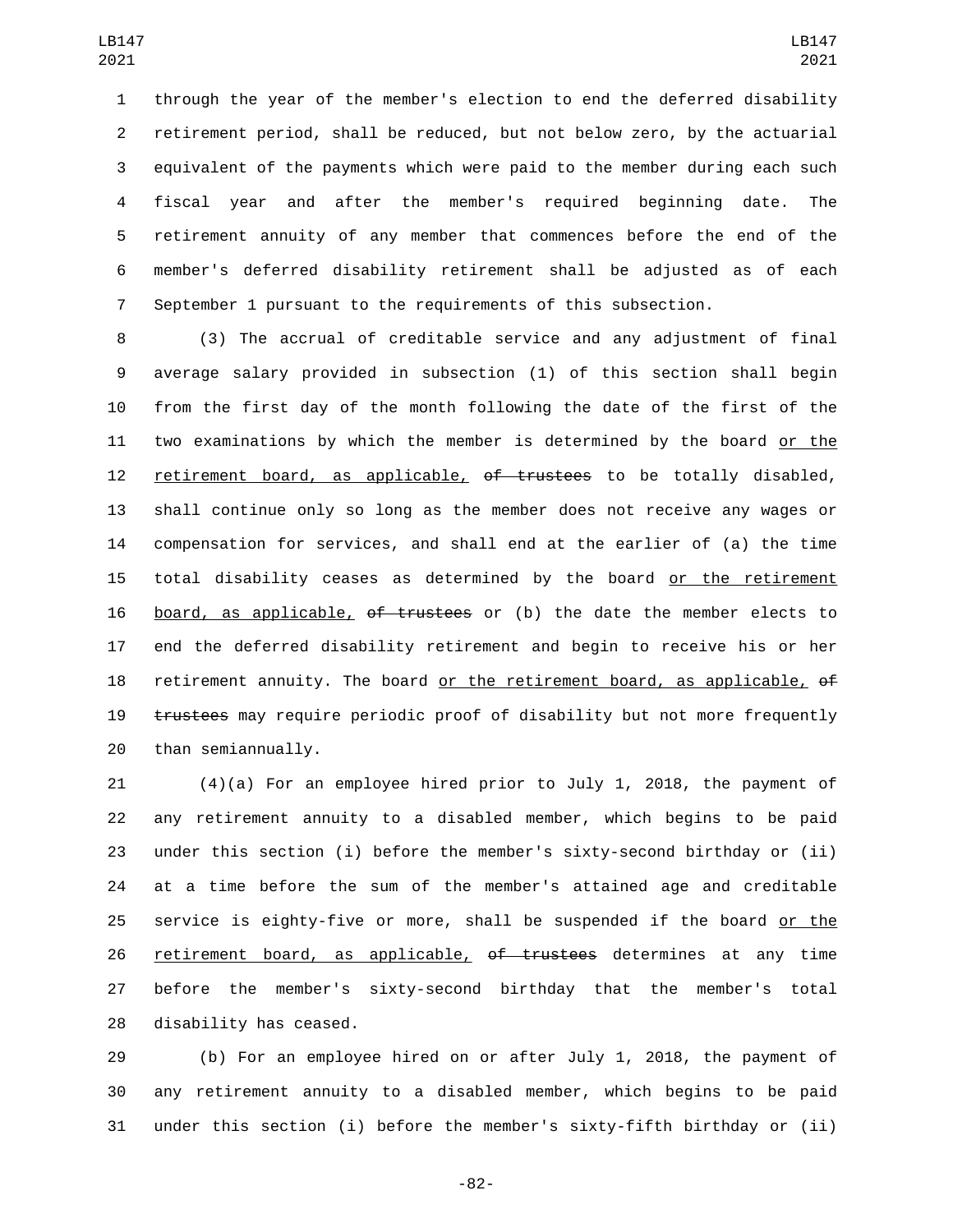at a time before the sum of the member's attained age and creditable service is eighty-five or more, shall be suspended if the board or the 3 retirement board, as applicable, of trustees determines at any time before the member's sixty-fifth birthday that the member's total 5 disability has ceased.

 (c) Payment of the retirement annuity of such member as determined under this section shall recommence at the member's early retirement date or normal retirement date but shall be subject to reduction at such time 9 as specified in section 79-9,100.

 Sec. 33. Section 79-9,107, Revised Statutes Cumulative Supplement, 11 2020, is amended to read:

 79-9,107 The funds of the retirement system which are not required for current operations shall be invested and reinvested (1) before January 1, 2017, by the board of trustees subject to the approval of the board of education or Class V Retirement System Board as provided in sections 79-9,108 to 79-9,111 and (2) on and after January 1, 2017, by the council and the state investment officer in accordance with the Nebraska State Funds Investment Act without the approval of the board of 19 education, of board of trustees, or retirement board, as applicable. Except as otherwise provided in the Class V School Employees Retirement Act, no trustee and no member of the board of education shall have any direct interest in the income, gains, or profits of any investment made by the board of trustees, nor shall any such person receive any pay or emolument for services in connection with any such investment. Neither the state investment officer nor any trustee, member of the board of 26 education, member of the retirement board, nor member of the council shall become an endorser or surety or in any manner an obligor for money loaned by or borrowed from the retirement system. Any person who violates any of these restrictions shall be guilty of a Class II misdemeanor.

 Sec. 34. Section 79-9,108, Revised Statutes Cumulative Supplement, 31 2020, is amended to read:

-83-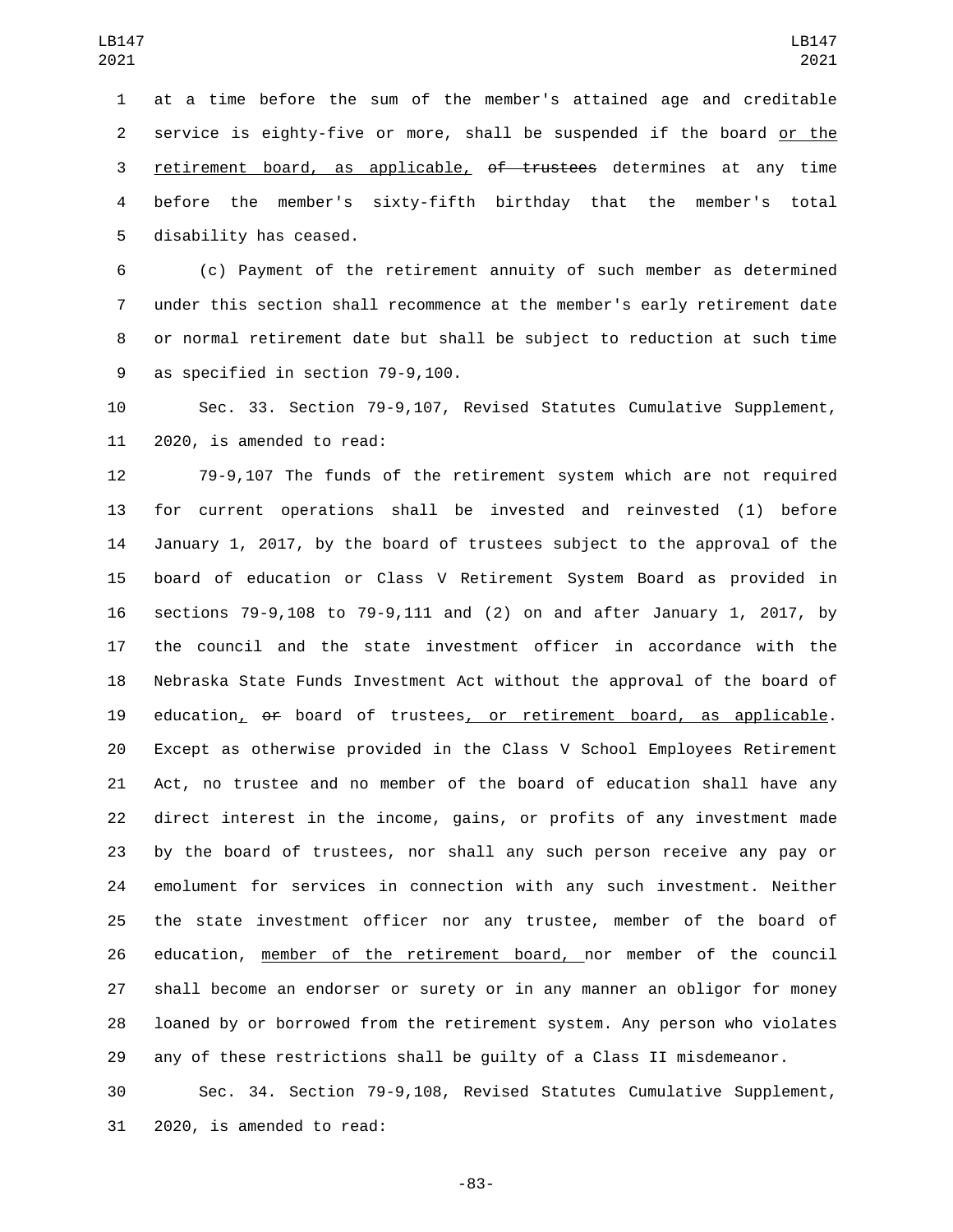79-9,108 (1) Prior to January 1, 2017, the board of trustees, with approval of the board of education or Class V Retirement System Board, shall invest and reinvest funds of the retirement system. Beginning January 1, 2017, the funds of the retirement system shall be invested and reinvested solely by the council and the state investment officer in accordance with the Nebraska State Funds Investment Act.

 (2) Prior to January 1, 2017, a professional investment manager may be employed by the board of trustees subject to approval of the board of education or Class V Retirement System Board. The professional investment manager shall be responsible for the purchase, sale, exchange, investment, or reinvestment of such funds subject to guidelines determined by the board of trustees. Prior to January 1, 2017, the trustees shall each month submit a report to the board of education or Class V Retirement System Board with respect to the investment of funds. The board of education or Class V Retirement System Board shall approve or disapprove the investments in the report, and in the event of disapproval of any investment, the board of trustees shall direct the sale of all or part of such investment or establish future policy with respect to that type of investment. Beginning January 1, 2017, the funds of the retirement system shall be invested and reinvested by the council and the state investment officer, who may employ advisers, counsel, managers, and other professionals in accordance with the Nebraska State 23 Funds Investment Act.

 (3) Beginning January 1, 2017, the board of trustees, and the board of education, and the retirement board shall not have any duty, responsibility, or authority for the investment and reinvestment of the funds of the retirement system, or any investment decision, contract, 28 rule, or regulation related thereto.

 Sec. 35. Section 79-9,113, Revised Statutes Cumulative Supplement, 30 2020, is amended to read:

31  $79-9,113$  (1)(a) If, at any future time, a majority of the eligible

-84-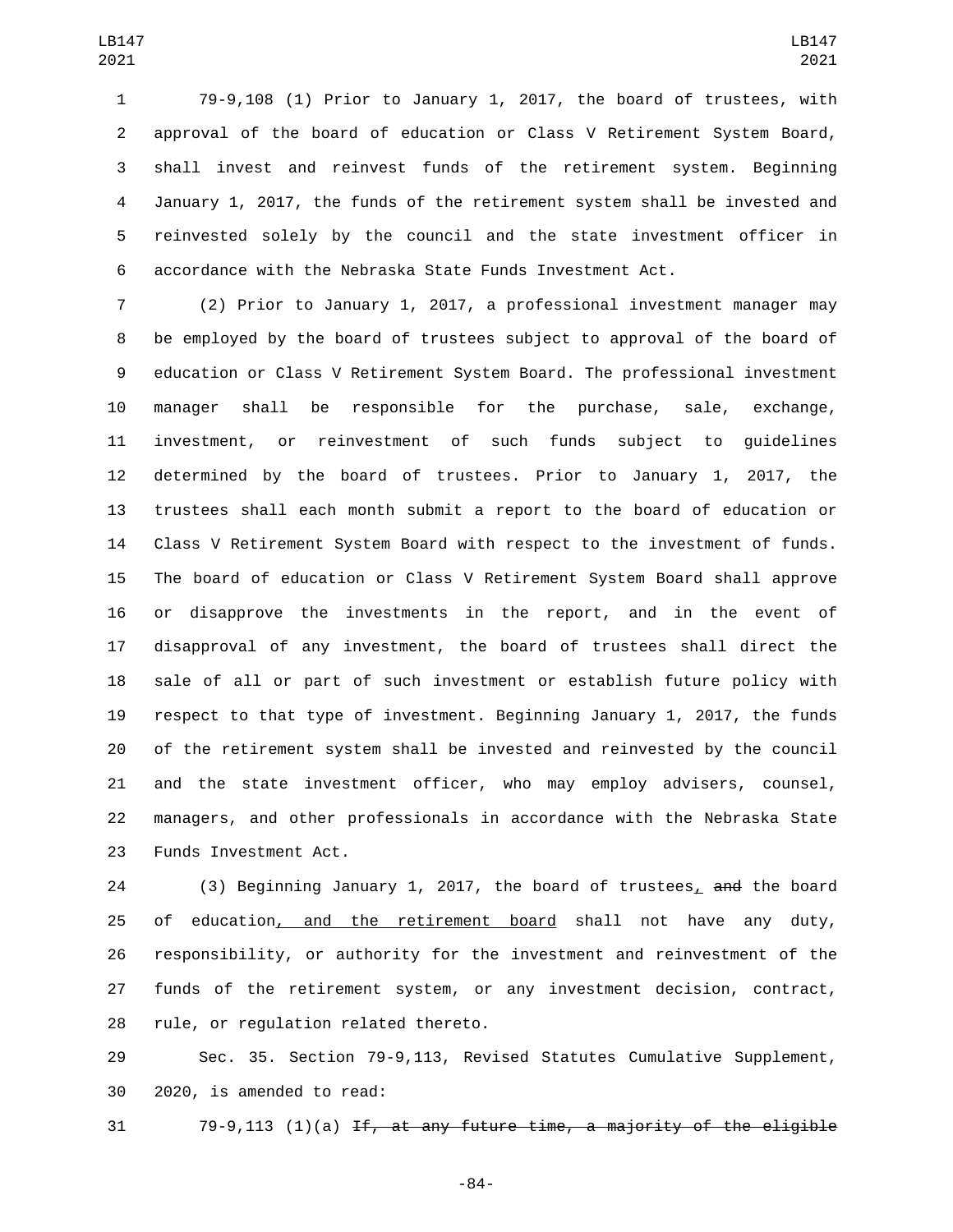members of the retirement system votes to be included under an agreement providing old age and survivors insurance under the Social Security Act of the United States, the contributions to be made by the member and the school district for membership service, from and after the effective date of the agreement with respect to services performed subsequent to December 31, 1954, shall each be reduced from five to three percent but not less than three percent of the member's salary per annum, and the credits for membership service under this system, as provided in section 79-999, shall thereafter be reduced from one and one-half percent to nine-tenths of one percent and not less than nine-tenths of one percent of salary or wage earned by the member during each fiscal year, and from one and sixty-five hundredths percent to one percent and not less than one percent of salary or wage earned by the member during each fiscal year and from two percent to one and two-tenths percent of salary or wage earned by the member during each fiscal year, and from two and four- tenths percent to one and forty-four hundredths percent of salary or wage earned by the member during each fiscal year, except that after September 1, 1963, and prior to September 1, 1969, all employees of the school district shall contribute an amount equal to the membership contribution which shall be two and three-fourths percent of salary covered by old age and survivors insurance, and five percent above that amount. Commencing September 1, 1969, all employees of the school district shall contribute an amount equal to the membership contribution which shall be two and three-fourths percent of the first seven thousand eight hundred dollars of salary or wages earned each fiscal year and five percent of salary or wages earned above that amount in the same fiscal year. Commencing September 1, 1976, all employees of the school district shall contribute an amount equal to the membership contribution which shall be two and nine-tenths percent of the first seven thousand eight hundred dollars of salary or wages earned each fiscal year and five and twenty-five hundredths percent of salary or wages earned above that amount in the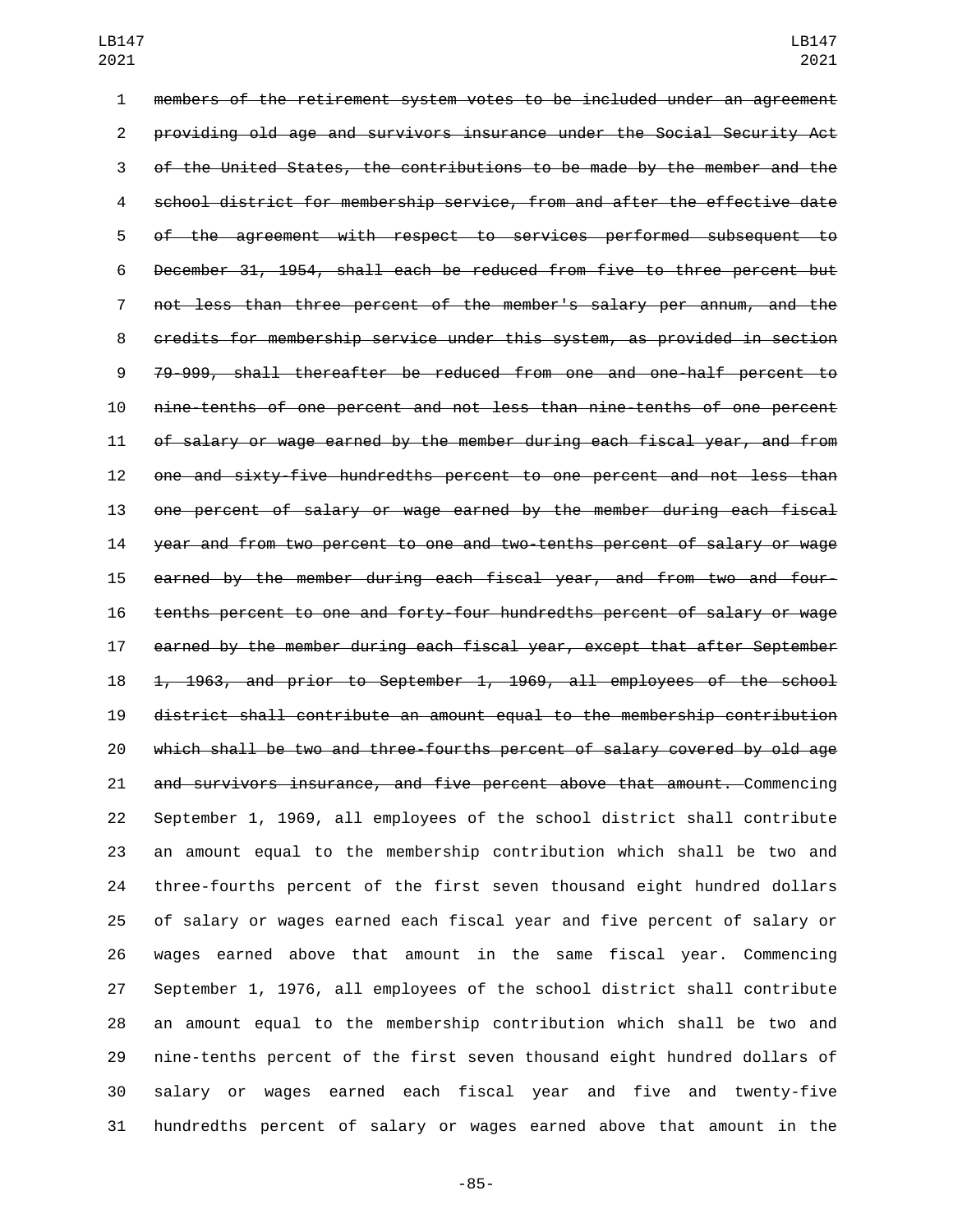same fiscal year. Commencing on September 1, 1982, all employees of the school district shall contribute an amount equal to the membership contribution which shall be four and nine-tenths percent of the compensation earned in each fiscal year. Commencing September 1, 1989, all employees of the school district shall contribute an amount equal to the membership contribution which shall be five and eight-tenths percent of the compensation earned in each fiscal year. Commencing September 1, 1995, all employees of the school district shall contribute an amount equal to the membership contribution which shall be six and three-tenths percent of the compensation earned in each fiscal year. Commencing September 1, 2007, all employees of the school district shall contribute an amount equal to the membership contribution which shall be seven and three-tenths percent of the compensation paid in each fiscal year. Commencing September 1, 2009, all employees of the school district shall contribute an amount equal to the membership contribution which shall be eight and three-tenths percent of the compensation paid in each fiscal year. Commencing September 1, 2011, all employees of the school district shall contribute an amount equal to the membership contribution which shall be nine and three-tenths percent of the compensation paid in each fiscal year. Commencing September 1, 2013, all employees of the school district shall contribute an amount equal to the membership contribution which shall be nine and seventy-eight hundredths percent of the 23 compensation paid in each fiscal year.

 (b) The contributions by the school district in any fiscal year beginning on or after September 1, 1999, shall be the greater of (i) one hundred percent of the contributions by the employees for such fiscal year or (ii) such amount as may be necessary to maintain the solvency of the system, as determined annually by the board of education upon recommendation of the actuary and the board of trustees.

 (c) The contributions by the school district in any fiscal year beginning on or after September 1, 2007, and prior to September 1, 2018,

-86-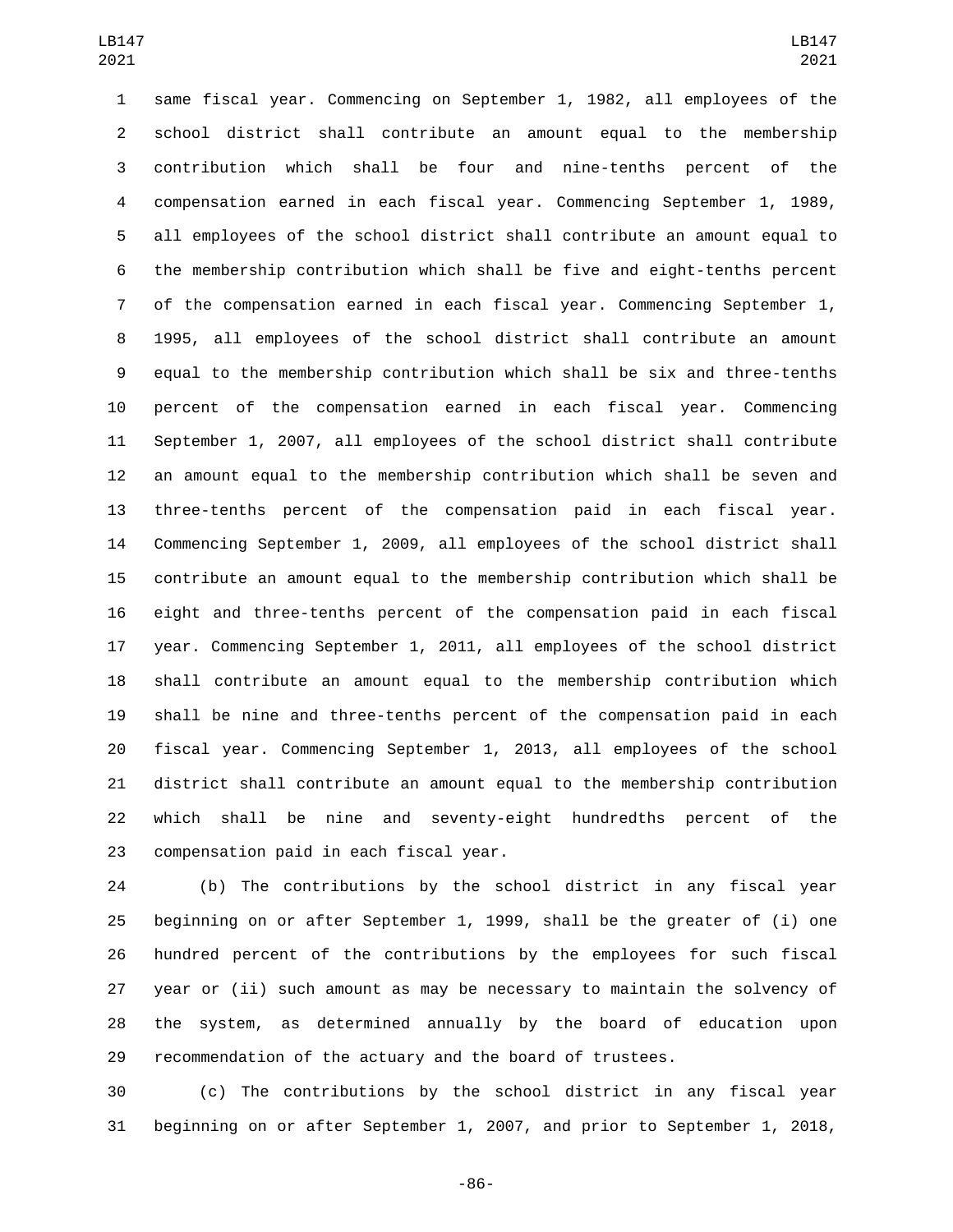shall be the greater of (i) one hundred one percent of the contributions by the employees for such fiscal year or (ii) such amount as may be necessary to maintain the solvency of the system, as determined annually by the board of education upon recommendation of the actuary retained by the board of trustees and after considering any amounts that will be, or are expected to be, transferred to the system pursuant to subdivision (1) (b) of section 79-966. The amount necessary to maintain the solvency of the system as determined in subdivision (ii) of this subdivision (c) shall be transmitted by the school district to the account of the retirement system no later than August 31, 2018. The school district contributions specified in subdivision (i) of this subdivision (c) shall be made monthly and shall be immediately transmitted to the account of 13 the retirement system.

 (d) The contributions by the school district in any fiscal year 15 beginning on or after September 1, 2018, and prior to and each September 1, 2024 thereafter, shall be the greater of (i) one hundred one percent of the contributions by the employees for such fiscal year or (ii) such amount as may be necessary to maintain the solvency of the system, as determined annually by the board of education upon recommendation of the actuary retained by the board of trustees and after considering any amounts pursuant to subdivision (1)(b) of section 79-966 that will be, or are expected to be, transferred to the school district by the State Treasurer system pursuant to subdivision (1)(b) of section 79-966. The amount necessary to maintain the solvency of the system as determined in subdivision (ii) of this subdivision (d) shall be transmitted by the school district to the account of the retirement system no later than August 31, 2019, and each August 31 thereafter. The school district contributions specified in subdivision (i) of this subdivision (d) shall be made monthly and shall be immediately transmitted to the account of 30 the retirement system.

(e) The contributions by the school district in any fiscal year

-87-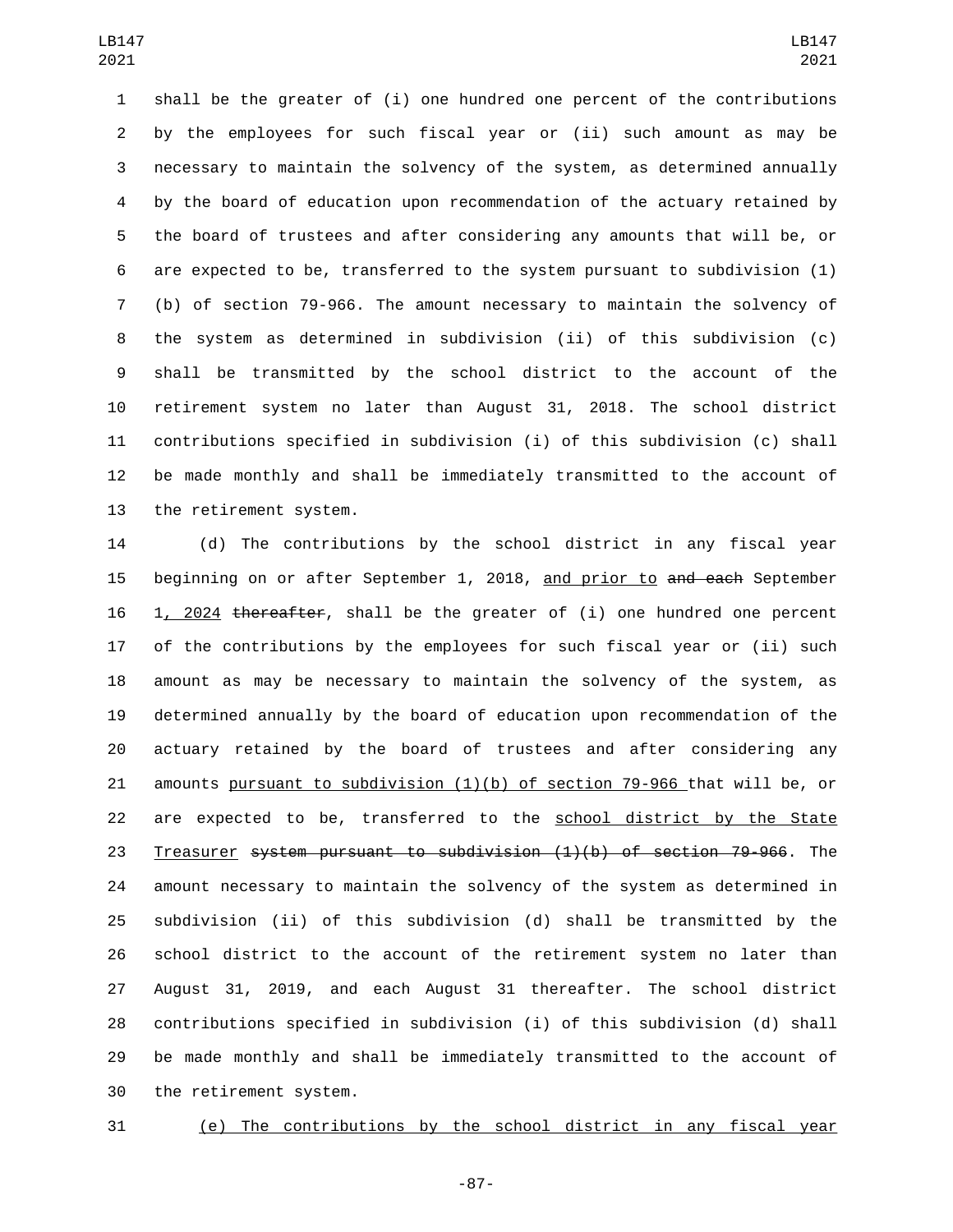beginning on or after September 1, 2024, shall be the greater of:

 (i) One hundred one percent of the contributions by the employees 3 for such fiscal year; or

 (ii) Such amount as may be necessary to maintain the solvency of the system, as determined annually by the board of education upon recommendation of the actuary retained by the retirement board pursuant to section 79-984 and after considering any amounts pursuant to subdivision (1)(b) of section 79-966 that will be, or are expected to be, transferred to the school district by the State Treasurer for transfer by 10 the school district to the retirement system.

 (f) The amount necessary to maintain the solvency of the system as 12 determined in subdivision  $(1)(e)(ii)$  of this section shall be transmitted by the school district to the Class V School Employees Retirement Fund no later than August 31, 2025, and each August 31 thereafter.

 (g) The school district contributions specified in subdivision (1) (e)(i) of this section shall be made monthly and shall be immediately transmitted to the Class V School Employees Retirement Fund.

 (h) (e) Nothing in this section prohibits the school district from making other contributions in addition to the contributions required 20 pursuant to this section.

21 (i)  $(f)$  The employee's contribution shall be made in the form of a monthly deduction from compensation as provided in subsection (2) of this section and shall be immediately transmitted to the account of the retirement system. Every employee who is a member of the system shall be deemed to consent and agree to such deductions and shall receipt in full for compensation, and payment to such employee of compensation less such deduction shall constitute a full and complete discharge of all claims and demands whatsoever for services rendered by such employee during the period covered by such payment except as to benefits provided under the 30 Class V School Employees Retirement Act.

31  $(j)$   $(g)$  After September 1, 1963, and prior to September 1, 1969, all

-88-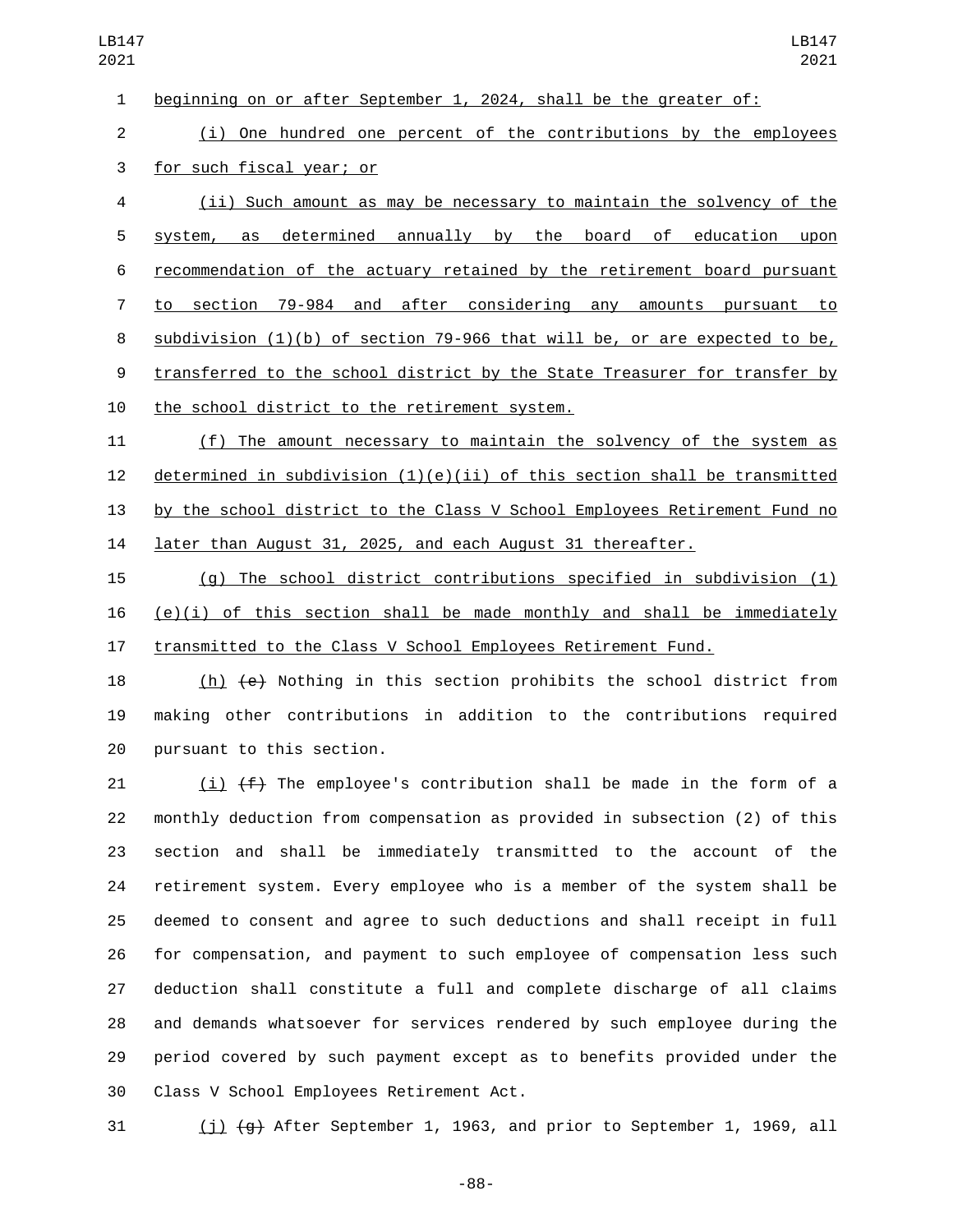employees shall be credited with a membership service annuity which shall be nine-tenths of one percent of salary or wage covered by old age and survivors insurance and one and one-half percent of salary or wages above that amount, except that those employees who retire on or after August 31, 1969, shall be credited with a membership service annuity which shall be one percent of salary or wages covered by old age and survivors insurance and one and sixty-five hundredths percent of salary or wages above that amount for service performed after September 1, 1963, and prior to September 1, 1969. Commencing September 1, 1969, all employees shall be credited with a membership service annuity which shall be one percent of the first seven thousand eight hundred dollars of salary or wages earned by the employee during each fiscal year and one and sixty- five hundredths percent of salary or wages earned above that amount in the same fiscal year, except that all employees retiring on or after August 31, 1976, shall be credited with a membership service annuity which shall be one and forty-four hundredths percent of the first seven thousand eight hundred dollars of salary or wages earned by the employee during such fiscal year and two and four-tenths percent of salary or wages earned above that amount in the same fiscal year, and the retirement annuities of employees who have not retired prior to September 1, 1963, and who elected under the provisions of section 79-988 as such section existed immediately prior to February 20, 1982, not to become members of the system shall not be less than they would have been had they remained under any preexisting system to date of retirement.

 (k)  $\{h\}$  Members of this system having the service qualifications of members of the School Employees Retirement System of the State of Nebraska, as provided by section 79-926, who are members of the retirement system established pursuant to the Class V School Employees Retirement Act prior to July 1, 2016, shall receive the state service annuity provided by sections 79-933 to 79-935 and 79-951.

(2) The school district shall pick up the employee contributions

-89-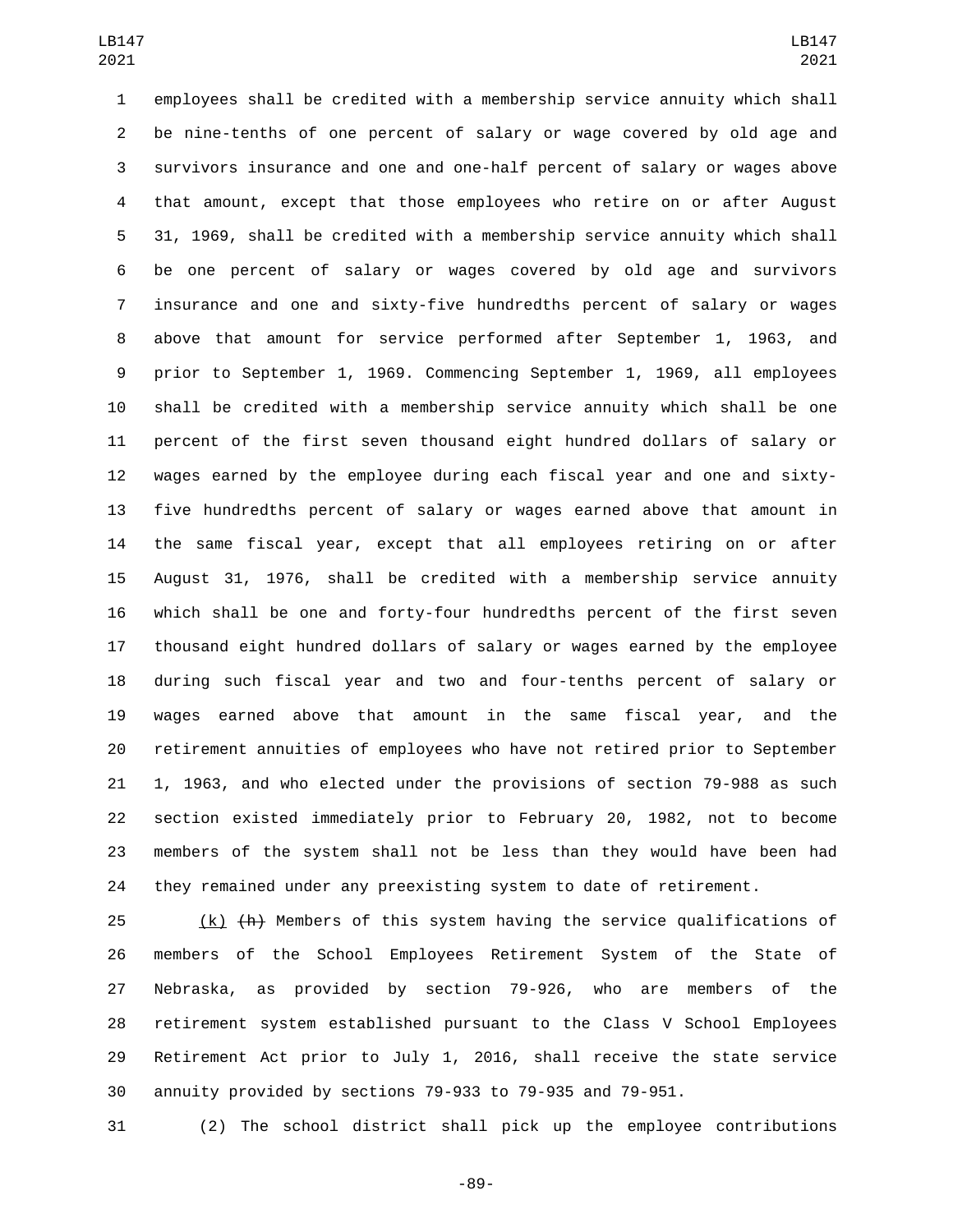required by this section for all compensation paid on or after January 1, 1985, and the contributions so picked up shall be treated as employer contributions in determining federal tax treatment under the Internal Revenue Code, except that the school district shall continue to withhold federal income taxes based upon these contributions until the Internal Revenue Service or the federal courts rule that, pursuant to section 414(h) of the Internal Revenue Code, these contributions shall not be included as gross income of the employee until such time as they are distributed or made available. The school district shall pay these employee contributions from the same source of funds which is used in paying earnings to the employee. The school district shall pick up these contributions by a salary deduction either through a reduction in the cash salary of the employee or a combination of a reduction in salary and offset against a future salary increase. Beginning September 1, 1995, the school district shall also pick up any contributions required by sections 79-990, 79-991, and 79-992 which are made under an irrevocable payroll deduction authorization between the member and the school district, and the contributions so picked up shall be treated as employer contributions in determining federal tax treatment under the Internal Revenue Code, except that the school district shall continue to withhold federal and state income taxes based upon these contributions until the Internal Revenue Service rules that, pursuant to section 414(h) of the Internal Revenue Code, these contributions shall not be included as gross income of the employee until such time as they are distributed from the system. Employee contributions picked up shall be treated for all purposes of the Class V School Employees Retirement Act in the same manner and to the extent as employee contributions made prior to the date picked up.

 Sec. 36. Section 79-9,115, Revised Statutes Cumulative Supplement, 29 2020, is amended to read:

 79-9,115 (1) The Class V School Employees Retirement Fund is 31 created.

-90-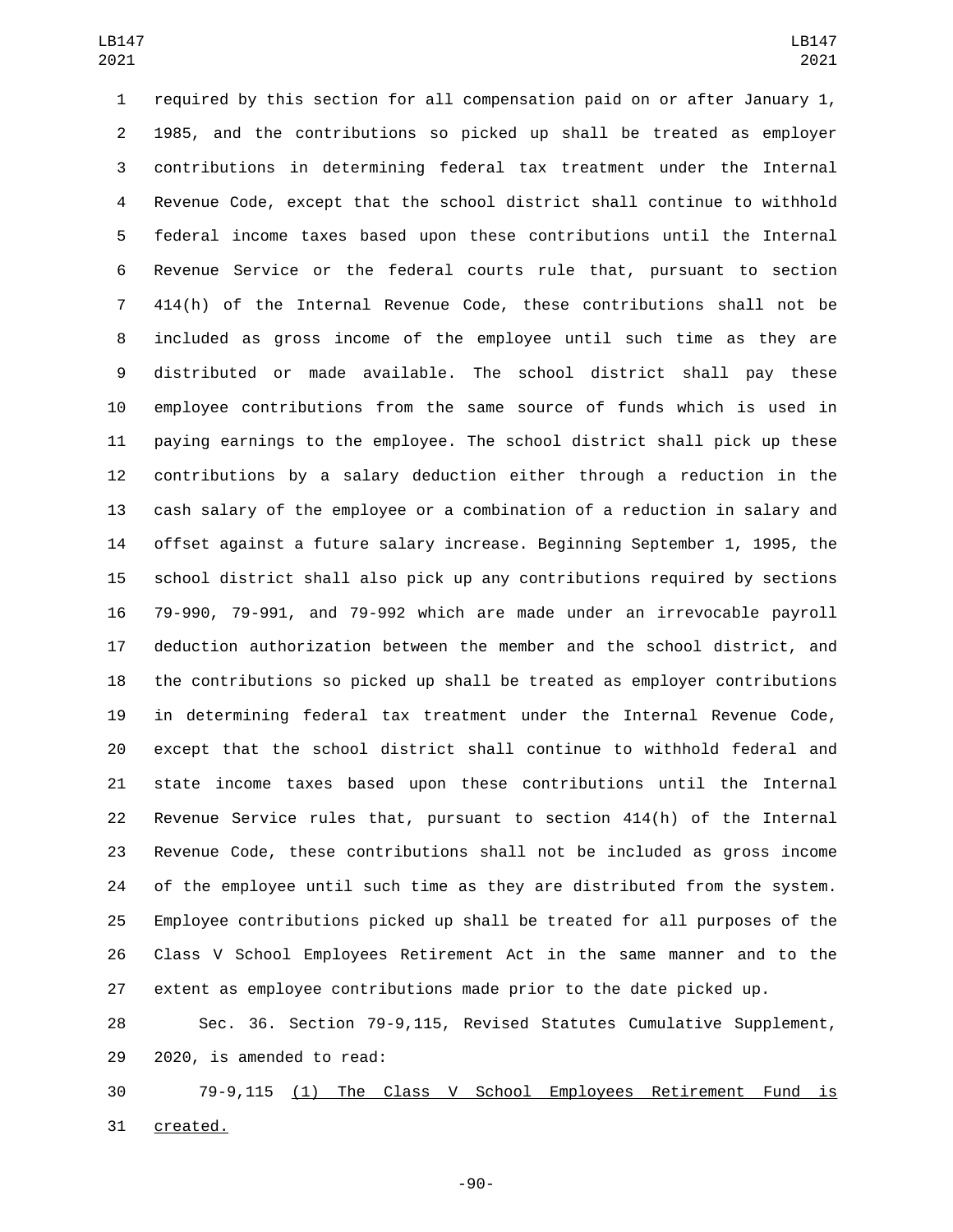## (2) Until September 1, 2024, except as provided in this section:

LB147 

 (a) (1) All allowances, annuities, or other benefits granted under the Class V School Employees Retirement Act, and all expenses incurred in connection with the administration of the act, except clerical work incurred in connection with maintenance of records and payment of benefits, shall be paid from the Class V School Employees Retirement 7 Fund; which is hereby established.

 (b) Such clerical work shall be performed by employees of the school 9 district or districts;  $\overline{z}$ 

 (c) The administrator and staff of the retirement system shall be permitted reasonable office and records storage space in the central office building of the Class V school district formed before September 13, 1997; and  $-$ 

 (d) All expenses for the retirement system office accommodations and integrated pension benefit information management systems, including all services, support, furniture, and equipment provided to or by any central office department of the school district, shall be charged to the 18 retirement system.

 (3)(a) Beginning September 1, 2024, the required deposits of the school district and the amounts transferred to the school district by the State Treasurer for transmission to the retirement system and required deposits of the employees shall be credited to the Class V School Employees Retirement Fund and all allowances, annuities, and other benefits shall be paid from such fund as directed by the retirement board as provided in the Class V School Employees Retirement Act.

 (b) The account of each member in the Class V School Employees Retirement Fund shall be credited with regular interest earned monthly,

quarterly, semiannually, or annually as the retirement board may direct.

 The school district or districts shall not be liable for acts or omissions in the administration of the act made at the direction of the 31 board of trustees or its employees.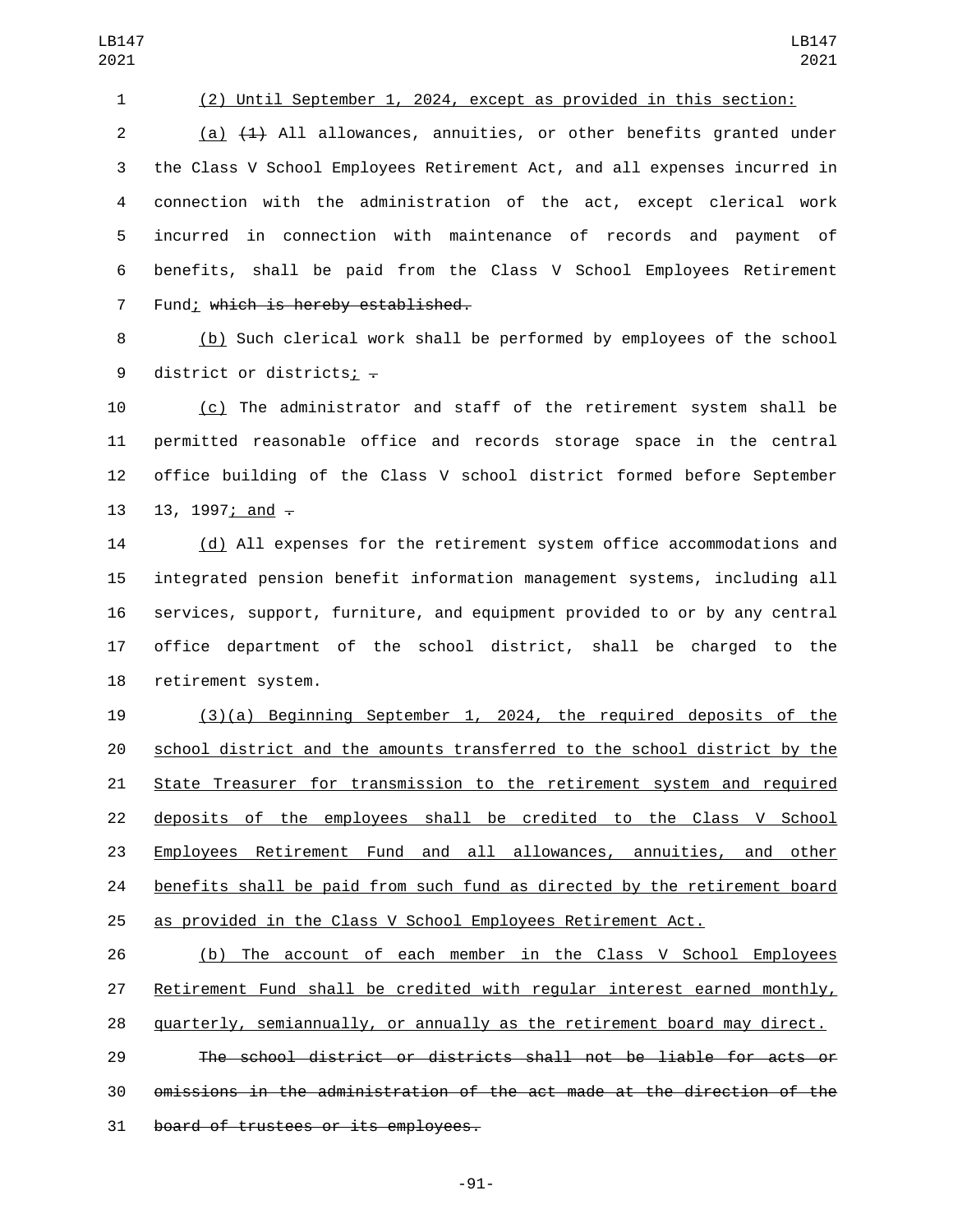(4) (2) Beginning on August 24, 2017, any expenses with respect to the transfer to and assumption by the council and the state investment officer of the duty and authority to invest the assets of a retirement system provided for under the Class V School Employees Retirement Act shall be charged to the Class V School Employees Retirement Fund. Such expenses shall be paid without the approval of the board of trustees or 7 the retirement board, as applicable.

 Sec. 37. The Class V School Expense Fund is created. Beginning September 1, 2024, the fund shall be credited with money from the retirement system assets and income sufficient to pay the pro rata share of administrative expenses incurred as directed by the retirement board for the proper administration of the Class V School Employees Retirement Act and as necessary in connection with the administration and operation 14 of the retirement system.

 Sec. 38. (1) An employer shall deduct and withhold an amount pursuant to section 79-9,113 from the compensation of an employee on each payroll period after such employee becomes a member of the retirement system. An employer shall transmit periodically, as directed by and in such form as is approved by the retirement board, such amounts and any information required by the retirement board. The retirement board shall 21 immediately transmit to the State Treasurer all payments received.

 (2) The retirement board may charge an employer a late administrative processing fee not to exceed twenty-five dollars if the information required by this section and the contributions from an employer consistent with the dates and frequency of transmittal as specified in section 79-9,113 are delinquent or are not timely received by the retirement board. In addition, the retirement board may charge an employer a late fee of thirty-eight thousandths of one percent of the amount required to be submitted pursuant to this section for each day such amount has not been received. The late fee may be used to make a member's account whole for any costs that may have been incurred by the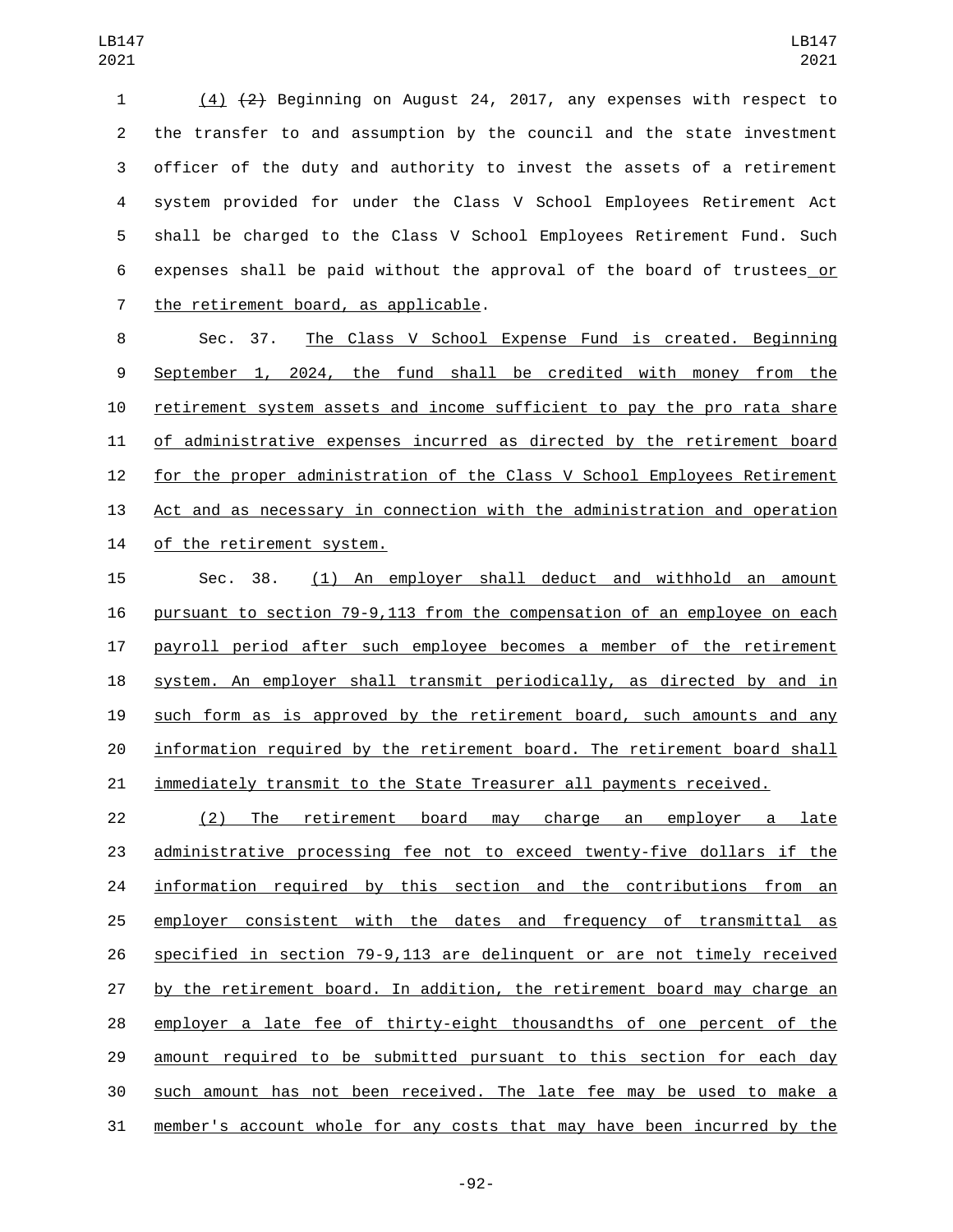member due to the late receipt of contributions. The retirement board shall charge an employer an amount equal to the interest which would have accrued if the delinquent report causes the employee to lose interest on his or her account. The proceeds of the interest charge shall be used to reimburse the account of each employee deprived of interest by the delay. Sec. 39. Beginning September 1, 2024, all assets of the retirement system shall be credited, according to the purpose for which they are held, to the Class V School Expense Fund or to the Class V School Employees Retirement Fund. Any money in the funds available for investment shall be invested by the state investment officer pursuant to 11 the Nebraska Capital Expansion Act and the Nebraska State Funds 12 Investment Act.

 Sec. 40. Section 79-9,117, Revised Statutes Cumulative Supplement, 2020, is amended to read:

 79-9,117 (1) Until September 1, 2024, the The board of trustees, and beginning September 1, 2024, the retirement board, shall establish a comprehensive preretirement planning program for school employees who are members of the retirement system. The program shall provide information and advice regarding the many changes employees face upon retirement, including, but not limited to, changes in physical and mental health, housing, family life, leisure activity, and retirement income.

 (2) The preretirement planning program shall be available to all employees who have attained the age of fifty years or are within five years of qualifying for retirement or early retirement under their 25 retirement systems.

 (3) The preretirement planning program shall include information on the federal and state income tax consequences of the various annuity or retirement benefit options available to the employee, information on social security benefits, information on various local, state, and federal government programs and programs in the private sector designed to assist elderly persons, and information and advice the board of

-93-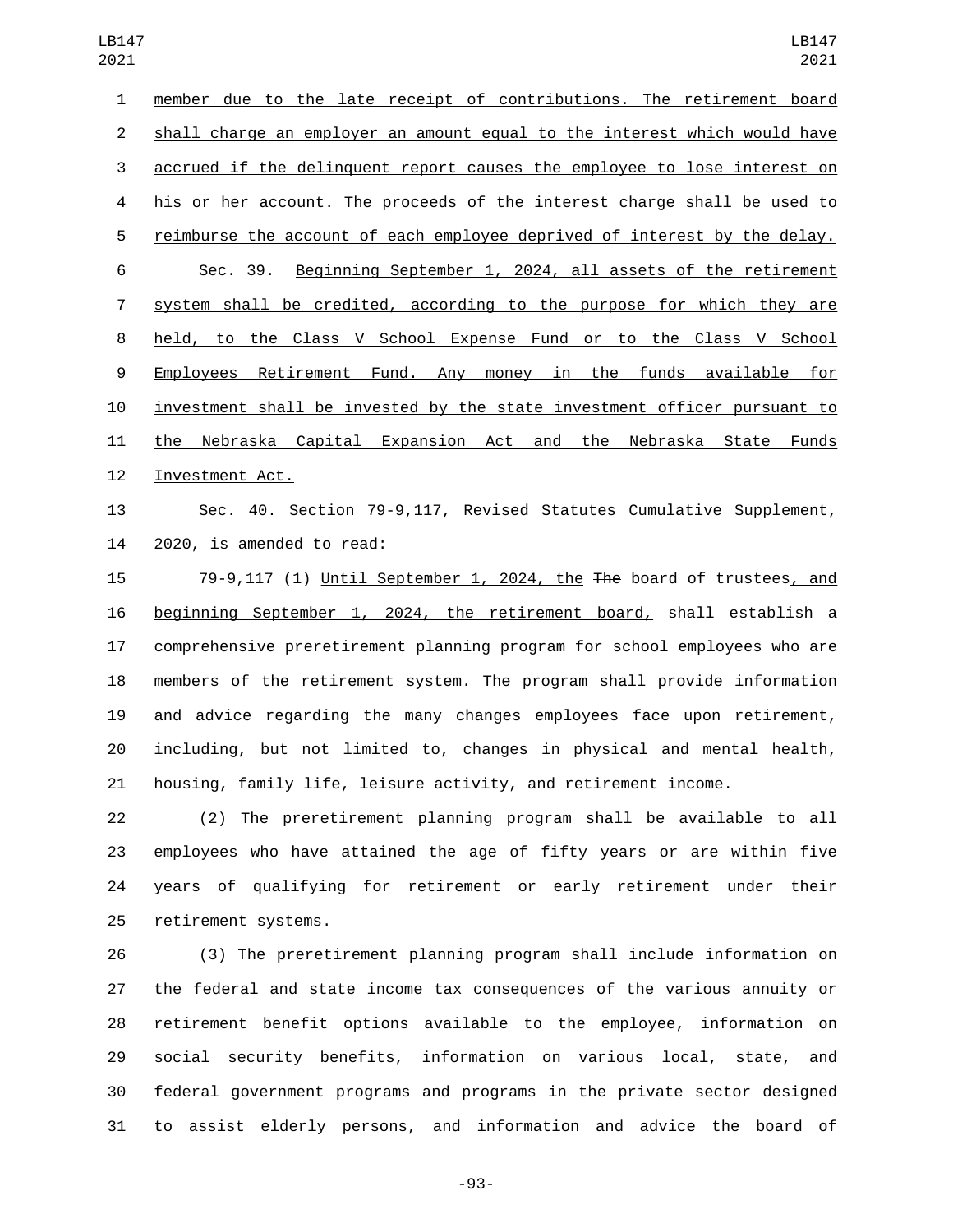trustees or retirement board, as applicable, deems valuable in assisting employees in the transition from public employment to retirement.

 (4) The board of trustees or retirement board, as applicable, shall work with any governmental agency, including political subdivisions or bodies whose services or expertise may enhance the development or implementation of the preretirement planning program.

 (5) The costs of the preretirement planning program shall be charged 8 back to the retirement system.

 (6) An The employer shall provide each eligible employee leave with pay to attend up to two preretirement planning programs. For purposes of 11 this subsection, leave with pay means a day off paid by an the employer and does not mean vacation, sick, personal, or compensatory time. An employee may choose to attend a program more than twice, but such leave shall be at the expense of the employee and shall be at the discretion of the employer. An eligible employee shall not be entitled to attend more than one preretirement planning program per fiscal year prior to actual 17 election of retirement.

 (7) A nominal registration fee may be charged each person attending a preretirement planning program to cover the costs for meals, meeting rooms, or other expenses incurred under such program.

 Sec. 41. Section 79-9,122, Revised Statutes Cumulative Supplement, 22 2020, is amended to read:

 79-9,122 (1) The Class V School Employees Retirement System Management Work Plan Fund is created. The purpose of the fund is to transfer funds as specified in this section. The fund shall consist of 26 the amounts transferred from an  $t$ he employer of any Class V school employees retirement system established under the Class V School 28 Employees Retirement Act <del>and which existed on January 1, 2019,</del> for all work performed by the Public Employees Retirement Board for services and related expenses in completion of the work described in section 79-9,121 31 and sections 16 and 43 of this act. The fund shall be administered by the

-94-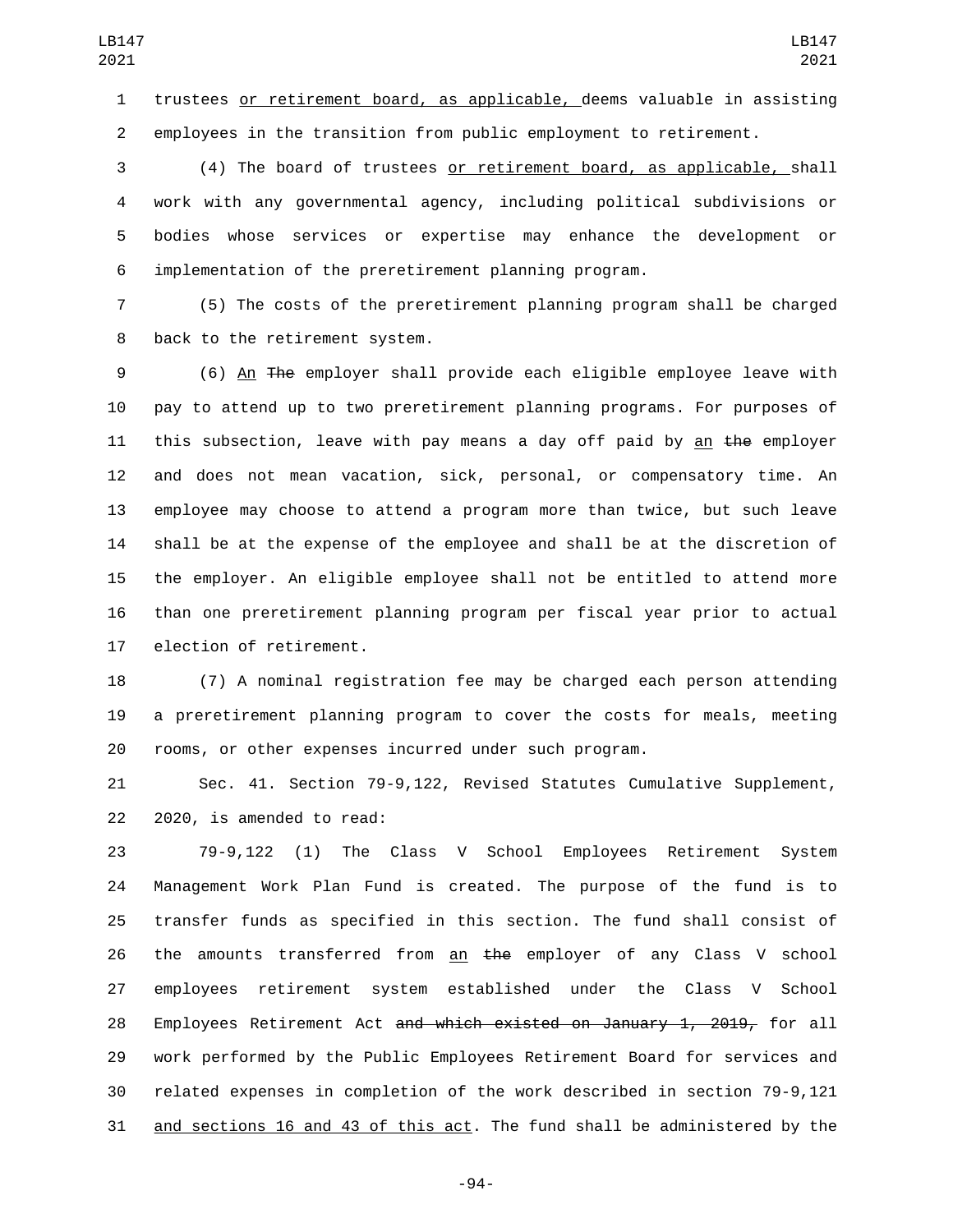Nebraska Public Employees Retirement Systems. Any money in the fund available for investment shall be invested by the state investment officer pursuant to the Nebraska Capital Expansion Act and the Nebraska 4 State Funds Investment Act.

5 (2) An The employer of any Class V school employees retirement system established under the Class V School Employees Retirement Act and which existed on January 1, 2019, shall remit the payments payment described in subsection (3) of section 79-9,121, subsection (3) of section 16 of this act, and section 43 of this act to the State Treasurer for credit to the Class V School Employees Retirement System Management 11 Work Plan Fund for all work performed by the retirement board Public 12 Employees Retirement Board for (a) services and related expenses in completion of the work plan, (b) additional identification and examination of issues as required under section 43 of this act, and (c) the transfer of management of the retirement system to the retirement 16 board.

 Sec. 42. Section 79-9,123, Revised Statutes Cumulative Supplement, 18 2020, is amended to read:

 79-9,123 (1) The administrator and board of trustees of any Class V school employees retirement system established under the Class V School 21 Employees Retirement Act and which existed on January 1, 2019, may quarterly bill the employer of such Class V school employees retirement system for all work performed and expenses incurred by the administrator, staff, and any consultants of the Class V school employees retirement system in response to requests for records, documents, data, or other information from the Nebraska Public Employees Retirement Systems or the retirement board Public Employees Retirement Board in completion of the 28 work plan described in section 79-9,121.

29  $(2)(a)$  The retirement board may bill an employer of any Class V school employees retirement system monthly for all work performed and expenses incurred pursuant to section 43 of this act.

-95-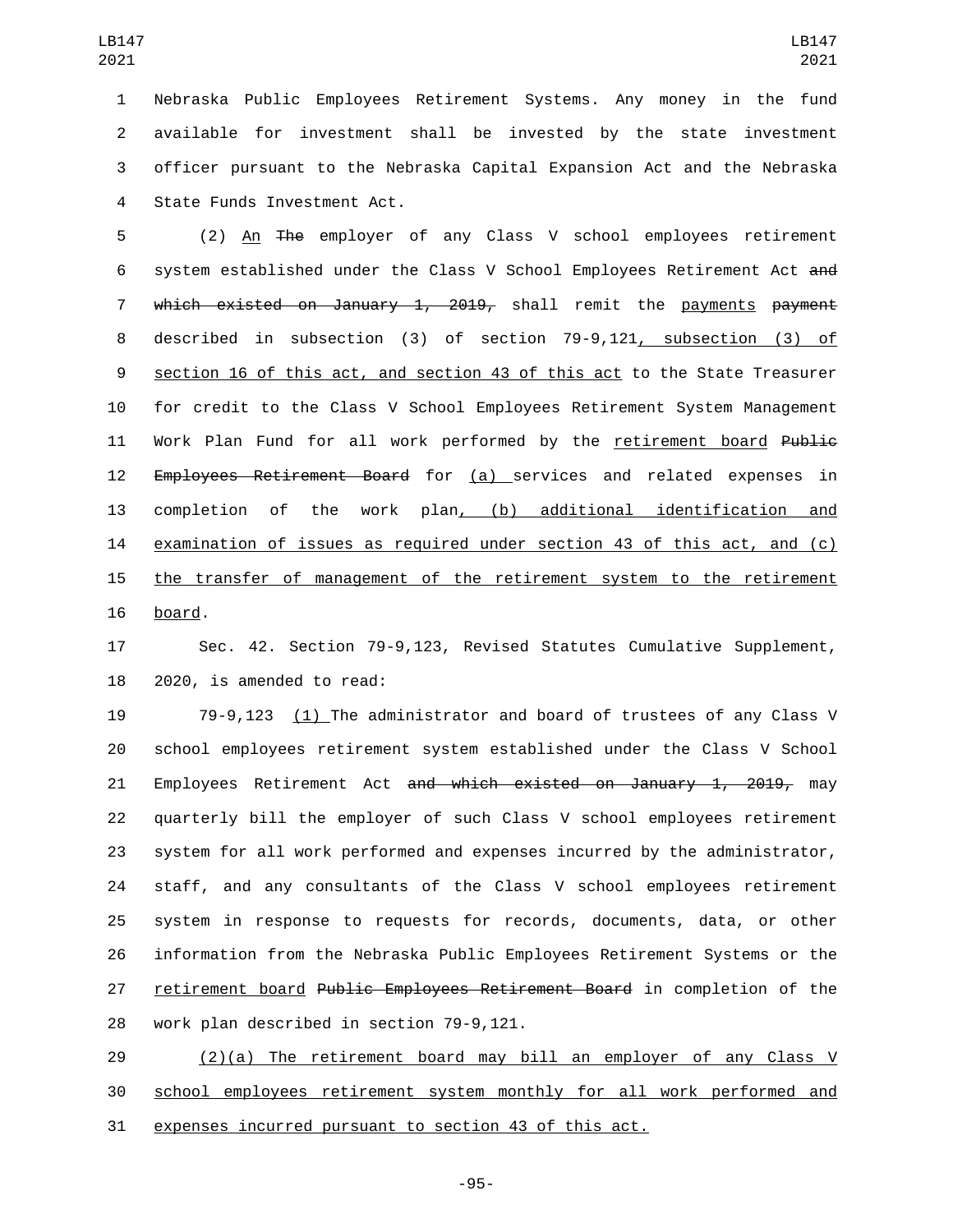(b) The administrator and board of trustees of any Class V school employees retirement system established under the Class V School Employees Retirement Act may bill the employer of such Class V school employees retirement system monthly for all work performed and expenses incurred by the administrator, staff, and any consultants of the Class V school employees retirement system for the transition and transfer of management and general administration of such retirement system to the retirement board as described in section 16 of this act.

 (3) An Such employer of a retirement system shall remit payment pursuant to this section to the board of trustees within forty-five 11 calendar days after receipt of each monthly  $\frac{1}{4}$  and to the the the same to the retirement board within the time period and in the manner negotiated in the transition and transfer of management and administration plan entered 14 <u>into pursuant to section 16 of this act</u> to such Class V school employees 15 retirement system.

 Sec. 43. (1) The Legislature finds that following completion and submission of the work plan by the retirement board pursuant to section 79-9,121, additional issues have emerged related to transfer of the management of any Class V school employees retirement system to the retirement board. Further examination and evaluation are necessary and shall be completed by the entities described in this section. Such additional examination and evaluation shall include, but not be limited 23 to:

## (a) Completion of a compliance audit of the retirement system as 25 described in this section;

- (b) Completion of the audits of the retirement system by the Auditor
- of Public Accounts pursuant to subsection (1)(b) of section 79-987; and
- (c) Identification and examination of issues by the retirement board 29 as described in subsection (8) of this section.
- (2) The board of trustees shall obtain a compliance audit of the retirement system to be completed no later than November 15, 2021. The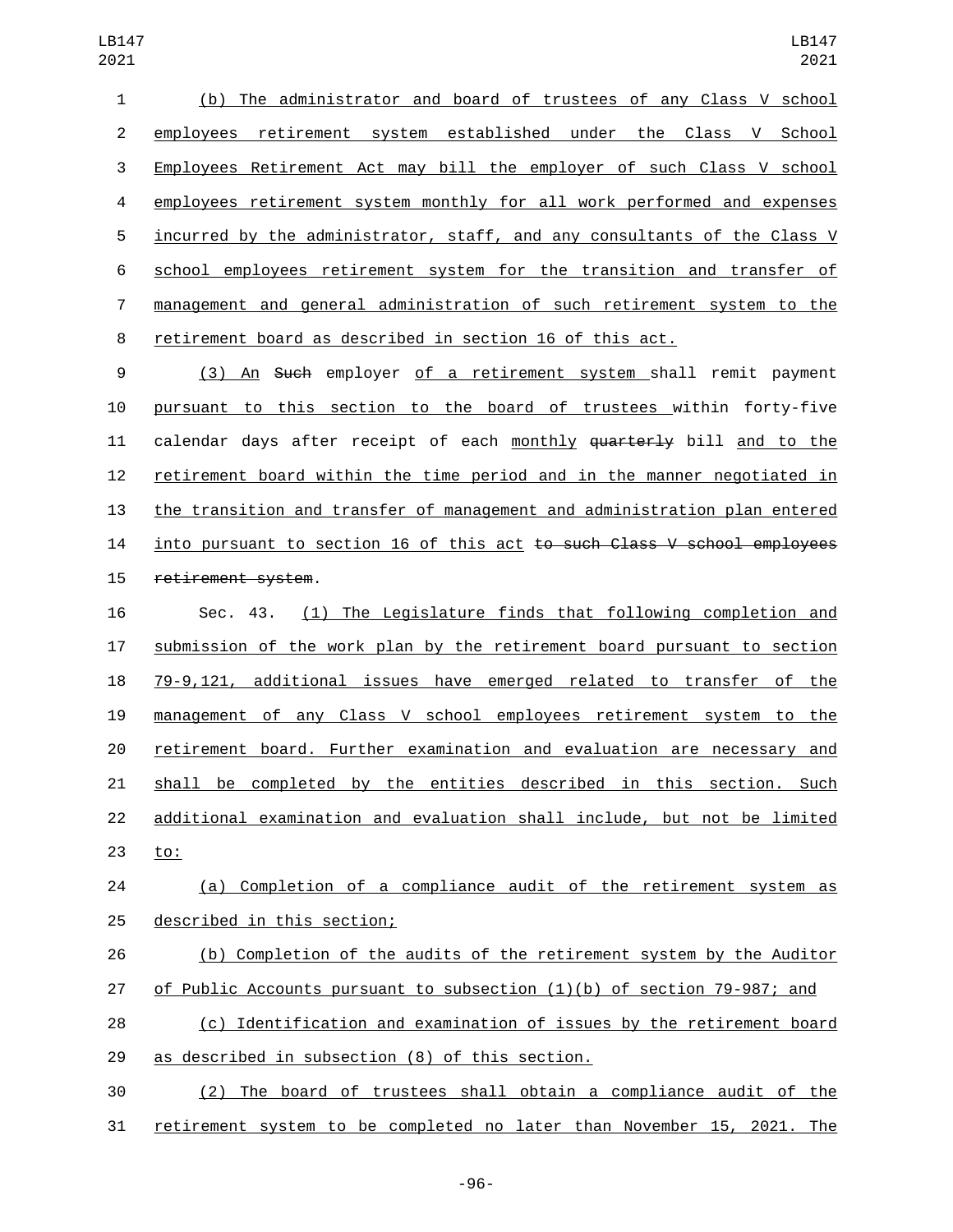compliance audit shall be in addition to the annual audit conducted by the Auditor of Public Accounts pursuant to subsection (1)(b) of section 3 79-987. (3) The compliance audit shall include an examination of records, files, and any other documents or resources of the retirement system and an evaluation of all policies and procedures of the retirement system, the school district, the board of education, and the board of trustees related to the administration and operation of the retirement system to determine compliance with all state and federal laws. The compliance audit shall also include, but not be limited to, an examination and 11 evaluation of: (a) Eligibility and enrollment to ensure eligible individuals are 13 properly and timely enrolled in the plan; (b) Contributions, compensation, service hours, and other records to ensure that members are making the correct contributions, that only eligible compensation and eligible service hours are reported at the time 17 and in the manner specified in plan documents, and that only the 18 authorized interest is being recorded; (c) Termination of employment to ensure that only terminated members are taking distributions from the plan at the time and in the manner 21 specified in the plan documents; (d) Reemployment after retirement to ensure that retirees and members who have terminated employment who reemploy have complied with 24 plan documents; (e) Benefit calculations and benefit payments to ensure that the correct benefits are calculated for members and paid on a timely basis; 27 and (f) Disability retirements to ensure:28 (i) The determination of the member's disability status and any accrual of additional disability benefits due to deferred distribution of

such benefits are conducted in accordance with the act; and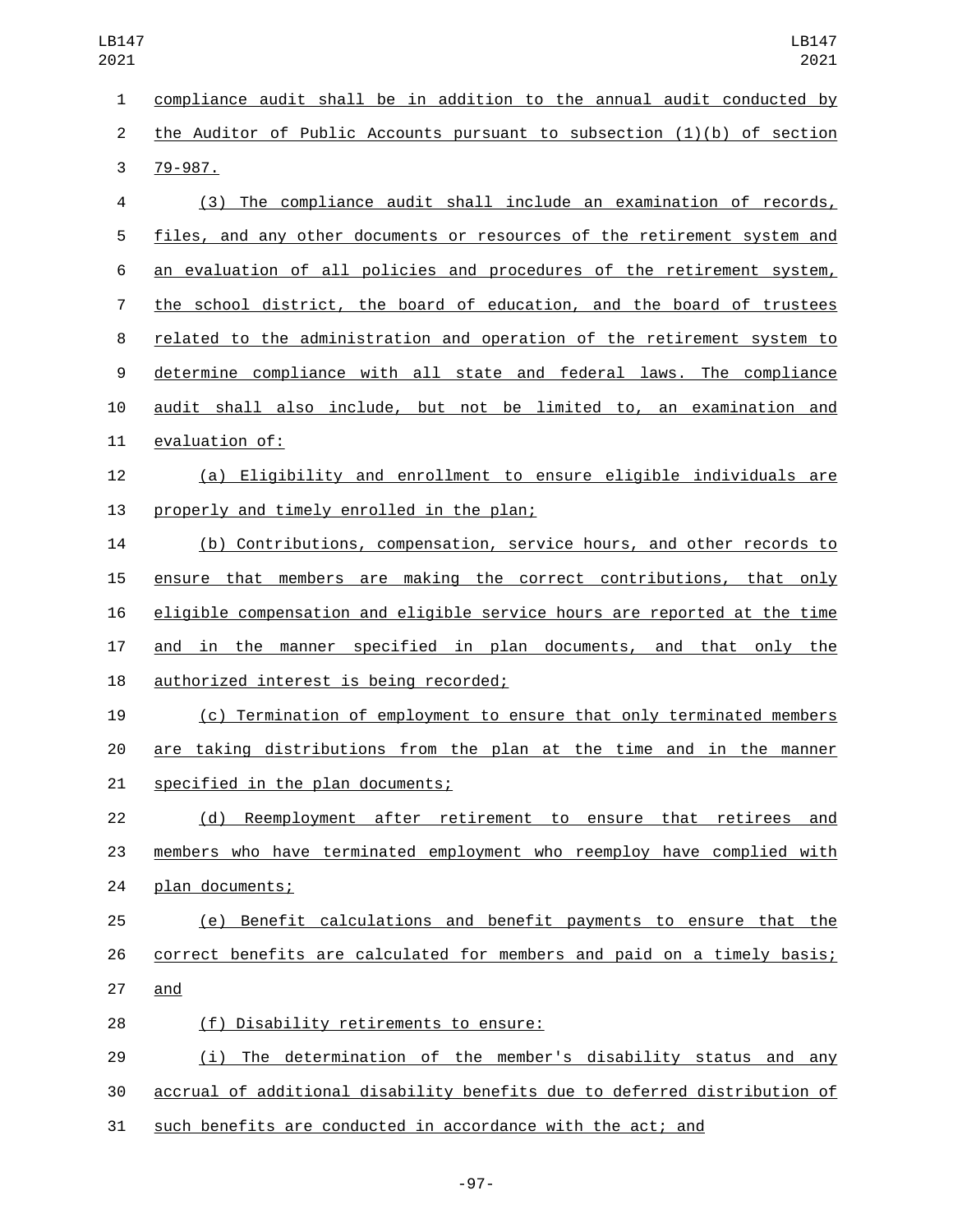| LB147<br>2021 |                          |
|---------------|--------------------------|
| 1             | (ii) The amount of       |
| $\mathbf{2}$  | calculated for members a |
| 3             | (4) The examination      |
| 4             | of this section shall al |
| 5             | (a) The plan docume      |
| ี่ค           | nrovided to the staff of |

the disability retirement benefits is correctly nd paid on a timely basis.  $\overline{1}$  of each of the issues listed in subsection (3) so include, but not be limited to, a review of: ents and training that the retirement system has

f the retirement system and employees who provide services to the retirement system to ensure proper compliance with the 8 procedures and processes;

 (b) Oversight practices or processes used by the board of trustees and administrator of the retirement system to identify whether the employer properly followed the plan documents; and

 (c) Practices and processes used by the board of trustees and administrator of the retirement system to correct any errors made.

 (5) The board of trustees, the board of education, the school district, and the retirement system shall provide:

 (a) The compliance auditors with the documents identified in this section and access to personnel who perform or have knowledge of duties 18 related to the practices, procedures, operations, and administration of the retirement system to facilitate timely completion of the compliance audit; and

 (b) The Auditor of Public Accounts with documents and access to personnel as requested by the auditor to facilitate timely completion of the audit required by subsection (1)(b) of section 79-987.

 (6) Expenses related to obtaining the compliance audit shall be 25 charged to the retirement system.

 (7) The board of trustees shall submit an electronic copy of the compliance audit report to the Clerk of the Legislature, the board of education, the Nebraska Retirement Systems Committee of the Legislature, the Governor, and the retirement board no later than November 15, 2021. The compliance audit report shall be presented to the Nebraska Retirement Systems Committee of the Legislature at a public hearing.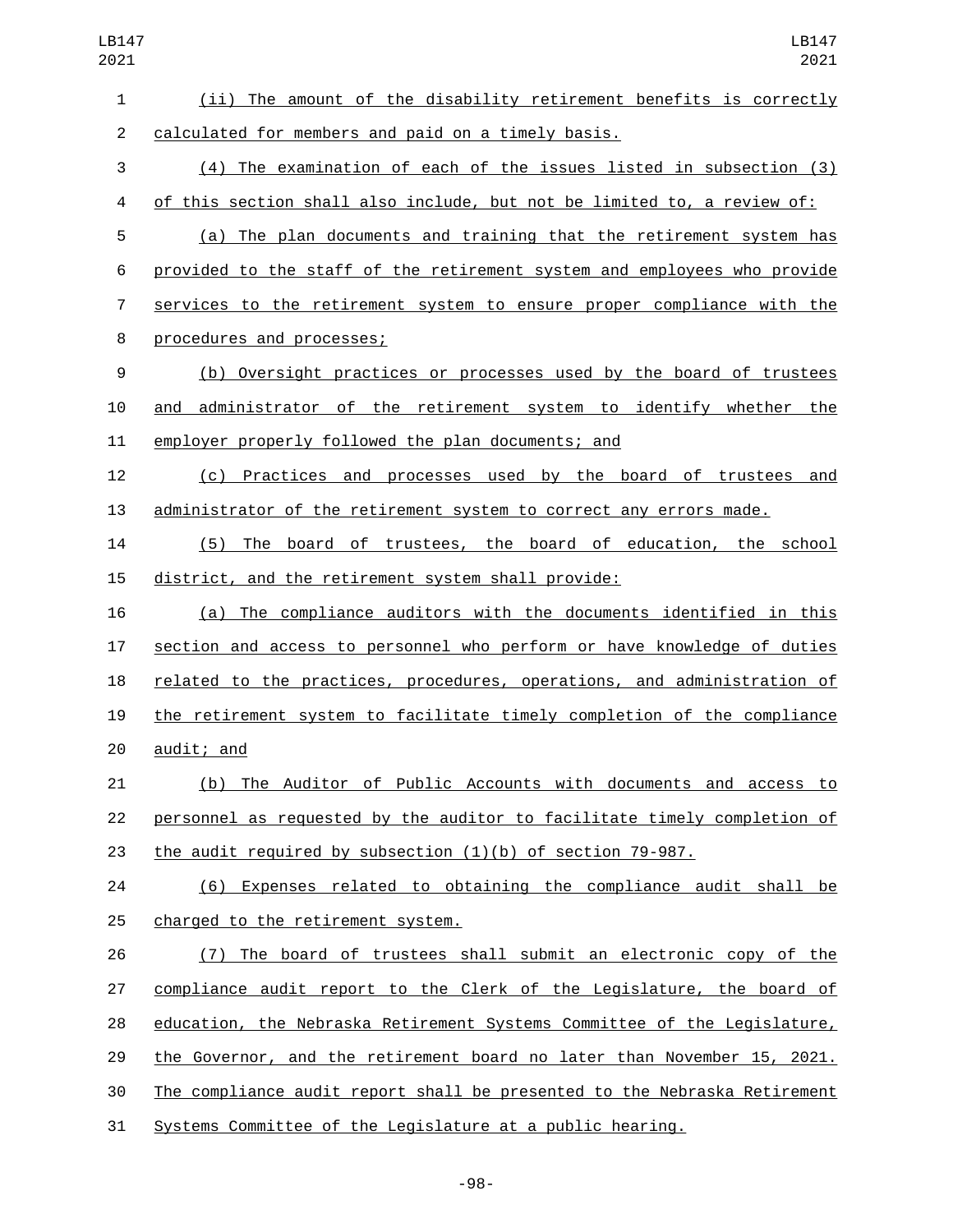| 1              | $(8)(a)$ The Public Employees Retirement Board shall identify and           |
|----------------|-----------------------------------------------------------------------------|
| 2              | examine additional issues which have emerged since the completion of the    |
| 3              | work plan conducted pursuant to section 79-9,121. Such identification and   |
| 4              | examination shall include, but are not limited to, issues related to the    |
| 5              | transition and transfer of management of any Class V school employees       |
| 6              | retirement system to the retirement board and the board's duties to         |
| $\overline{7}$ | administer such retirement system pursuant to section 84-1503 in a manner   |
| 8              | which will maintain the transferred retirement system plan's status as a    |
| 9              | qualified plan and address any concerns in meeting the retirement board's   |
| 10             | fiduciary duties and responsibilities pursuant to section 84-1503.02.       |
| 11             | (b) The retirement board may retain the services of consultants, if         |
| 12             | necessary, to carry out its responsibilities under this subsection.         |
| 13             | board shall timely respond to any<br>$(c)$ The<br>retirement<br>written     |
| 14             | communications from the Nebraska Retirement Systems Committee of the        |
| 15             | Legislature regarding its ongoing examinations under this subsection and    |
| 16             | advise the committee if additional areas of examination related to the      |
| 17             | transfer of<br>required under<br>this section should<br>management as<br>be |
| 18             | addressed.                                                                  |
| 1 Q            | (d) The retirement hoard may hill an employer of any Class V school         |

 (d) The retirement board may bill an employer of any Class V school 20 employees retirement system established under the Class V School Employees Retirement Act on a monthly basis as provided in section 79-9,123 for all services and related expenses incurred in carrying out 23 its responsibilities under this section.

 Sec. 44. Section 84-712.05, Revised Statutes Cumulative Supplement, 2020, is amended to read:

 84-712.05 The following records, unless publicly disclosed in an open court, open administrative proceeding, or open meeting or disclosed by a public entity pursuant to its duties, may be withheld from the 29 public by the lawful custodian of the records:

 (1) Personal information in records regarding a student, prospective student, or former student of any educational institution or exempt

-99-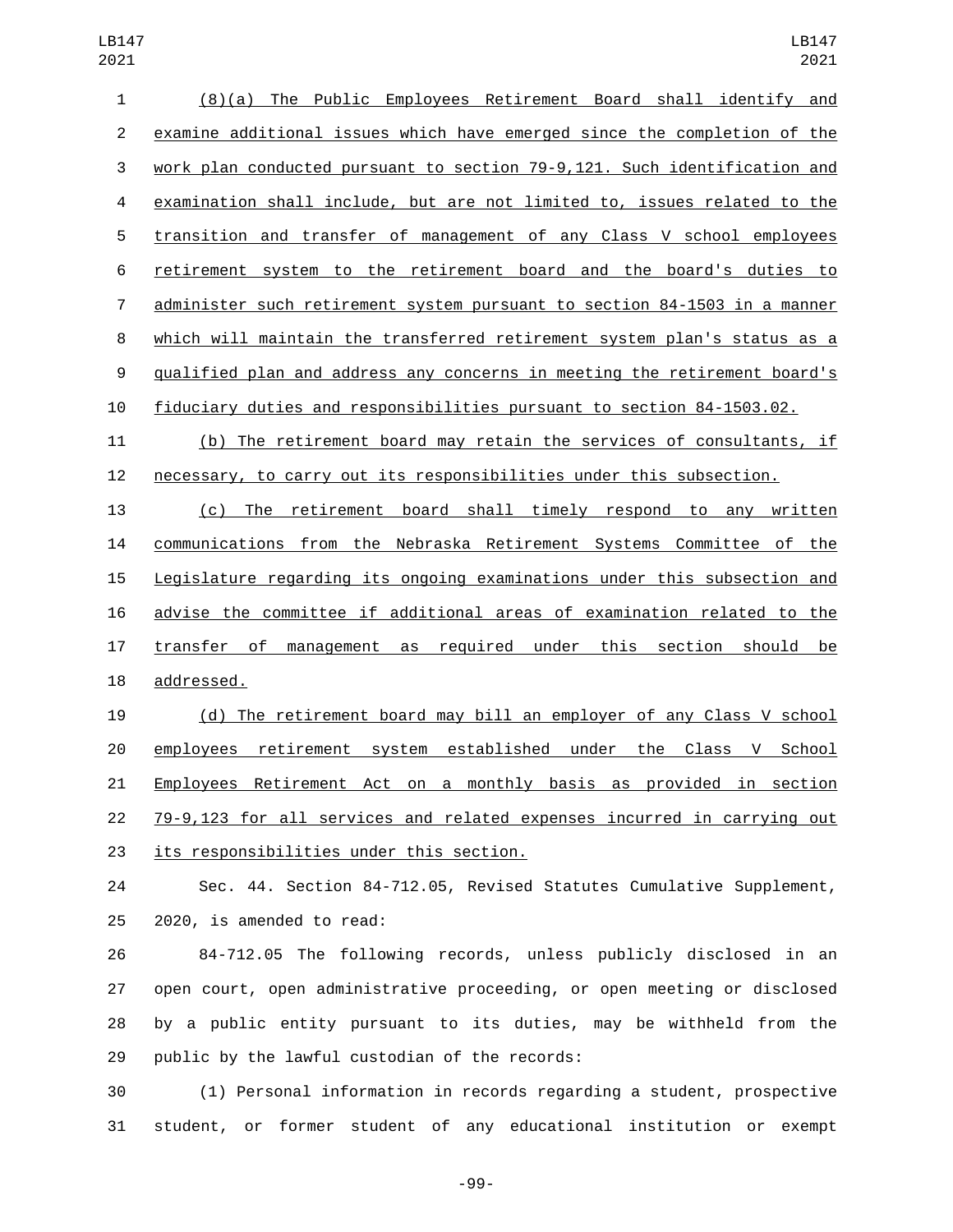school that has effectuated an election not to meet state approval or accreditation requirements pursuant to section 79-1601 when such records are maintained by and in the possession of a public entity, other than routine directory information specified and made public consistent with 20 U.S.C. 1232g, as such section existed on February 1, 2013, and 6 regulations adopted thereunder;

 (2) Medical records, other than records of births and deaths and except as provided in subdivision (5) of this section, in any form concerning any person; records of elections filed under section 44-2821; and patient safety work product under the Patient Safety Improvement Act;

 (3) Trade secrets, academic and scientific research work which is in progress and unpublished, and other proprietary or commercial information which if released would give advantage to business competitors and serve 14 no public purpose;

 (4) Records which represent the work product of an attorney and the public body involved which are related to preparation for litigation, labor negotiations, or claims made by or against the public body or which are confidential communications as defined in section 27-503;

 (5) Records developed or received by law enforcement agencies and other public bodies charged with duties of investigation or examination of persons, institutions, or businesses, when the records constitute a part of the examination, investigation, intelligence information, citizen complaints or inquiries, informant identification, or strategic or tactical information used in law enforcement training, except that this subdivision shall not apply to records so developed or received:

 (a) Relating to the presence of and amount or concentration of alcohol or drugs in any body fluid of any person; or

 (b) Relating to the cause of or circumstances surrounding the death of an employee arising from or related to his or her employment if, after an investigation is concluded, a family member of the deceased employee makes a request for access to or copies of such records. This subdivision

-100-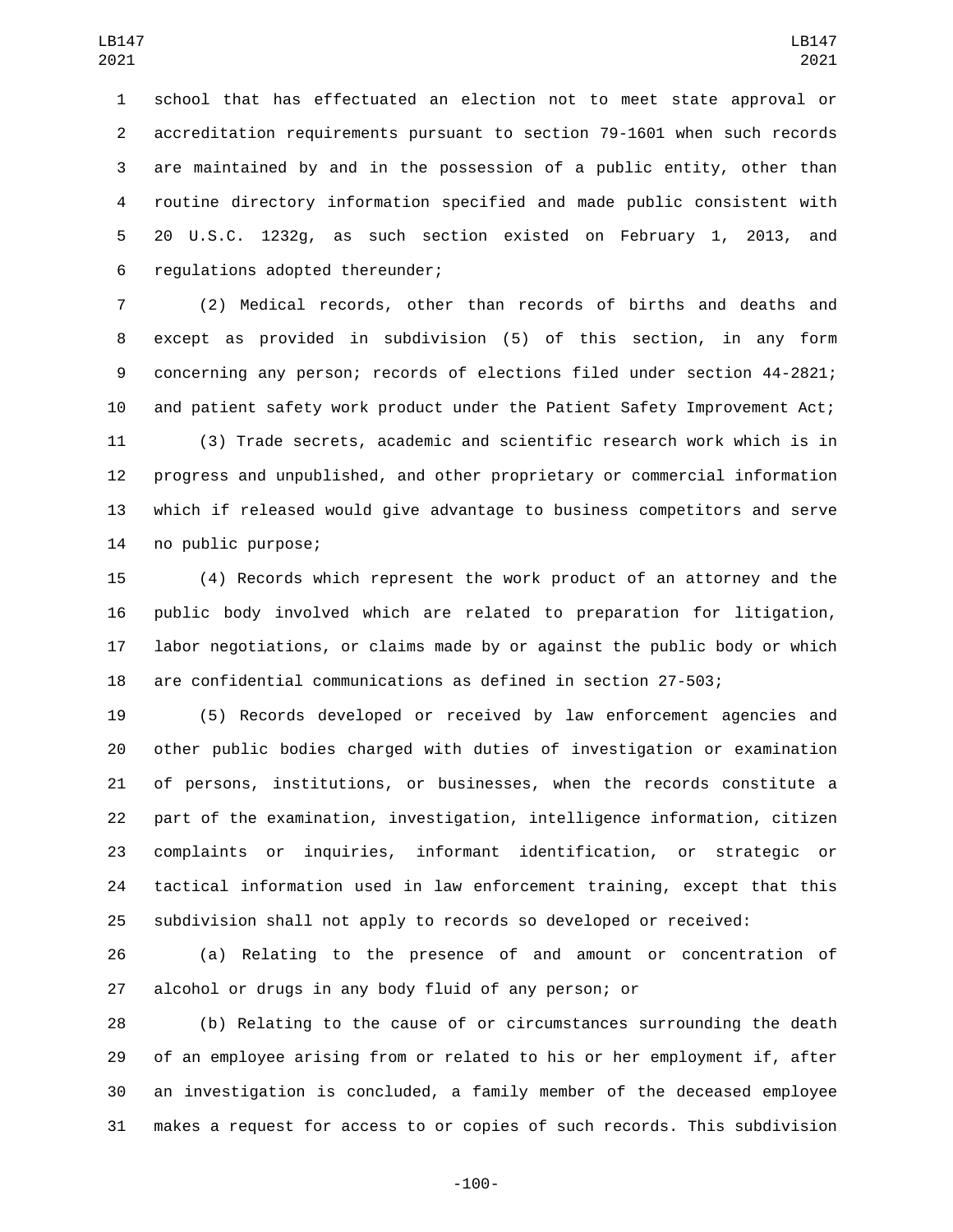does not require access to or copies of informant identification, the names or identifying information of citizens making complaints or inquiries, other information which would compromise an ongoing criminal investigation, or information which may be withheld from the public under another provision of law. For purposes of this subdivision, family member means a spouse, child, parent, sibling, grandchild, or grandparent by 7 blood, marriage, or adoption;

 (6) Appraisals or appraisal information and negotiation records concerning the purchase or sale, by a public body, of any interest in real or personal property, prior to completion of the purchase or sale;

 (7) Personal information in records regarding personnel of public bodies other than salaries and routine directory information;

 (8) Information solely pertaining to protection of the security of public property and persons on or within public property, such as specific, unique vulnerability assessments or specific, unique response plans, either of which is intended to prevent or mitigate criminal acts the public disclosure of which would create a substantial likelihood of endangering public safety or property; computer or communications network schema, passwords, and user identification names; guard schedules; lock combinations; or public utility infrastructure specifications or design drawings the public disclosure of which would create a substantial likelihood of endangering public safety or property, unless otherwise 23 provided by state or federal law;

 (9) Information that relates details of physical and cyber assets of critical energy infrastructure or critical electric infrastructure, including (a) specific engineering, vulnerability, or detailed design information about proposed or existing critical energy infrastructure or critical electric infrastructure that (i) relates details about the production, generation, transportation, transmission, or distribution of energy, (ii) could be useful to a person in planning an attack on such critical infrastructure, and (iii) does not simply give the general

-101-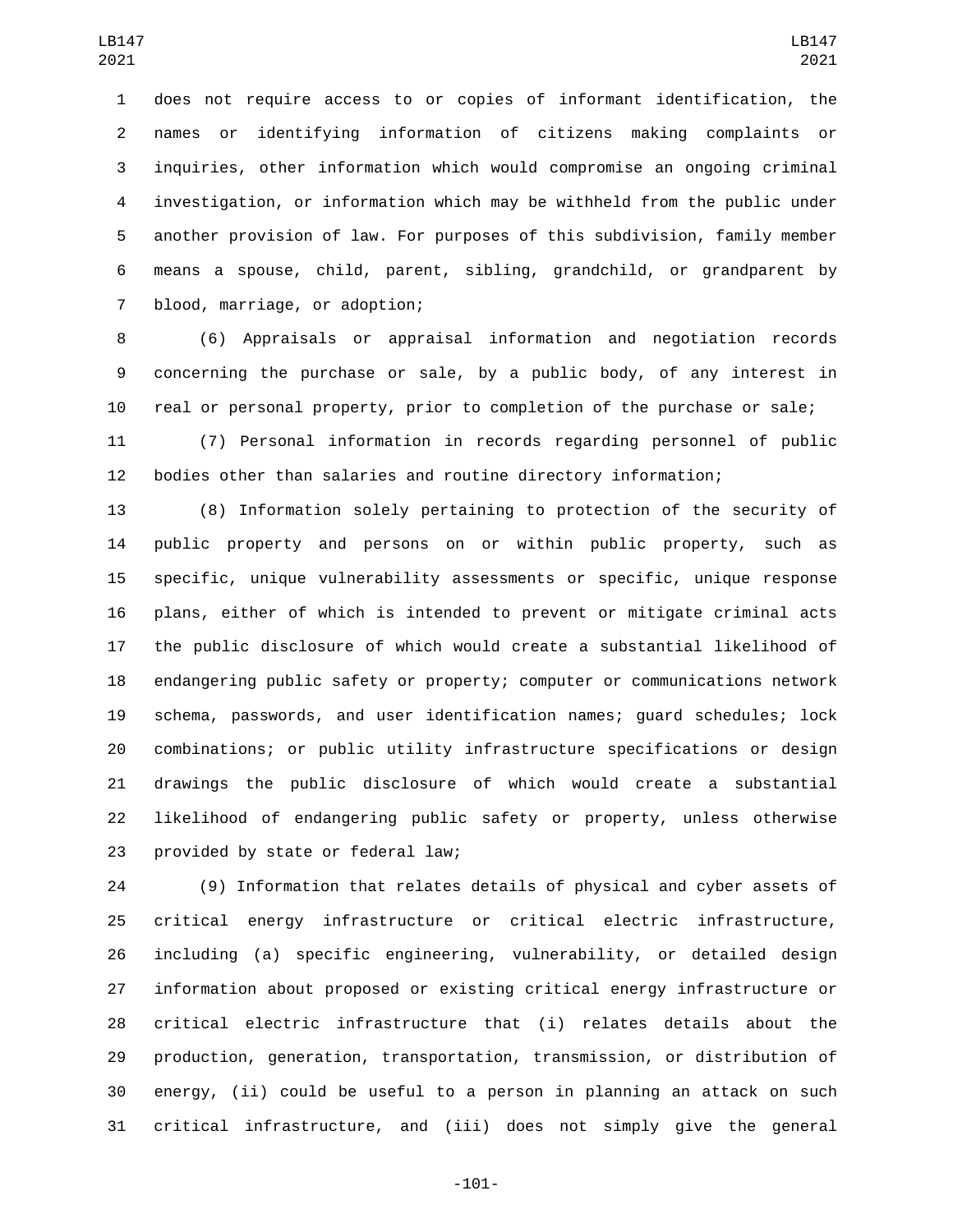location of the critical infrastructure and (b) the identity of personnel whose primary job function makes such personnel responsible for (i) providing or granting individuals access to physical or cyber assets or (ii) operating and maintaining physical or cyber assets, if a reasonable person, knowledgeable of the electric utility or energy industry, would conclude that the public disclosure of such identity could create a substantial likelihood of risk to such physical or cyber assets. Subdivision (9)(b) of this section shall not apply to the identity of a chief executive officer, general manager, vice president, or board member of a public entity that manages critical energy infrastructure or critical electric infrastructure. The lawful custodian of the records must provide a detailed job description for any personnel whose identity is withheld pursuant to subdivision (9)(b) of this section. For purposes of subdivision (9) of this section, critical energy infrastructure and critical electric infrastructure mean existing and proposed systems and assets, including a system or asset of the bulk-power system, whether physical or virtual, the incapacity or destruction of which would negatively affect security, economic security, public health or safety, 19 or any combination of such matters;

 (10) The security standards, procedures, policies, plans, specifications, diagrams, access lists, and other security-related records of the Lottery Division of the Department of Revenue and those persons or entities with which the division has entered into contractual relationships. Nothing in this subdivision shall allow the division to withhold from the public any information relating to amounts paid persons or entities with which the division has entered into contractual relationships, amounts of prizes paid, the name of the prize winner, and the city, village, or county where the prize winner resides;

 (11) With respect to public utilities and except as provided in sections 43-512.06 and 70-101, personally identified private citizen account payment and customer use information, credit information on

-102-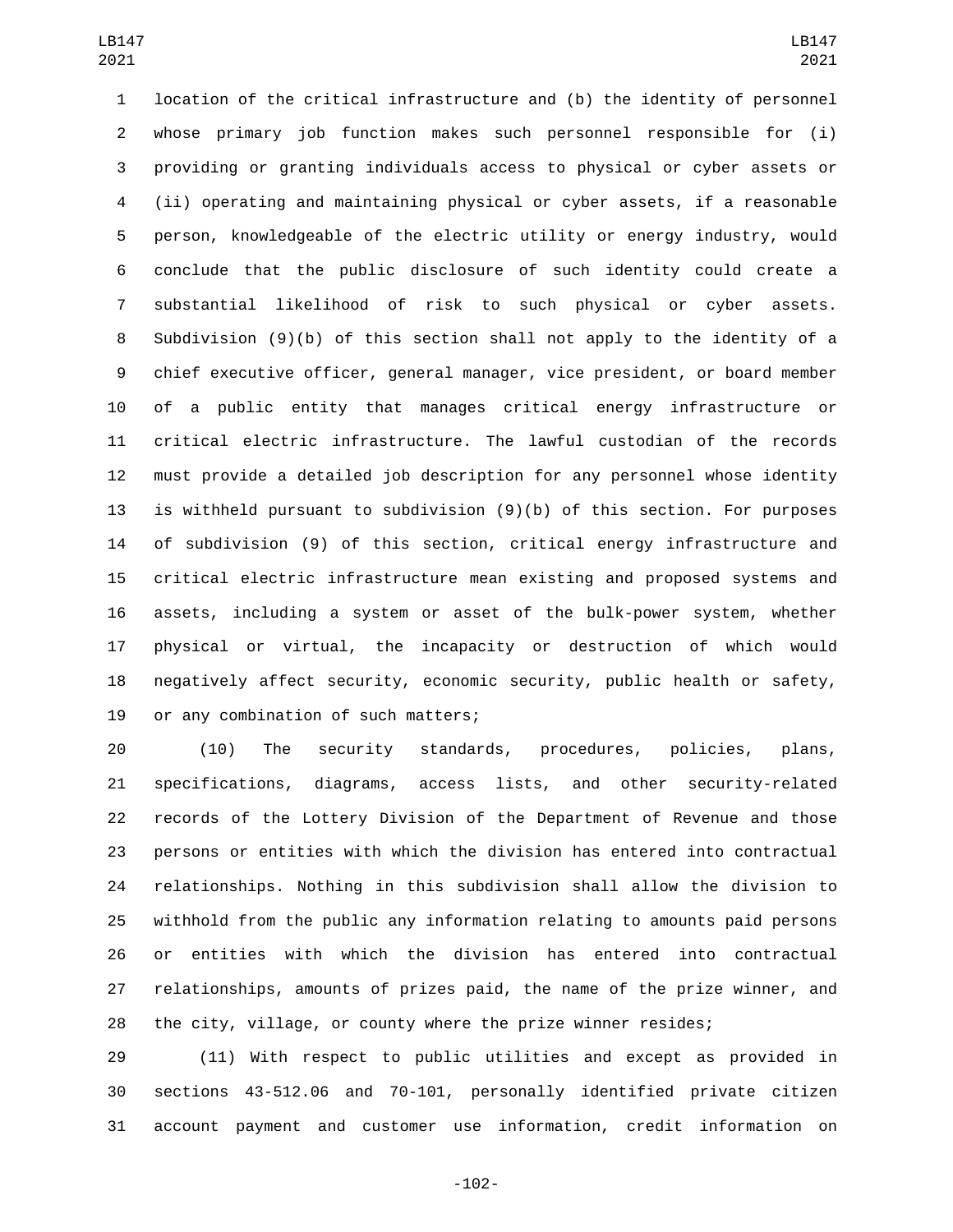others supplied in confidence, and customer lists;1

 (12) Records or portions of records kept by a publicly funded library which, when examined with or without other records, reveal the identity of any library patron using the library's materials or services; (13) Correspondence, memoranda, and records of telephone calls related to the performance of duties by a member of the Legislature in whatever form. The lawful custodian of the correspondence, memoranda, and records of telephone calls, upon approval of the Executive Board of the Legislative Council, shall release the correspondence, memoranda, and records of telephone calls which are not designated as sensitive or confidential in nature to any person performing an audit of the Legislature. A member's correspondence, memoranda, and records of confidential telephone calls related to the performance of his or her legislative duties shall only be released to any other person with the 15 explicit approval of the member;

 (14) Records or portions of records kept by public bodies which would reveal the location, character, or ownership of any known archaeological, historical, or paleontological site in Nebraska when necessary to protect the site from a reasonably held fear of theft, vandalism, or trespass. This section shall not apply to the release of information for the purpose of scholarly research, examination by other public bodies for the protection of the resource or by recognized tribes, the Unmarked Human Burial Sites and Skeletal Remains Protection Act, or the federal Native American Graves Protection and Repatriation Act;

 (15) Records or portions of records kept by public bodies which maintain collections of archaeological, historical, or paleontological significance which reveal the names and addresses of donors of such articles of archaeological, historical, or paleontological significance unless the donor approves disclosure, except as the records or portions thereof may be needed to carry out the purposes of the Unmarked Human Burial Sites and Skeletal Remains Protection Act or the federal Native

-103-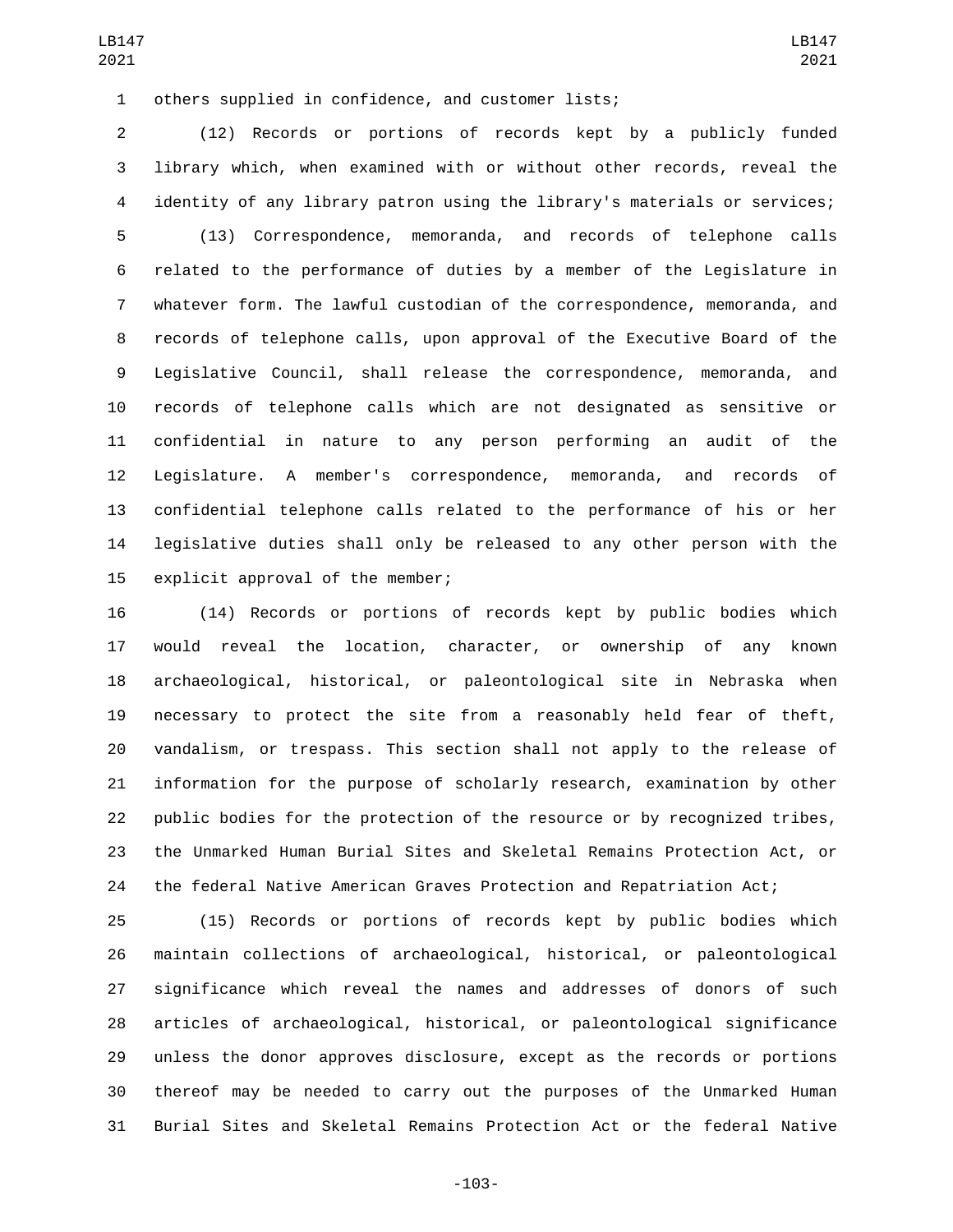American Graves Protection and Repatriation Act;1

 (16) Library, archive, and museum materials acquired from nongovernmental entities and preserved solely for reference, research, or exhibition purposes, for the duration specified in subdivision (16)(b) of 5 this section, if:

 (a) Such materials are received by the public custodian as a gift, 7 purchase, bequest, or transfer; and

 (b) The donor, seller, testator, or transferor conditions such gift, purchase, bequest, or transfer on the materials being kept confidential 10 for a specified period of time;

 (17) Job application materials submitted by applicants, other than finalists or a priority candidate for a position described in section 85-106.06 selected using the enhanced public scrutiny process in section 85-106.06, who have applied for employment by any public body as defined in section 84-1409. For purposes of this subdivision, (a) job application materials means employment applications, resumes, reference letters, and school transcripts and (b) finalist means any applicant who is not an applicant for a position described in section 85-106.06 and (i) who reaches the final pool of applicants, numbering four or more, from which the successful applicant is to be selected, (ii) who is an original applicant when the final pool of applicants numbers less than four, or (iii) who is an original applicant and there are four or fewer original 23 applicants;

 (18)(a) Records obtained by the Public Employees Retirement Board pursuant to section 84-1512 and (b) records maintained by the board of education of a Class V school district and obtained by the board of trustees or the Public Employees Retirement Board for the administration of a retirement system provided for under the Class V School Employees 29 Retirement Act pursuant to section 79-989;

 (19) Social security numbers; credit card, charge card, or debit card numbers and expiration dates; and financial account numbers supplied

LB147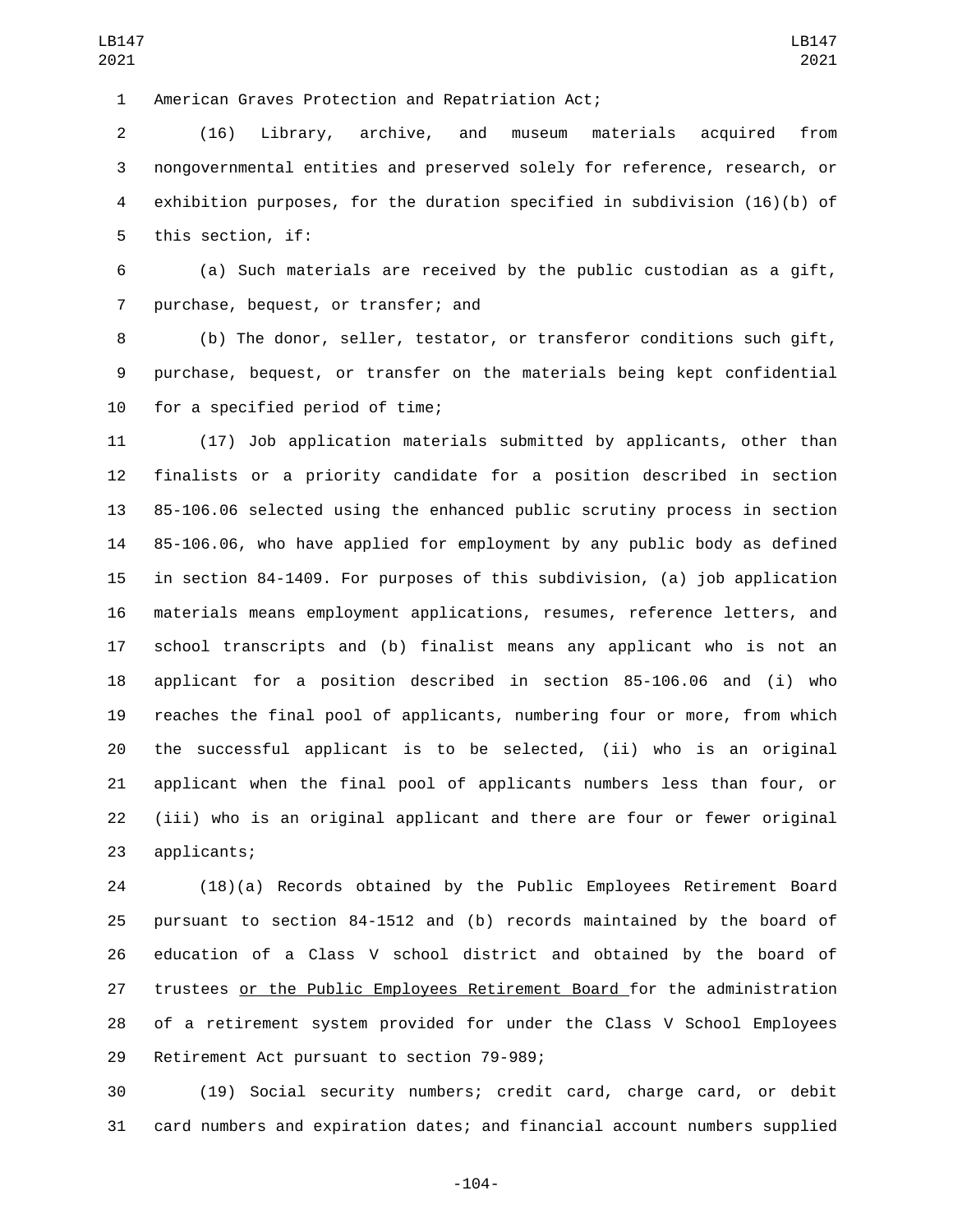1 to state and local governments by citizens;

 (20) Information exchanged between a jurisdictional utility and city 3 pursuant to section 66-1867;

 (21) Draft records obtained by the Nebraska Retirement Systems Committee of the Legislature and the Governor from Nebraska Public Employees Retirement Systems pursuant to subsection (4) of section  $784 - 1503;$ 

 (22) All prescription drug information submitted pursuant to section 71-2454, all data contained in the prescription drug monitoring system, and any report obtained from data contained in the prescription drug 11 monitoring system; and

 (23) Information obtained by any government entity, whether federal, state, county, or local, regarding firearm registration, possession, sale, or use that is obtained for purposes of an application permitted or required by law or contained in a permit or license issued by such entity. Such information shall be available upon request to any federal, 17 state, county, or local law enforcement agency.

 Sec. 45. Section 84-1501, Revised Statutes Cumulative Supplement, 2020, is amended to read:

 84-1501 (1) The Public Employees Retirement Board is hereby 21 established.

 (2)(a) The board shall consist of eight appointed members until September 1, 2024, and nine appointed members beginning September 1, , as described in this subsection, and the state investment officer as a nonvoting, ex officio member. Six of the appointed members until September 1, 2024, and seven of the appointed members beginning September 1, 2024, shall be active or retired participants in the retirement systems administered by the board, and two of the appointed members (i) shall not be employees of the State of Nebraska or any of its political subdivisions and (ii) shall have at least ten years of experience in the management of a public or private organization or have at least five

-105-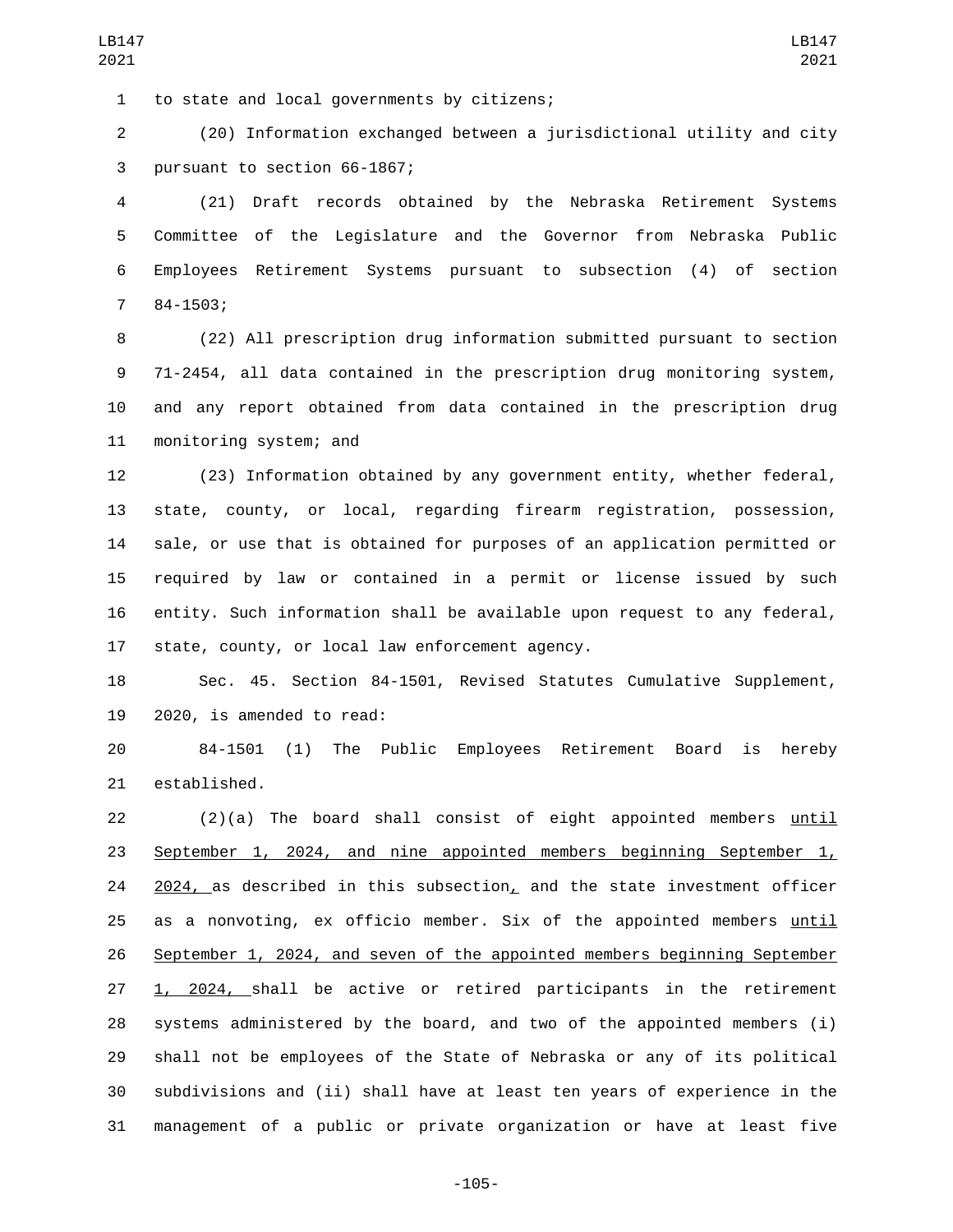years of experience in the field of actuarial analysis or the 2 administration of an employee benefit plan.

3 (b) The six appointed members who are participants in the retirement systems shall be as follows:4

 (i) Two of the appointed members shall be participants in the School Employees Retirement System of the State of Nebraska and shall include 7 one administrator and one teacher;

 (ii) One of the appointed members shall be a participant in the Nebraska Judges Retirement System as provided in the Judges Retirement 10 Act;

 (iii) One of the appointed members shall be a participant in the 12 Nebraska State Patrol Retirement System;

 (iv) One of the appointed members shall be a participant in the 14 Retirement System for Nebraska Counties; and

 (v) One of the appointed members shall be a participant in the State 16 Employees Retirement System of the State of Nebraska; and  $-$ 

 (vi) Beginning September 1, 2024, one of the appointed members shall be a participant who is a teacher in a retirement system established under the Class V School Employees Retirement Act.

 (c) Appointments to the board shall be made by the Governor and shall be subject to the approval of the Legislature. All appointed members shall be citizens of the State of Nebraska.

 (3)(a) Except as otherwise provided in this subsection, all members shall serve for terms of five years or until a successor has been appointed and qualified. The terms shall begin on January 1 of the 26 appropriate year.

 (b) To ensure an experienced and knowledgeable board, the terms of the appointed members shall be staggered as follows:

29  $(i)$  One of the two members described in subdivisions  $(2)(a)(i)$  and (ii) of this section shall be appointed to serve for a five-year term 31 which begins in 2017;

-106-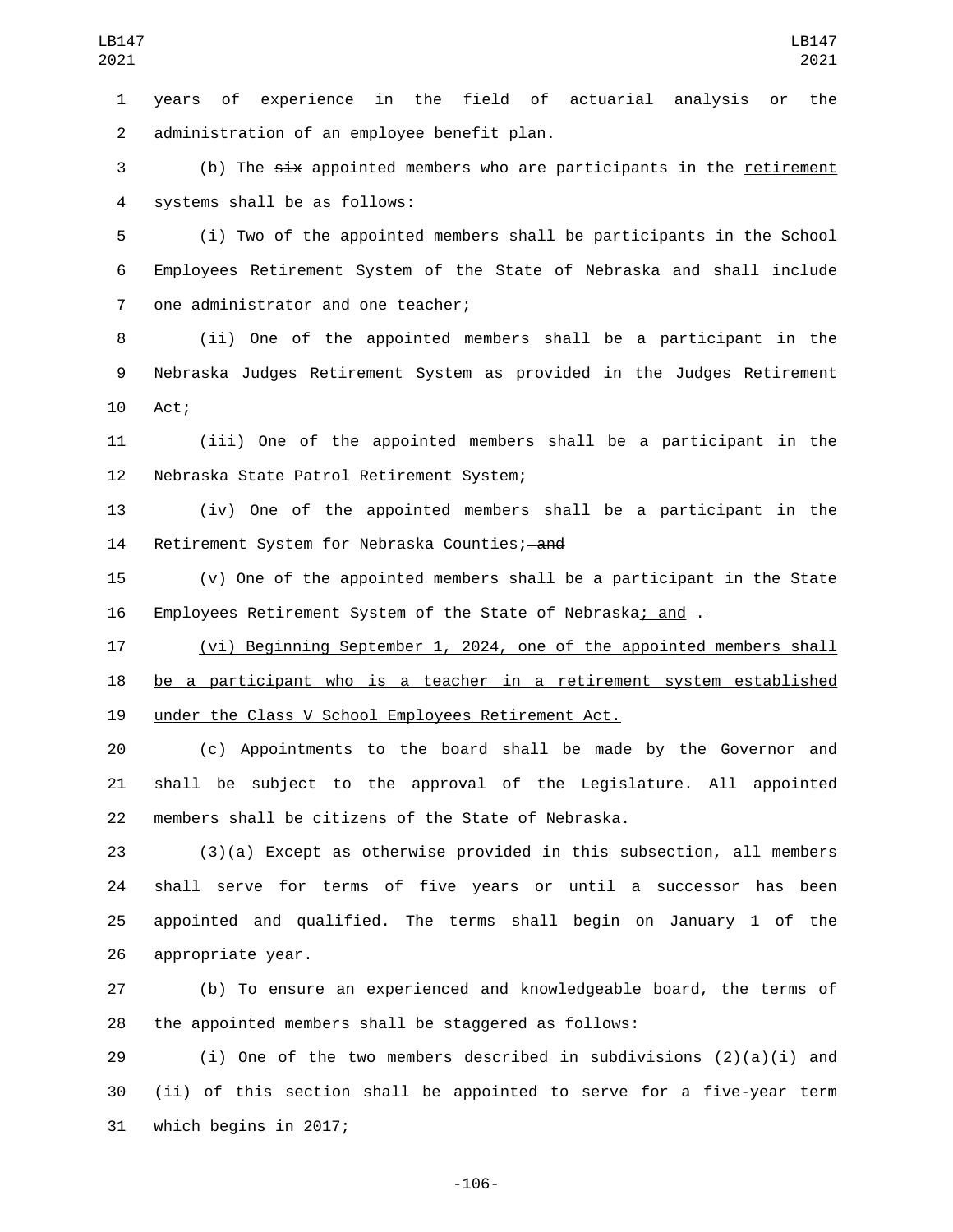(ii) One of the two members described in subdivisions (2)(a)(i) and (ii) of this section shall be appointed to serve for a five-year term 3 which begins in 2018;

 (iii) The participant in the School Employees Retirement System of the State of Nebraska who is a teacher shall be appointed for a five-year 6 term which begins in 2019;

 (iv) The participant in the School Employees Retirement System of the State of Nebraska who is an administrator and the participant in the State Employees Retirement System of the State of Nebraska shall be appointed for a five-year term which begins in 2020;

 (v) The participant in the Retirement System for Nebraska Counties and the participant in the Nebraska Judges Retirement System shall be 13 appointed to serve for a five-year term which begins in 2021;—and

 (vi) The participant in the Nebraska State Patrol Retirement System shall be appointed to serve for a three-year term which begins in 2020, and his or her successor shall be appointed to serve for a five-year term 17 which begins in 2023; and  $\overline{.}$ 

 (vii) The participant in a retirement system established under the Class V School Employees Retirement Act shall be appointed to serve for a fifty-two month term which begins September 1, 2024, and his or her successor shall be appointed to serve for a five-year term which begins 22 in 2029.

 (4) In the event of a vacancy in office, the Governor shall appoint a person to serve the unexpired portion of the term subject to the 25 approval of the Legislature.

 (5) The appointed members of the board may be removed by the Governor for cause after notice and an opportunity to be heard.

 Sec. 46. Section 84-1503, Revised Statutes Cumulative Supplement, 29 2020, is amended to read:

 84-1503 (1) It shall be the duty of the Public Employees Retirement 31 Board:

-107-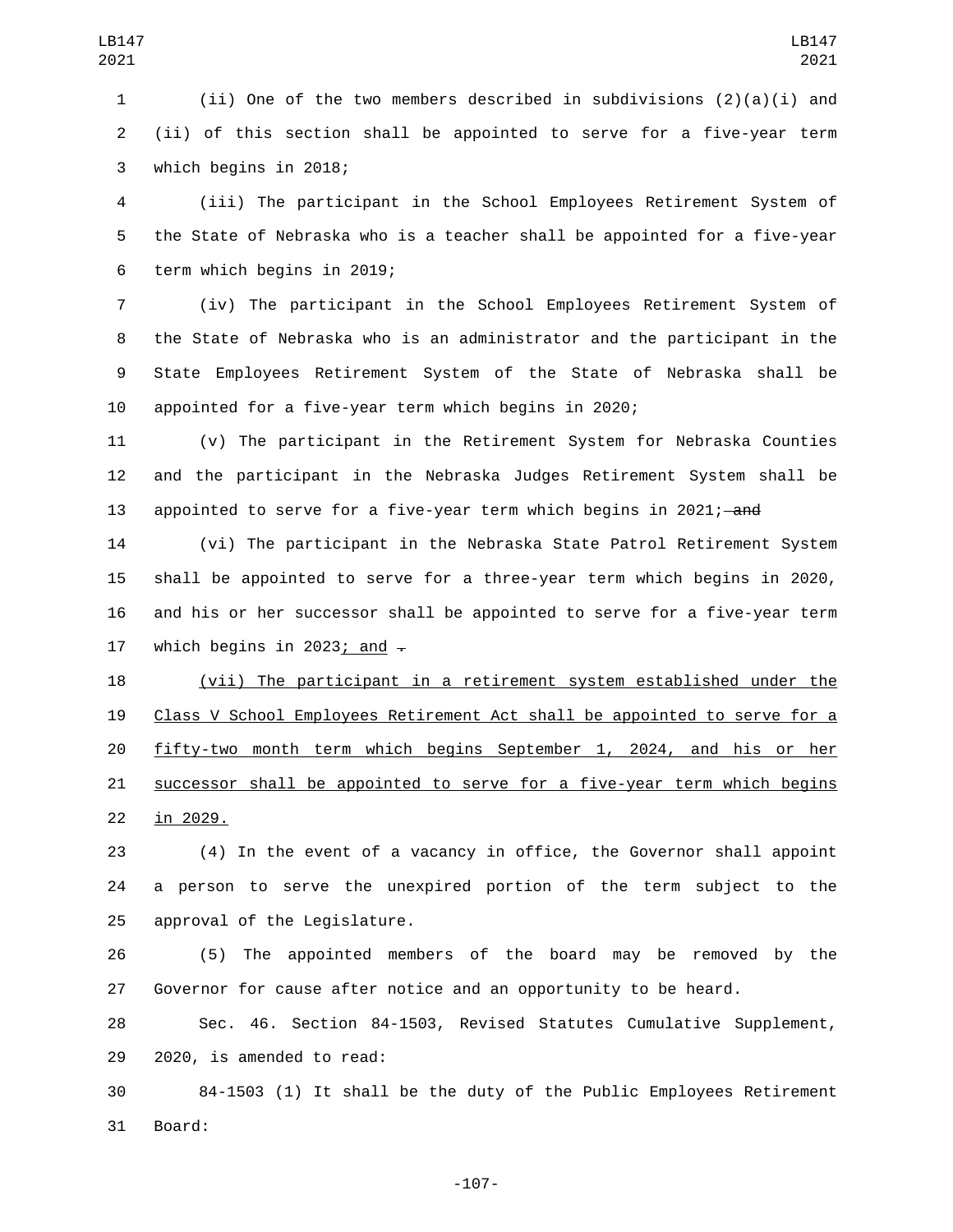(a) To administer the retirement systems provided for in the County Employees Retirement Act, the Judges Retirement Act, the Nebraska State Patrol Retirement Act, the School Employees Retirement Act, and the State Employees Retirement Act, and, beginning September 1, 2024, the Class V School Employees Retirement Act. The agency for the administration of the retirement systems and under the direction of the board shall be known and may be cited as the Nebraska Public Employees Retirement Systems;

 (b) To appoint a director to administer the systems under the direction of the board. The appointment shall be subject to the approval of the Governor and a majority of the Legislature. The director shall be qualified by training and have at least five years of experience in the administration of a qualified public or private employee retirement plan. The director shall not be a member of the board. The salary of the director shall be set by the board. The director shall serve without term 15 and may be removed by the board;

 (c) To provide for an equitable allocation of expenses among the retirement systems administered by the board, and all expenses shall be provided from the investment income earned by the various retirement funds unless alternative sources of funds to pay expenses are specified by law;

 (d) To administer the deferred compensation program authorized in 22 section 84-1504;

 (e) To hire an attorney, admitted to the Nebraska State Bar Association, to advise the board in the administration of the retirement systems listed in subdivision (a) of this subsection;

 (f) To hire an internal auditor to perform the duties described in section 84-1503.04 who meets the minimum standards as described in 28 section 84-304.03;

 (g) To adopt and implement procedures for reporting information by employers, as well as testing and monitoring procedures in order to verify the accuracy of such information. The information necessary to

-108-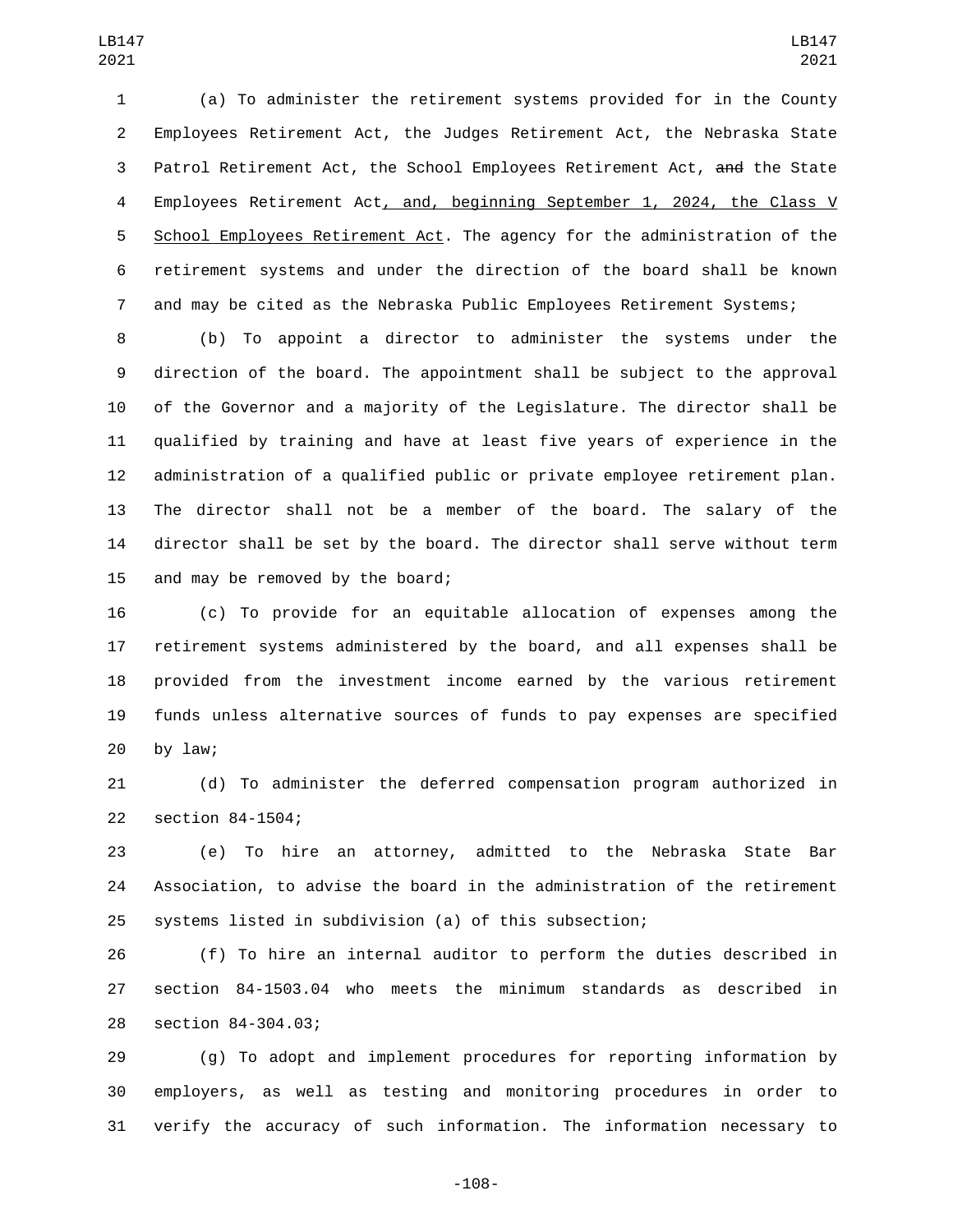determine membership shall be provided by the employer. The board may adopt and promulgate rules and regulations and prescribe such forms necessary to carry out this subdivision. Nothing in this subdivision shall be construed to require the board to conduct onsite audits of political subdivisions for compliance with statutes, rules, and 6 regulations governing the retirement systems listed in subdivision  $(1)(a)$ of this section regarding membership and contributions; and

 (h) To prescribe and furnish forms for the public retirement system plan reports required to be filed pursuant to sections 2-3228, 12-101, 14-567, 14-1805.01, 14-2111, 15-1017, 16-1017, 16-1037, 19-3501, 23-1118, 23-3526, 71-1631.02, and 79-987 through December 31, 2017.

 (2) In administering the retirement systems listed in subdivision 13  $(1)(a)$  of this section, it shall be the duty of the board:

 (a) To determine, based on information provided by the employer, the prior service annuity, if any, for each person who is an employee of the county on the date of adoption of the retirement system;

 (b) To determine the eligibility of an individual to be a member of the retirement system and other questions of fact in the event of a dispute between an individual and the individual's employer;

 (c) To adopt and promulgate rules and regulations, as the board may 21 deem necessary, for the management of the board;

 (d) To keep a complete record of all proceedings taken at any 23 meeting of the board;

 (e) To obtain, by a competitive, formal, and sealed bidding process through the materiel division of the Department of Administrative Services, actuarial services on behalf of the State of Nebraska as may be necessary in the administration and development of the retirement systems, including, but not limited to, preparation of an annual actuarial valuation report of each of the defined benefit and cash balance plans administered by the board. Such annual valuation reports shall be presented by the actuary to the Nebraska Retirement Systems

-109-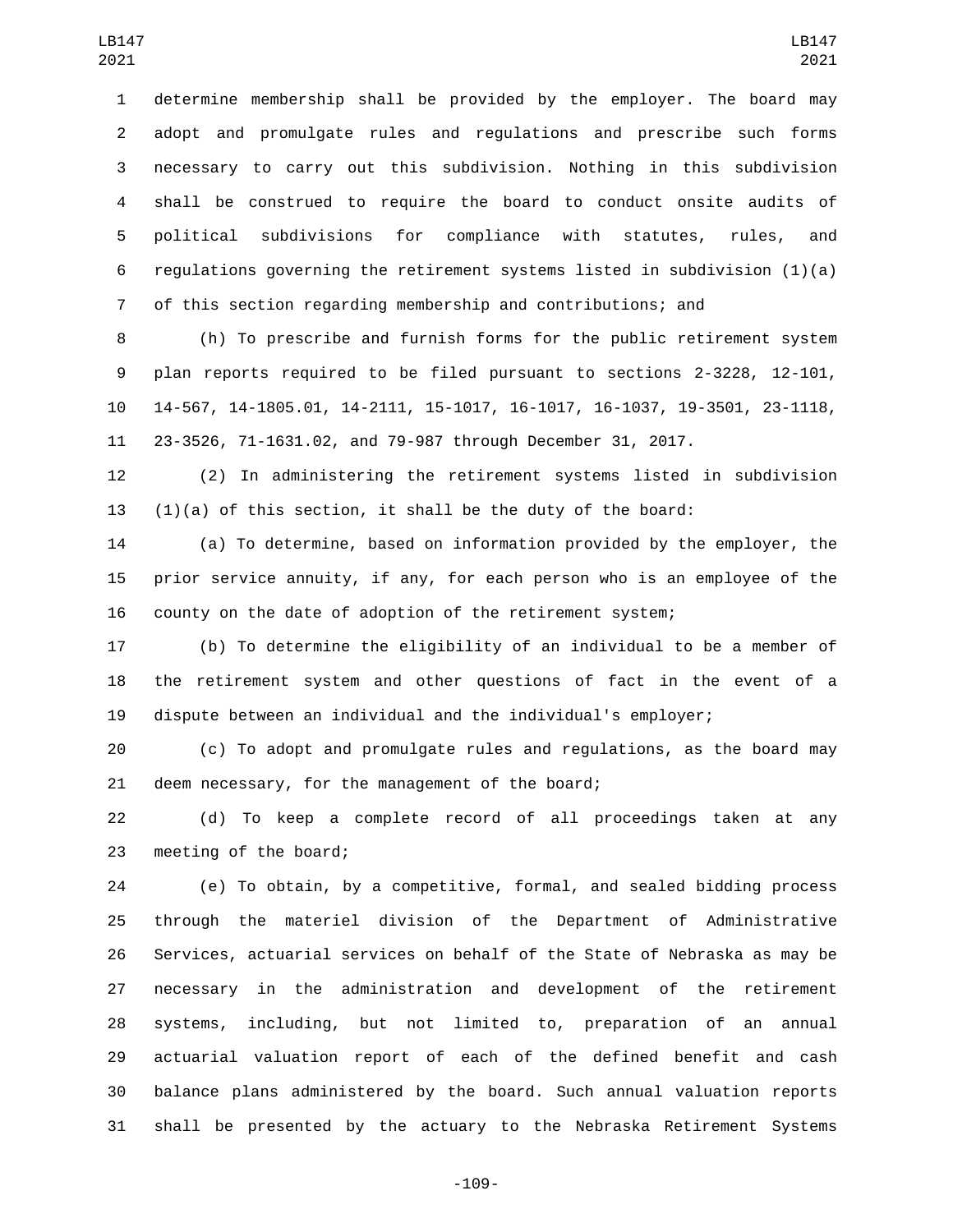Committee of the Legislature at a public hearing or hearings. Any contract for actuarial services shall contain a provision allowing the actuary, without prior approval of the board, to perform actuarial studies of the systems as requested by entities other than the board, if notice, which does not identify the entity or substance of the request, is given to the board, all costs are paid by the requesting entity, results are provided to the board, the Nebraska Retirement Systems Committee of the Legislature, and the Legislative Fiscal Analyst upon being made public, and such actuarial studies do not interfere with the actuary's ongoing responsibility to the board. The term of the contract shall be for up to three years. A competitive, formal, and sealed bidding process shall be completed at least once every three years, unless the board determines that such a process would not be cost effective under the circumstances and that the actuarial services performed have been satisfactory, in which case the contract may also contain an option for renewal without a competitive, formal, and sealed bidding process for up to two additional three-year periods. An actuary under contract for the State of Nebraska shall be a member of the American Academy of Actuaries and meet the academy's qualification standards to render a statement of actuarial opinion;20

 (f) To direct the State Treasurer to transfer funds, as an expense of the retirement systems, to the Legislative Council Retirement Study Fund. Such transfer shall occur beginning on or after July 1, 2005, and at intervals of not less than five years and not more than fifteen years and shall be in such amounts as the Legislature shall direct;

 (g) To adopt and promulgate rules and regulations, as the board may deem necessary, to carry out the provisions of each retirement system described in subdivision (1)(a) of this section, which includes, but is not limited to, the crediting of military service, direct rollover 30 distributions, and the acceptance of rollovers;

(h) To obtain auditing services for a separate compliance audit of

-110-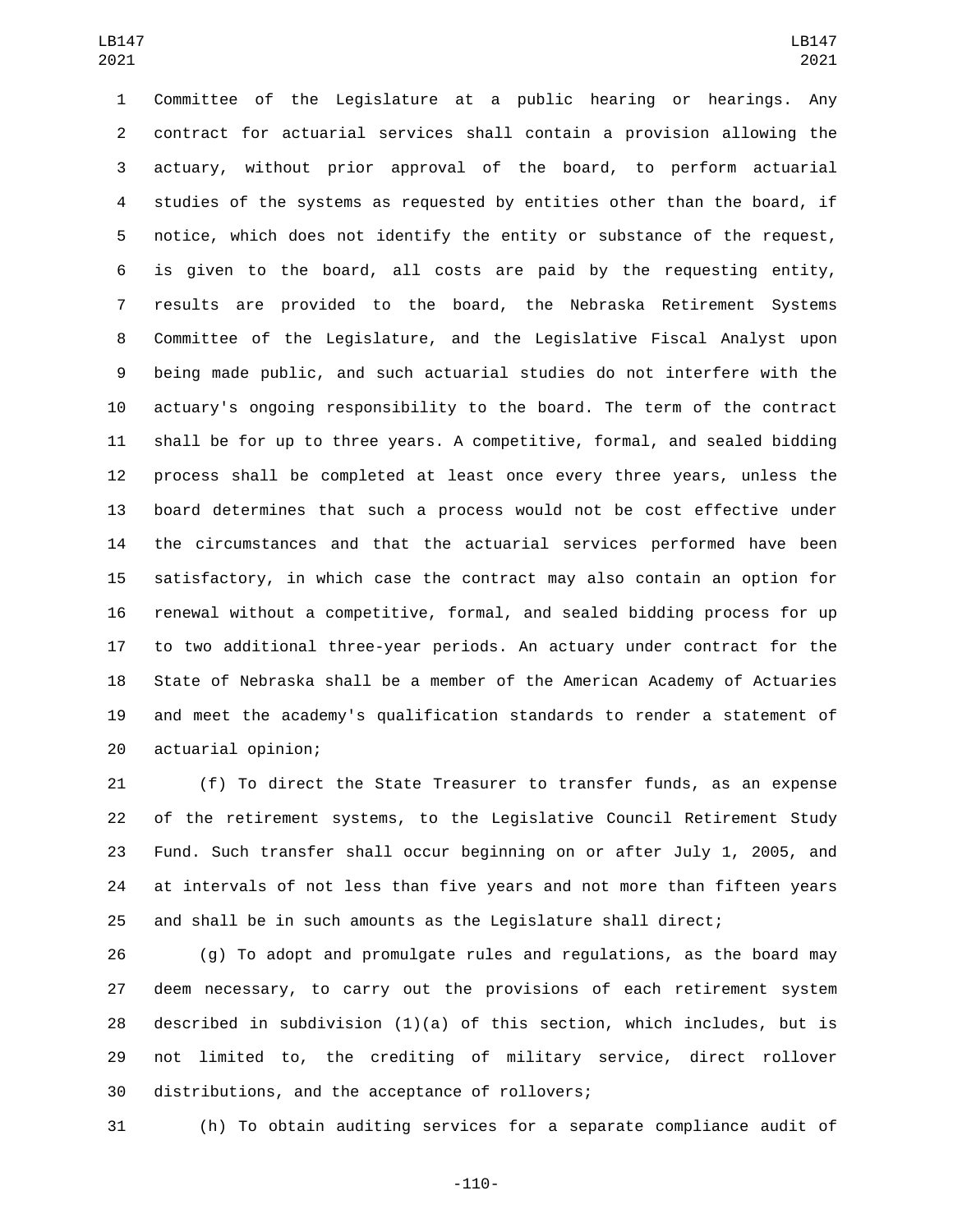the retirement systems to be completed by December 31, 2020, and from time to time thereafter at the request of the Nebraska Retirement Systems Committee of the Legislature, to be completed not more than every four years but not less than every ten years. The compliance audit shall be in addition to the annual audit conducted by the Auditor of Public Accounts. The compliance audit shall include, but not be limited to, an examination of records, files, and other documents and an evaluation of all policies and procedures to determine compliance with all state and federal laws. A copy of the compliance audit shall be given to the Governor, the board, and the Nebraska Retirement Systems Committee of the Legislature and shall be presented to the committee at a public hearing;

 (i) To adopt and promulgate rules and regulations, as the board may deem necessary, for the adjustment of contributions or benefits, which includes, but is not limited to: (i) The procedures for refunding contributions, adjusting future contributions or benefit payments, and requiring additional contributions or repayment of benefits; (ii) the process for a member, member's beneficiary, employee, or employer to dispute an adjustment to contributions or benefits; (iii) establishing materiality and de minimus amounts for agency transactions, adjustments, and inactive account closures; and (iv) notice provided to all affected persons. Following an adjustment, a timely notice shall be sent that describes the adjustment and the process for disputing an adjustment to 23 contributions or benefits;

 (j)(i) To amend the deferred compensation plan to require that in the event of a member's death, except as provided in section 42-1107, the death benefit shall be paid to the following, in order of priority:

 (A) To the member's surviving designated beneficiary on file with 28 the board;

 (B) To the spouse married to the member on the member's date of death if there is no surviving designated beneficiary on file with the 31 board; or

-111-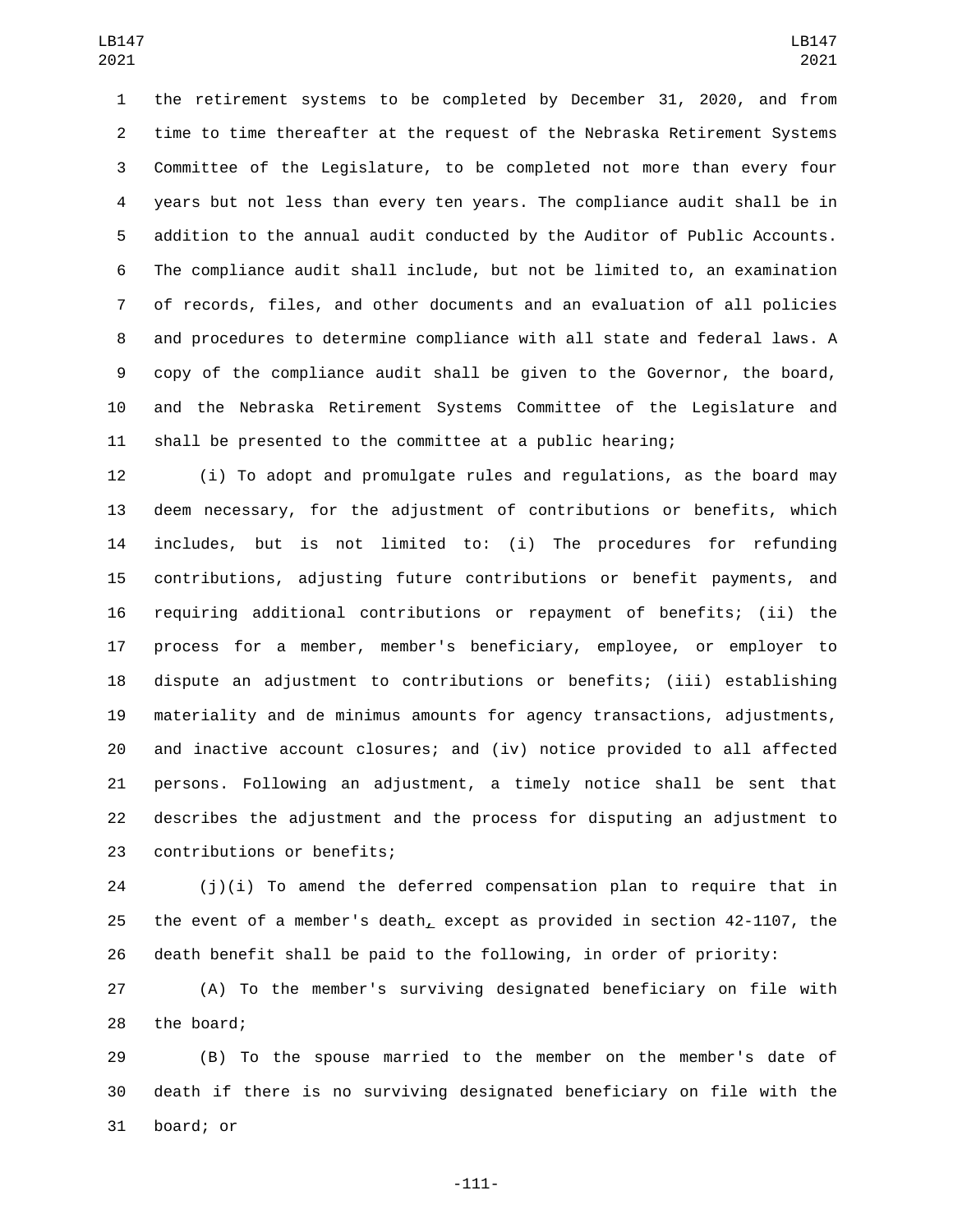(C) To the member's estate if the member is not married on the member's date of death and there is no surviving designated beneficiary 3 on file with the board; and

 (ii) The priority designations described in subdivision (2)(j)(i) of this section shall not apply if the member has retired under a joint and 6 survivor benefit option;

 (k) To make a thorough investigation through the director or the director's designee, of any overpayment of a benefit, when in the judgment of the director such investigation is necessary, including, but not limited to, circumstances in which benefit payments are made after the death of a member or beneficiary and the retirement system is not made aware of such member's or beneficiary's death. In connection with any such investigation, the board, through the director or the director's designee, shall have the power to compel the attendance of witnesses and the production of books, papers, records, and documents, whether in hardcopy, electronic form, or otherwise, and issue subpoenas for such purposes. Such subpoenas shall be served in the same manner and have the same effect as subpoenas from district courts; and

 (l) To administer all retirement system plans in a manner which will maintain each plan's status as a qualified plan pursuant to the Internal Revenue Code, as defined in section 49-801.01, including: Section 401(a) (9) of the Internal Revenue Code relating to the time and manner in which benefits are required to be distributed, including the incidental death 24 benefit distribution requirement of section  $401(a)(9)(G)$  of the Internal Revenue Code; section 401(a)(25) of the Internal Revenue Code relating to 26 the specification of actuarial assumptions; section  $401(a)(31)$  of the Internal Revenue Code relating to direct rollover distributions from eligible retirement plans; section 401(a)(37) of the Internal Revenue Code relating to the death benefit of a member whose death occurs while performing qualified military service; and section 401(a) of the Internal Revenue Code by meeting the requirements of section 414(d) of the

-112-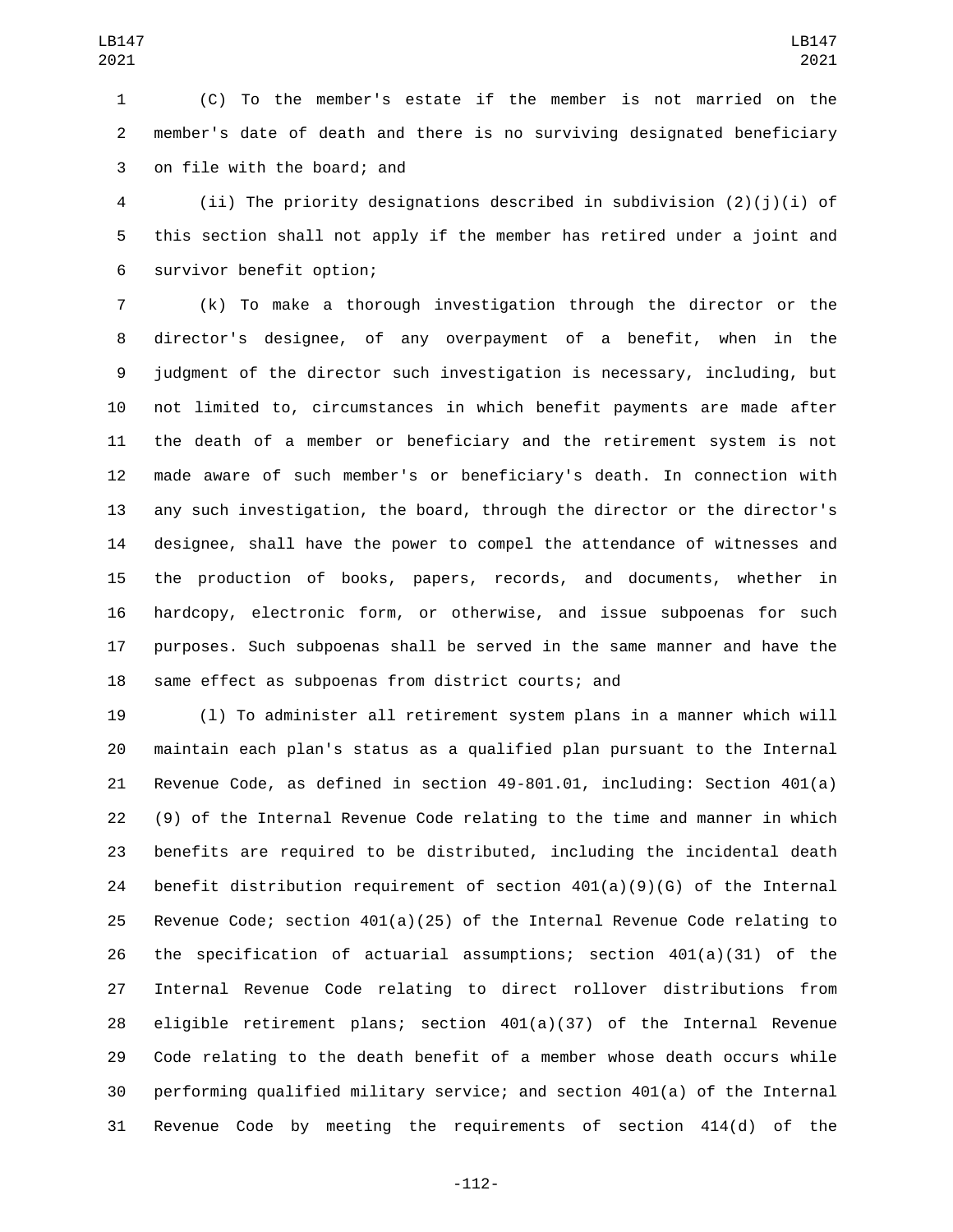Internal Revenue Code relating to the establishment of retirement plans for governmental employees of a state or political subdivision thereof. The board may adopt and promulgate rules and regulations necessary or appropriate to maintain such status including, but not limited to, rules or regulations which restrict discretionary or optional contributions to 6 a plan or which limit distributions from a plan.

 (3) By March 31 of each year prior to 2020, and by April 10 of each year beginning in 2020, the board shall prepare a written plan of action and shall present such plan to the Nebraska Retirement Systems Committee of the Legislature at a public hearing. The plan shall include, but not be limited to, the board's funding policy, the administrative costs and other fees associated with each fund and plan overseen by the board, member education and informational programs, the director's duties and limitations, an organizational structure of the office of the Nebraska Public Employees Retirement Systems, and the internal control structure of such office to ensure compliance with state and federal laws.

 (4)(a) Beginning in 2016, and at least every four years thereafter in even-numbered years or at the request of the Nebraska Retirement Systems Committee of the Legislature, the board shall obtain an experience study. Within thirty business days after presentation of the experience study to the board, the actuary shall present the study to the Nebraska Retirement Systems Committee at a public hearing. If the board does not adopt all of the recommendations in the experience study, the board shall provide a written explanation of its decision to the Nebraska Retirement Systems Committee and the Governor. The explanation shall be delivered within ten business days after formal action by the board to 27 not adopt one or more of the recommendations.

 (b) The director shall provide an electronic copy of the first draft and a final draft of the experience study and annual valuation reports to the Nebraska Retirement Systems Committee and the Governor when the director receives the drafts from the actuary. The drafts shall be deemed

-113-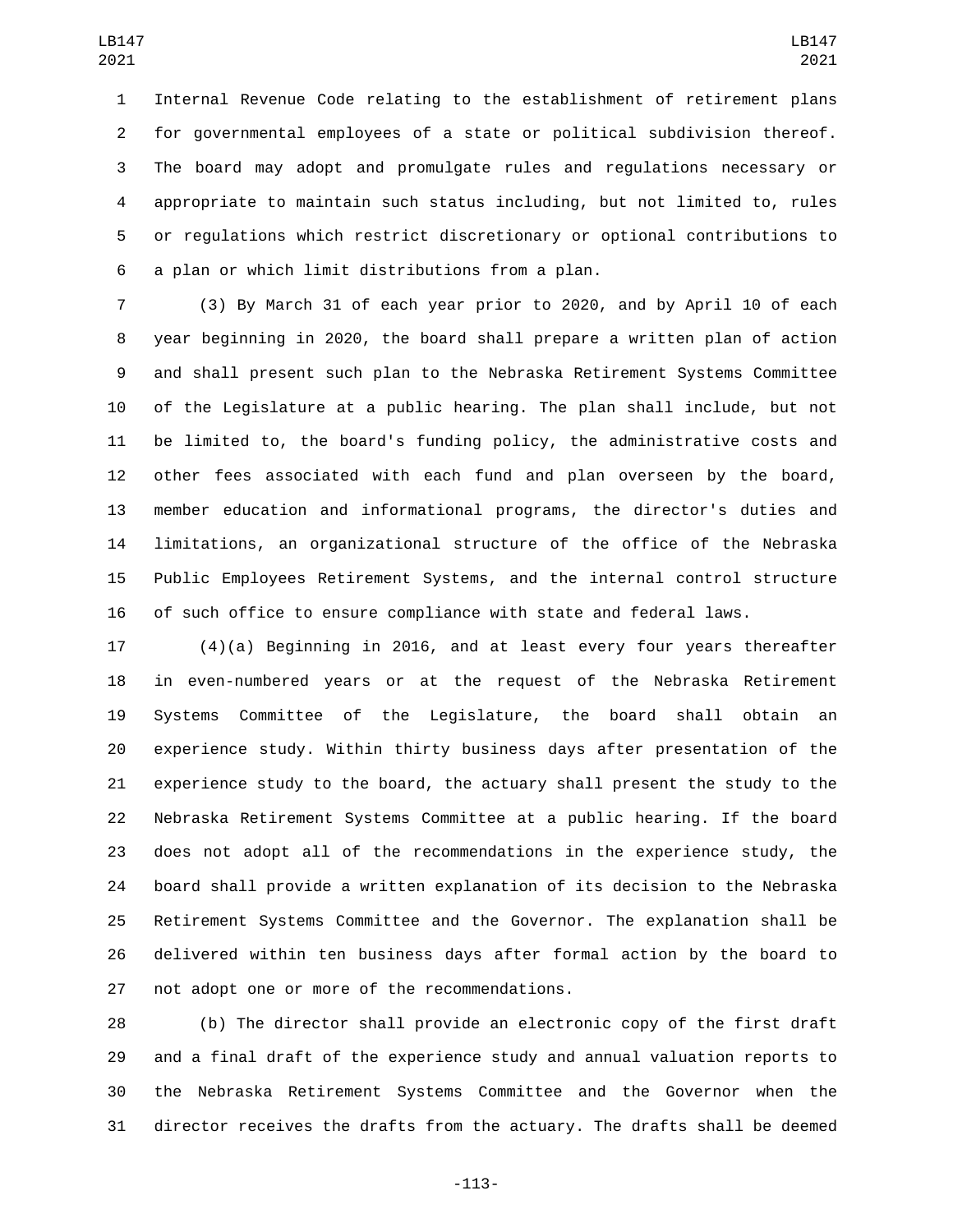confidential information. The draft copies obtained by the Nebraska Retirement Systems Committee and the Governor pursuant to this section shall not be considered public records subject to sections 84-712 to 84-712.09.4

 (c) For purposes of this subsection, business days shall be computed by excluding the day the request is received, after which the designated period of time begins to run. A business day shall not include a Saturday or a Sunday or a day during which the Nebraska Public Employees 9 Retirement Systems office is closed.

 (5) It shall be the duty of the board to direct the State Treasurer to transfer funds, as an expense of the retirement system provided for under the Class V School Employees Retirement Act, to and from the Class V Retirement System Payment Processing Fund and the Class V School Employees Retirement Fund for the benefit of a retirement system provided for under the Class V School Employees Retirement Act to implement the provisions of section 79-986. The agency for the administration of this provision and under the direction of the board shall be known and may be cited as the Nebraska Public Employees Retirement Systems.

 (6) Pursuant to section 79-9,121, it shall be the duty of the board to carry out the work plan, file the report, and contract with, bill, and receive payment from an the employer of any Class V school employees retirement system established under the Class V School Employees 23 Retirement Act and which existed on January 1, 2019, for all services performed in the conduct, completion, and report of such work plan regarding the transfer of management of any such Class V school employees 26 retirement system.

 (7) It shall be the duty of the board to complete the additional identification and examination of issues pursuant to section 43 of this 29 act, to enter and carry out the plan for the transfer and transition of the management and administration of any Class V school employees retirement system established under the Class V School Employees